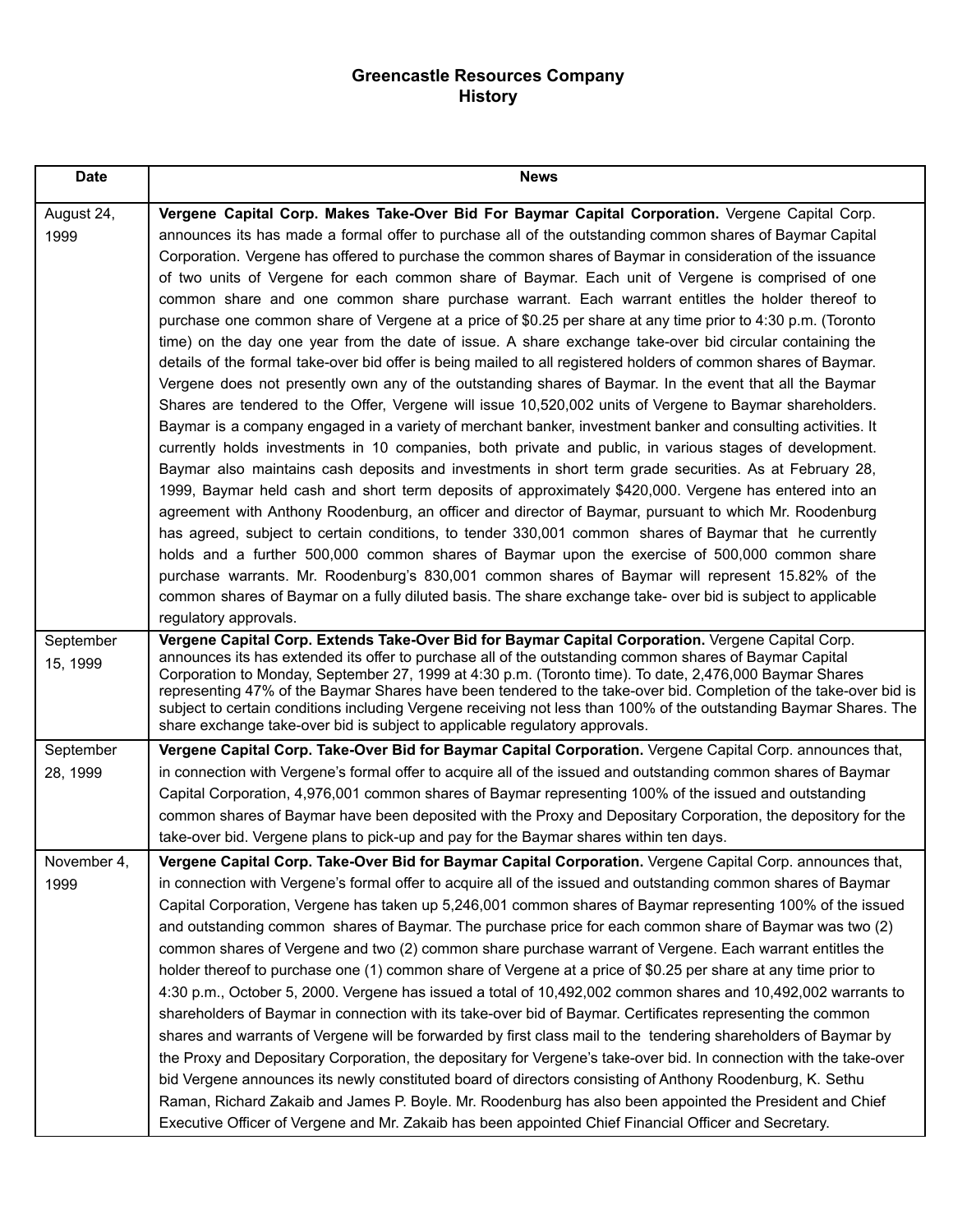| April 11,   | Vergene Subsidiary, Baymar Capital Issued Securities Dealer License by OSC To Operate Totally                                                                                                                                                                                                                                                                                                                                                                                                                                                                                                                                                                                                                                                                                                                                                                                                                                                                                                                                                                                                                                                              |
|-------------|------------------------------------------------------------------------------------------------------------------------------------------------------------------------------------------------------------------------------------------------------------------------------------------------------------------------------------------------------------------------------------------------------------------------------------------------------------------------------------------------------------------------------------------------------------------------------------------------------------------------------------------------------------------------------------------------------------------------------------------------------------------------------------------------------------------------------------------------------------------------------------------------------------------------------------------------------------------------------------------------------------------------------------------------------------------------------------------------------------------------------------------------------------|
| 2000        | Web-based Brokerage Firm. Vergene Capital Corp. (CDN-VGNE) announces that its wholly owned subsidiary,                                                                                                                                                                                                                                                                                                                                                                                                                                                                                                                                                                                                                                                                                                                                                                                                                                                                                                                                                                                                                                                     |
|             | Baymar Capital Corporation, has been granted registration as a Securities Dealer by the Ontario Securities                                                                                                                                                                                                                                                                                                                                                                                                                                                                                                                                                                                                                                                                                                                                                                                                                                                                                                                                                                                                                                                 |
|             | Commission. baymarsecurities.com is an entirely web-based securities dealer established to take advantages of                                                                                                                                                                                                                                                                                                                                                                                                                                                                                                                                                                                                                                                                                                                                                                                                                                                                                                                                                                                                                                              |
|             | the economies and reach which have only recently been made available with the spread of the World Wide Web                                                                                                                                                                                                                                                                                                                                                                                                                                                                                                                                                                                                                                                                                                                                                                                                                                                                                                                                                                                                                                                 |
|             | and the increasing bandwidth available to Web Surfers. Baymar will offer normal discount brokerage services for                                                                                                                                                                                                                                                                                                                                                                                                                                                                                                                                                                                                                                                                                                                                                                                                                                                                                                                                                                                                                                            |
|             | stocks, bonds and mutual funds to clients who are currently under-served by the traditional, telephone-based                                                                                                                                                                                                                                                                                                                                                                                                                                                                                                                                                                                                                                                                                                                                                                                                                                                                                                                                                                                                                                               |
|             | brokerage firms, either because of the small size of their portfolios, or because of geographical remoteness. The                                                                                                                                                                                                                                                                                                                                                                                                                                                                                                                                                                                                                                                                                                                                                                                                                                                                                                                                                                                                                                          |
|             | Internet allows any Canadian with a computer and a wireless or normal phone, to access their brokerage account                                                                                                                                                                                                                                                                                                                                                                                                                                                                                                                                                                                                                                                                                                                                                                                                                                                                                                                                                                                                                                             |
|             | to buy, sell or research securities, 24 hours a day, 7 days a week, from anywhere, no matter how                                                                                                                                                                                                                                                                                                                                                                                                                                                                                                                                                                                                                                                                                                                                                                                                                                                                                                                                                                                                                                                           |
|             | remote. The Internet allows each home in Canada access to the facilities normally available only from a traditional                                                                                                                                                                                                                                                                                                                                                                                                                                                                                                                                                                                                                                                                                                                                                                                                                                                                                                                                                                                                                                        |
|             | broker's office. In addition, Baymar will utilize the technology established by two of its principals, to offer Initial                                                                                                                                                                                                                                                                                                                                                                                                                                                                                                                                                                                                                                                                                                                                                                                                                                                                                                                                                                                                                                    |
|             | Public Offerings ("IPO") to Canadian issuers, using the successful model used for the e-minerals exploration                                                                                                                                                                                                                                                                                                                                                                                                                                                                                                                                                                                                                                                                                                                                                                                                                                                                                                                                                                                                                                               |
|             | corporation public offering in January 1999. Baymar will allow all Canadians totally equal access to its IPO's on a                                                                                                                                                                                                                                                                                                                                                                                                                                                                                                                                                                                                                                                                                                                                                                                                                                                                                                                                                                                                                                        |
|             | "first-come, first-served" basis, and allow the use of credit cards to purchase these securities. Baymar anticipates a                                                                                                                                                                                                                                                                                                                                                                                                                                                                                                                                                                                                                                                                                                                                                                                                                                                                                                                                                                                                                                     |
|             | steady flow of IPO's initially in the \$500,000 to \$2 million range, which size will expand rapidly as the investing                                                                                                                                                                                                                                                                                                                                                                                                                                                                                                                                                                                                                                                                                                                                                                                                                                                                                                                                                                                                                                      |
|             |                                                                                                                                                                                                                                                                                                                                                                                                                                                                                                                                                                                                                                                                                                                                                                                                                                                                                                                                                                                                                                                                                                                                                            |
|             | public becomes more comfortable with purchasing IPO's on the Internet. Baymar also anticipates participating in the                                                                                                                                                                                                                                                                                                                                                                                                                                                                                                                                                                                                                                                                                                                                                                                                                                                                                                                                                                                                                                        |
|             | Selling Groups of other larger issuers, as the other traditional Canadian Investment Dealers see the advantage of<br>utilizing the Virtual Internet Retail Network ("VIRN") created by Baymar to expand their retail distribution networks                                                                                                                                                                                                                                                                                                                                                                                                                                                                                                                                                                                                                                                                                                                                                                                                                                                                                                                 |
|             | at very low cost. Initially, it is anticipated that VIRN will be enthusiastically accepted by traditional institutional<br>brokerages as a means of expanding their distribution networks, allowing them to comfortably place larger issues,<br>with much broader distribution for their clients. - 2 - "As the pioneers of Internet based financing in Canada, we<br>believe, there is a huge opportunity for small and medium sized companies to leverage the reach of the Internet to<br>help raise growth capital," said Patrick V. Farrell, President of Baymar. About Vergene Vergene Capital Corp. The                                                                                                                                                                                                                                                                                                                                                                                                                                                                                                                                              |
|             | principal business of Vergene to date has been a variety of merchant banking and investment banking activities.<br>The focus has been on investment opportunities in Canadian junior companies, where significant returns may be<br>achieved through consulting fees and the eventual realization of capital gains. More recently Vergene has divested<br>several smaller, profitable equity positions in order to focus on what have emerged as three core investments: -<br>. Gold Summit Mines Ltd.: Gold Summit Mines Ltd. ("Summit") shares trade on the CDNX market in Canada<br>Baymar acquired an initial (8%) stake in Summit with a cost base well below current market prices. Baymar is<br>working closely with Summit to develop and execute a plan to transform this junior resource issuer into an<br>e-commerce/Internet company. - Virtual Vendor Inc.: Baymar holds an 8% interest in Virtual Vendor Inc.<br>("Vendor"), an emerging e-commerce private company based in Vancouver. Baymar has provided strategic advice<br>and access to capital. The cost base of the Vendor shares held by Baymar is well below the present estimated |
|             | value. Baymar has also received fees from Vendor. Goepel, McDermid Inc., of Vancouver, B.C., have agreed to<br>take Vendor public by way of an Initial Public Offering. - baymarsecurities.com: While Baymar continues to work<br>with Summi t and Vendor on a merchant banking basis, our primary focus is the development of<br>baymarsecurities.com, our wholly-owned Internet securities business described above. Currently the common<br>shares of Vergene are available for trade reporting on the Canadian Dealing Network Inc.                                                                                                                                                                                                                                                                                                                                                                                                                                                                                                                                                                                                                    |
| May 4, 2000 | Vergene Capital Corp. Commences Trading on CDN. Vergene Capital Corp. (VGNE-CDN)                                                                                                                                                                                                                                                                                                                                                                                                                                                                                                                                                                                                                                                                                                                                                                                                                                                                                                                                                                                                                                                                           |
|             | announces that the Canadian Dealing Network Inc. has approved quotation of the common                                                                                                                                                                                                                                                                                                                                                                                                                                                                                                                                                                                                                                                                                                                                                                                                                                                                                                                                                                                                                                                                      |
|             | shares of Vergene Capital Corp. Quotation on the CDN System under the symbol "VGNE" will be available starting                                                                                                                                                                                                                                                                                                                                                                                                                                                                                                                                                                                                                                                                                                                                                                                                                                                                                                                                                                                                                                             |
|             | May 5, 2000. The principal business of the Company is the creation of                                                                                                                                                                                                                                                                                                                                                                                                                                                                                                                                                                                                                                                                                                                                                                                                                                                                                                                                                                                                                                                                                      |
|             | and financing of start-up or restructured public and private companies in all sectors. From time to time, the                                                                                                                                                                                                                                                                                                                                                                                                                                                                                                                                                                                                                                                                                                                                                                                                                                                                                                                                                                                                                                              |
|             | Company may be engaged in a variety of merchant banker, investment banker and consulting activities. The                                                                                                                                                                                                                                                                                                                                                                                                                                                                                                                                                                                                                                                                                                                                                                                                                                                                                                                                                                                                                                                   |
|             | Company focuses on investment opportunities                                                                                                                                                                                                                                                                                                                                                                                                                                                                                                                                                                                                                                                                                                                                                                                                                                                                                                                                                                                                                                                                                                                |
|             | (primarily equity in nature) in Canadian junior companies where a significant investment return may be earned                                                                                                                                                                                                                                                                                                                                                                                                                                                                                                                                                                                                                                                                                                                                                                                                                                                                                                                                                                                                                                              |
|             | through fees, dividends and, upon eventual realization, capital                                                                                                                                                                                                                                                                                                                                                                                                                                                                                                                                                                                                                                                                                                                                                                                                                                                                                                                                                                                                                                                                                            |
|             | appreciation. Vergene Subsidiary Registered As Securities Dealer On April 5, 2000 the                                                                                                                                                                                                                                                                                                                                                                                                                                                                                                                                                                                                                                                                                                                                                                                                                                                                                                                                                                                                                                                                      |
|             | Ontario Securities Commission granted Baymar Capital Corporation, a wholly-owned                                                                                                                                                                                                                                                                                                                                                                                                                                                                                                                                                                                                                                                                                                                                                                                                                                                                                                                                                                                                                                                                           |
|             | subsidiary of Vergene Capital Corp., registration as a Securities Dealer. baymarsecurities.com is building an                                                                                                                                                                                                                                                                                                                                                                                                                                                                                                                                                                                                                                                                                                                                                                                                                                                                                                                                                                                                                                              |
|             | entirely web-based securities dealer to take advantages of the economies and reach available with the spread and                                                                                                                                                                                                                                                                                                                                                                                                                                                                                                                                                                                                                                                                                                                                                                                                                                                                                                                                                                                                                                           |
|             | increasing bandwidth available online. In addition,                                                                                                                                                                                                                                                                                                                                                                                                                                                                                                                                                                                                                                                                                                                                                                                                                                                                                                                                                                                                                                                                                                        |
|             | Baymar will offer Initial Public Offerings ("IPO") utilizing the technology, model and process developed for the                                                                                                                                                                                                                                                                                                                                                                                                                                                                                                                                                                                                                                                                                                                                                                                                                                                                                                                                                                                                                                           |
|             | successful e-minerals exploration corporation public offering in January 1999. Baymar will allow totally equal                                                                                                                                                                                                                                                                                                                                                                                                                                                                                                                                                                                                                                                                                                                                                                                                                                                                                                                                                                                                                                             |
|             | access to its IPO's on a "first-come, first-served" basis, and allow the use of credit cards to purchase these                                                                                                                                                                                                                                                                                                                                                                                                                                                                                                                                                                                                                                                                                                                                                                                                                                                                                                                                                                                                                                             |
|             | securities. Baymar anticipates a steady flow of IPO's initially in the \$500,000 to \$2 million range, which size is                                                                                                                                                                                                                                                                                                                                                                                                                                                                                                                                                                                                                                                                                                                                                                                                                                                                                                                                                                                                                                       |
|             | expected to expand rapidly as the investing public becomes more comforta ble with purchasing IPO's on the                                                                                                                                                                                                                                                                                                                                                                                                                                                                                                                                                                                                                                                                                                                                                                                                                                                                                                                                                                                                                                                  |
|             | Internet. Vergene Focuses On Core Investments Recently Vergene has divested several                                                                                                                                                                                                                                                                                                                                                                                                                                                                                                                                                                                                                                                                                                                                                                                                                                                                                                                                                                                                                                                                        |
|             | smaller, profitable equity positions in order to focus on what have emerged as three core                                                                                                                                                                                                                                                                                                                                                                                                                                                                                                                                                                                                                                                                                                                                                                                                                                                                                                                                                                                                                                                                  |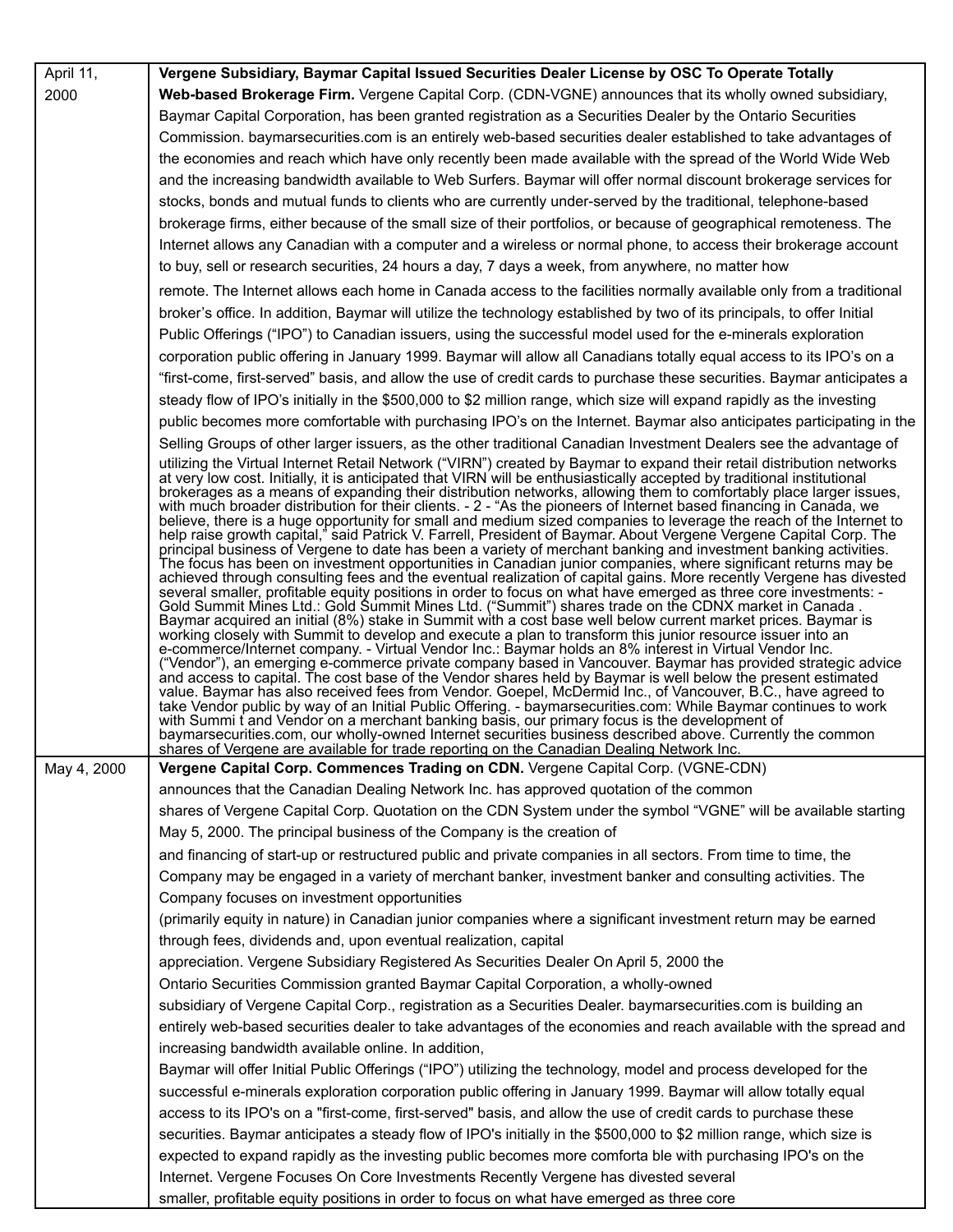|                       | investments: - 2 - Gold Summit Mines Ltd.: Gold Summit Mines Ltd. ("Summit") shares trade on the CDNX market in<br>Canada. Baymar acquired an initial (8%) stake in Summit. Baymar is working closely with Summit to develop and<br>execute a plan to enhance shareholder value. Virtual Vendor Inc.: Baymar holds an 8% interest in Virtual Vendor<br>Inc. ("Vendor"), an emerging e-commerce private company based in Vancouver. Baymar has provided strategic<br>advice and access to capital. Baymar has also received fees from Vendor. Goepel, McDermid Inc., of Vancouver,<br>B.C., have agreed to take Vendor public by way of an Initial Public<br>Offering. baymarsecurities.com: While Baymar continues to work with Summit and Vendor on a merchant banking<br>basis, our primary focus is the development of baymarsecurities.com, our wholly-owned Internet securities business<br>described above.                                                                                                                                                                                                                                                                                                                                                                                                                                                                                                                                                                                                                                                                                                                                                                                                                                                                                                                                                                                                                                                                                                                                                                                                                                                                                                                                                                                                                                                                                                                                                                                                                                                                                                                                                                                                                                                                                                                                                                                                                                                                                                                                                                                                                           |
|-----------------------|---------------------------------------------------------------------------------------------------------------------------------------------------------------------------------------------------------------------------------------------------------------------------------------------------------------------------------------------------------------------------------------------------------------------------------------------------------------------------------------------------------------------------------------------------------------------------------------------------------------------------------------------------------------------------------------------------------------------------------------------------------------------------------------------------------------------------------------------------------------------------------------------------------------------------------------------------------------------------------------------------------------------------------------------------------------------------------------------------------------------------------------------------------------------------------------------------------------------------------------------------------------------------------------------------------------------------------------------------------------------------------------------------------------------------------------------------------------------------------------------------------------------------------------------------------------------------------------------------------------------------------------------------------------------------------------------------------------------------------------------------------------------------------------------------------------------------------------------------------------------------------------------------------------------------------------------------------------------------------------------------------------------------------------------------------------------------------------------------------------------------------------------------------------------------------------------------------------------------------------------------------------------------------------------------------------------------------------------------------------------------------------------------------------------------------------------------------------------------------------------------------------------------------------------------------------------------------------------------------------------------------------------------------------------------------------------------------------------------------------------------------------------------------------------------------------------------------------------------------------------------------------------------------------------------------------------------------------------------------------------------------------------------------------------------------------------------------------------------------------------------------------------|
| 08-30 2000            | TORONTO, Aug. 30 /CNW/ - Anthony Roodenburg, President, is pleased to announce that Mr. William (Bill)                                                                                                                                                                                                                                                                                                                                                                                                                                                                                                                                                                                                                                                                                                                                                                                                                                                                                                                                                                                                                                                                                                                                                                                                                                                                                                                                                                                                                                                                                                                                                                                                                                                                                                                                                                                                                                                                                                                                                                                                                                                                                                                                                                                                                                                                                                                                                                                                                                                                                                                                                                                                                                                                                                                                                                                                                                                                                                                                                                                                                                      |
|                       | Linton has agreed to join the board of directors of Vergene Capital Corp. ("Vergene"). Mr. Linton is a<br>Chartered Accountant with over 20 years of experience in financial and operational management in the information<br>technology and communications industries. His experience includes both the CFO and CEO roles as well as<br>Advisor / Investor / Consultant to several early stage companies. Bill has also completed divestitures, financings<br>and acquisitions in Canada and the U.S. ranging from \$10 million to \$400 million. Previously Bill has held positions<br>with Rogers Cantel Inc. (1978 -94) as VP Finance and CFO, SHL                                                                                                                                                                                                                                                                                                                                                                                                                                                                                                                                                                                                                                                                                                                                                                                                                                                                                                                                                                                                                                                                                                                                                                                                                                                                                                                                                                                                                                                                                                                                                                                                                                                                                                                                                                                                                                                                                                                                                                                                                                                                                                                                                                                                                                                                                                                                                                                                                                                                                      |
|                       | Systemhouse Inc. (1994-97) as Executive VP and CFO and PRIOR Data Sciences (1998 -2000)                                                                                                                                                                                                                                                                                                                                                                                                                                                                                                                                                                                                                                                                                                                                                                                                                                                                                                                                                                                                                                                                                                                                                                                                                                                                                                                                                                                                                                                                                                                                                                                                                                                                                                                                                                                                                                                                                                                                                                                                                                                                                                                                                                                                                                                                                                                                                                                                                                                                                                                                                                                                                                                                                                                                                                                                                                                                                                                                                                                                                                                     |
|                       | as Chairman and CEO, where he lead the management buyout from Spar in 1998 and the                                                                                                                                                                                                                                                                                                                                                                                                                                                                                                                                                                                                                                                                                                                                                                                                                                                                                                                                                                                                                                                                                                                                                                                                                                                                                                                                                                                                                                                                                                                                                                                                                                                                                                                                                                                                                                                                                                                                                                                                                                                                                                                                                                                                                                                                                                                                                                                                                                                                                                                                                                                                                                                                                                                                                                                                                                                                                                                                                                                                                                                          |
|                       | sale to XWave Solutions Inc. in January of 2000. In addition to serving as a director, Bill will be working actively to                                                                                                                                                                                                                                                                                                                                                                                                                                                                                                                                                                                                                                                                                                                                                                                                                                                                                                                                                                                                                                                                                                                                                                                                                                                                                                                                                                                                                                                                                                                                                                                                                                                                                                                                                                                                                                                                                                                                                                                                                                                                                                                                                                                                                                                                                                                                                                                                                                                                                                                                                                                                                                                                                                                                                                                                                                                                                                                                                                                                                     |
|                       | assist Vergene in identifying and managing technology acquisitions and investments. Recently, Bill acquired an                                                                                                                                                                                                                                                                                                                                                                                                                                                                                                                                                                                                                                                                                                                                                                                                                                                                                                                                                                                                                                                                                                                                                                                                                                                                                                                                                                                                                                                                                                                                                                                                                                                                                                                                                                                                                                                                                                                                                                                                                                                                                                                                                                                                                                                                                                                                                                                                                                                                                                                                                                                                                                                                                                                                                                                                                                                                                                                                                                                                                              |
|                       | equity position in Vergene and now holds 800,000 common shares which he purchased at an average of \$0.10 per                                                                                                                                                                                                                                                                                                                                                                                                                                                                                                                                                                                                                                                                                                                                                                                                                                                                                                                                                                                                                                                                                                                                                                                                                                                                                                                                                                                                                                                                                                                                                                                                                                                                                                                                                                                                                                                                                                                                                                                                                                                                                                                                                                                                                                                                                                                                                                                                                                                                                                                                                                                                                                                                                                                                                                                                                                                                                                                                                                                                                               |
|                       | share Mr. Linton replaces Mr. James P. Boyle who has resigned effective Monday August 28, 2000. We thank Jim                                                                                                                                                                                                                                                                                                                                                                                                                                                                                                                                                                                                                                                                                                                                                                                                                                                                                                                                                                                                                                                                                                                                                                                                                                                                                                                                                                                                                                                                                                                                                                                                                                                                                                                                                                                                                                                                                                                                                                                                                                                                                                                                                                                                                                                                                                                                                                                                                                                                                                                                                                                                                                                                                                                                                                                                                                                                                                                                                                                                                                |
|                       | for his support and efforts.                                                                                                                                                                                                                                                                                                                                                                                                                                                                                                                                                                                                                                                                                                                                                                                                                                                                                                                                                                                                                                                                                                                                                                                                                                                                                                                                                                                                                                                                                                                                                                                                                                                                                                                                                                                                                                                                                                                                                                                                                                                                                                                                                                                                                                                                                                                                                                                                                                                                                                                                                                                                                                                                                                                                                                                                                                                                                                                                                                                                                                                                                                                |
| September             | Vergene Executes Engagement Letter With Octagon Capital Corporation. Anthony Roodenburg, President, is                                                                                                                                                                                                                                                                                                                                                                                                                                                                                                                                                                                                                                                                                                                                                                                                                                                                                                                                                                                                                                                                                                                                                                                                                                                                                                                                                                                                                                                                                                                                                                                                                                                                                                                                                                                                                                                                                                                                                                                                                                                                                                                                                                                                                                                                                                                                                                                                                                                                                                                                                                                                                                                                                                                                                                                                                                                                                                                                                                                                                                      |
| 19, 2000              | pleased to announce that Vergene Capital Corp. ("Vergene") has entered into an Agreement with Octagon Capital                                                                                                                                                                                                                                                                                                                                                                                                                                                                                                                                                                                                                                                                                                                                                                                                                                                                                                                                                                                                                                                                                                                                                                                                                                                                                                                                                                                                                                                                                                                                                                                                                                                                                                                                                                                                                                                                                                                                                                                                                                                                                                                                                                                                                                                                                                                                                                                                                                                                                                                                                                                                                                                                                                                                                                                                                                                                                                                                                                                                                               |
|                       | Corporation ("Octagon"). Under the terms of the Agreement, Octagon will act as Agent to assist Vergene with the                                                                                                                                                                                                                                                                                                                                                                                                                                                                                                                                                                                                                                                                                                                                                                                                                                                                                                                                                                                                                                                                                                                                                                                                                                                                                                                                                                                                                                                                                                                                                                                                                                                                                                                                                                                                                                                                                                                                                                                                                                                                                                                                                                                                                                                                                                                                                                                                                                                                                                                                                                                                                                                                                                                                                                                                                                                                                                                                                                                                                             |
|                       | exercise of 10,500,000 share purchase warrants on or before October 5, 2000 on a best effo rts basis with a                                                                                                                                                                                                                                                                                                                                                                                                                                                                                                                                                                                                                                                                                                                                                                                                                                                                                                                                                                                                                                                                                                                                                                                                                                                                                                                                                                                                                                                                                                                                                                                                                                                                                                                                                                                                                                                                                                                                                                                                                                                                                                                                                                                                                                                                                                                                                                                                                                                                                                                                                                                                                                                                                                                                                                                                                                                                                                                                                                                                                                 |
|                       | minimum commitment of \$1,000,000. Octagon is an independent Investment Dealer with offices in Toronto and                                                                                                                                                                                                                                                                                                                                                                                                                                                                                                                                                                                                                                                                                                                                                                                                                                                                                                                                                                                                                                                                                                                                                                                                                                                                                                                                                                                                                                                                                                                                                                                                                                                                                                                                                                                                                                                                                                                                                                                                                                                                                                                                                                                                                                                                                                                                                                                                                                                                                                                                                                                                                                                                                                                                                                                                                                                                                                                                                                                                                                  |
|                       | Calgary and a member of the Toronto Stock Exchange, The                                                                                                                                                                                                                                                                                                                                                                                                                                                                                                                                                                                                                                                                                                                                                                                                                                                                                                                                                                                                                                                                                                                                                                                                                                                                                                                                                                                                                                                                                                                                                                                                                                                                                                                                                                                                                                                                                                                                                                                                                                                                                                                                                                                                                                                                                                                                                                                                                                                                                                                                                                                                                                                                                                                                                                                                                                                                                                                                                                                                                                                                                     |
|                       | Canadian Venture Exchange ("CDNX") and the Investment Dealers Association.                                                                                                                                                                                                                                                                                                                                                                                                                                                                                                                                                                                                                                                                                                                                                                                                                                                                                                                                                                                                                                                                                                                                                                                                                                                                                                                                                                                                                                                                                                                                                                                                                                                                                                                                                                                                                                                                                                                                                                                                                                                                                                                                                                                                                                                                                                                                                                                                                                                                                                                                                                                                                                                                                                                                                                                                                                                                                                                                                                                                                                                                  |
| September<br>20, 2000 | Vergene Announces Acquisition and New Directors. Anthony Roodenburg, President, is pleased to announce<br>the arm's length acquisition of 1439993 Ontario Limited ("Ontco") and the addition of Mr. Mike Hubbert and Mr. Bill<br>Trafford to the Vergene board of directors. Vergene has agreed to issue 1,000,000 units to the shareholders of<br>Ontco, each unit consisting of one common share and one warrant. Each warrant is exercisable at \$0.25 per share<br>for 2 years. Ontco is a technology acquisition company based in Toronto. Management of Ontco is actively seeking<br>to acquire operating technology companies with a particular emphasis on Information Technology ("IT"). Mr.<br>Roodenburg stated: "This acquisition is significant for Vergene. Ontco has very strong management, and since<br>both companies are looking at the same type of deal flow, it makes sense to partner up. We are also very pleased<br>that as part of the acquisition Mike Hubbert and Bill Trafford will be joining our board of directors. The depth of their<br>combined experience and extended networks will be very valuable as Vergene evolves into an operating<br>technology company." Mike Hubbert Mike is a veteran of the high technology sector and brings with him extensive<br>experience in senior corporate management, global sales and marketing, IT services and mergers and<br>acquisitions. From July 1998 to July 2000, Mike held the position of President and Chief Operating Officer of<br>Mortice Kern Systems (TSE). Prior to Mortice Kern, Mike was Senior Vice President of Sales and Marketing for<br>MCI Systemhouse Ltd. ("Systemhouse"), a US\$ 1.7 billion subsidiary of USbased MCI Corporation specializing in<br>systems integration, outsourcing and computer distribution and related services. During his career with<br>Systemhouse, Mr. Hubbert served as President of SHL Systemhouse Europe, where he led a \$350 million<br>operation integrating 1,200 employees in four lines of business into one European organization, while doubling<br>systems integration and outsourcing revenues and profitability. Mr. Hubbert also held positions of Senior Vice<br>President Sales and Marketing, SHL Systemhouse Canada; Senior Vice President Sales, Marketing and<br>Distribution, SHL Computer Innovations; and Vice President, Central Canada, for SHL Computerland Canada.<br>Previous to his career with SHL Systemhouse, Mr. Hubbert spent 14 years as a senior manager with IBM Canada<br>Ltd. Bill Trafford Bill is the Chief Operating Officer at Online Business Systems ("Online"), a global leader in<br>providing e-Business solutions with offices in Calgary, Winnipeg, Vancouver, Portland, Minneapolis and Atlanta.<br>Bill has over 20 years experience in the IT industry, primarily in the areas of developing and managing systems for<br>Fortune 500 companies. Bill's previous position was President of Global Delivery at MCI Systemhouse. In that<br>position Bill was responsible for annual revenues in excess of \$1 billion and more than 3,000 employees |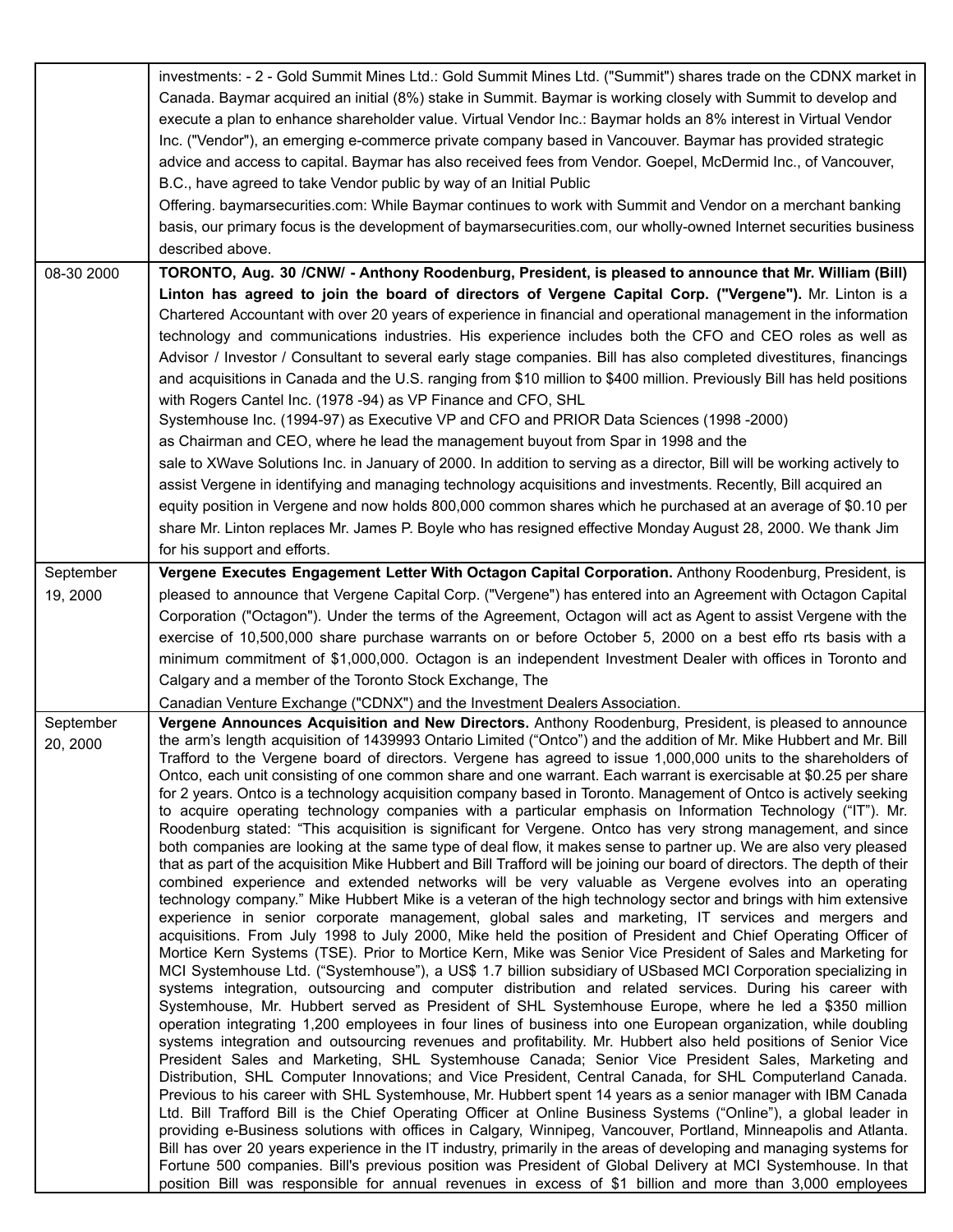| 01/05/2001  | Vergene Capital Corp. (CDNX-YVN), is pleased to announce the closing of the                                                                                 |
|-------------|-------------------------------------------------------------------------------------------------------------------------------------------------------------|
|             | previously announced acquisition of 1439993 Ontario Limited ("Ontco"). Vergene                                                                              |
|             | has issued 1,000,000 units to the shareholders of Ontco, each unit consisting of one                                                                        |
|             | common share and one                                                                                                                                        |
|             | warrant. Each warrant is exercisable at \$0.25 per share for 2 years. Ontco is a technology                                                                 |
|             | acquisition company based in Toronto. Management of Ontco is actively seeking to                                                                            |
|             | acquire operating technology companies with a particular emphasis on Information                                                                            |
|             | Technology.                                                                                                                                                 |
| May 1, 2001 | Halt of Trading in Common Shares Toronto, Ontario: May 1, 2001 - Vergene Capital                                                                            |
|             | Corp. (CDNX-YVN), announces that trading in its common shares has been halted at the                                                                        |
|             | request of the Company pending final negotiations of a transaction which will result in a                                                                   |
|             | reverse                                                                                                                                                     |
|             | takeover transaction involving the Company.                                                                                                                 |
| 07/06/2001  | Vergene provides update on merger with Carter Co. Holdings Inc. Trading: CDNX                                                                               |
|             | Symbol: YVN Issued and Outstanding: 23,684,005 TORONTO, July 6 /CNW/ - Vergene                                                                              |
|             | Capital Corp. (CDNX - YVN) is pleased to announce the following in connection with its                                                                      |
|             | agreement with Carter Co. Holdings Inc. (the "Business Combination") disclos ed in its                                                                      |
|             | press release of June 19, 2001. New Director Dennis Wing has been proposed as a                                                                             |
|             | nominee to be elected to Vergene's board of directors following the Business                                                                                |
|             | Combination. Mr. Wing is President of Fahnestock Canada Inc., a U.S. investment                                                                             |
|             | bank. Previously, Mr. Wing was founding partner and a member of the board of                                                                                |
|             | directors of First Marathon Securities Inc. Mr. Wing was Director of International                                                                          |
|             | Operations of First Marathon Securities Inc. for 18 years. Mr. Wing is also a member of                                                                     |
|             | the board of directors of Cryptologic Inc., Waverider Communications Inc. and the                                                                           |
|             | University of Waterloo. Mr. Wing holds a Bachelor of Arts degree in Economics from the                                                                      |
|             | University of Waterloo. Proposed Change of Name<br>In connection with the<br>proposed Business Combination, it is proposed to change the name of Vergene to |
|             | "Carter Group Canada Inc.," subject to shareholder and regulatory approval. Sponsor                                                                         |
|             | Octagon Capital Corporation ("Octagon"), subject to completion of satisfactory due                                                                          |
|             | diligence, has agreed to act as sponsor to Vergene in connection with the transaction.                                                                      |
|             | An agreement to sponsor should not be construed as any assurance with respect to the                                                                        |
|             | merits of the transaction or the likelihood of completion. Octagon holds warrants to                                                                        |
|             | acquire 1,000,000 common shares of Vergene at \$0.25 per share expiring in October                                                                          |
|             | 2002 and will receive a sponsorship fee and will be reimbursed for its legal and other                                                                      |
|             | expenses. Stock Options Vergene also announces it has reserved a price of \$0.20 per                                                                        |
|             | share, for the grant of stock options to acquire additional shares which will have the                                                                      |
|             | effect of increasing the stock option plan to 13,000,000 (the "Stock Options") including                                                                    |
|             | those already outstanding in the event the Business Combination is completed. The                                                                           |
|             | grant of the Stock Options is subject to regulatory approval and Vergene is required to                                                                     |
|             | file a formal application with CDNX to maintain this price reservation. New Contract                                                                        |
|             | With Delphi Carter Group Canada Inc. has entered into an agreement to supply Delphi                                                                         |
|             | Automotive Systems Corporation ("Delphi") with electronic controllers for heating and                                                                       |
|             | air conditioning units. Starting on June 1, 2002, Carter Group will provide Delphi                                                                          |
|             | electronic controllers, for a three-year period. On a yearly basis, Carter Group will                                                                       |
|             | supply units generating gross revenues of approximately US\$10,000,000 annually. The                                                                        |
|             | contract contains customary performance and market out clauses in favour of Delphi.                                                                         |
|             | Investors should consider Carter Group to be a startup whose future success depends                                                                         |
|             | on profitable execution of such contracts. Anthony Roodenburg, Chairman and CEO of                                                                          |
|             | Vergene, stated: "In doing this deal, we are relying heavily on Butch and the operational                                                                   |
|             | team's ability to rapidly build and manage the company going forward. This initial                                                                          |
|             | contract with Delphi is further evidence of their ability and commitment. We look                                                                           |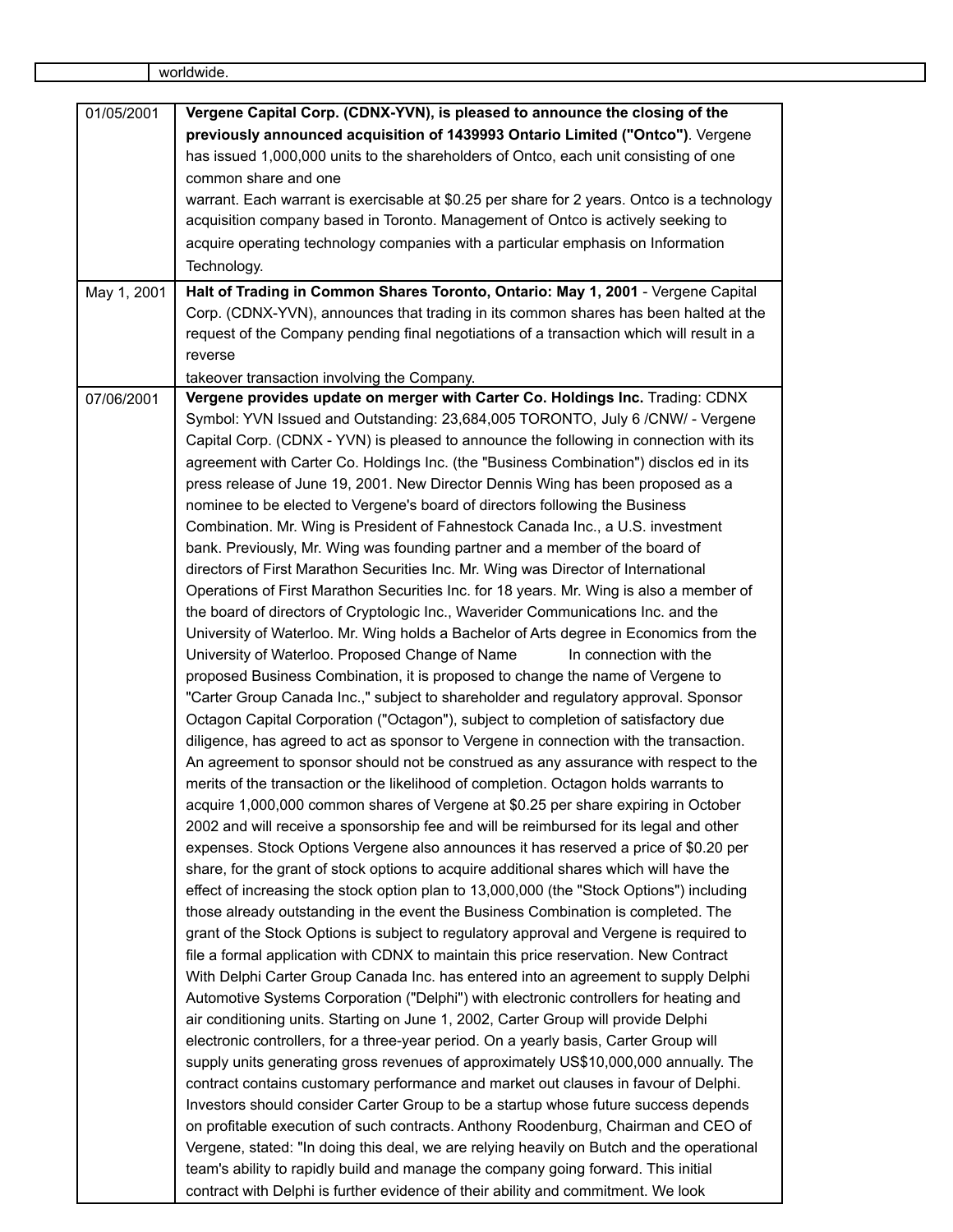| forward to more business from Delphi." Sale of Baymar Capital Corporation And               |
|---------------------------------------------------------------------------------------------|
| Proposed Share Dividend. In connection with the proposed business combination and           |
| the divestiture of Vergene's non-cash assets, Vergene has entered into a letter of intent   |
| dated June 26, 2001, providing for the sale of Baymar Capital Corporation, a                |
| wholly-owned subsidiary, to Java Joe's International Corporation, a Quebec corporation      |
| whose common shares are listed on CDNX (CDNX-YJV). Pursuant to the letter of                |
| intent, Java Joe's will purchase the shares of Baymar in exchange for 7,000,000 units       |
| of Java Joe's. Each unit will consist of one post-consolidation share of Java Joe's and     |
| one common share purchase warrant, each warrant entitling the holder thereof to             |
| purchase a share of Java Joe's at a price of \$0.20 on or before October 21, 2001.          |
| Vergene intends to distribute units to its shareholders as a dividend-in-kind on the basis  |
| of one unit for each four shares of Vergene held. It is intended that the distribution will |
| occur prior to the completion of the transaction with Carter Co. The arrangement with       |
| Java Joe's and as a result the proposed subsequent dividend-in-kind, is subject to Java     |
| Joe's shareholder approval. In connection with the transaction, Java Joe's will             |
| consolidate its common shares on a 1 for 10 basis and dispose of all of its assets prior    |
| to the acquisition of Baymar, subject to shareholder and regulatory approvals.              |
| Following the completion of the transaction, the board of directors of Java Joe's will      |
| resign, and members of Vergene's current board of directors will be appointed. It is also   |
| intended that the name of Java Joe's will be changed to Baymar Capital Corporation.         |
| Anthony Roodenburg will be appointed Chairman and President of Baymar. Baymar               |
| holds a portfolio of securities valued at approximately \$100,000 and has cash and          |
| liquid assets of \$600,000. Vergene will have cash and assets of \$1,750,000                |
| immediately prior to closing after giving effect to the dividend-in-kind. Vergene common    |
| shares are expected to resume trading early the week of July 9 Completion of the            |
| Transaction is subject to a number of conditions, including but not limited to Canadian     |
| Venture Exchange acceptance and disinterested shareholders' approval. The                   |
| Transaction cannot close until the required shareholder approval is obtained. There can     |
| be no assurance that the Transaction will be completed as proposed or at all. Investors     |
| are cautioned that, except as disclosed in the management information circular to be        |
| prepared in connection with the Transaction, any information released or received with      |
| respect to the reverse takeover transaction may not be accurate or complete and             |
| should not be relied upon. Trading in the securities of Vergene should be considered        |
| highly speculative. The Canadian Venture Exchange has in no way passed upon the             |
| merits of the proposed transactions and has neither approved nor disapproved of the         |
| contents of this press release. As a result of Vergene's announced intention to enter       |
| into a reverse takeover transaction, the shares of Vergene will remain halted by the        |
| Canadian Venture Exchange pending receipt and approval by the Canadian Venture              |
| Exchange of all required filings and documentation.                                         |
|                                                                                             |

| September | Vergene CarterCo. Merger Terminated. Anthony Roodenburg, President, announces                                                                                                                                                                                                            |
|-----------|------------------------------------------------------------------------------------------------------------------------------------------------------------------------------------------------------------------------------------------------------------------------------------------|
| 5, 2001   | that the proposed merger with Carter Co. Holdings Inc. ("CarterCo"), and a wholly-owned                                                                                                                                                                                                  |
|           | subsidiary of Vergene ("Subco") has been terminated. Efforts to renegotiate the terms of                                                                                                                                                                                                 |
|           | the                                                                                                                                                                                                                                                                                      |
|           | transaction by CarterCo were rejected by the board of Vergene and on September 1,                                                                                                                                                                                                        |
|           | 2001, a notice of termination was sent by CarterCo. to Vergene. Funds in the amount of                                                                                                                                                                                                   |
|           | \$500,000                                                                                                                                                                                                                                                                                |
|           | were advanced by Vergene to CarterCo. on June 14, 2001. This amount remains<br>outstanding. In light of these and other recent events, the board of Vergene is reviewing the<br>merits of proceeding with the Java Joe's / Baymar transaction as previously announced on<br>July 6, 2001 |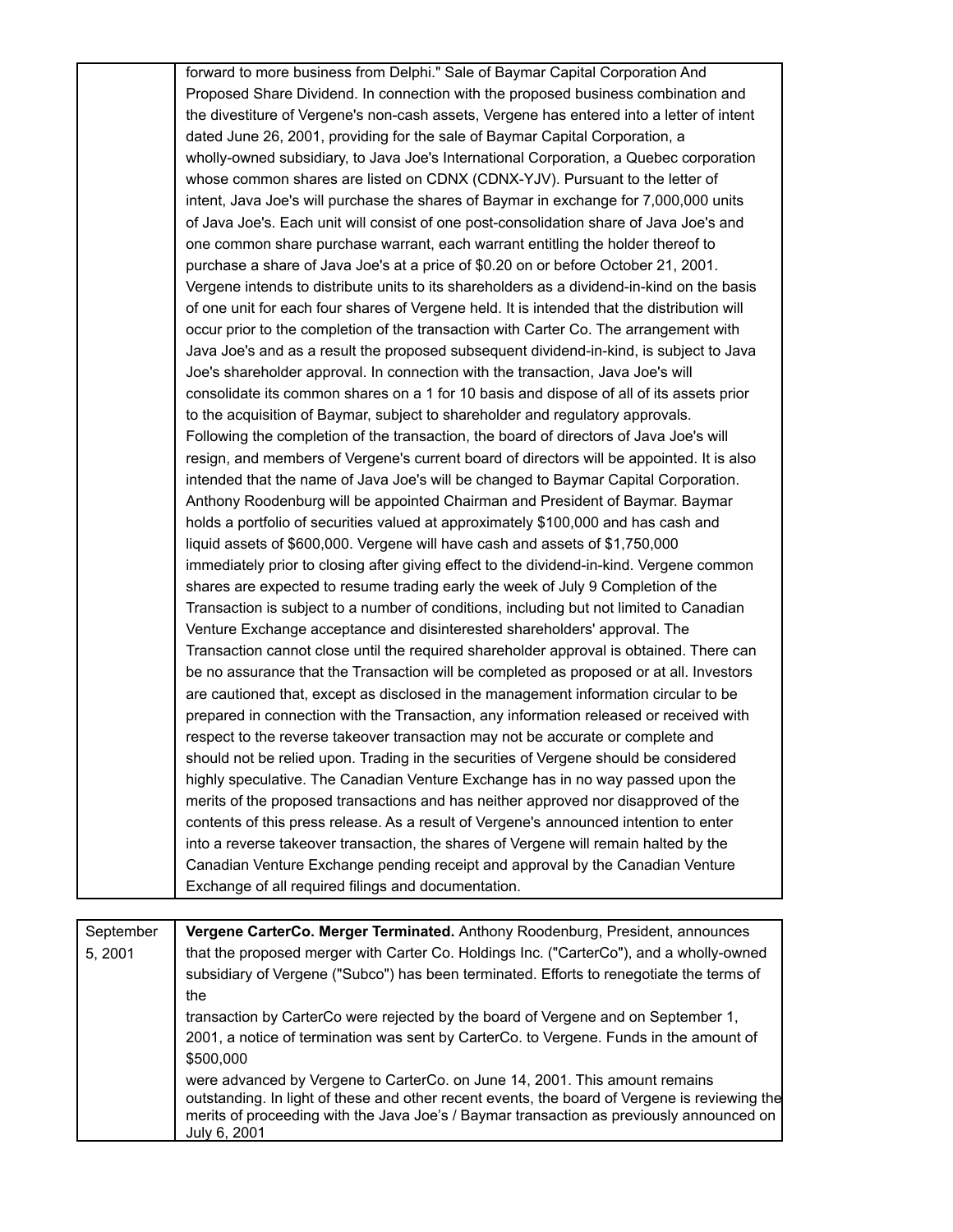| Novembe      | Vergene - Grant of Options. Vergene Capital Corp. (CDNX-YVN) announces that it                    |
|--------------|---------------------------------------------------------------------------------------------------|
| r 16,        | has granted an aggregate of 900,000 stock options at an exercise price of \$0.10,                 |
| 2001         | expiring on                                                                                       |
|              | October 30, 2005. 150,000 options were granted to each of Richard Zakaib, William<br>Trafford,    |
|              | Michael Hubbert and William Linton, all directors of the Company and the balance to a             |
|              | consultant of the Company. The Company's upcoming annual and special meeting will                 |
|              | be held on November 28, 2001 at 10:00 a.m., at Suite 7210, 1 First Canadian Place,                |
|              | Toronto, Ontario. Business of the meeting will include approval of the stock option               |
|              | grants, the re- pricing of 1,350,000 stock options from \$0.20 to \$0.10 and the approval         |
|              | of a new stock option plan of the Company. The number of shares subject to issuance               |
|              | under the new plan will be 4,700,000 and the 4,050,000 existing stock options will be             |
|              | transferred to the new                                                                            |
|              | plan. The Company is also proposing to change its name to Baymar Capital Limited. The             |
|              | stock option grants and the establishment of the new stock option plan are subject to             |
|              | shareholder and regulatory approvals, including the approval of the CDNX.                         |
| June 4, 2002 | VERGENE TO AMEND EXERCISE PRICE OF WARRANTS. Vergene Capital Corp.<br>(TSXV-YVN)                  |
|              | announces that, subject to regulatory approvals, including the approval of the TSX                |
|              | Venture Exchange, it has agreed to reduce the exercise price of 1,000,000 common                  |
|              | share purchase warrants from \$0.25 to \$0.15. The warrants currently entitle the holder          |
|              | to acquire one common share at a price of \$0.25 on or before October 10, 2002.                   |
| July 3, 2002 | Vergene Reaches Agreement Re: Loan To Carter Co. Vergene Capital Corp.<br>(TSXV-YVN)              |
|              | announces that it has subscribed for and sold a \$500,000 convertible debenture of                |
|              | Carter Group Canada Inc. The convertible debenture was issued in payment of a                     |
|              | \$500,000 loan made to Carter Co. Holdings Inc. in June 2001 which became due and                 |
|              | payable on June 14, 2002. Vergene received an interest payment of \$29,434.88, being              |
|              | all of the interest due on the original \$500,000 loan. The convertible debenture has, in         |
|              | turn, been resold to an arm's length investment dealer for which Vergene received                 |
|              | \$350,000 cash and \$150,000 payable August 30, 2002. The \$150,000 balance owing                 |
|              | carries an interest rate of 10% and is secured by a pledge of the full face value                 |
|              | (\$500,000) of the convertible debenture. Anthony Roodenburg, President commented:                |
|              | "This arrangement represents the best available                                                   |
|              | solution for all parties and I am confident that the purchaser of the convertible debenture       |
|              | will pay the balance of the secured purchase price on August 30. Vergene's cash and               |
|              | marketable securities now stand at \$2,483,038. We continue to actively review new                |
|              | opportunities including potential investments in natural resources."                              |
| February 11, | Vergene Creates Mineral Exploration Subsidiary. Vergene Capital Corp. (TSXV-YVN)                  |
| 2003         | announces that it has, through a subsidiary, Greencastle Resources Ltd.                           |
|              | ("Greencastle"), entered into negotiations to acquire certain mineral exploration assets.         |
|              | Anthony Roodenburg, President reports: "We created Greencastle to take advantage of               |
|              | the renewed                                                                                       |
|              | interest in gold exploration and development. Although our board has particular expertise         |
|              | in the high tech sector, we expect to be in a position to attract high quality projects and       |
|              | industry talent through our extensive network and with the help of Dr. James Pirie, who           |
|              | has agreed to join Greencastle as President. Vergene is well funded with cash and liquid          |
|              | assets in excess of \$2,000,000 which gives us a strategic advantage in terms of being            |
|              | able to move                                                                                      |
|              | quickly on opportunities." Dr. James Pirie - Director and President Greencastle Resources<br>Ltd. |
|              | In addition to holding the position of President with Greencastle, Dr. Pirie is also President    |
|              | of Gold Summit Mines Ltd. (TSXV "GST"). Dr. Pirie has worked as an exploration geologist          |
|              | for more than 30 years in Canada, the U.S., Europe, Latin America and Asia. Dr. Pirie has         |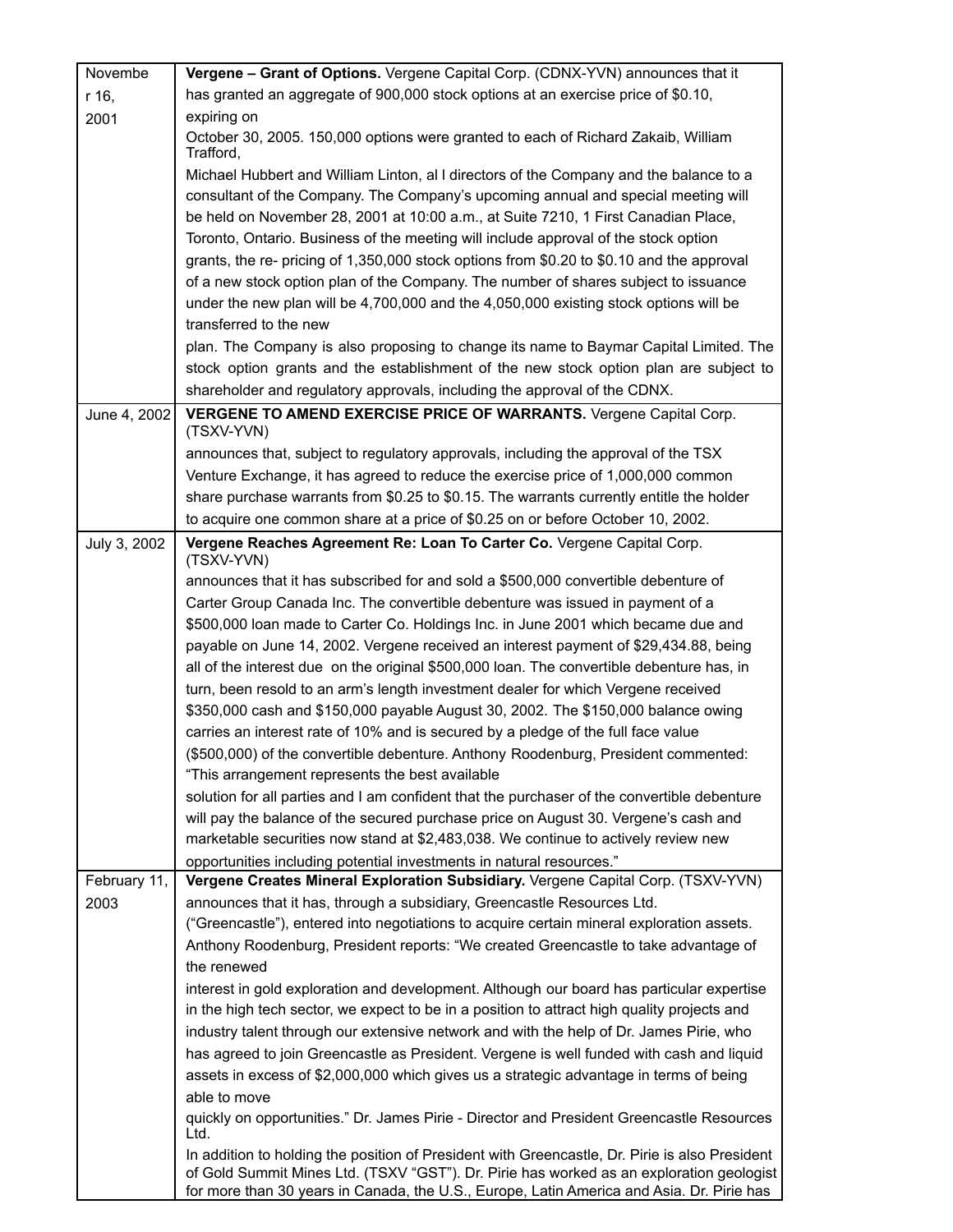|          | held a number of positions of increasing responsibility in the mineral exploration industry<br>including: VP, Exploration: Breakwater Resources Ltd., VP, Exploration: Granduc Mining<br>Corporation, Exploration Manager: Homestake Canada and Esso Minerals Canada. Dr.<br>Pirie has supervised exploration programs for a wide variety of metals and minerals,<br>including gold, base metals and diamonds. |
|----------|----------------------------------------------------------------------------------------------------------------------------------------------------------------------------------------------------------------------------------------------------------------------------------------------------------------------------------------------------------------------------------------------------------------|
|          |                                                                                                                                                                                                                                                                                                                                                                                                                |
| March 4, | Vergene Announces New Vice President Corporate Development. Vergene Capital                                                                                                                                                                                                                                                                                                                                    |
| 2003     | Corp. (TSXV-"YVN") is pleased to announce that Mr. Gil Atzmon of San Antonio, Texas                                                                                                                                                                                                                                                                                                                            |
|          | has agreed to join the Company as Vice President, Corporate Development. Mr.                                                                                                                                                                                                                                                                                                                                   |
|          | Atzmon has over 15 years experience in capital markets and the corporate                                                                                                                                                                                                                                                                                                                                       |
|          | development of public mining corporations. He has served as Vice President of                                                                                                                                                                                                                                                                                                                                  |
|          | Corporate Development for several public companies where he played a critical role in                                                                                                                                                                                                                                                                                                                          |
|          | securing in excess of \$100 million in equity                                                                                                                                                                                                                                                                                                                                                                  |
|          | financing for the exploration and development of mineral properties. Mr. Atzmon also has                                                                                                                                                                                                                                                                                                                       |
|          | several years experience as a portfolio manager having held that position witha well                                                                                                                                                                                                                                                                                                                           |
|          | known US based fund company. Additionally, Mr. Atzmon's capital markets experience                                                                                                                                                                                                                                                                                                                             |
|          | includes                                                                                                                                                                                                                                                                                                                                                                                                       |
|          | institutional equity sales in New York where he held the position of Global Energy and                                                                                                                                                                                                                                                                                                                         |
|          | Mining Specialist with a large international investment bank. Mr. Atzmon holds a                                                                                                                                                                                                                                                                                                                               |
|          | bachelors degree in Geology and Geography from Columbia University in New York City                                                                                                                                                                                                                                                                                                                            |
|          | and a Masters degree in Mineral Resources from The University of Texas at Austin.                                                                                                                                                                                                                                                                                                                              |
|          | Vergene is well funded with cash and liquid assets in excess of \$2 million and no                                                                                                                                                                                                                                                                                                                             |
|          | liabilities. As previously announced Vergene is currently evaluating mineral exploration                                                                                                                                                                                                                                                                                                                       |
|          | opportunities with a focus on precious metals.                                                                                                                                                                                                                                                                                                                                                                 |
| July 7,  | Vergene Announces The Acquisition of Saskatchewan Gas Assets. Vergene                                                                                                                                                                                                                                                                                                                                          |
| 2003     | Capital Corp. (TSXV-"YVN") is pleased to announce that the Company has entered                                                                                                                                                                                                                                                                                                                                 |
|          | into a Letter of Intent with Softrock Minerals Ltd. (Softrock") (TSXV "SFT") to acquire all                                                                                                                                                                                                                                                                                                                    |
|          | of Softrock's natural gas exploration properties in Saskatchewan. The package                                                                                                                                                                                                                                                                                                                                  |
|          | consists of seven off-setting gas                                                                                                                                                                                                                                                                                                                                                                              |
|          | prospects in West Central Saskatchewan covering 2,070 net acres. The targets are<br>relatively                                                                                                                                                                                                                                                                                                                 |
|          | shallow at 350 to 750 metres and, in most cases, close to existing production and                                                                                                                                                                                                                                                                                                                              |
|          | infrastructure. A proposed initial drilling program is currently being pl anned and will                                                                                                                                                                                                                                                                                                                       |
|          | commence as soon as possible. Under the terms of the Letter of Intent, Vergene agrees                                                                                                                                                                                                                                                                                                                          |
|          | to pay, as consideration to Softrock, cash of \$190,000 and issue 2,000,000 common                                                                                                                                                                                                                                                                                                                             |
|          | shares (the "earn-out shares") of Vergene to acquire a 100 per cent interest in the<br>portfolio of                                                                                                                                                                                                                                                                                                            |
|          | properties. The earn-out shares of Vergene are to be released as follows: • 1,000,000 to                                                                                                                                                                                                                                                                                                                       |
|          | be released when Vergene has recovered all capital outlays, including but not limited to                                                                                                                                                                                                                                                                                                                       |
|          | drilling costs and the \$190,000 purchase price; $\cdot$ 1,000,000 shares to be released when                                                                                                                                                                                                                                                                                                                  |
|          | Vergene has recovered two times all capital costs as described above. Closing of the                                                                                                                                                                                                                                                                                                                           |
|          | acquisition remains subject to: • Vergene receiving all necessary regulatory approvals; •                                                                                                                                                                                                                                                                                                                      |
|          | Vergene receiving a report on the subject properties acceptable to the board of directors                                                                                                                                                                                                                                                                                                                      |
|          | of Vergene (which has been completed); and • Satisfactory due diligence to be completed                                                                                                                                                                                                                                                                                                                        |
|          | by Vergene on or before July 31, 2003. Leede Financial Markets Inc. will receive a                                                                                                                                                                                                                                                                                                                             |
|          | finder's fee in connection with this transaction in the amount of 10 per cent cash                                                                                                                                                                                                                                                                                                                             |
|          | (\$19,000) and 250,000 warrants exercisable for 18 months at \$0.10. Vergene is well                                                                                                                                                                                                                                                                                                                           |
|          | funded with cash and liquid assets in excess of \$2                                                                                                                                                                                                                                                                                                                                                            |
|          | million and has no liabilities.                                                                                                                                                                                                                                                                                                                                                                                |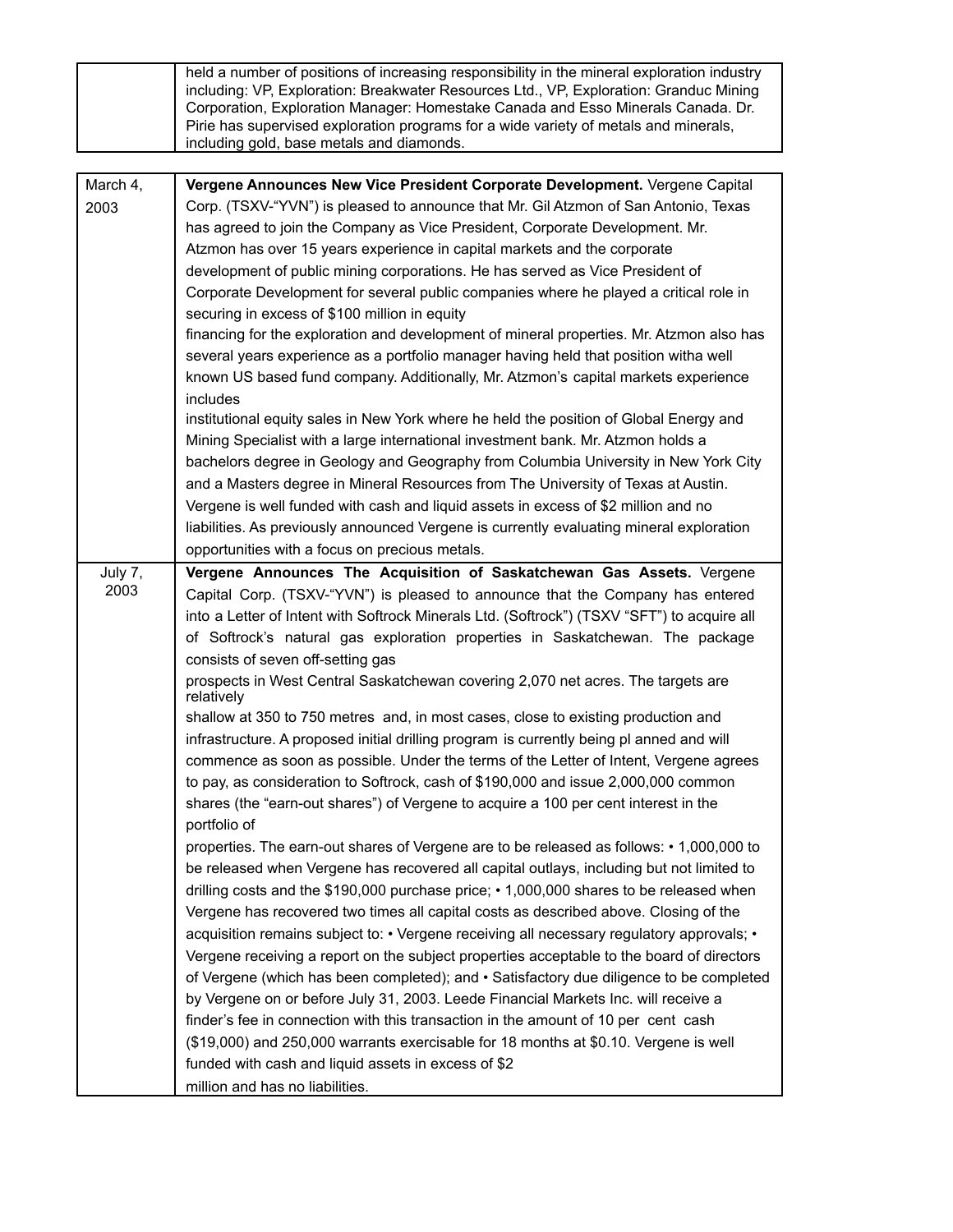| <b>July 30,</b> | Vergene Announces Grant of Options. Toronto, July 30, 2003 - Vergene Capital Corp.       |
|-----------------|------------------------------------------------------------------------------------------|
| 2003            | ("Vergene") - announces that options to acquire up to a total of 650,000 common shares   |
|                 | of Vergene at an exercise price of \$0.11 per share expiring on July 30, 2008 have been  |
|                 | granted to consultants and an officer of the company. The grant of options is subject to |
|                 | regulatory                                                                               |
|                 | approval.                                                                                |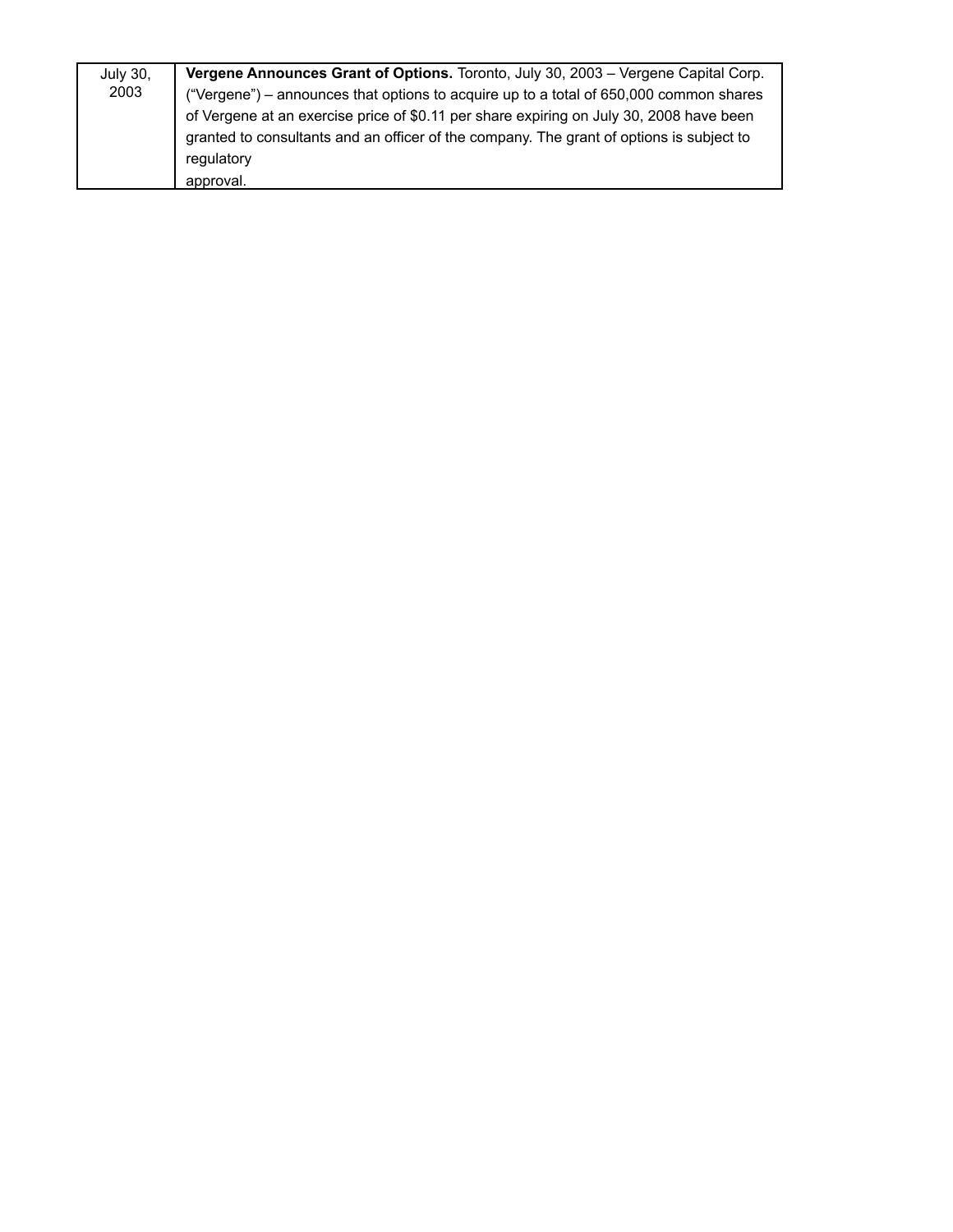| September | Vergene Completes Acquisition of Saskatchewan Gas Assets . Vergene Capital Corp.                              |
|-----------|---------------------------------------------------------------------------------------------------------------|
| 9,2003    | (TSXV- "YVN") is pleased to announce that the Company has completed a transaction                             |
|           | with Softrock Minerals Ltd. ("Softrock") (TSXV- "SFT") to acquire all of Softrock's natural                   |
|           | gas exploration properties in Saskatchewan. The package consists of seven off-setting                         |
|           | gas prospects in West Central Saskatchewan covering 2,070 net acres. The location of                          |
|           | the gas prospects are as                                                                                      |
|           | follows: Major Area, Saskatchewan - one drilling prospect; Peck Lake Area,                                    |
|           | Saskachewan - two drilling prospects; Primate Area, Saskatchewan - two drilling                               |
|           | prospects; Salvador West Area, Saskatchewan - one drilling prospect; and St. Walburg                          |
|           | Area, Saskatchewan - one                                                                                      |
|           | drilling prospect. Vergene has entered into a drilling commitment agreement with Softrock                     |
|           | whereby Vergene has committed to drill and complete or abandon three (3) wells before                         |
|           | July 31, 2004. An initial program to drill three wells will commence as soon as the                           |
|           | necessary                                                                                                     |
|           | approvals have been granted. The initial three-well program budget is \$600,000. The<br>targets               |
|           | are relatively shallow at 350 to 750 metres and, in most cases, close to existing                             |
|           | production and infrastructure. Vergene has paid Softrock cash of \$190,000 and issued                         |
|           | 2,000,000                                                                                                     |
|           | common shares (the "earn-out shares") of Vergene to be held in escrow, to acquire a 100<br>per                |
|           | cent interest in the portfolio of properties, subject to a six per cent (6%) convertible gross                |
|           | overriding royalty. The earn-out shares are earned and will be released from escrow as                        |
|           | follows: $\cdot$ 1,000,000 to be released when Vergene has recovered all capital outlays,                     |
|           | including but not limited to drilling costs and the \$190,000 purchase price; 1,000,000                       |
|           | shares to be                                                                                                  |
|           | released when Vergene has recovered two times all capital costs as described above.                           |
|           | Leede Financial Markets Inc. has received a finder's fee in connection with this                              |
|           | transaction in the amount of 10 per cent cash (\$19,000) and 250,000 warrants exercisable<br>for 18 months at |
|           | \$0.10. The acquisition of natural gas exploration assets continues Vergene's business                        |
|           | strategy of seeking to acquire and develop assets that have the potential for near term                       |
|           | significant cash flow and/or capital appreciation. Vergene is well funded with cash and                       |
|           | liquid assets in excess of \$2 million and no liabilities.                                                    |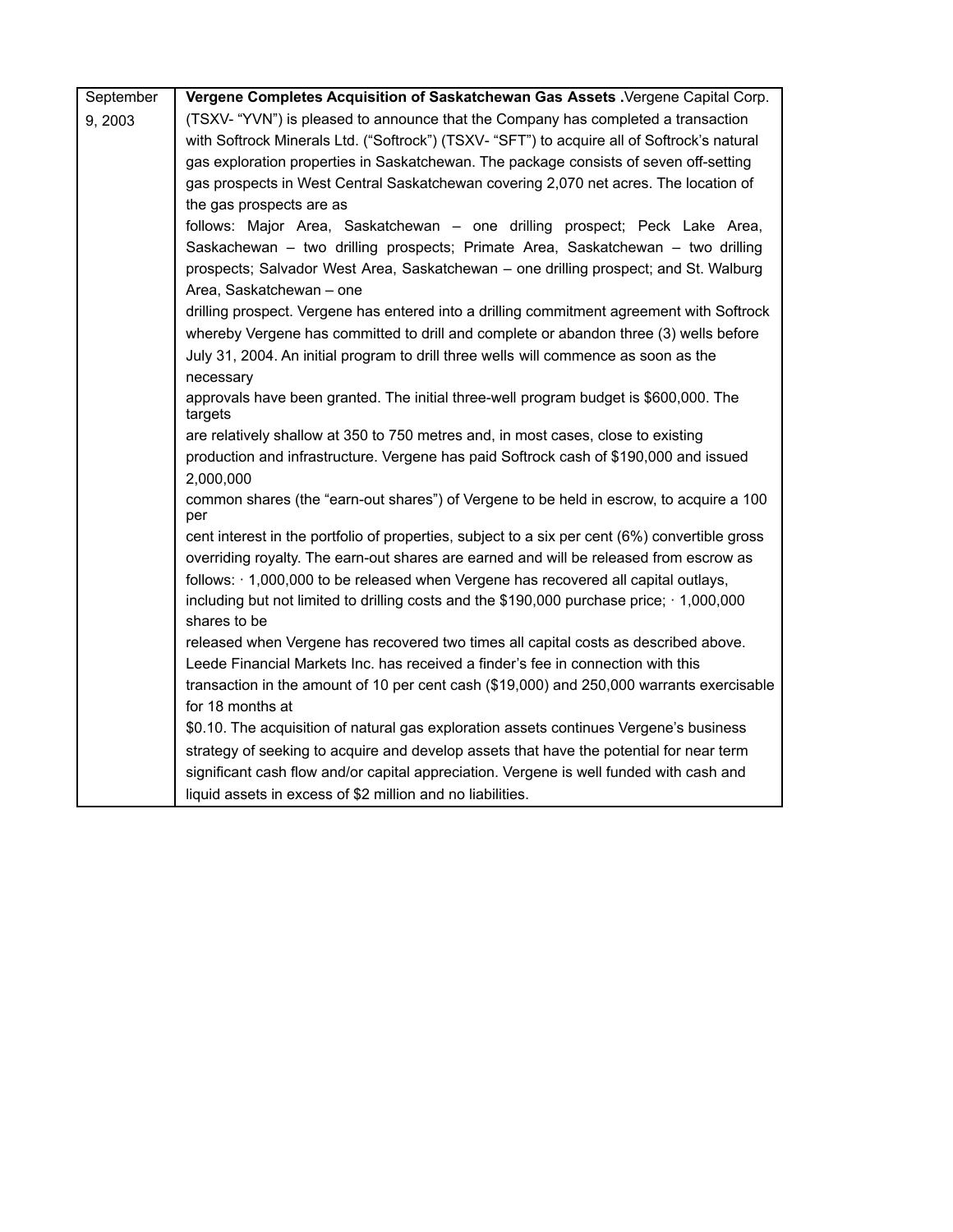| October 7, | Vergene Subsidiary Acquires Gold Assets. Vergene Capital Corp. (TSXV-"YVN") is                                                                                                                                                               |
|------------|----------------------------------------------------------------------------------------------------------------------------------------------------------------------------------------------------------------------------------------------|
| 2003       | pleased to announce that, through 75% controlled subsidiary Greencastle Resources Ltd.                                                                                                                                                       |
|            | ("Greencastle"), the Company has completed the acquisition of two gold exploration<br>projects                                                                                                                                               |
|            | situated between Cortez Hills and Eureka, Nevada. The properties are located on the                                                                                                                                                          |
|            | Battle Mountain - Eureka mineral trend of Carlin-type gold deposits in Nevada. This                                                                                                                                                          |
|            | highly productive regional trend hosts multi-million ounce gold deposits such as                                                                                                                                                             |
|            | Placer's Pipeline deposit and its recent nearby discovery at Cortez Hills. The Coal                                                                                                                                                          |
|            | Canyon Property Coal                                                                                                                                                                                                                         |
|            | Canyon consists of 9 unpatented lode mining claims in Eureka County at the north end of                                                                                                                                                      |
|            | the Simpson Park Mountains. Greencastle has the option to purchase the property for                                                                                                                                                          |
|            | <b>US\$2</b>                                                                                                                                                                                                                                 |
|            | million or maintain a lease on the Coal Canyon property by making annual cash                                                                                                                                                                |
|            | payments and carrying out exploration work. The claims cover a highly prospective                                                                                                                                                            |
|            | portion of the Grouse Creek Fault where previous exploration has identified gold values                                                                                                                                                      |
|            | associated with a sequence of Lower Paleozoic dolomite, limestone and quartzite                                                                                                                                                              |
|            | intruded by highly altered feldspar porphyry dikes. The Kobeh Property Kobeh consists                                                                                                                                                        |
|            | of 33 unpatented lode mining claims in Eureka County in the northeast corner of the                                                                                                                                                          |
|            | Kobeh Valley. Greencastle has the option to purchase the property for US\$2 million or                                                                                                                                                       |
|            | maintain a lease on the property by making annual cash payments and carrying out                                                                                                                                                             |
|            | exploration work The property covers an area of shallow pediment overlying                                                                                                                                                                   |
|            | Mississippian Webb and Ordivician Vinini Formations. Some 1.5 km to the north along                                                                                                                                                          |
|            | trend in similar rocks, gold mineralization outcrops in clay and silica matrix breccias in                                                                                                                                                   |
|            | basal Webb Formation and associated with NNW and NE                                                                                                                                                                                          |
|            | trending faults. On the Kobeh property, interpretation of airborne geophysical sur veys has                                                                                                                                                  |
|            | identified potential alteration and gold mineralization targets associated with similar fault                                                                                                                                                |
|            | sets and areas of low resistivity. Saskatchewan Gas Projects The Company plans to drill                                                                                                                                                      |
|            | three gas wells by calendar year end. Three sites have been surveyed and applications to<br>obtain drilling licenses have been submitted. Vergene is well funded with cash and liquid<br>assets in excess of \$2 million and no liabilities. |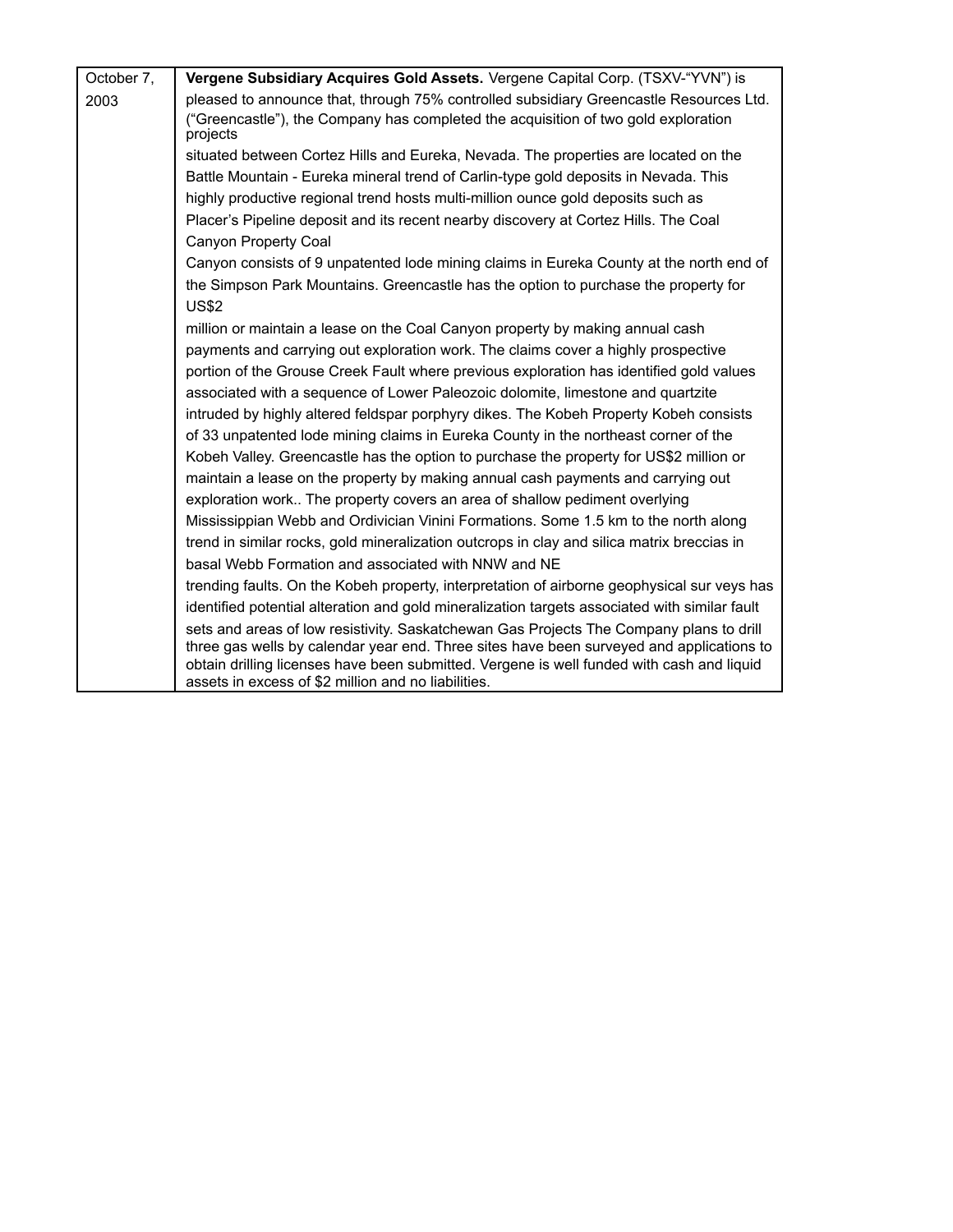| November 5, | Vergene Announces Changes To The Board Of Directors And Appoints President.                     |
|-------------|-------------------------------------------------------------------------------------------------|
| 2003        | Vergene Capital Corp. (TSXV-"YVN") announces that, effective October 31, 2003, the              |
|             | Comp any has made the following changes to the board of directors. These changes will           |
|             | more closely align Vergene's board level competencies with the Company's business               |
|             | objectives. In addition to developing the Company's shallow gas targets in                      |
|             | Saskatchewan, management will be                                                                |
|             | working to maximize value at the Company's Coal Canyon and Kobeh gold properties.               |
|             | The properties are located in Nevada on the Battle Mountain - Eureka mineral trend of           |
|             |                                                                                                 |
|             | Carlin - type gold deposits. This highly productive regional trend hosts multi -million         |
|             | ounce gold deposits such as Placer's Pipeline deposit and their recent nearby discovery         |
|             | at Cortez Hills. Joining the Company's board of directors will be Dr. James Pirie, Dr.          |
|             | Anthony Taylor and the Honorable Nick Taylor. Dr. Pirie will also be assuming the office        |
|             | of President. Anthony Roodenburg will remain Chairman and Chief Executive Officer. Dr.          |
|             | Pirie's career as an                                                                            |
|             | exploration geologist spans more than 30 years in Canada, the U.S., Europe, Latin               |
|             | America and Asia. Dr. Pirie has held a number of positions of increasing responsibility         |
|             | including: President, Gold Summit Mines Ltd., VP, Exploration: Breakwater Resources             |
|             | Ltd., VP,                                                                                       |
|             | Exploration: Granduc Mining Corporation, Exploration Manager: Homestake Canada and              |
|             | Esso Minerals Canada. Dr. Anthony P. Taylor has 38 years of international minerals              |
|             | exploration experience. Dr. Taylor has a track record of hands -on experience and               |
|             |                                                                                                 |
|             | management in the discovery of nickel, platinum, copper-zinc and gold deposits in<br>Australia, |
|             | South Africa and the United States with Cominco, Selection Trust, BP Minerals,                  |
|             | Kennecott and Gencor. As Exploration Manager for Selection Trust and BP Minerals in             |
|             | the Uni ted States, Dr. Taylor was responsible for exploration aspects of development           |
|             | at the Alligator                                                                                |
|             | Ridge Mine (Nevada), the Colosseum deposit (California) and the Ridgeway deposit (South         |
|             | Carolina). Dr. Taylor is also a Director of Hecla Mining Company (NYSE). The Honorable          |
|             | Nick Taylor retired from the Senate of Canada late in 2002 after serving a term of six          |
|             | years. For most of those years, Mr. Taylor acted as chairperson of the Senate's Energy          |
|             | and Environment Committee. Prior to joining the Senate, Mr. Taylor served fourteen years        |
|             | as leader of the                                                                                |
|             | Liberal Party in Alberta, ten of which were in the Alberta Legislature Opposition. While        |
|             | participating in public life, he built an independent oil company that explored and/or          |
|             |                                                                                                 |
|             | produced in twenty countries. Mr. Taylor i s an Alberta graduate in geology and mining          |
|             | engineering, a Professional Geologist and operates a family owned oil company active            |
|             | in Alberta. Resigning from the Comp any's board of directors are: William Trafford,             |
|             | William                                                                                         |
|             | Linton and Michael Hubbert. The Company also announces that on November 5, 2003 a               |
|             | total of 400,000 options to purchase common shares of the Company were granted to               |
|             | directors                                                                                       |
|             | and officers, at an exercise price of \$0.25 per share, expiring on November 5, 2008. The       |
|             | grant of options is subject to regulatory approval.                                             |
| November 5, | Vergene Announces \$250,000 Private Placement. Vergene Capital Corp. (TSXV-"YVN")               |
| 2003        | announces that the Company plans to issue 1,000,000 flow through units at \$0.25 for            |
|             | gross proceeds of \$250,000. Each unit will consist of one common share and one                 |
|             | common share purchase warrant exercisable for 24 months at \$0.30. A finders' fee of            |
|             | \$20,000 and warrants to acquire 50,000 units on the same terms set out above for 12            |
|             |                                                                                                 |
|             | months may be issued in connection with this financing. Proceeds will be used to develop        |
|             | the Company's shallow gas targets in Saskatchewan.                                              |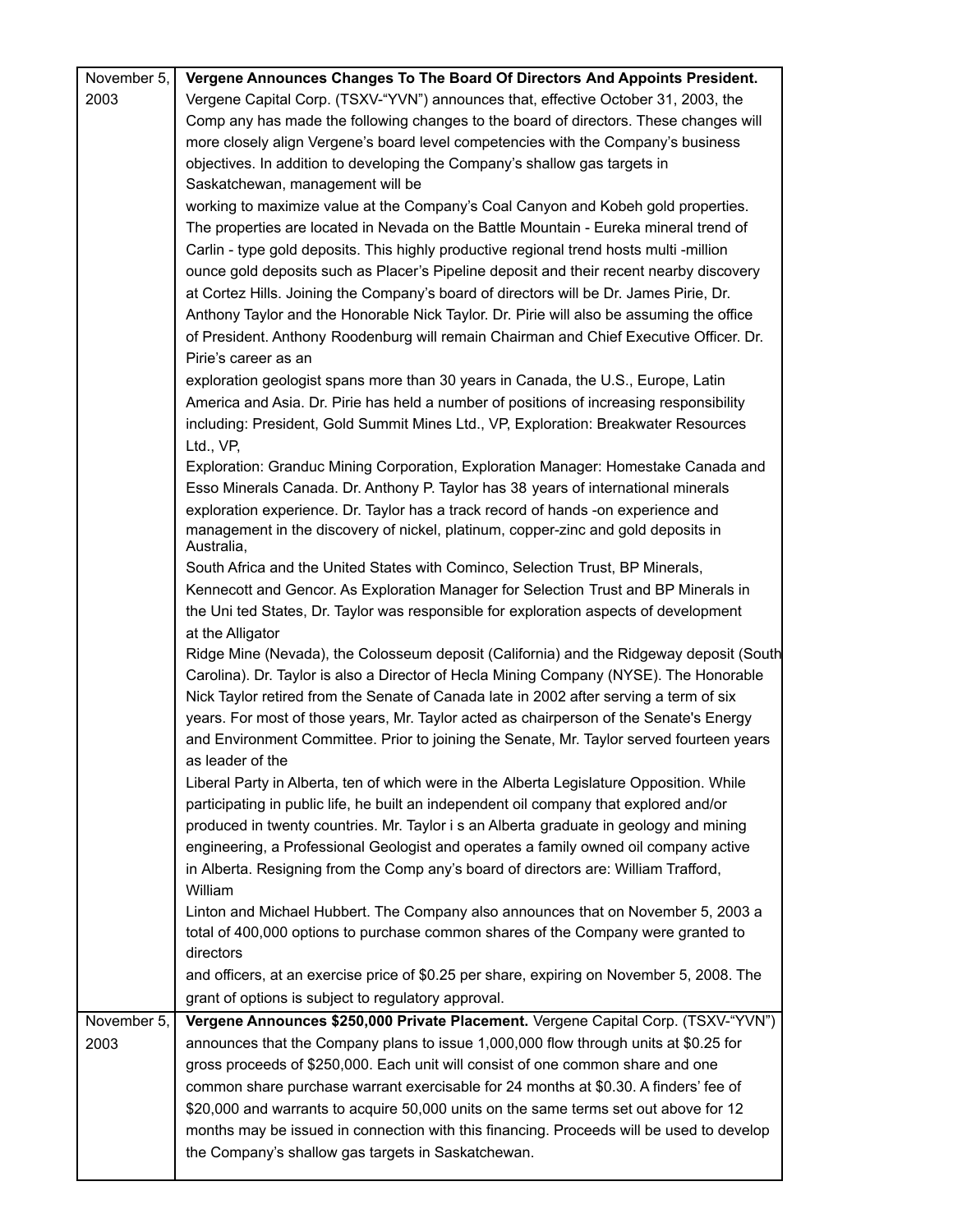| Novembe     | Vergene Grants Options To Directors And Officers. Vergene Capital Corp.<br>(TSXV-"YVN")                                                                                           |
|-------------|-----------------------------------------------------------------------------------------------------------------------------------------------------------------------------------|
| r 12,       | announces that a total of 1,500,000 options to purchase common shares of the Company                                                                                              |
| 2003        | were granted to directors and officers on November 12, 2003, at an exercise price of \$0.25                                                                                       |
|             | per share, expiring on November 12, 2008. The grant of options is subject to shareholder a                                                                                        |
|             | nd regulatory approval.                                                                                                                                                           |
| Novembe     | VERGENE ANNOUNCES CLOSING OF FLOW THROUGH PRIVATE PLACEMENT.                                                                                                                      |
| r 25,       | Vergene                                                                                                                                                                           |
|             | Capital Corp. (TSXV-YVN) announces the closing of its previously announced private                                                                                                |
| 2003        | placement financing. Under the terms of the financing, the Company has issued one                                                                                                 |
|             | million (1,000,000) flow-through units at a price of \$0.25 per unit for gross proceeds of                                                                                        |
|             | \$250,000. Each unit is comprised of one flow through common share and one common                                                                                                 |
|             | share purchase warrant of Vergene. Each common share purchase warrant will entitle the                                                                                            |
|             | holder thereof to acquire one common share at a price of \$0.30 per share for 24 months.                                                                                          |
|             | No finders' fee was payable in connection with this financing.                                                                                                                    |
| December 8, | Vergene Grants Options To Directors And Officers. Vergene Capital Corp.                                                                                                           |
| 2003        | (TSXV-"YVN")                                                                                                                                                                      |
|             | announces that a total of 600,000 options to purchase common shares of the Company                                                                                                |
|             | were granted to directors and officers on December 8, 2003, at an exercise price of                                                                                               |
|             | \$0.245 per                                                                                                                                                                       |
|             | share, expiring on December 8, 2008. The grant of options is subject to shareholder and                                                                                           |
|             | regulatory approval.                                                                                                                                                              |
| January     | Vergene Capital symbol change. Effective at the market open on Jan. 2, 2004 the trading                                                                                           |
| 6, 2004     | symbol for the company has changed. There is no change in the company's name, no                                                                                                  |
|             | change in its Cusip number and no consolidation of capital. The company has been                                                                                                  |
|             | transferred to                                                                                                                                                                    |
|             | Tier 2 from Tier 3 effective Jan. 2, 2004. Vergene is a gold exploration company focused on                                                                                       |
|             | developing two projects in the Cortez Hills area, Nevada                                                                                                                          |
|             |                                                                                                                                                                                   |
| March 22,   | Vergene Adds a Third Gold Project on Battle Mountain-Eureka Trend, Nevada                                                                                                         |
| 2004        | Exploration Programs Planned at Coal Canyon, Kobeh, and Jewel Ridge. Vergene                                                                                                      |
|             | Capital Corp. (TSXV- "VGN") is pleased to announce that the Company has completed                                                                                                 |
|             | an option to lease agreement with GM Squared, LLC on the Jewel Ridge gold                                                                                                         |
|             | exploration project in Eureka County, Nevada. Jewel Ridge is a significant addition to                                                                                            |
|             | the Company's portfolio of projects on the Battle Mountain - Eureka mineral trend of                                                                                              |
|             | Carlin-type gold deposits in Nevada. This highly productive regional trend hosts multi                                                                                            |
|             | -million ounce gold deposits such as Placer Dome's Pipeline deposit and its recent                                                                                                |
|             | discovery nearby at Cortez Hills. The Company is currently making preparations to                                                                                                 |
|             | begin field exploration programs on its Coal Canyon, Kobeh, and Jewel Ridge,                                                                                                      |
|             | Nevada, gold projects as soon as access conditions permit. The Jewel Ridge property                                                                                               |
|             | is located south of the former Ruby Hill gold mine, which was operated by Homestake                                                                                               |
|             | Mining Company from 1997 until 2002 and produced some 135,000 ounces of gold                                                                                                      |
|             | annually. The property contains a number of historic small gold mines which align along                                                                                           |
|             | a north-south trending stratigraphic contact as well as several other gold mineralized                                                                                            |
|             | zones with a variety of structural and lithological controls. In the early 1990s, Homestake<br>drilled 31 holes on a number of gold mineralized targets with the most encouraging |
|             | values in three holes along the Jewel Ridge zone containing 7.7 grams per tonne gold                                                                                              |
|             | (g/t Au) over 4.5 metres, 6.3 g/t Au over 9.1 m and 6.7 g/t over 9.1 m. Terms of the                                                                                              |
|             | option agreement include total cash payments of \$65,000 over a four-year period and,                                                                                             |
|             | subject to TSX Venture Exchange approval, the issuance of 400,000 Vergene shares in                                                                                               |
|             | increments over three years to acquire the lease, subject to a 4% NSR royalty. Annual                                                                                             |
|             | lease payments following acquisition will be \$10,000. At Vergene's option, the royalty                                                                                           |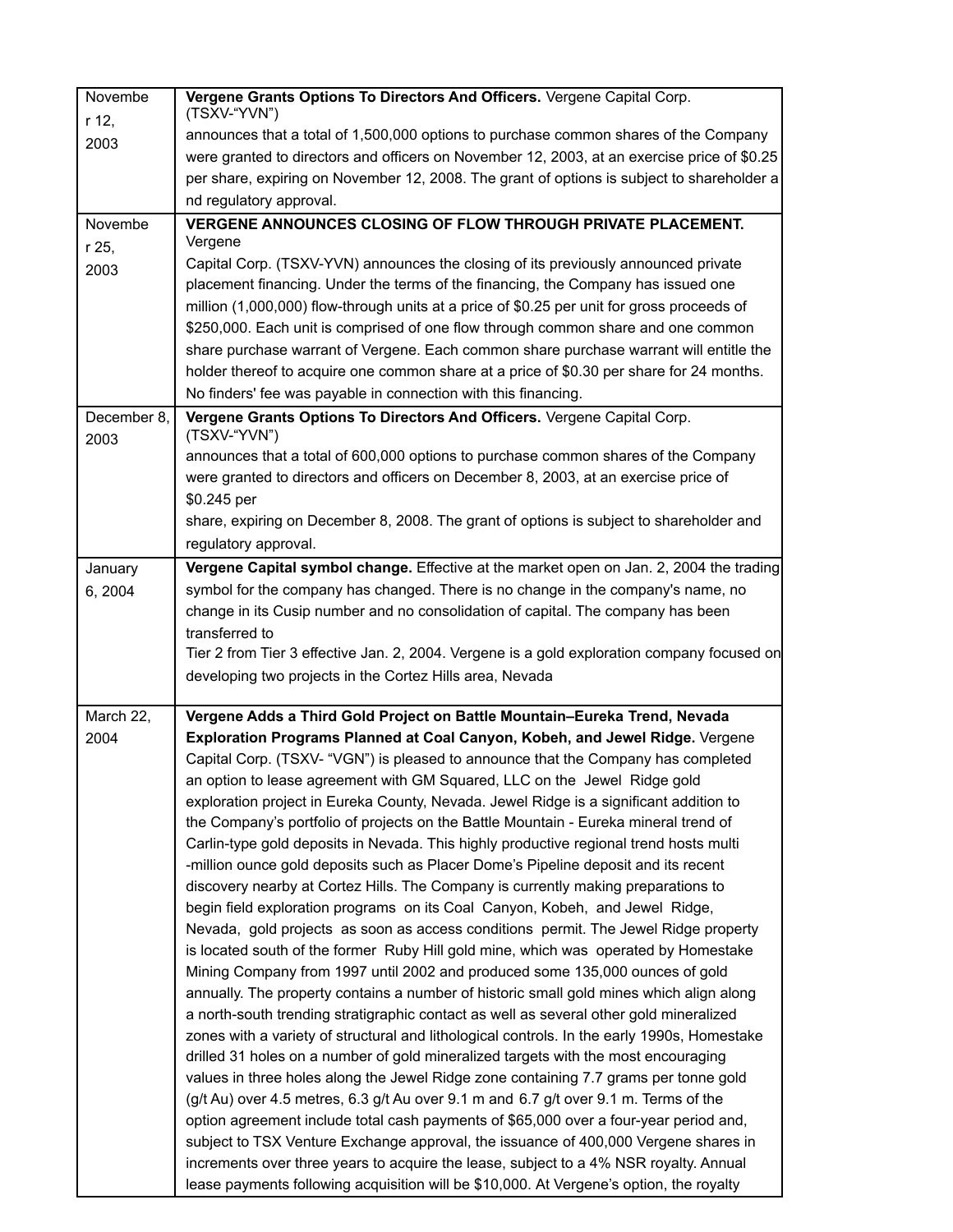|             | may be purchased for \$8 milli on cash payment.                                            |
|-------------|--------------------------------------------------------------------------------------------|
|             |                                                                                            |
| May 6, 2004 | Vergene Updates Projects, Acquires Greencastle and Changes Name to                         |
|             | Greencastle Resources Ltd. Vergene Capital Corp. ("Vergene" or the "Company")              |
|             | (TSXV-"VGN") is pleased to provide the following update with respect to the Company's      |
|             | energy and gold exploration activities: Oil and Gas Projects, Saskatchewan The Company     |
|             | has completed drilling wells on two of its seven oil and gas properties in Sas katchewan.  |
|             | One of the wells on the Primate property is currently cased and is being tested for        |
|             | possible heavy oil production. The                                                         |
|             | potential new discovery is located approximately five miles from a presently producing     |
|             | heavy oil field consisting of some 70 wells. The second well, on the Salvador property,    |
|             | was                                                                                        |
|             | determined to be dry and has been abandoned. Drilling of these two wells completes         |
|             | Vergene's earn in commitment on a package of seven oil and gas targets. Management         |
|             | continues to assess various options concerning the balance of the Saskatchewan             |
|             | assets, including continued drilling. Gold Projects, Nevada Vergene is actively            |
|             | advancing three projects on the Battle Mountain - Eureka mineral trend of Carlin-type      |
|             | gold deposits in                                                                           |
|             | Nevada. This highly productive regional trend hosts multi-million ounce gold deposits such |
|             | as Placer Dome's Pipeline deposit and its recent discovery nearby at Cortez Hills.         |
|             | Company                                                                                    |
|             | management and geologists visited the properties in late April to assess accessibility and |
|             |                                                                                            |
|             | determine exploration priorities. The Company plans to begin exploration programs to       |
|             | advance the Kobeh, Coal Canyon and Jewel Ridge properties this season, as soon as          |
|             | permits are obtained and drill rigs can be contracted. To supervise the Company's field    |
|             | programs, Mr. Larry McMaster has joined Vergene as Exploration Manager for the             |
|             | Nevada properties. Mr. McMaster has 30 years mine site and exploration property            |
|             | experience, mainly in the SW                                                               |
|             | USA. Mr. McMaster will manage the 2004 exploration programs from the Company's fiel d      |
|             | office in Eureka, Nevada. Greencastle Acquisition Vergene plans to acquire, subject to     |
|             | TSX Venture Exchange approval, the outstanding minority interest (28.57%) of the issued    |
|             | and outstanding securities ("Securities") of Greencastle Resources Inc. ("Greencastle").   |
|             | Greencastle is a private company which holds a lease agreement with H. Walter              |
|             | Schull of Reno, Nevada, USA, for an option to purchase nine (9) unpatented claims          |
|             | comprising the Coal Canyon Prospect, located in Eureka County, Nevada.                     |
|             | Greencastle als o has an option agreement with R. Barry Cook of Toronto, Ontario to        |
|             | earn a 100% per cent interest in a property located in James Bay Lowlands in               |
|             | Northern Ontario. Greencastle and some of its                                              |
|             | shareholders are non-arm's length to the Company. The Company currently owns 71.43%        |
|             | of the Securities of Greencastle and it plans to acquire 28.57% of the Securities of       |
|             | Greencastle from Anthony Roodenburg, James Pirie and R. Barry Cook, all of Toronto,        |
|             | Ontario and H.                                                                             |
|             | Walter Schull of Reno, Nevada, USA, in consideration of the payment of \$60,000            |
|             | satisfied by the issuance of 600,000 common shares of the Company and 500,000              |
|             | Common Share purchase warrants of the Company exercisable at \$0.25 for a period of        |
|             | two (2) years from the date of issuance. Upon acquisition of the balance of the Securities |
|             | of Greencastle, the Company will own all the Securities of Greencastle. The proposed       |
|             | transaction has been                                                                       |
|             | reviewed by the independent directors of the Company who determined that the terms         |
|             | of the transaction were reasonable in the circumstances of the Company. Name               |
|             | Change                                                                                     |
|             | Management of Vergene has determined that, subject to TSX Venture Exchange                 |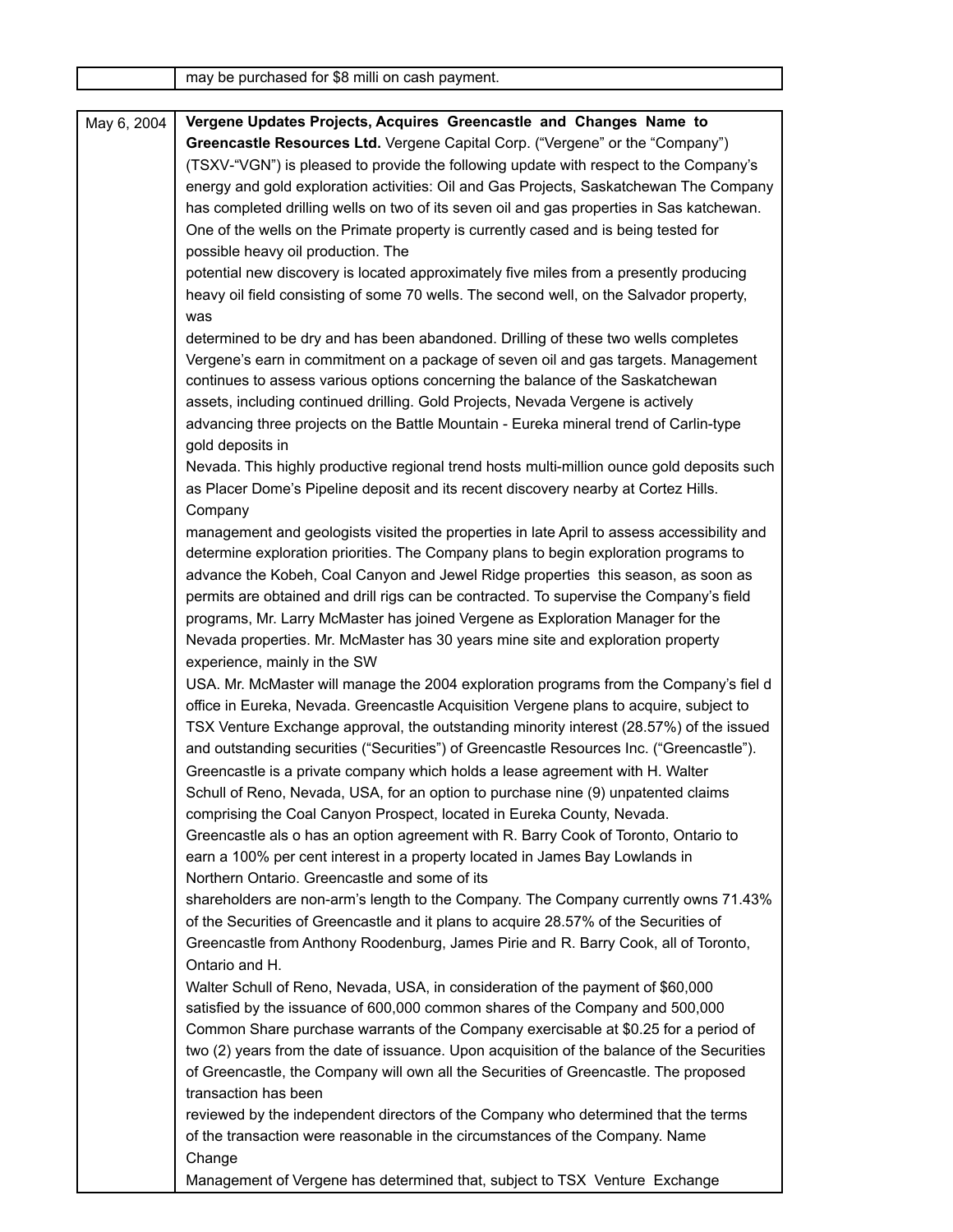|                 | approval, the Company will change its name to Greencastle Resources Ltd. to more                                                                                                                                                                                                                                                                                                                                                                                                                                                                                                                                                                                                                                                                                       |
|-----------------|------------------------------------------------------------------------------------------------------------------------------------------------------------------------------------------------------------------------------------------------------------------------------------------------------------------------------------------------------------------------------------------------------------------------------------------------------------------------------------------------------------------------------------------------------------------------------------------------------------------------------------------------------------------------------------------------------------------------------------------------------------------------|
|                 | clearly reflect the Company's operating activities.                                                                                                                                                                                                                                                                                                                                                                                                                                                                                                                                                                                                                                                                                                                    |
| May 14,<br>2004 | Vergene Capital Corp. Changes Name to Greencastle Resources Ltd. Vergene<br>Capital Corp. (TSXV-"VGN") announces that it has received TSX Venture Exchange<br>approval, effective May 13, 2004, to change its name to Greencastle Resources Ltd. (the<br>"Company"). There is no consolidation of capital. The Company will commence trading<br>on the TSX Venture Exchange under the new name of Greencastle Resources Ltd.<br>effective at the market opening on Monday May 17, 2004. The trading symbol will<br>continue to be "VGN". Minority Interest Acquisition Further to the Company press release                                                                                                                                                            |
|                 | of May 6, 2004, the acquisition of the outstanding minority interest (28.57%) of the<br>issued and outstanding securities of the private company Greencastle Resources Inc.,<br>has been completed and approved by the TSX Venture Exchange.                                                                                                                                                                                                                                                                                                                                                                                                                                                                                                                           |
| June 17,        | Greencastle Grants Options. Greencastle Resources Ltd. (formerly Vergene Capital                                                                                                                                                                                                                                                                                                                                                                                                                                                                                                                                                                                                                                                                                       |
| 2004            | Corp.) (TSXV-"VGN") announces that a total of 1,650,000 options to purchase common<br>shares of the Company were granted to directors, officers and consultants on June 17,<br>2004, at an exercise price of \$0.11 per share, expiring on June 17, 2009. The grant of<br>options is subject to regulatory approval. Greencastle is actively advancing three<br>exploration projects on the<br>Battle Mountain-Eureka mineral trend of Carlin-type gold deposits in Nevada. This highly<br>productive regional trend hosts multimillion-ounce gold deposits such as Placer Dome's<br>Pipeline deposit and its recent discovery nearby at Cortez Hills. Exploration work is<br>underway<br>and several targets on each property will be tested by drilling this summer. |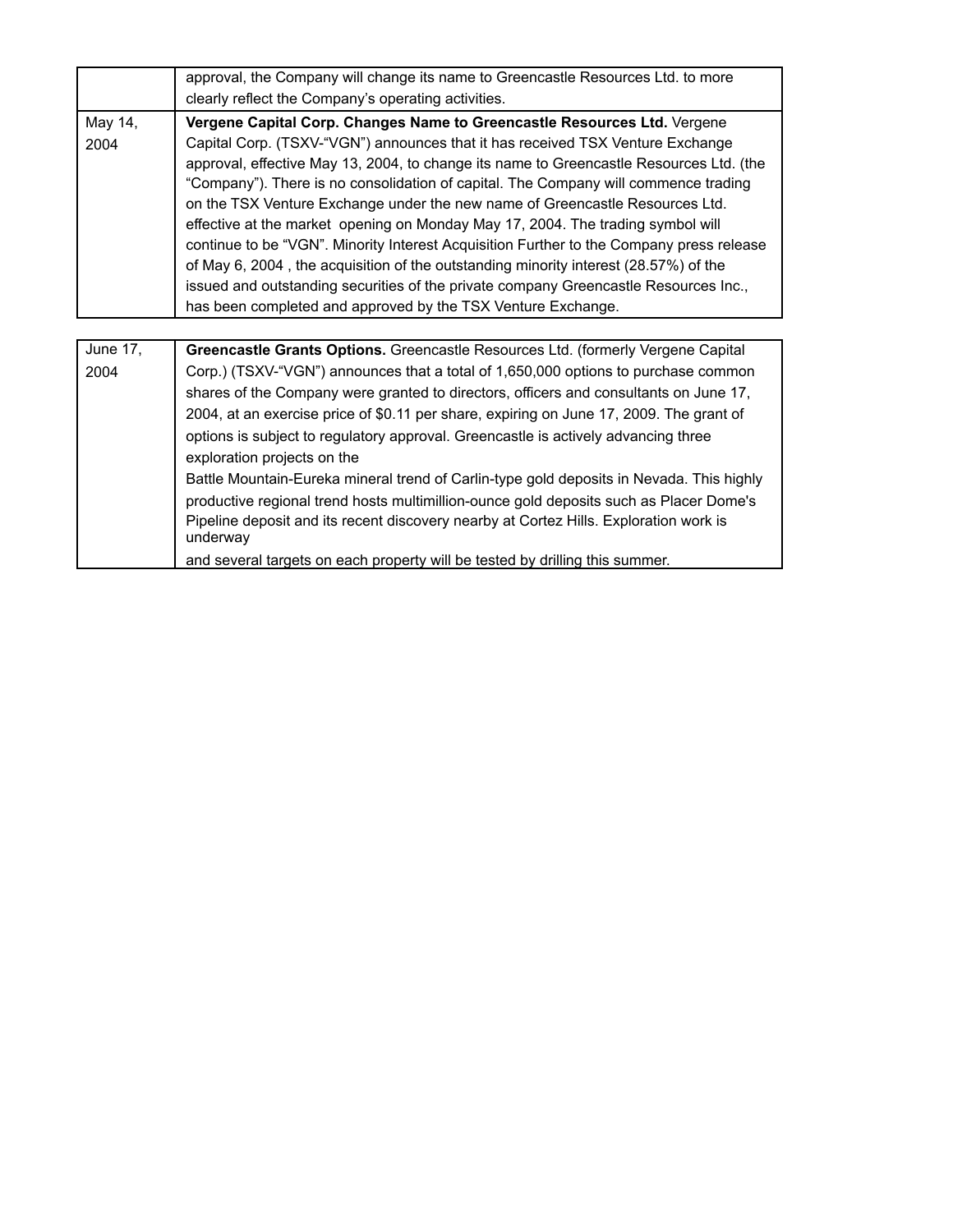| <b>June 30,</b> | Greencastle Commences Drilling near Cortez, Nevada. Greencastle Resources Ltd.                 |
|-----------------|------------------------------------------------------------------------------------------------|
| 2004            | (formerly Vergene Capital Corp.) (TSXV-"VGN") announces that the Company has                   |
|                 | commenced a drill program on its Coal Canyon property, located SE of Cortez along the          |
|                 | Battle Mountain-Eureka mineral trend, at the north end of the Simpson Park Mountains, in       |
|                 | Eureka County, Nevada. The Coal Canyon Property covers the key claims in the Coal              |
|                 | Canyon area where previous exploration in the 1980s and 1990s focused on anomalous             |
|                 | gold values associated with silica (jasperoid) and clay alteration in a window of Lower        |
|                 | Paleozoic sedimentary rocks surrounded by younger Tertiary volcanics. These                    |
|                 | sedimentary rocks are interpreted to be Lower Plate rocks below the Roberts Mountain           |
|                 | Thrust and are cross cut by the younger NNW trending Grouse Creek Fault, of similar age        |
|                 | and trend to the Cortez Fault. Elsewhere in the Battle MountainEureka and Carlin mineral       |
|                 | trends, these stratigraphic and structural combinations are known to host major gold           |
|                 | deposits. Previous drilling identified a halo of alteration with associated anomalous gold     |
|                 | and related elements in the Hanson Creek Formatio n and Eureka Quartzite, as well as in        |
|                 | highly altered feldspar porphyry dikes within the Grouse Creek Fault itself. The current       |
|                 | drill program is designed to test the halo at a deeper level along this fault and evaluate the |
|                 | permissive sedimentary host rocks in the hanging wall to the east. The 40 claim Kobeh          |
|                 | Property which was acquired in 2003, is located on the east side of the Kobeh valley,          |
|                 | some 35 km NW of the town of Eureka. The property covers an area of shallow pediment           |
|                 | overlying Mississippian Webb and Ordivician Vinini Formations. Some 1.5 km to the north        |
|                 | along trend in similar rocks on the Afgan property, gold mineralization outcrops in clay and   |
|                 | silica matrix breccias in basal Webb Formation, associated with NNW and NE trending            |
|                 | faults. On the Kobeh Property, interpretation of airborne geophysical and CSMT surveys         |
|                 | has identified potential alteration and gold mineralization targets associated with similar    |
|                 | fault sets and areas of low resistivity. A geochemical sampling survey has been completed      |
|                 | over the main area of interest and results are awaited. Drill testing of the main targets is   |
|                 | planned for later in the summer. The Company also announces that it has amended some           |
|                 | terms in the option to lease and purchase agreement on the Kobeh Property. Terms of the        |
|                 | option agreement include cash payments of US\$50,000 and work expenditures of                  |
|                 | US\$200,000 over a four- year period and, subject to TSX Venture Exchange approval, the        |
|                 | issuance of 100,000 Greencastle shares over 12 months to acquire the lease, subject to a       |
|                 | 2% NSR royalty. Annual lease payments in subsequent years will be US\$10,000. At               |
|                 | Greencastle's option, the property and royalty may be purchased for US\$2 million cash         |
|                 | payment.                                                                                       |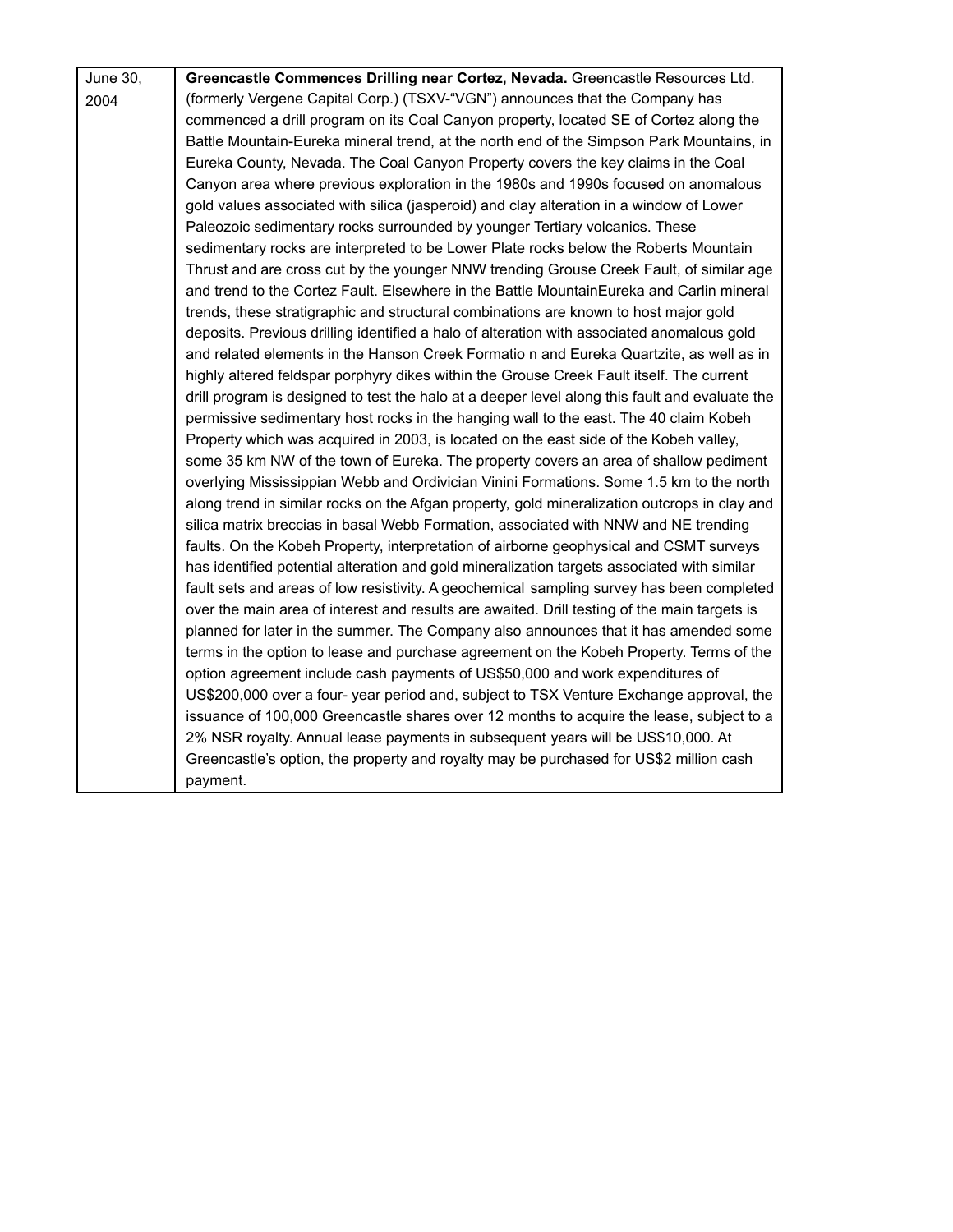| July 23, 2004 | Greencastle Retains IR Firm, Updates Operations and Launches New Web Site.                                                                                                               |
|---------------|------------------------------------------------------------------------------------------------------------------------------------------------------------------------------------------|
|               | Greencastle Resources has retained the Los Angeles area firm of National Media                                                                                                           |
|               | Associates (NMA) to conduct media awareness programs on behalf of the company                                                                                                            |
|               | commencing July 15, 2004.                                                                                                                                                                |
|               | Headed by Mr. George Duggan, NMA is a long-term media relations specialist in the<br>natural                                                                                             |
|               | resource and gold exploration sectors. The company will pay NMA a monthly fee                                                                                                            |
|               | commencing July 15, 2004, of \$3,500 (U.S.) under the terms of a six-month service                                                                                                       |
|               | agreement which is subject to cancellation after four months upon presentation of 30 days                                                                                                |
|               | written notice. Pursuant to the agreement, and subject to TSX Venture Exchange                                                                                                           |
|               | approval, Greencastle has also granted 250,000 incentive stock options to a                                                                                                              |
|               | representative of NMA, exercisable at a price of 20 cents each for a period of three years.                                                                                              |
|               | Exploration Update Drilling has been suspended on Greencastle's Coal Canyon project                                                                                                      |
|               | where the company has                                                                                                                                                                    |
|               | permitted three holes to test the target zone to a depth of 1300 feet. The reverse                                                                                                       |
|               | circulation ("RC") drill rig experienced difficulties drilling through the Eureka Quartzite zone                                                                                         |
|               | at                                                                                                                                                                                       |
|               | approximately 700 feet and failed to reach the target depth on each of the first two holes.                                                                                              |
|               | Drilling will resume at Coal Canyon once the appropriate solution has been determined                                                                                                    |
|               | which may include completing the program with a core rig. The RC rig is now being                                                                                                        |
|               | moved to the Jewel Ridge property, where 15 to 20 holes are planned. The Jewel Ridge                                                                                                     |
|               | property is                                                                                                                                                                              |
|               | located near Eureka, Nevada, just south of the former Ruby Hill gold mine, which was                                                                                                     |
|               | operated by Homestake Mining Co. from 1997 until 2002, and produced approximately                                                                                                        |
|               | 135,000 ounces of gold annually. The property contains a number of historic small gold                                                                                                   |
|               | mines which align along a north-south-trending stratigraphic contact, as well as several                                                                                                 |
|               | other gold mineralized zones with a variety of structural and lithological controls. In the                                                                                              |
|               | early 1990s, Homestake drilled 31 holes on a number of gold mineralized targets, with the                                                                                                |
|               | most encouraging values in three holes along the Jewel Ridge zone containing 7.7 grams                                                                                                   |
|               | per tonne gold over 4.5 metres, 6.3 grams per tonne gold over 9.1 metres and 6.7 grams                                                                                                   |
|               | per tonne                                                                                                                                                                                |
|               | over 9.1 metres. Greencastle is exploring three gold projects on the Battle                                                                                                              |
|               | Mountain-Eureka mineral trend of Carlin-type gold deposits in Nevada. This highly                                                                                                        |
|               | productive regional trend hosts multimillion-ounce gold deposits such as Placer Dome's                                                                                                   |
|               | Pipeline deposit and recent                                                                                                                                                              |
|               | discovery nearby at Cortez Hills.                                                                                                                                                        |
| August 19,    | Greencastle Exploration Update. Greencastle Resources Ltd. (TSX-V: VGN) is pleased                                                                                                       |
| 2004          | to announce that drilling is progressing well on the first phase of its gold exploration                                                                                                 |
|               | program on the Jewel Ridge property near Eureka, Nevada. This reconnaissance program                                                                                                     |
|               | has been designed to test a number of interpreted structures in the Jewel Ridge and                                                                                                      |
|               | Hamburg areas which appear to control previously identified gold mineralization. Fourteen<br>holes have been completed to an average depth of 400 feet (120 m) and drilling will         |
|               | continue through August to complete a further 8 holes. The Jewel Ridge property is                                                                                                       |
|               | situated to the south of Barrick's Ruby Hill open pit mine (past producer) and its eastern                                                                                               |
|               | extension known as the East Archimedes project. East Archimedes is currently in the                                                                                                      |
|               | reserve development stage and listed as one of Barrick's five high priority projects for                                                                                                 |
|               | 2004. On the Kobeh property, geochemical results from the recently completed soil sample<br>survey are currently being integrated with geophysical information to prioritize the targets |
|               | for drill testing in September On the Coal Canyon project near Cortez, Nevada, it is                                                                                                     |
|               | anticipated that a core drilling rig will be available in September to drill several holes to an                                                                                         |
|               | average target depth of 1,400 feet to test the main gold exploration target along the Grouse                                                                                             |
|               | Creek fault. Greencastle is actively advancing three exploration projects on the Battle                                                                                                  |
|               | Mountain-Eureka mineral trend of Carlin- type gold deposits in Nevada. This highly<br>productive regional trend hosts multimillion-ounce gold deposits such as Placer Dome's             |
|               | Pipeline deposit and its recent discovery nearby at Cortez Hills.                                                                                                                        |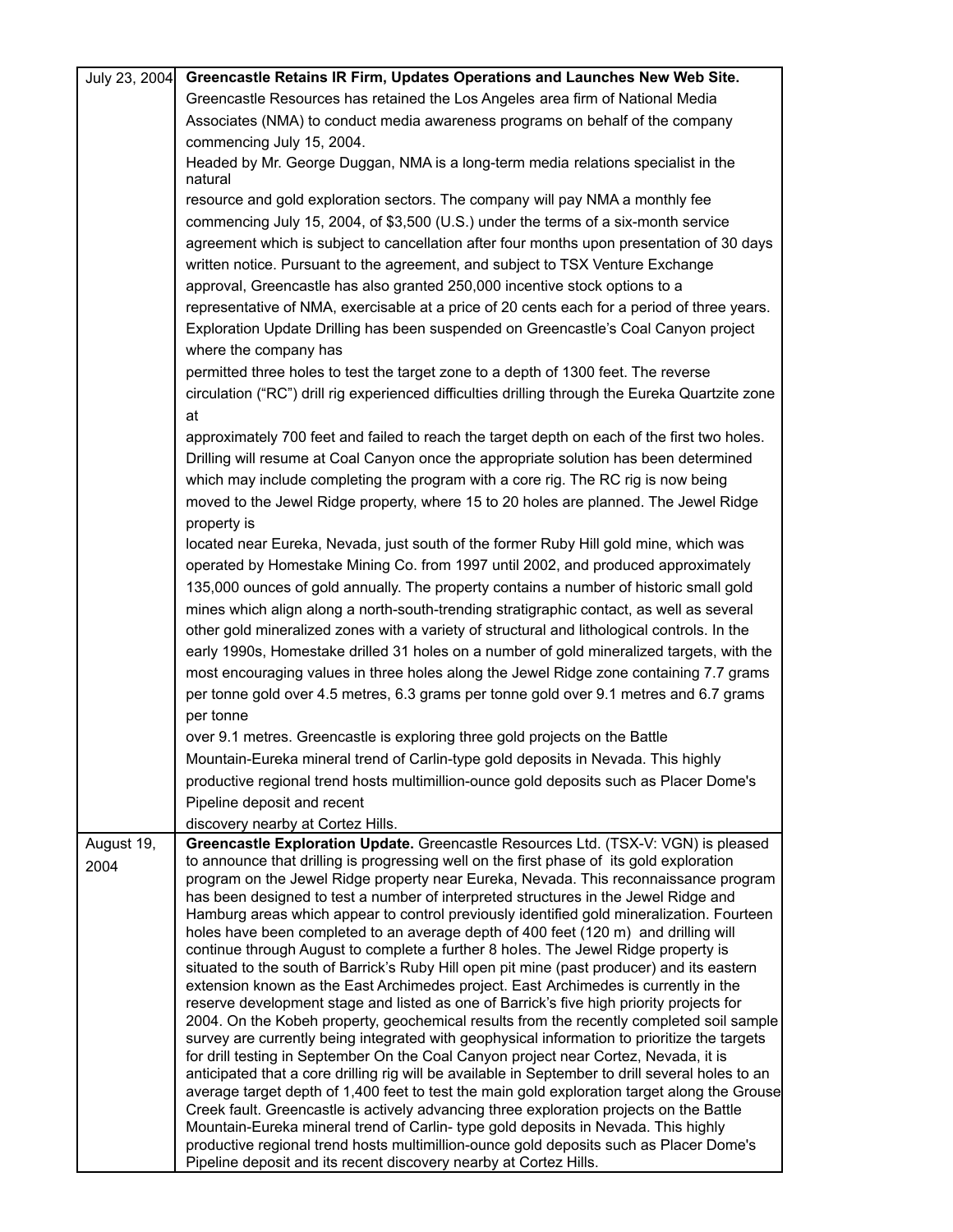| September | Greencastle Completes Drill Program, Intersects 2.1 g/t Gold over 39.6 Metres at                                                                                               |
|-----------|--------------------------------------------------------------------------------------------------------------------------------------------------------------------------------|
| 24, 2004  | Jewel Ridge, Eureka, Nevada. Greencastle Resources Ltd (TSX-V: VGN) has                                                                                                        |
|           | completed its initial program of 21 reverse circulation drill holes at the Company's                                                                                           |
|           | Jewel Ridge property in Nevada. The Jewel Ridge property is located some 5 km                                                                                                  |
|           | south of the former Ruby Hill gold mine, which was operated by Homestake Mining                                                                                                |
|           | Company from 1997 until 2002 and                                                                                                                                               |
|           | produced some 135,000 ounces of gold annually. The property contains a number of                                                                                               |
|           | historic small gold mines which align along a northsouth trending lithological contact, as                                                                                     |
|           | well as                                                                                                                                                                        |
|           | several other gold mineralized zones with a variety of structural and lithological controls. In                                                                                |
|           | the early 1990s, Homestake drilled 31 holes on a number of gold targets across the                                                                                             |
|           | property, with the most encouraging values in three holes along the Jewel Ridge zone,                                                                                          |
|           | containing 7.7 grams per tonne gold (g/t Au) over 4.5 metres (m), 6.3 g/t Au over 9.1 m                                                                                        |
|           | and 6.7 g/t over 9.1                                                                                                                                                           |
|           | m. The Greencastle drill program was reconnaissance in nature and designed to test                                                                                             |
|           | along a number of mainly northeast trending structures for possible extensions of gold                                                                                         |
|           | mineralization at the Hamburg, Jewel Ridge South and Jewel Ridge North areas on the                                                                                            |
|           | property. At Jewel Ridge South, six holes were targeted on a number of different                                                                                               |
|           | structures and returned generally low gold values. Assay results from the Jewel Ridge                                                                                          |
|           | North holes are still pending. In the Hamburg area, a total of 1,670 m were drilled in 12                                                                                      |
|           | holes to test several northeast trending structures along some 400 m of the contact                                                                                            |
|           | between the Cambrian                                                                                                                                                           |
|           | Hamburg dolomite and the Dunderberg shale. Six of the holes returned values less than                                                                                          |
|           | 0.5 g/t Au. Five of the holes intersected several of the northeast structures at various                                                                                       |
|           | depths, containing rusty oxidized material which returned values of 1 to 3 g/t gold over                                                                                       |
|           | 1.5 m to 4.5                                                                                                                                                                   |
|           | m. Hole HRC-11, drilled at -45° to test a northeast trending structure, returned 2.1 g/t Au                                                                                    |
|           | over 39.6 m from 94.5 m to 134.1 m, including 2.7 g/t Au over 19.8 m from 94.5 m to 114.3                                                                                      |
|           | m. The hole is sub-parallel to and within about 15 m of the Hamburg-Dunderberg contact.<br>The mineralized material occurs as oxidized sulphide veinlets and disseminations in |
|           | bleached, decalcified Hamburg dolomite. Management is encouraged by the results from                                                                                           |
|           | HRC-11 and follow up drilling will be carried out, once all the available data on the area                                                                                     |
|           | has been compiled and integrated. The drill has now been moved to Greencastle's Kobeh                                                                                          |
|           | project on the Cortez Trend, northwest of Eureka. Kobeh is some 8 km southeast of the                                                                                          |
|           | former Gold Bar mine in an area covered by shallow pediment, where a number of                                                                                                 |
|           | targets have been                                                                                                                                                              |
|           | identified from earlier geochemical and geophysical surveys. At the Coal Canyon                                                                                                |
|           | property, south of Cortez, a core drill will be mobilized next week to test a zone in the                                                                                      |
|           | <b>Grouse Creek</b>                                                                                                                                                            |
|           | Fault. Earlier work identified anomalous gold values within a zone of hydrothermally altered                                                                                   |
|           | sedimentary rocks, thought to be Lower Plate rocks below the Roberts Mountain Thrust.                                                                                          |
|           | The Grouse Creek Fault trends under pediment cover to the northwest, where Placer                                                                                              |
|           | Dome's ET Blue project is located, some 10 km to the north towards the Cortez Hills area.                                                                                      |
|           | Greencastle is currently advancing three exploration projects, located on the Battle                                                                                           |
|           | MountainEureka                                                                                                                                                                 |
|           | mineral trend of Carlin-type gold deposits in Nevada. This highly productive regional trend                                                                                    |
|           | hosts multi-million ounce gold deposits such as Placer Dome's Pipeline deposit and its                                                                                         |
|           | recent discovery nearby at Cortez Hills. All assays were carried out by American Assay                                                                                         |
|           | Laboratories in Sparks, Nevada, using the fire assay method with AA finish. Larry                                                                                              |
|           | McMaster, Exploration                                                                                                                                                          |
|           |                                                                                                                                                                                |

Manager, a registered Professional Geologist in the State of Washington, is designated as | the Qualified Person supervising Greencastle's technical work on site in Eureka, Nevada.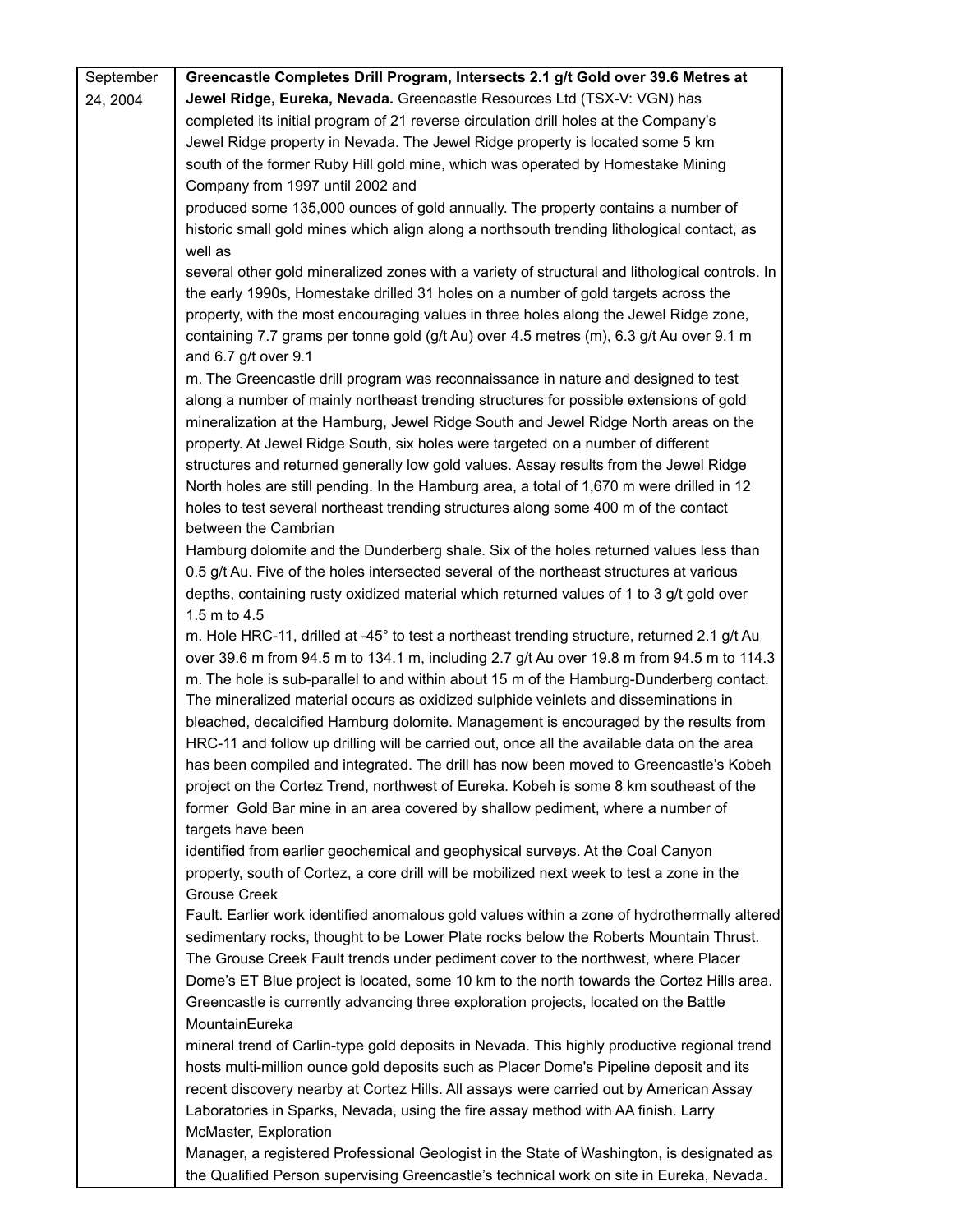| October 18, | Greencastle Acquires Two Gold Concessions in Niger, West Africa, Provides                                                                                                                       |
|-------------|-------------------------------------------------------------------------------------------------------------------------------------------------------------------------------------------------|
| 2004        | Nevada Drilling and Oil and Gas Update. Greencastle Resources Ltd (TSX-V: VGN) is                                                                                                               |
|             | pleased to announce the signing of Mining Convention agreements with the Republic of                                                                                                            |
|             | Niger, giving Greencastle the right to earn 100% (subject to a 10% carried interest                                                                                                             |
|             | retained by the Republic of Niger) in two exploration concessions in the Liptako area of                                                                                                        |
|             | southwestern Niger, West Africa. The                                                                                                                                                            |
|             | Namaga and Koyria concessions, covering 1,148 km <sup>2</sup> and 1,045 km <sup>2</sup> respectively, overlie                                                                                   |
|             | Birimian greenstone-granite assemblages which extend southwest through Burkino Faso                                                                                                             |
|             | and Ghana, where these rocks host multi-million ounce gold deposits. A total of 400,000                                                                                                         |
|             | common shares of Greencastle will be issued over the next 2 years in connection with the                                                                                                        |
|             | acquisition of these concessions. In the early 1990's, a large amount of detailed                                                                                                               |
|             | geophysical and geochemical exploration work was carried out in this area of Niger, but                                                                                                         |
|             | more advanced follow-up work was hampered by the fall in the gold price in the latter                                                                                                           |
|             | part of the decade. The one exception was at Samira Hill, where ongoing exploration                                                                                                             |
|             | and development by                                                                                                                                                                              |
|             | Canadian-based Etruscan Resources Inc. (TSX) and Semafo Inc. (TSX) culminated<br>recently                                                                                                       |
|             | with the opening of an open pit gold mine with i nitial annual production expected to                                                                                                           |
|             | exceed 135,000 ounces of gold. The Koyria concession is located some 50 km west of                                                                                                              |
|             | Niamey, the capital of Niger and overlies part of the Sirba greenstone belt, which hosts                                                                                                        |
|             | the Samira Hill gold deposit to the southwest. The concession contains a number of                                                                                                              |
|             | significant gold                                                                                                                                                                                |
|             | prospects and extensive anomalous gold geochemical zones which require follow-up drill                                                                                                          |
|             | testing. In 1996, Imperial Metals/Sumitomo drilled 24 holes on the M'Banga prospect at                                                                                                          |
|             | Koyria, including one intersection which returned 1.64 g/t gold over 65 m. The Namaga                                                                                                           |
|             | concession surrounds the Koma Bangou gold prospect in the Tera -Gassa greenstone                                                                                                                |
|             | belt                                                                                                                                                                                            |
|             | some 130 km northwest of Niamey and is accessible by paved road. During 1997 -98,                                                                                                               |
|             | initial trenching by Ashanti Gold on one of the extensive gold-in-soil anomalies returned                                                                                                       |
|             | values of                                                                                                                                                                                       |
|             | 1.2 g/t gold over 38 m and 1.17 g/t gold over 26 m. These areas will be among the first to<br>be tested during the initial drill program currently being planned. The addition of the<br>Namaga |
|             | and Koyria concessions in Niger represent a significant development in the Company's                                                                                                            |
|             | aggressive search for world-class gold deposits. A field office has been established in                                                                                                         |
|             | Niamey for the purpose of carrying out exploration activities in Niger. Nevada In Neva da,                                                                                                      |
|             | drilling has now been completed on Greencastle's Kobeh project on the Cortez Trend,                                                                                                             |
|             | northwest of Eureka. Kobeh is some 8 km southeast of the former Gold Bar mine in an                                                                                                             |
|             | area covered by                                                                                                                                                                                 |
|             | shallow pediment, where a number of targets have been identified from earlier                                                                                                                   |
|             | geochemical and geophysical surveys. At Greencastle's Coal Canyon property, south of                                                                                                            |
|             | Cortez, drilling                                                                                                                                                                                |
|             | using a core rig has begun to test a zone in the Grouse Creek Fault. Earlier work identified                                                                                                    |
|             | anomalous gold values within a zone of hydrothermal ly altered sedimentary rocks,                                                                                                               |
|             | thought to be Lower Plate rocks below the Roberts Mountain Thrust. The Grouse Creek                                                                                                             |
|             | Fault trends under pediment cover to the northwest, where Placer Dome's ET Blue                                                                                                                 |
|             | project is located,                                                                                                                                                                             |
|             | approximately 10 km to the north towards the Cortez Hills area. On Greencastle's Jewel                                                                                                          |
|             | Ridge property, where the Company recently reported a drill intersection of 2.1 grams per                                                                                                       |
|             | tonne gold over 39.6 metres, a follow-up drill program is in the planning stages. Jewel                                                                                                         |
|             | Ridge is located approximately fi ve kilometres south of the former Ruby Hill gold mine,                                                                                                        |

which was operated by Homestake Mining Co. from 1997 until 2002, producing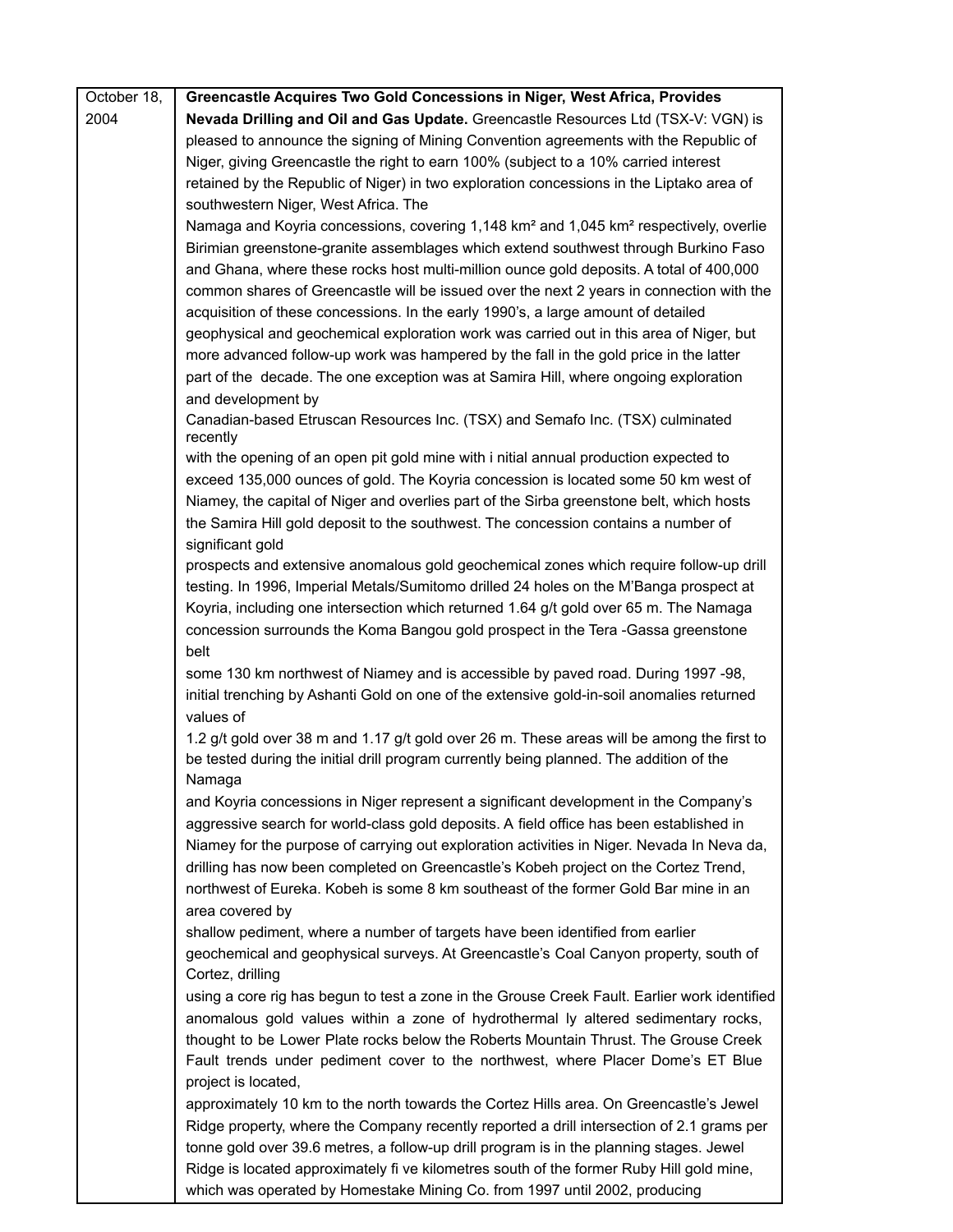|             | approximately 135,000 ounces of gold annually. Greencastle is currently advancing three                                                                                               |
|-------------|---------------------------------------------------------------------------------------------------------------------------------------------------------------------------------------|
|             | exploration projects,                                                                                                                                                                 |
|             | located on the Battle MountainEureka mineral trend of Carlin-type gold deposits in                                                                                                    |
|             | Nevada. This highly productive regional trend hosts multi -million ounce gold deposits                                                                                                |
|             | such as Placer Dome's Pipeline deposit and recent discovery nearby at Cortez Hills. Oil                                                                                               |
|             | and Gas Pump tests on Greencastle's oil well at Primate in Saskatchewan confirm the                                                                                                   |
|             | existence of a new economic heavy oil discovery. Production difficulties were                                                                                                         |
|             | encountered which appear to be related to the narrow diameter exploration hole which                                                                                                  |
|             | was initially drilled to test for a                                                                                                                                                   |
|             | productive gas zone. It is expected that drilling larger diameter wells should resolve this<br>issue. Also, in this same area of Saskatchewan, Greencastle has an additional five gas |
|             | targets which it is planning to drill during the winter season.                                                                                                                       |
|             |                                                                                                                                                                                       |
| October 22, | Greencastle Announces Private Placement. Greencastle Resources Ltd. (TSX-V:                                                                                                           |
| 2004        | VGN) has agreed, subject to TSX Venture Exchange approval, to issue two million units                                                                                                 |
|             | in a non- brokered private placement at a price of 15 cents per unit. The units will                                                                                                  |
|             | include one common share and one-half of one share purchase warrant, with one full<br>warrant                                                                                         |
|             | exercisable to purchase one additional common share at 20 cents per share for a                                                                                                       |
|             | period of two years. Finders' fees may be payable. The proceeds of the financ ing will                                                                                                |
|             | be used to                                                                                                                                                                            |
|             | advance current projects, for potential new acquisitions and for working capital.                                                                                                     |
|             | Greencastle is currently advancing three gold exploration projects on the Battle                                                                                                      |

Greencastle is evaluating

West Africa.

MountainEureka mineral trend of Carlin-type gold deposits in Nevada. Additionally,

Saskatchewan as well as on two gold exploration concessions in The Republic of Niger,

exploration and development alternatives on the Company's oil and gas assets in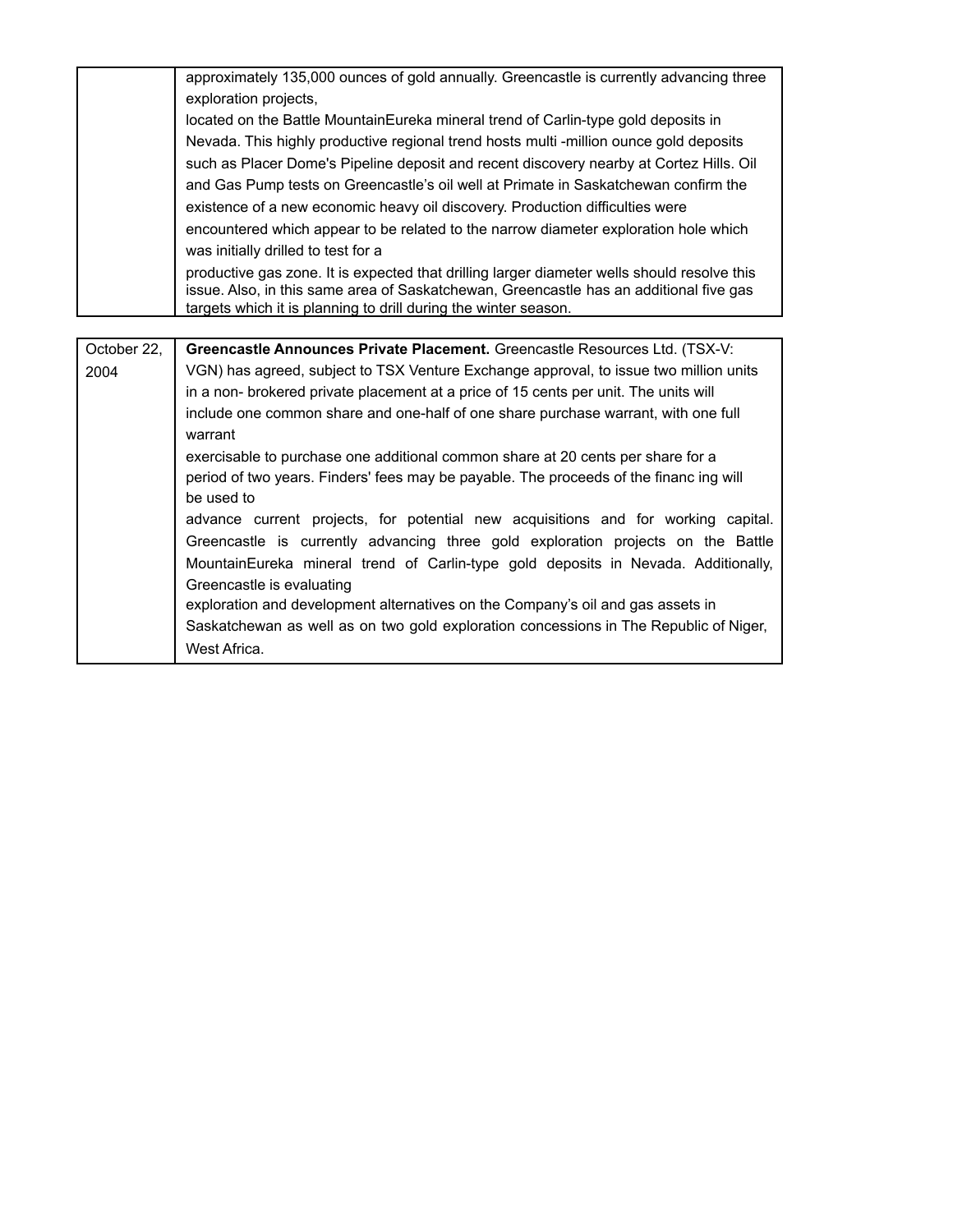| December 7, | Greencastle Converts Oil and Gas Assets to Royalty Completes Financing.                                     |
|-------------|-------------------------------------------------------------------------------------------------------------|
| 2004        | Greencastle Resources Ltd (TSX-V: VGN) is pleased to announce the signing of                                |
|             | agreements on the Company's oil and gas properties in Saskatchewan. By converting the                       |
|             | oil and gas assets to a royalty, Greencastle is in a position to receive cash flow from these               |
|             | assets while devoting capital and management resources to advancing the Company's                           |
|             | gold exploration assets in Nevada and West Africa. Greencastle has entered into a                           |
|             | Seismic Option Agreement with Trigger Resources Ltd. ("Trigger") to continue exploration                    |
|             | on all of Greencastle's oil and gas assets with the exception of the North Primate and                      |
|             | Salvador West properties. Under the terms of the Agreement, Trigger can earn 100% of                        |
|             | Greencastle's interest by drilling and casing a test well in any land spacing unit, subject to              |
|             | Greencastle retaining a sliding scale royalty on any production. Initially, Trigger plans to                |
|             | drill a well which will assess the potential of the heavy oil discovery at Primate and be                   |
|             | responsible for all costs associated with the development of the field. Trigger will also                   |
|             | have the option to evaluate and drill Greencastle's four other gas properties, including St.                |
|             | Walburg which adjoins land held separately by Trigger. In addition, Greencastle has                         |
|             | entered into a Farmout Agreement with Sphere Energy Corp. ("Sphere") whereby Sphere                         |
|             | has agreed to drill a test well on the North Primate property on or before January 31,                      |
|             | 2005. Sphere can earn 100% of Greencastle's interest, subject to Greencastle retaining a                    |
|             | sliding scale royalty on any production. Sphere and Trigger are private oil and gas                         |
|             | exploration companies based in Calgary, Alberta, and experienced local operators in West                    |
|             | Central Saskatchewan. Gold Exploration Update Greencastle is currently advancing three                      |
|             | exploration projects, located on the Battle Mountain-Eureka mineral trend of Carlin-type                    |
|             | gold deposits in Nevada. This highly productive regional trend hosts multi-million ounce                    |
|             | gold deposits such as Placer Dome's Pipeline deposit and recent discovery nearby at                         |
|             | Cortez Hills. In the Republic of Niger, West Africa, Greencastle is advancing two                           |
|             | exploration concessions in the Liptako area of southwestern Niger. The Namaga and                           |
|             | Koyria concessions, covering 1,148 km <sup>2</sup> and 1,045 km <sup>2</sup> respectively, overlie Birimian |
|             | greenstone-granite assemblages which extend southwest through Burkina Faso and                              |
|             | Ghana, where these rocks host multi-million ounce gold deposits. In late October, at                        |
|             | Greencastle's Coal Canyon property, south of Cortez, drilling using a core rig began to                     |
|             | test an anomalous gold zone in the Grouse Creek Fault. Earlier work identified anomalous                    |
|             | gold values within a zone of hydrothermally altered sedimentary rocks, thought to be                        |
|             | Lower Plate rocks below the Roberts Mountain Thrust. The Grouse Creek Fault trends                          |
|             | under pediment cover to the northwest, where Placer Dome's ET Blue project is located                       |
|             | approximately 10 km to the north, towards the Cortez Hills area. The drilling of the first                  |
|             | hole was suspended at 731 feet, due to the onset of winter weather. Drilling will resume at                 |
|             | Coal Canyon in the spring of 2005, with plans to re-enter and complete this first hole of                   |
|             | the program. On Greencastle's Jewel Ridge property, the Company recently completed a                        |
|             | 21 hole reconnaissance RC drill program, which was designed to test a number of                             |
|             | structures in the Jewel Ridge and Hamburg areas that appear to control previously                           |
|             | identified gold mineralization. Five of the holes intersected several of the northeast                      |
|             | structures at various depths containing rusty oxidized material, which returned values of                   |
|             | one to three grams per tonne gold over 1.5 metres to 4.5 metres. Two holes, drilled down                    |
|             | dip from the old Hamburg Mine workings, returned interesting gold values. Hole HRC-11,                      |
|             | drilled at -45 degrees (to test a northeast-trending structure), returned 2.1 grams per                     |
|             | tonne gold (g/t Au) over 39.6 metres, including 2.7 g/t Au over 19.8 m. The hole is                         |
|             | subparallel to and within about 15 metres of the Hamburg Dunderberg contact. Hole                           |
|             | HRC-13, drilled at right angles to the above contact, returned 1.07 g/t Au over 15.2                        |
|             | metres. The mineralized material occurs as oxidized sulphide veinlets and disseminations                    |
|             | in bleached, decalcified Hamburg dolomite. A follow-up drill program is in the planning                     |
|             | stages. Jewel Ridge is located approximately 5 km south of the former Ruby Hill open pit                    |
|             | gold mine, which was operated by Homestake Mining Co. from 1997 until 2002, producing                       |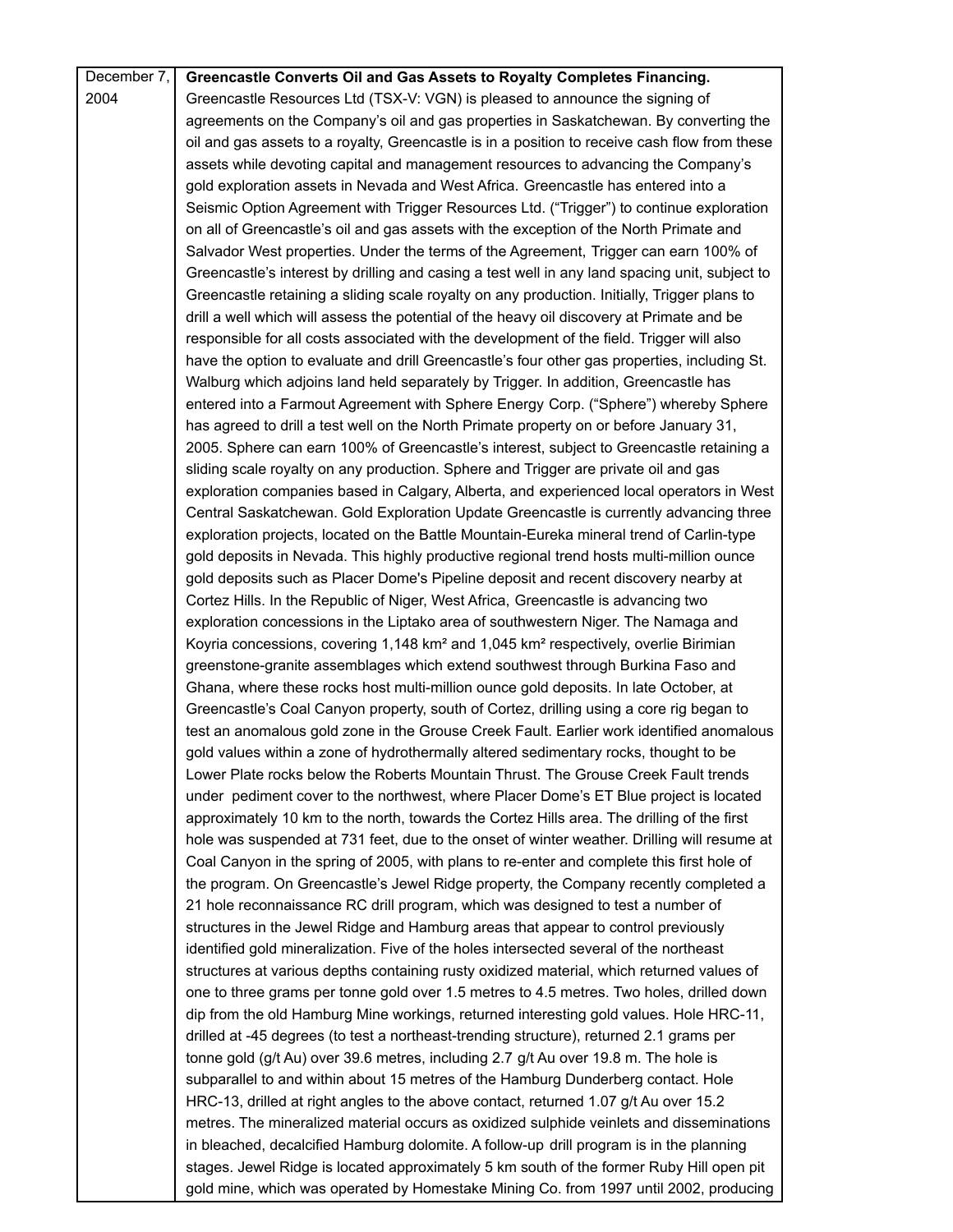|              | approximately 135,000 ounces of gold annually. Currently, Barrick is evaluating the                                                                                 |
|--------------|---------------------------------------------------------------------------------------------------------------------------------------------------------------------|
|              | feasibility of mining a one million ounce gold resource which forms the deeper extension                                                                            |
|              | of the original open pit. Drilling has been completed on Greencastle's Kobeh property on                                                                            |
|              | the Cortez Trend, northwest of Eureka. Kobeh is some 8 km southeast of the former Gold                                                                              |
|              | Bar mine in an area covered by shallow pediment, where a number of targets have been                                                                                |
|              | identified from earlier geochemical and geophysical surveys. Some 1,000 metres were                                                                                 |
|              | drilled in four reverse circulation holes to test s everal of these features. The drilling shows                                                                    |
|              | that the target stratigraphic horizon at the base of the Webb Formation is deeper than                                                                              |
|              | initially interpreted and that there are additional faulting complications on the property.                                                                         |
|              | This information will be used to refine future drill targets. Financing Completed                                                                                   |
|              | Greencastle has completed a \$300,000 private placement of 2,000,000 units. The units,                                                                              |
|              | each comprising one common share of Greencastle and one half of one common share                                                                                    |
|              | purchase warrant, were issued at \$0.15 per unit for proceeds of \$300,000. Each whole                                                                              |
|              | warrant entitles the holder to purchase one common share at a price of \$0.20 per share                                                                             |
|              | for two years from issue. The proceeds of the financing will be used to advance current                                                                             |
|              | projects, for potential new acquisitions and for working capital. Anthony Roodenburg, a                                                                             |
|              | director, has subscribed for 1,200,000 units and James Pirie, a director has subscribed for                                                                         |
|              | 50,000 units. The proposed private placement was reviewed by the independent directors                                                                              |
|              | of Greencastle, who determined that the terms of the private placement were reasonable                                                                              |
|              | in the circumstances of Greencastle. A finders' fee in connection with this private                                                                                 |
|              | placement was paid to Haywood Securities Inc. ("Haywood") in the amount of 6% of the                                                                                |
|              | funds placed by Haywood. The finder's fee comprises cash in the amount of \$4,950 and                                                                               |
|              | 33,000 common share purchase warrants, entitling the holder to purchase one common                                                                                  |
|              | share of Greencastle at a price of \$0.20 per share for two years from issue.                                                                                       |
|              |                                                                                                                                                                     |
| June 7, 2005 | Greencastle Applies for Uranium Concession in Niger, West Africa. Greencastle                                                                                       |
|              | Resources Ltd. ("Greencastle"), (TSXV symbol: "VGN"), is pleased to announce that the                                                                               |
|              | Company has submitted an application to acquire the Tin Negoran Uranium concession                                                                                  |
|              | in the Republic of Niger, West Africa. Uranium in Niger The Republic of Niger is                                                                                    |
|              | currently the world's third                                                                                                                                         |
|              | largest producer of uranium and ranked fourth in known reserves with most of the                                                                                    |
|              | production going to Western Europe. Uranium production in Niger comes from two mines                                                                                |
|              | operated by COGEMA and AREVA, which account for almost 10% of worldwide                                                                                             |
|              | production.                                                                                                                                                         |
|              | This near monopoly situation has left much of the country under explored. The government                                                                            |
|              | of Niger is actively working to re-establish uranium exploration in the Arlit area, where little                                                                    |
|              | work has been done since the 1970's. Greencastle has submitted an application to acquire                                                                            |
|              | the Tin Negoran Uranium concession covering 1,988 sq km. The Tin Negoran concession                                                                                 |
|              | has a brief history of uranium production from a small open pit in the 1990's. No details                                                                           |
|              | regarding the operation are available in the official records. The Tin Negoran concession                                                                           |
|              | covers part of the same general sequence of Mesozoic sedimentary rocks where the                                                                                    |
|              | two main producing uranium mines are located and which lie to the west of the<br>Proterozoic basement rocks of the Air Massif. Greencastle currently holds two gold |
|              | exploration concessions in Niger and management is comfortable with the application                                                                                 |
|              | process and                                                                                                                                                         |
|              | confident that the Tin Negoran permits will be granted in due coarse, however, approval of                                                                          |
|              | the concession application is subject to final review and acceptance by the Government of                                                                           |
|              |                                                                                                                                                                     |
|              |                                                                                                                                                                     |
|              | Niger and certain regulatory authorities in the Republic of Niger. Investors are cautioned                                                                          |
|              | that there can be no guarantee that the applications will be granted. Exploration plans and                                                                         |
|              | more details will be made available upon receipt of final approval of the Tin Negoran                                                                               |
|              | application. Greencastle is a mineral exploration company with a focus on gold<br>exploration in Nevada,                                                            |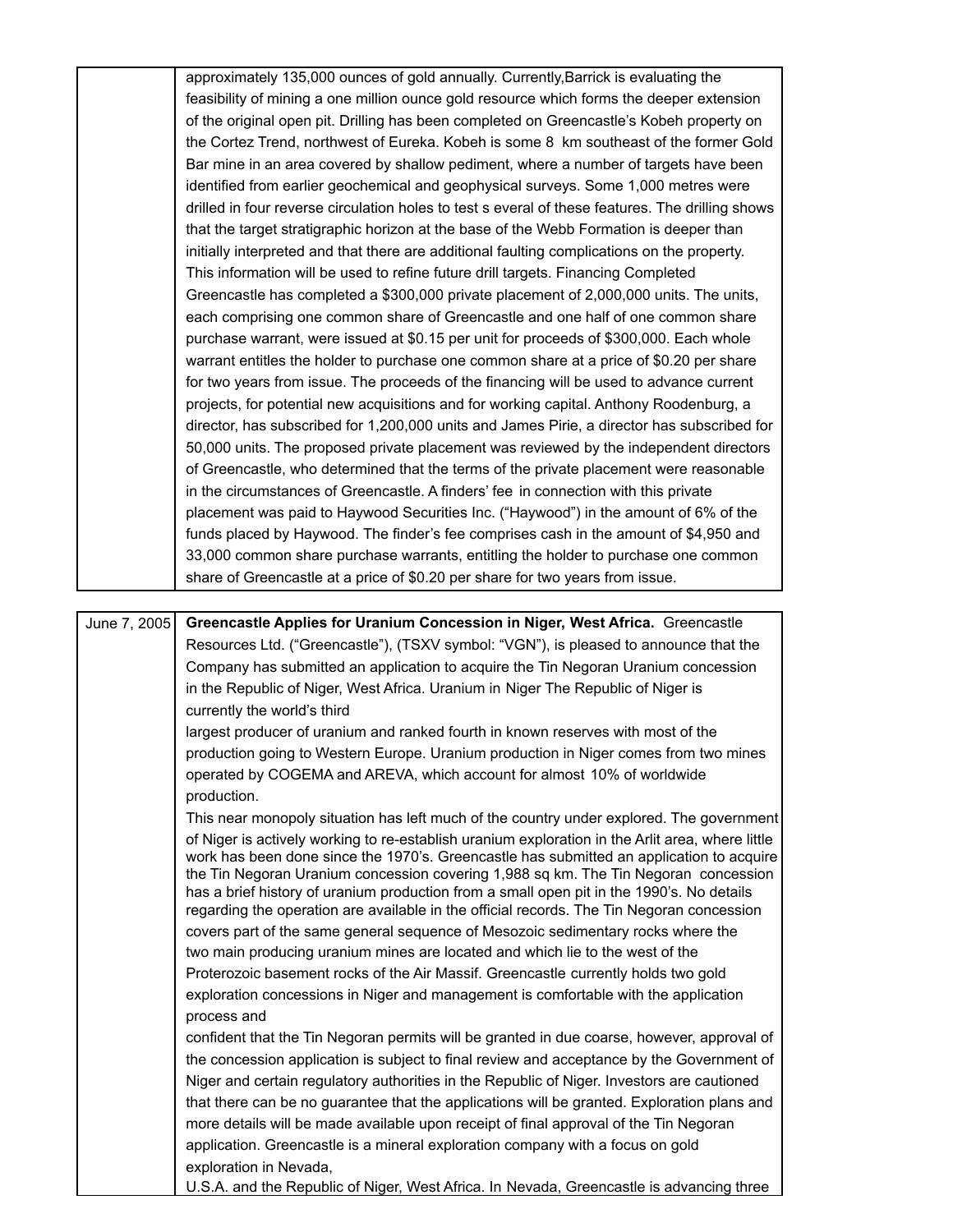|                     | exploration projects located on the Battle Mountain-Eureka mineral trend of Carlin-type<br>gold deposits. This highly productive regional trend hos ts multimillion ounce gold deposits<br>such as Placer Dome's Pipeline deposit and recent discovery nearby at Cortez Hills. In<br>Niger,<br>Greencastle is advancing two exploration concessions in the Liptako area of southwestern<br>Niger. The Namaga and Koyria concessions, covering 1,148 km <sup>2</sup> and 1,045 km <sup>2</sup><br>respectively, overlie Birimian greenstone-granite assemblages which extend southwest<br>through Burkina Faso and Ghana, where these rocks host multimillion ounce gold<br>deposits. Greencastle also holds royalties on six oil and gas properties in Saskatchewan,<br>Canada, where exploration and development is being carried out by joint venture<br>partners. Exploration plans for the 2005<br>field season and an update on oil and gas operations will be announced in the coming<br>weeks.                                                                                                                                                                                                                                                                                                                                                                                                                                                                                                                                  |
|---------------------|----------------------------------------------------------------------------------------------------------------------------------------------------------------------------------------------------------------------------------------------------------------------------------------------------------------------------------------------------------------------------------------------------------------------------------------------------------------------------------------------------------------------------------------------------------------------------------------------------------------------------------------------------------------------------------------------------------------------------------------------------------------------------------------------------------------------------------------------------------------------------------------------------------------------------------------------------------------------------------------------------------------------------------------------------------------------------------------------------------------------------------------------------------------------------------------------------------------------------------------------------------------------------------------------------------------------------------------------------------------------------------------------------------------------------------------------------------------------------------------------------------------------------------------|
|                     |                                                                                                                                                                                                                                                                                                                                                                                                                                                                                                                                                                                                                                                                                                                                                                                                                                                                                                                                                                                                                                                                                                                                                                                                                                                                                                                                                                                                                                                                                                                                        |
| October 18,<br>2005 | Greencastle Grants Options. Greencastle Resources Ltd. ("Greencastle"), (TSXV<br>symbol: "VGN"), announces that 1,200,000 options to purchase common shares of<br>the Company<br>have been granted to directors, officers, employees and consultants on October 18,<br>2005, at an exercise price of \$0.10 per share, expiring on October 18, 2010. The grant of<br>options is                                                                                                                                                                                                                                                                                                                                                                                                                                                                                                                                                                                                                                                                                                                                                                                                                                                                                                                                                                                                                                                                                                                                                        |
|                     | subject to regulatory approval. Greencastle is a mineral exploration company with a focus<br>on gold exploration in Nevada, U.S.A., and the Republic of Niger, West Africa. In Nevada,<br>Greencastle is advancing three exploration projects located on the Battle<br>Mountain-Eureka mineral trend of Carlin-type gold deposits. In Niger, Greencastle is<br>advancing two exploration concessions in the Liptako area of southwestern Niger. The<br>Namaga and Koyria c oncessions, covering 1,148 km <sup>2</sup> and 1,045 km <sup>2</sup> respectively, overlie<br>Birimian greenstone-granite<br>assemblages which extend southwest through Burkina Faso and Ghana, where these<br>rocks host multimillion ounce gold deposits. In Saskatchewan, Canada, Greencastle<br>holds royalties on two oil and gas properties, currently under development. Cash flow<br>from these royalties commenced in third quarter, 2005. As previously announced on June<br>7, 2005, Greencastle has submitted an application to acquire the Tin Negoran Uranium<br>concession covering 1,988<br>sq km in Niger, West Africa. The Tin Negoran concession had a brief history of uranium<br>production from a small open pit in the 1990's.                                                                                                                                                                                                                                                                                                       |
| December 9,<br>2005 | Greencastle Provides an Update. Greencastle Resources Ltd. ("Greencastle"), (TSXV<br>symbol:<br>"VGN"), is pleased to provide an update on its current projects. Greencastle is a mineral<br>exploration company with a focus on gold exploration in Nevada, U.S.A. and the Republic<br>of<br>Niger, West Africa. During 2003 and 2004, the Company also undertook some oil and gas<br>exploration in west central Saskatchewan. In Nevada, Greencastle is advancing three<br>exploration projects located on the Battle Mountain-Eureka mineral trend of Carlin-type<br>gold deposits. This highly productive regional trend hosts multimillion ounce gold deposits<br>such as Placer Dome's Pipeline deposit and recent discovery nearby at Cortez Hills. In<br>Niger,<br>Greencastle is advancing two exploration concessions in the Liptako area of southwestern<br>Niger. The Namaga and Koyria concessions, covering 1,148 km <sup>2</sup> and 1,045 km <sup>2</sup><br>respectively, overlie Birimian greenstone-granite assemblages which extend southwest<br>through Burkina Faso and Ghana, where these rocks host multimillion ounce gold<br>deposits. Greencastle has submitted an application to acquire the Tin Negoran Uranium<br>concession in the Republic of Niger, West Africa. The Tin Negoran concession has a brief<br>history of uranium production from a small open pit in the 1990's. No details regarding the<br>operation are available in the official records. The Tin Negoran concession covers part of |

ı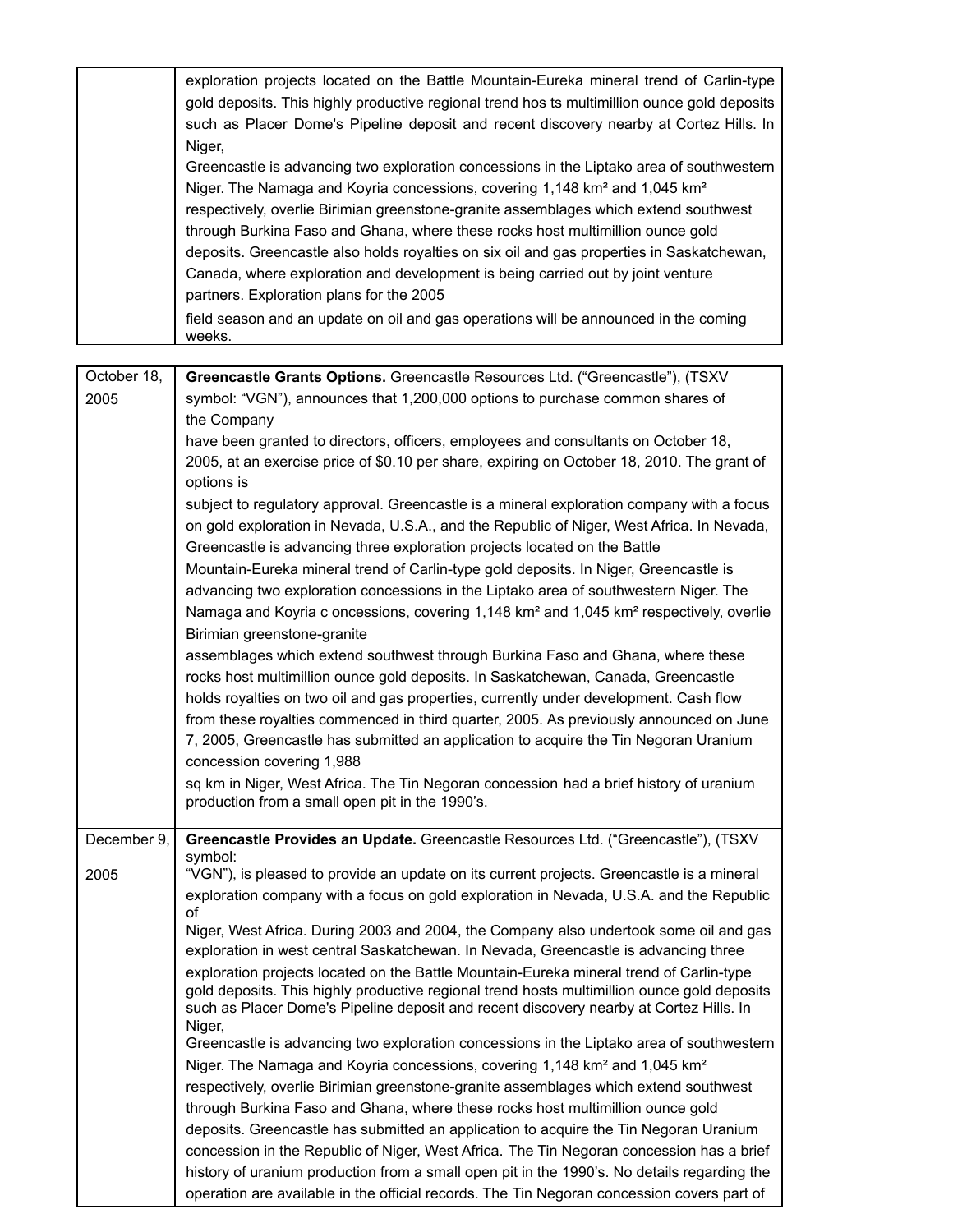|          | the same general sequence of Mesozoic sedimentary rocks where the two main<br>producing uranium mines are located and |
|----------|-----------------------------------------------------------------------------------------------------------------------|
|          | which lie to the west of the Proterozoic basement rocks of the Air Massif. Republic of                                |
|          | Niger is the fourth largest uranium producer in the world. As previously announced,                                   |
|          | Greencastle                                                                                                           |
|          | holds an overriding roya lty of up to 15% of production on a heavy oil property near                                  |
|          | Primate, Saskatchewan. The pool, discovered by Greencastle in 2003, was subsequently                                  |
|          | farmed-out to Trigger Resources Ltd. of Calgary. Trigger has drilled 4 wells into the pool                            |
|          | and has a                                                                                                             |
|          | continuing option to drill up to 16 wells on the property. So far in 2005, Greencastle has                            |
|          | received a net royalty income of some \$130,000, largely from the first two producing                                 |
|          | wells.                                                                                                                |
|          |                                                                                                                       |
| January  | Greencastle Joint Venture With Orezone Resources Inc. Orezone Subscribes for                                          |
| 23, 2006 | Greencastle Units. Greencastle Resources Ltd. ("Greencastle"), (TSXV symbol: "VGN"),                                  |
|          | is pleased to                                                                                                         |
|          | announce that the Company has entered into Joint Venture Agreements with Orezone                                      |
|          | Resources Inc. ("Orezone"), (TSX "OZN") whereby Orezone will earn an interest in                                      |
|          | Greencastle's Namaga and Koyria gold exploration concessions in the Republic of                                       |
|          | Niger,                                                                                                                |
|          | West Africa. The Namaga and Koyria concessions overlie Birimian greenstone-granite                                    |
|          | assemblages which extend southwest through Burkina Faso and Ghana, where these                                        |
|          | rocks host multi-million ounce gold deposits. Ron Little, President of Orezone stated,                                |
|          | "Optioning these properties will enable us to move our equipment and crews between                                    |
|          | the projects and keep them fully occupied while we are waiting for results. In addition,                              |
|          | they give us control over approximately 30 per cent of the favourable ground that has                                 |
|          | been staked in western                                                                                                |
|          | Niger." Mr Little added that "These are prospective areas that have not received a lot of                             |
|          | exploration attention and can rapidly be advanced to the drill ready stage using the same                             |
|          | techniques that have proven effective for us in Burkina Faso." Anthony Roodenburg,                                    |
|          | CEO of Greencastle commented, "Orezone has a great deal of experience in West Africa                                  |
|          | and we are pleased to have established a relationship with them in Niger. With Trigger                                |
|          | Resources                                                                                                             |
|          | developing the Primate oil project in Saskatchewan and Orezone advancing the Niger                                    |
|          | properties, Greencastle management can remain focused on exploration at its gold                                      |
|          | properties south of the Cortez Hills and at South Eureka on the Ba ttle Mountain Trend                                |
|          | in                                                                                                                    |
|          | Nevada where we plan to be drilling this year." Under the terms of the agreements,                                    |
|          | Orezone can earn a 50 per cent interest by spending US\$1 million on each property over                               |
|          | three years and can increase its interest in either to 75 per cent by completing a                                    |
|          | Bankable Feasibility Study. If Greencastle elects not to participate should a production                              |
|          | decision be made, Orezone will be required to buy the remaining 25 per cent interest for                              |
|          | \$2.0 million. The                                                                                                    |
|          | 1,148 km <sup>2</sup> Namaga property is located in the Tera greenstone belt and completely                           |
|          | surrounds the Koma Bangou gold deposit, an area of extensive artisanal workings. During<br>1997 - 98,                 |
|          | initial trenching by Ashanti Gold on one of the large gold in soil anomalies returned values<br>οf                    |
|          | 1.2 g/t gold over 38 m and 1.17 g/t gold over 26 m. The 1,045 km <sup>2</sup> Koryia property is                      |
|          | located in the Serba greenstone belt which hosts the producing Samira Hill Gold Mine.                                 |
|          | The                                                                                                                   |
|          | concession contains a number of significant gold prospects and extensive gold in soil                                 |
|          | anomalies which require follow-up drill testing. In 1996 Imperial Metals/Sumitomo drilled 24                          |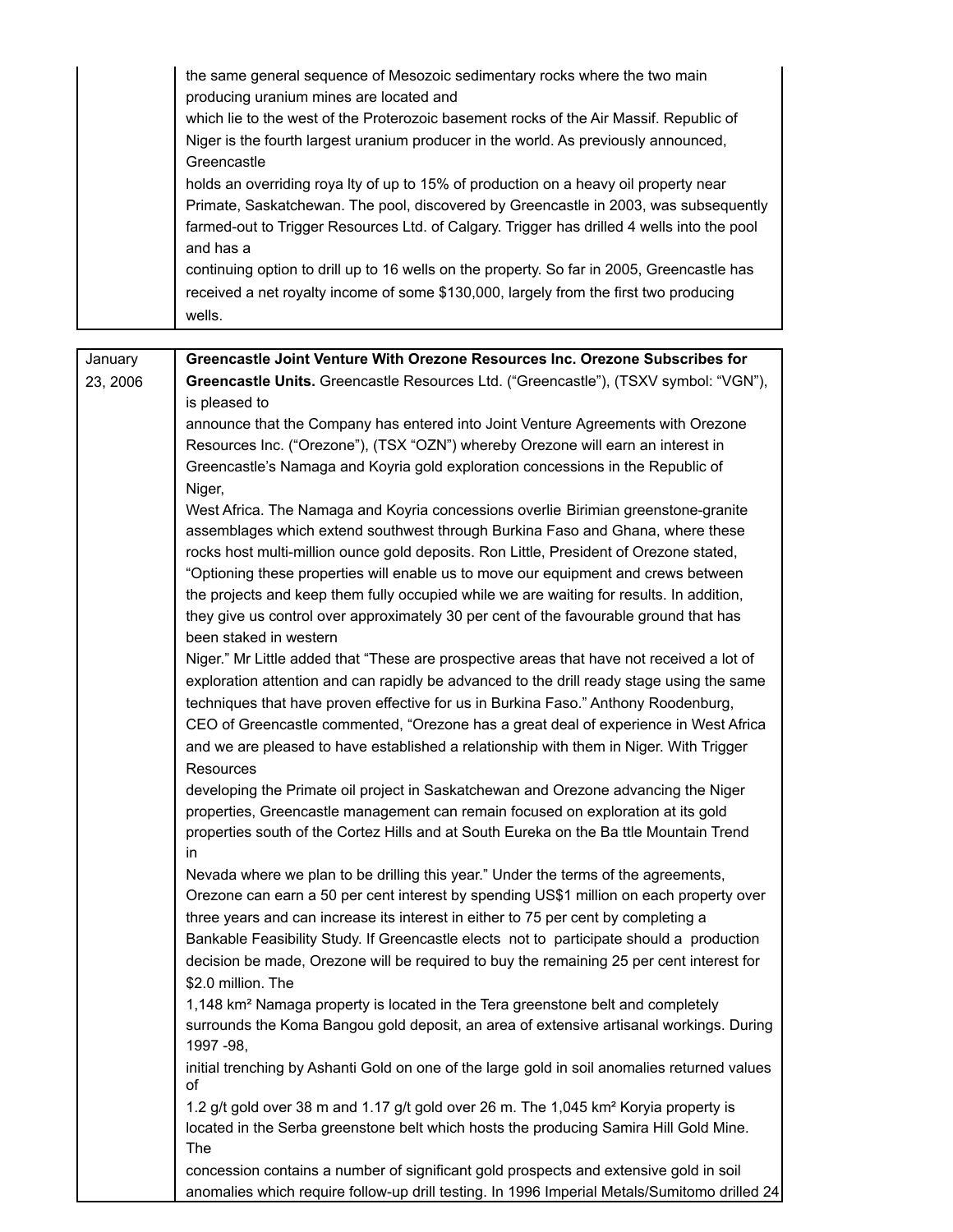holes on the M'Banga prospect at Koyria, including one intersection which returned 1.64 g/t gold over 65 m. Separately, Orezone has agreed to subscribe for 1,000,000 units of Greencastle at a subscription price of \$0.30 per unit. Each unit consists of one common share and one half common share purchase warrant exercisable for 18 months at \$0.45. Proceeds from the proposed private placement will be used for general working capital and exploration in Nevada where Greencastle is advancing three exploration projects located on the Battle Mountain-Eureka mineral trend of Carlin-type gold deposits. This highly productive regional trend hosts multimillion ounce gold deposits such as Placer Dome's Pipeline deposit and recent discovery nearby at Cortez Hills. In a separate initiative, Greencastle has submitted an application to acquire the Tin Negoran Uranium concession in the Republic of Niger, West Africa. The Tin Negoran concession has a bri ef history of uranium production from a small open pit in the 1990's. No details regarding the operation are available in the official records. The Tin Negoran concession covers part of the same general sequence of Mesozoic sedimentary rocks where the two main producing uranium mines are located and which lie to the west of the Proterozoic basement rocks of the Air Massif. In west central Saskatchewan, Greencastle holds an overriding royalty of up to 15% of production on a heavy oil property near Primate, Saskatchewan. The pool, discovered by Greencastle in 2003, was subsequently farmed-out to Trigger Resources Ltd. of Calgary. Trigger has drilled 4 wells into the pool and has a continuing option to drill up to 16 wells on the property. Royalty revenue received by Greencastle in the month of December 2005 was \$78,108.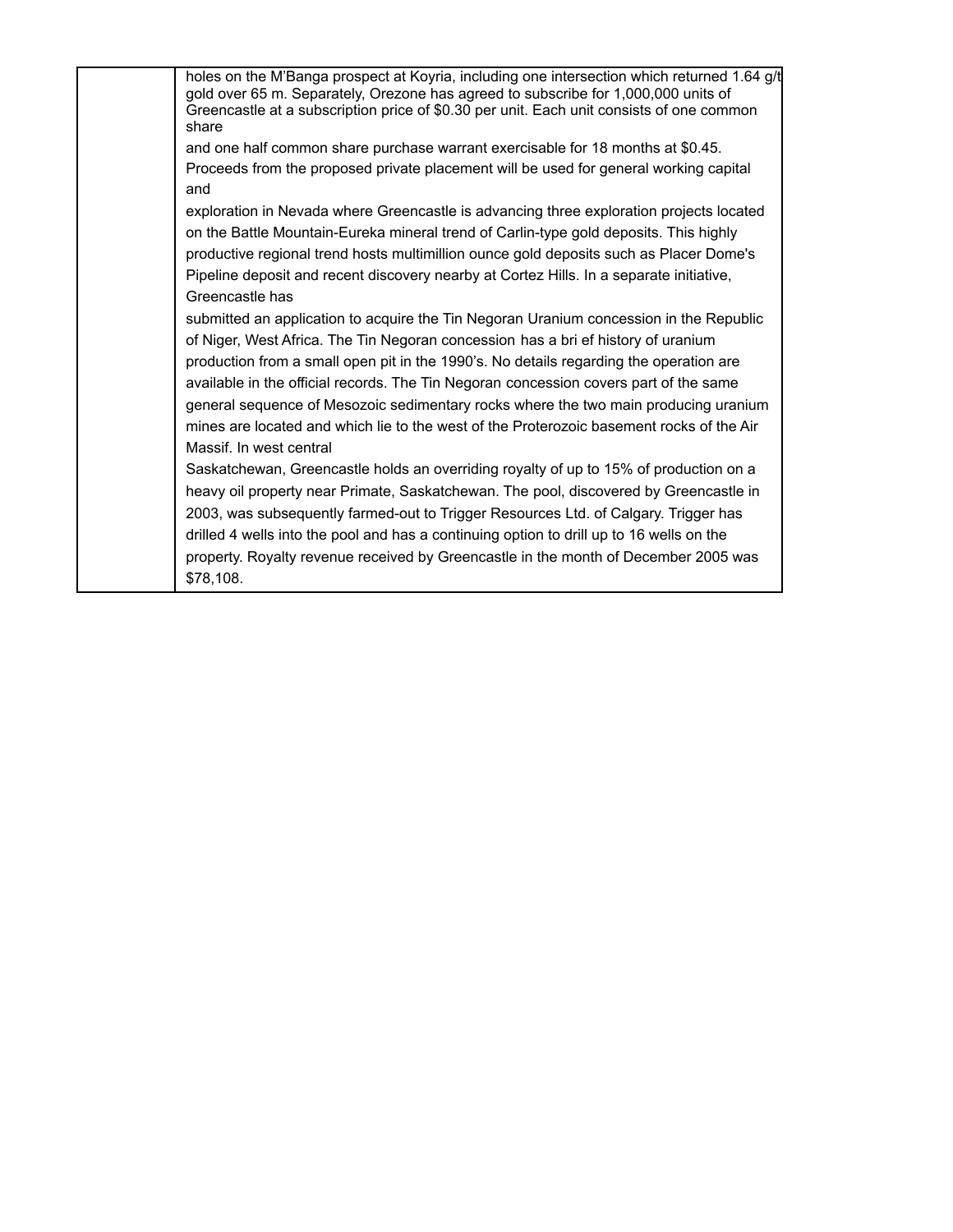| February 2, | Greencastle Completes Financing with Orezone Plans To Follow Up on 40 m of 2.1                                                                                                        |
|-------------|---------------------------------------------------------------------------------------------------------------------------------------------------------------------------------------|
| 2006        | g/t Gold<br>at South Eureka. Greencastle Resources Ltd. ("Greencastle"), (TSXV symbol: "VGN"), is                                                                                     |
|             | pleased to announce that the Company has completed a non-brokered private placement<br>οf                                                                                             |
|             | 1,000,000 units at a price of \$0.30 per unit for proceeds of \$300,000. Each unit consists of                                                                                        |
|             | one common share and one-half of one common share purchase warrant exercisable for<br>18                                                                                              |
|             | months at \$0.45. Orezone Resources Inc. (TSX: "OZN") was the sole subscriber for the<br>units.                                                                                       |
|             | No fees were paid in connection with this financing. Proceeds from this private placement<br>will help to fund Greencastle's Coal Canyon and Jewel Ridge exploration projects located |
|             | on<br>the Battle Mountain-Eureka mineral trend of Carlin-type gold deposits in Nevada. This                                                                                           |
|             | highly                                                                                                                                                                                |
|             | productive regional trend hosts multimillion ounce gold deposits such as Placer Dome's                                                                                                |
|             | Pipeline deposit and recent discovery nearby at Cortez Hills. The Jewel Ridge property is                                                                                             |
|             | located some 5 km south of the former Ruby Hill gold mine and 5 km north of the Lookout<br>Mountain gold deposit, currently under exploration by Staccato Gold Res ources Ltd. The    |
|             | Ruby Hill mine was operated by Homestake Mining Company from 1997 until 2002 and                                                                                                      |
|             | produced some 135,000 ounces of gold annually. The Jewel Ridge property contains a                                                                                                    |
|             | number of historic small gold mines which align along the north-south trending                                                                                                        |
|             | lithological/structural contact between the Cambrian Hamburg dolomite and the                                                                                                         |
|             | Dunderberg shale, as well as several other gold mineralized zones with a variety of<br>structural                                                                                     |
|             | and lithological controls. In the early 1990s, Homestake drilled 31 holes on a number of<br>gold                                                                                      |
|             | targets across the property with the most encouraging values in three holes along the<br>Jewel                                                                                        |
|             | Ridge zone containing 7.7 grams per tonne gold (g/t Au) over 4.5 metres (m), 6.3 g/t Au<br>over                                                                                       |
|             | 9.1 m and 6.7 g/t Au over 9.1 m. In 2004, Greencastle conducted a reconnaissance drill                                                                                                |
|             | program designed to test along a number of mainly northeast trending structures for<br>possible extensions of gold mineralization at the Hamburg, Jewel Ridge South and Jewel         |
|             | Ridge North areas on the property. In the Hamburg area, a total of 1,818 m were drilled in<br>13                                                                                      |
|             | holes to test several northeast trending structures along some 400 m of the contact<br>between                                                                                        |
|             | Hamburg dolomite and the Dunderberg shale. Six of the holes returned values less than<br>0.5                                                                                          |
|             | g/t Au. Five of the holes intersected several of the northeast structures at various depths,                                                                                          |
|             | containing rusty oxidized material which returned values of 1 to 3 g/t gold over 1.5 m to 4.5<br>m. Two holes, drilled below the old Hamburg Mine workings, returned interesting gold |
|             | values. Hole HRC-11, drilled at -45° to test a northeast-trending structure, returned 2.1 g/t                                                                                         |
|             | Au over 39.6 metres from 94.5 m to 134.1 m, including 2.7 g/t Au over 19.8 m from 94.5                                                                                                |
|             | m to                                                                                                                                                                                  |
|             | 114.3 m. The hole is sub-parallel to and within about 15 metres of the                                                                                                                |
|             | Hamburg-Dunderberg contact. Hole HRC-13, drilled at right angles to the above contact,<br>returned 1.07 g/t Au over                                                                   |
|             | 15.2 metres from 94.5 m to 109.8 m. The mineralized material occurs as oxidized                                                                                                       |
|             | sulphide veinlets and disseminations in bleached, decalcified Hamburg dolomite.                                                                                                       |
|             | Greencastle is currently planning a drill program to further assess the economic potential<br>of this                                                                                 |
|             |                                                                                                                                                                                       |
|             | mineralized contact along strike and to depth from the Hamburg mine area. At the<br>Coal Canyon property, south of Cortez, a core drilling program is planned to test a               |
|             | zone in the Grouse Creek Fault. Earlier work identified anomalous gold values within                                                                                                  |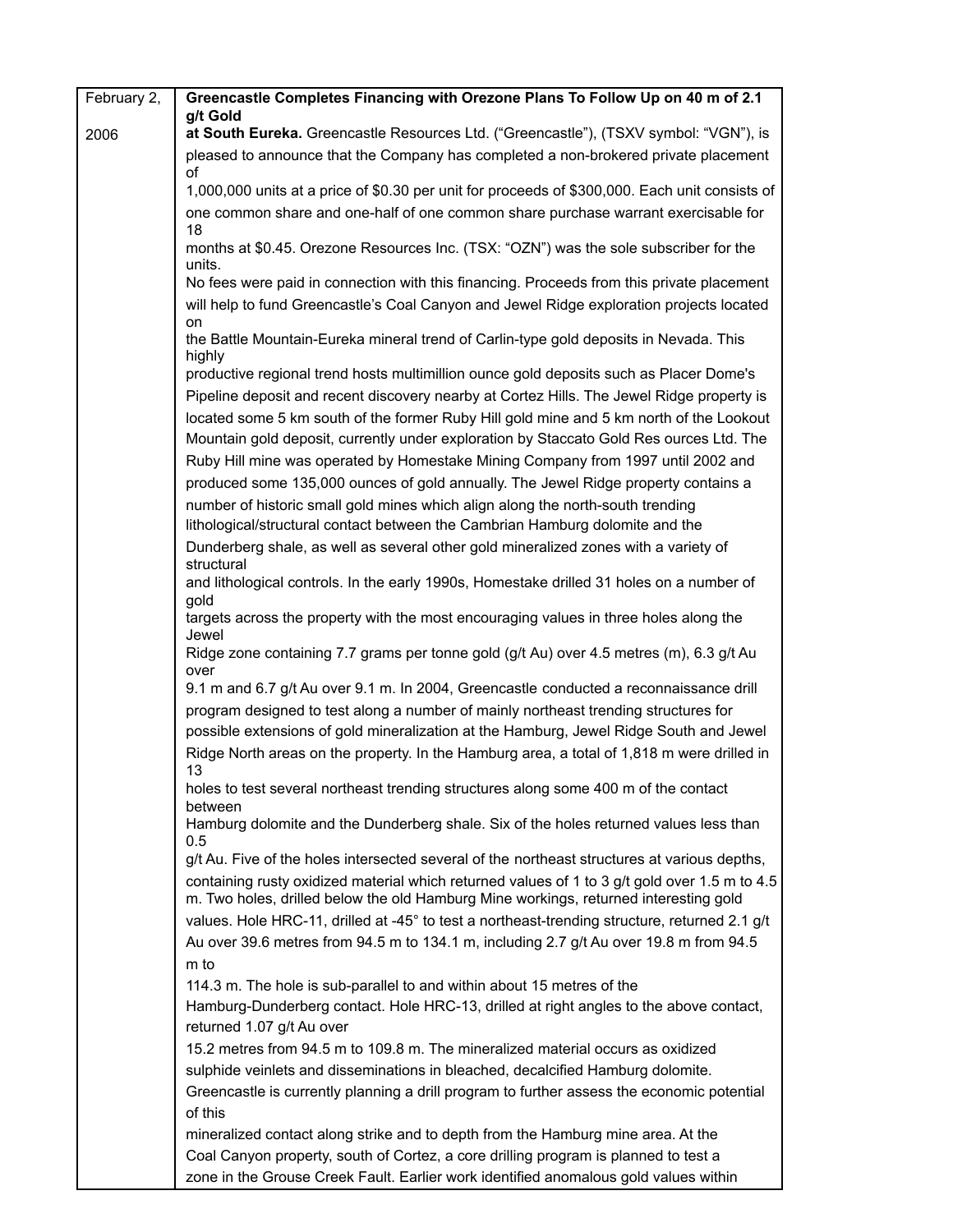|                   | a zone of hydrothermally altered sedimentary rocks, thought to be Lower Plate rocks<br>below the Roberts Mountain Thrust. The Grouse Creek Fault trends under pediment<br>cover to the                                                                                                            |
|-------------------|---------------------------------------------------------------------------------------------------------------------------------------------------------------------------------------------------------------------------------------------------------------------------------------------------|
|                   | northwest, where Placer Dome's ET Blue project is located, some 10 km to the north<br>towards the Cortez Hills area.                                                                                                                                                                              |
|                   |                                                                                                                                                                                                                                                                                                   |
| March 20,<br>2006 | Greencastle Acquires Fourth Property on Battle Mountain Trend, Nevada, Receives<br>\$250,000 from Early Warrant Exercise. Greencastle Resources Ltd. ("Greencastle"),<br>(TSXV symbol: "VGN"), is pleased to announce that the Company has entered into an<br>option                              |
|                   | agreement to acquire the Indian Creek Property comprising 20 claims in Lander County,                                                                                                                                                                                                             |
|                   | Nevada The property is located in the heart of the highly productive Battle<br>MountainEureka Trend, approximately 5 miles north of the Pipeline open pit gold mine<br>operated by the                                                                                                            |
|                   | Cortez Joint Venture of Barrick/Kennecott. In 1988, Newmont Exploration Limited carried<br>out                                                                                                                                                                                                    |
|                   | a reverse circulation drill program in the area with one hole on the Property returning<br>values of 17.7 g/t gold and 130 g/t silver over 1.52 m at a depth of 169 m, close to the<br><b>NNW</b>                                                                                                 |
|                   | trending Gold Quartz Fault which crosses the property. Highly anomalous arsenic<br>and antimony values occur with these precious metal values. Greencastle can earn<br>a 100%                                                                                                                     |
|                   | interest in the Property by paying a total of US\$250,000 and issuing 150,000 shares over<br>four years. The vendor retains a 3% net smelter return royalty, with Greencastle having<br>the right to purchase up to one third (1%) of the royalty for US\$1 million. Additionally,<br>Greencastle |
|                   | has received proceeds of \$250,000 from the early exercise of warrants. These funds,<br>combined with existing capital and royalty income, will be sufficient to finance                                                                                                                          |
|                   | Greencastle's 2006 exploration programs, including drill campaigns at Coal Canyon and<br>Jewel Ridge. The Jewel Ridge property is located between the former Ruby Hill gold<br>mine and the Lookout Mountain gold deposit, currently under exploration by Staccato<br>Gold Resources Ltd.         |
|                   | Following its 2004 exploration program at Jewel Ridge, Greencastle reported hole<br>HRC-11, which returned 2.1 g/t Au over 39.6 metres from 94.5 metres to 134.1 metres,<br>including 2.7 g/t Au over 19.8 metres from 94.5 metres to 114.3 metres. At the Coal                                   |
|                   | Canyon property,<br>south of Cortez, a drill program is planned to test a zone in the Grouse Creek Fault.                                                                                                                                                                                         |
|                   | Earlier work identified anomalous gold values within a zone of hydrothermally altered<br>sedimentary rocks, thought to be lower plate rocks below the Roberts Mountain thrust.                                                                                                                    |
|                   | The Grouse Creek Fault is part of set of regional structures which trend northwest under<br>pediment cover through the area of the ET Blue and Cortez Hills projects of the<br>Barrick/Kennecott Cortez                                                                                           |
|                   | Joint Venture.                                                                                                                                                                                                                                                                                    |
| March 31,         | Greencastle Acquires Fourth Property on Battle Mountain Trend, Nevada. Further                                                                                                                                                                                                                    |
| 2006              | to its release of March 20, 2006, Greencastle Resources Ltd. ("Greencastle"), (TSXV                                                                                                                                                                                                               |
|                   | symbol: "VGN"), is pleased to announce that the TSX Venture Exchange has accepted                                                                                                                                                                                                                 |
|                   | for filing the documentation regarding an option agreement, dated March 15, 2006,                                                                                                                                                                                                                 |
|                   | between its wholly                                                                                                                                                                                                                                                                                |
|                   | owned subsidiary, Greencastle U.S.A. Ltd. and Nevada Eagle Resources LLC ("the<br>Vendor") regarding the Indian Creek Property. The property, comprising 20 claims in<br>Lander County, Nevada, is located in the heart of the highly productive Battle<br>Mountain-Eureka Trend,                 |
|                   | approximately 5 miles north of the Pipeline open pit gold mine operated by the Cortez                                                                                                                                                                                                             |
|                   | Joint Venture of Barrick/Kennecott. In 1988, Newmont Exploration Limited carried out a                                                                                                                                                                                                            |

J.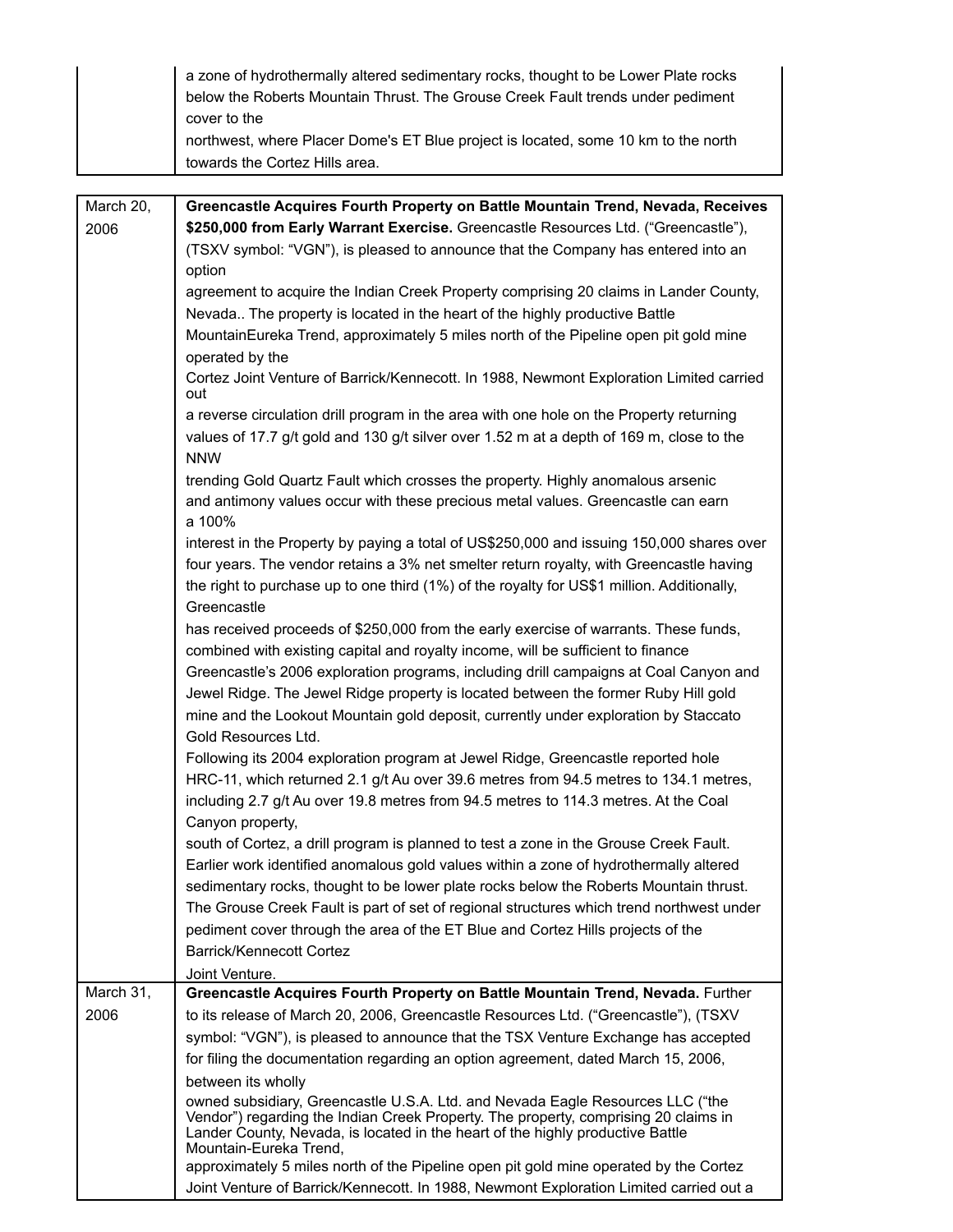| reverse circulation drill program in the area with one hole on the Property returning         |
|-----------------------------------------------------------------------------------------------|
| values of 17.7 g/t gold and 130 g/t silver over 1.52 m at a depth of 169 m, close to the      |
| NNW trending Gold Quartz Fault which crosses the property. Highly anomalous arsenic           |
| and antimony values                                                                           |
| occur with these precious metal values. Greencastle can earn a 100% interest in the           |
| Property by paying a total of US\$250,000 and issuing 150,000 shares over four years to       |
| the Vendor.                                                                                   |
| The Vendor retains a 3% net smelter return royalty, with Greencastle having the right to      |
| purchase up to one third (1%) of the royalty for US\$1 million. Additionally, Greencastle     |
| announces that, subject to TSX Venture Exchange approval, it has entered into an<br>agreement |
| with Seafield Resources Ltd. ("Seafield") to purchase its 7.5% working interest in the        |
| Manitou heavy oil project located in west central Saskatchewan, for \$50,000. The sale        |
| price                                                                                         |
| represents a 20% premium on expenditures made by Seafield in connection with the<br>project   |
| to date. Anthony Roodenburg and James Pirie are directors and officers of Greenc astle        |
| and Seafield, resulting in the purchase of the assets being a related party transaction for   |
| the purposes of Ontario Securities Commission rule 61 -501. The purchase of the assets        |
| was                                                                                           |
| approved by the independent directors of Greencastle. The purchase of the assets was          |
| exempt from the valuation and independent shareholder requirements of the rule as the         |
| securities of Greencastle trade on the TSX Venture Exchange and the value of the              |
| assets is less than 25% of the market capitalization of Greencastle.                          |
|                                                                                               |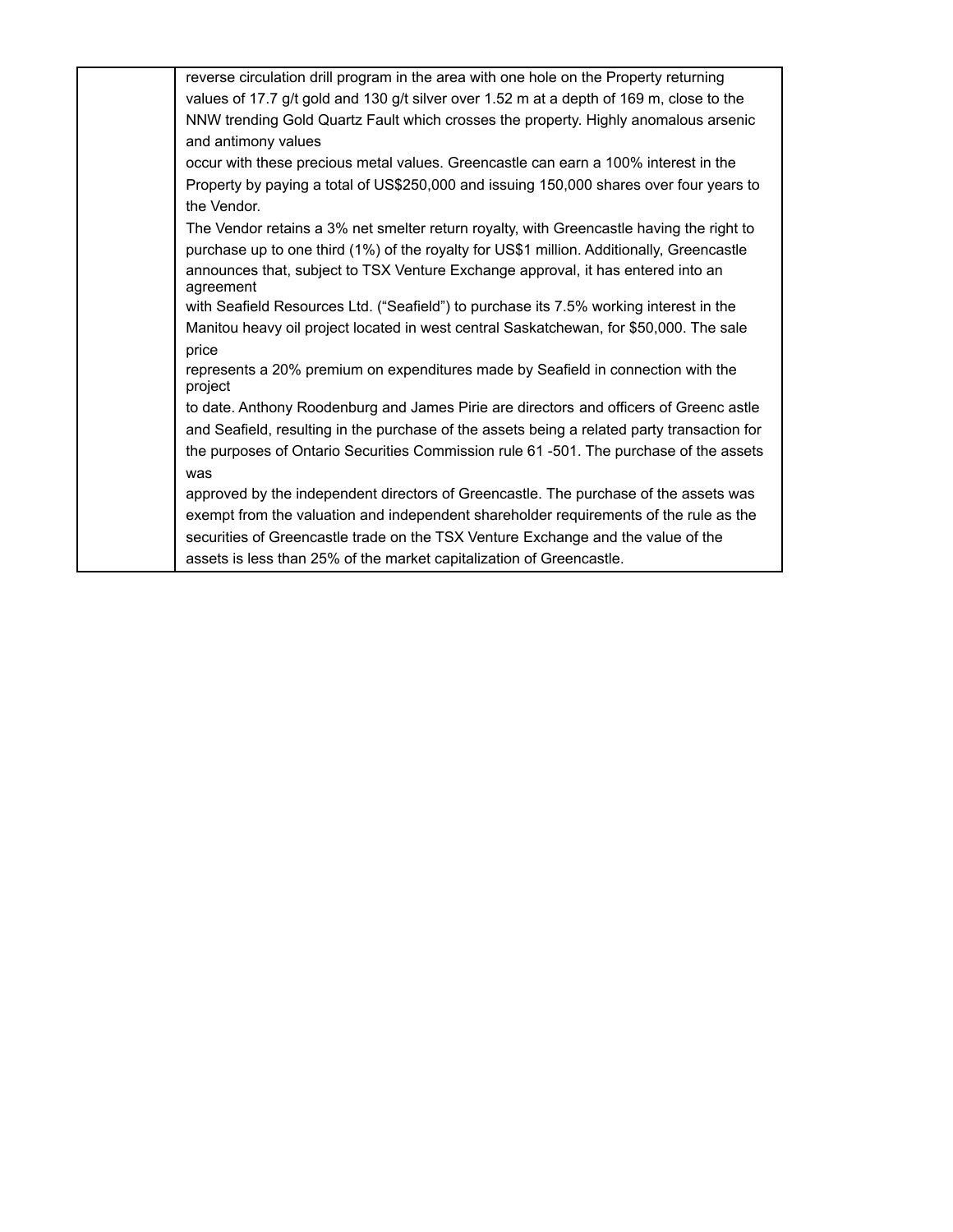| June 13, | Drilling Underway in Niger, West Africa. Development Accelerates at Primate,                                                                                    |
|----------|-----------------------------------------------------------------------------------------------------------------------------------------------------------------|
| 2006     | Saskatchewan Drilling Scheduled for Nevada. Greencastle Resources Ltd (TSX-V:                                                                                   |
|          | VGN) is pleased to announce that exploration is in progress on the Company's gold                                                                               |
|          | projects in the Republic of Niger, West Africa. On the Namaga permit (1,148 km <sup>2</sup> ),                                                                  |
|          | Orezone Resources Inc. has completed gradient IP geophysical surveys over an                                                                                    |
|          | extensive area of gold in soil                                                                                                                                  |
|          | anomalies known as Block F, where a follow-up reverse circulation drill is planned to test                                                                      |
|          | the best targets. At Block 3, seven RAB drill profiles have just been completed for a total                                                                     |
|          | of 4,268 m over a number of shear zones and areas with gold bearing float. In the central                                                                       |
|          | part of the Koyria permit (1,148 km <sup>2</sup> ), a total of 104 line km of gradient IP geophysical                                                           |
|          | surveys have been completed at the M'Banga gold prospect to help select drill targets in                                                                        |
|          | areas with broad gold geochemical anomalies. Orezone can earn a 50% interest in the                                                                             |
|          | Namaga and Koyria permits by spending US\$1 million on exploration on each permit (see                                                                          |
|          | Greencastle release of January 23, 2006 for details). Drilling is scheduled to commence                                                                         |
|          | in July on Greencastle's 100% owned Coal Canyon property. The approximately 1,200 m                                                                             |
|          | drill program is designed to test a zone in the Grouse Creek Fault. Earlier work identified                                                                     |
|          | anomalous gold values within a zone of hydrothermally altered sedimentary rocks,                                                                                |
|          | thought to be Lower Plate rocks below the Roberts Mountain Thrust. The Grouse                                                                                   |
|          | Creek Fault trends under pediment cover to the northwest, where Barrick's ET Blue                                                                               |
|          | project is located, approximately 10 km to the north towards the Cortez Hills area.                                                                             |
|          | Greencastle geologists are also in the process of compiling and assimilating recently                                                                           |
|          | acquired data relating to the Company's Jewel Ridge project in an effort to better define                                                                       |
|          | targets before commencing a drill program planned for later this summer.                                                                                        |
|          | The Jewel Ridge property is located between the former Ruby Hill gold mine and the<br>Lookout                                                                   |
|          | Mountain gold deposit, currently under exploration by Staccato Gold Resources Ltd. In                                                                           |
|          | 2004, Greencastle reported hole HRC-11, which returned 2.1 grams per tonne (g/t) Au                                                                             |
|          | over 39.6 metres from 94.5 m to 134.1 m, including 2.7 g/t Au over 19.8 m from 94.5 m to                                                                        |
|          | 114.3 m.                                                                                                                                                        |
|          | Jewel Ridge is located approximately five kilometres south of the former Ruby Hill gold<br>mine,                                                                |
|          | which was operated by Homestake Mining Co. from 1997 until 2002, producing<br>approximately 135,000 ounces of gold annually. Greencastle is advancing four gold |
|          | exploration projects, located on the Battle Mountain-Eureka mineral trend of Carlin-type                                                                        |
|          | gold deposits in Nevada. This highly productive regional trend hosts multi -million ounce                                                                       |
|          | gold deposits such as Barrick's Pipeline deposit and recent discovery nea rby at Cortez                                                                         |
|          | Hills. In                                                                                                                                                       |
|          | Saskatchewan, development continues at the Primate oil project where Greencastle holds<br>а                                                                     |
|          | gross overriding royalty. Royalty revenue from four wells reached \$243,111 for the first                                                                       |
|          | quarter ended March 31, 2006. As a result, Greencastle reported a net profit for the period                                                                     |
|          | of \$69,612. Heavy oil prices are seasonal in nature and tend to be highest during the<br>second                                                                |
|          | and third quarters. A fifth well was completed at Primate earlier this month and a sixth                                                                        |
|          | well is in progress.                                                                                                                                            |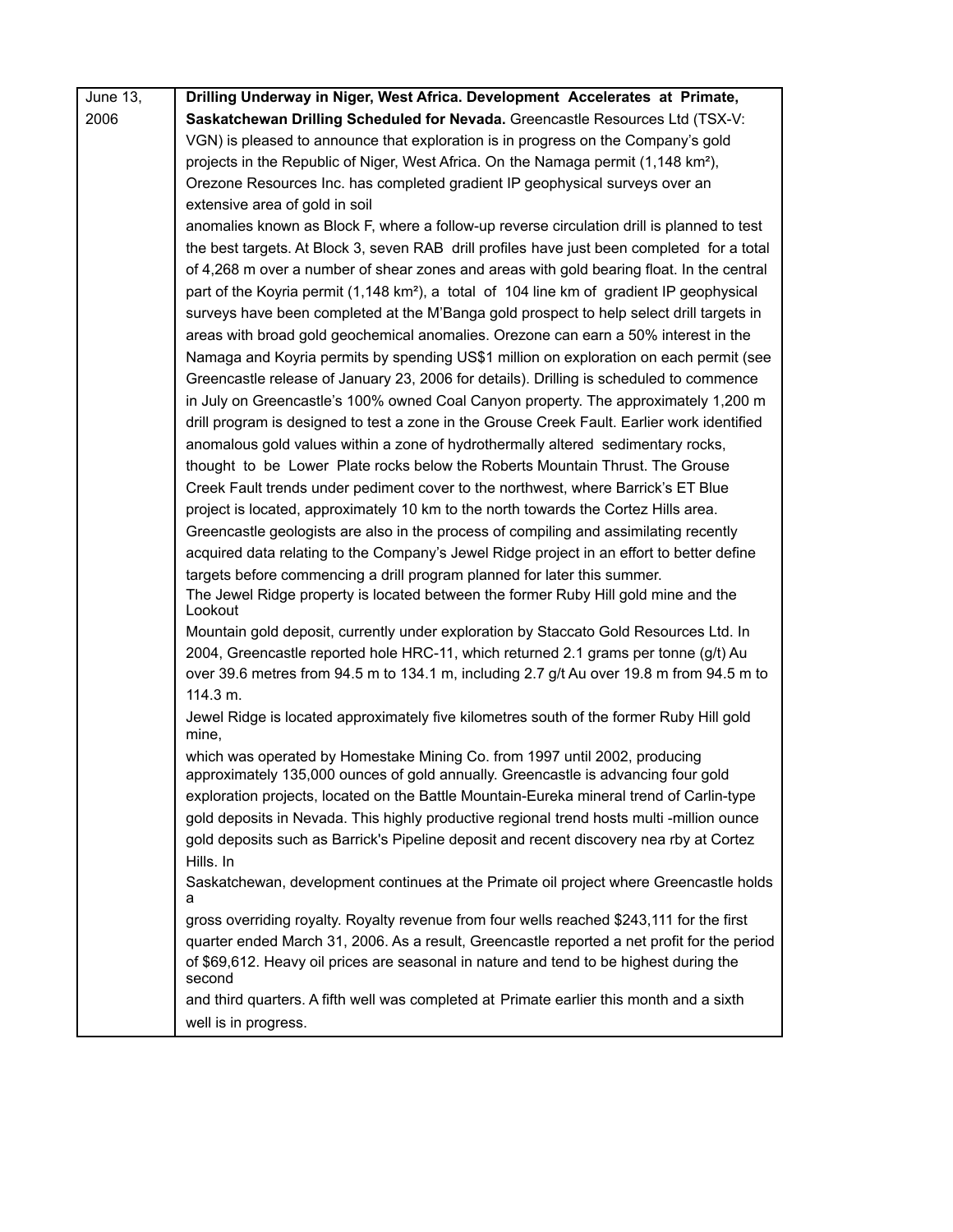| August 17, | Greencastle Reports Second Quarter Profit Drilling Underway at Coal Canyon,                          |
|------------|------------------------------------------------------------------------------------------------------|
| 2006       | Nevada.<br>Greencastle Resources Ltd (TSX-V: VGN) is pleased to announce that exploration is in      |
|            | progress on Greencastle's 100% owned Coal Canyon property. A program of two core                     |
|            | holes.<br>each to an approximate depth of 1,300 feet, is designed to test a zone in the Grouse Creek |
|            | Fault. Earlier work identified anomalous gold values within a zone of hydrothermally altered         |
|            | sedimentary rocks, thought to be Lower Plate rocks below the Roberts Mountain Thrust.                |
|            | <b>The</b>                                                                                           |
|            | Grouse Creek Fault trends under pediment cover to the northwest, where Barrick's ET Blue             |
|            | project is located, approximately 10 km to the north towards the Cortez Hills area.                  |
|            | Greencastle geologists have completed compiling and assimilating recently acquired data              |
|            | relating to the Company's Jewel Ridge project. A reverse ci rculation drill program is<br>planned    |
|            | to evaluate a number of targets later this summer. Jewel Ridge is located between the                |
|            | former Ruby Hill gold mine and the Lookout Mountain gold deposit, currently under                    |
|            | exploration by Staccato Gold Resources Ltd. In 2004, Greencastle reported hole HRC-11,               |
|            | which returned 2.1 grams per tonne (g/t) Au over 39.6 metres from 94.5 m to 134.1 m,                 |
|            | including 2.7 g/t Au over 19.8 m from 94.5 m to 114.3 m. Jewel Ridge is located                      |
|            | approximately five kilometres south of the former Ruby Hi II gold mine, which was operated           |
|            | by Homestake Mining Co. from 1997 until 2002, producing approximately 135,000 ounces<br>of           |
|            | gold annually and currently being prepared for additional production by Barrick Gold Corp.<br>In.    |
|            | addition to two large gold exploration concessions in Niger, West Africa, currently under            |
|            | option to Orezone Resources Inc., Greencastle is advancing four gold exploration projects,           |
|            | located on the Battle Mountain-Eureka mineral trend, Nevada. This highly productive                  |
|            | regional trend hosts multi-million ounce gold deposits such as Barrick's Pipeline deposit<br>and     |
|            | recent discovery nearby at Cortez Hills. In Saskatchewan, development continues at the               |
|            | Primate oil project where Greencastle holds a gross overriding royalty. Production at<br>Primate     |
|            | continues to increase with three new wells completed during June and July. Royalty<br>income         |
|            | for the second quarter ended June 30 was \$519,856. Second quarter profit increased to               |
|            | \$367,864. Profit year to date was \$437,476.                                                        |
| September  | Greencastle Reports Initial Drill Results from Namaga Project in Niger 22m                           |
| 14, 2006   | grading 2.4 g/t and 10m grading 4.9 g/t Drill Program Complete at Coal Canyon,                       |
|            | Nevada. Greencastle                                                                                  |
|            | Resources Ltd (TSX-V: VGN) and Orezone Resources Inc. (OZN:TSX, AMEX) report that<br>assay           |
|            | results have been received from a rotary air blast ("RAB") and reverse circulation ("RC")            |
|            | drilling program carried out by Orezone on Greencastle's 1,148 km2 Namaga permit in<br>Niger,        |
|            | West Africa. The Namaga permit, located in the Tera greenstone belt in western Niger                 |
|            | surrounds Koma Bangou, the country's largest artisanal mining site. The first phase of               |
|            | drilling consisted of 4,268m of RAB and 2,000m of RC drilling to test targets previously             |
|            | identified by Ashanti Goldfields through soil geochemistry, mapping and trenching as well            |
|            | as a recent geophysical survey conducted by Orezone. The best results have come from                 |
|            | two drill fences that tested a two km-long quartz rubble geochemical anomaly in the Block            |
|            | 3 target area,                                                                                       |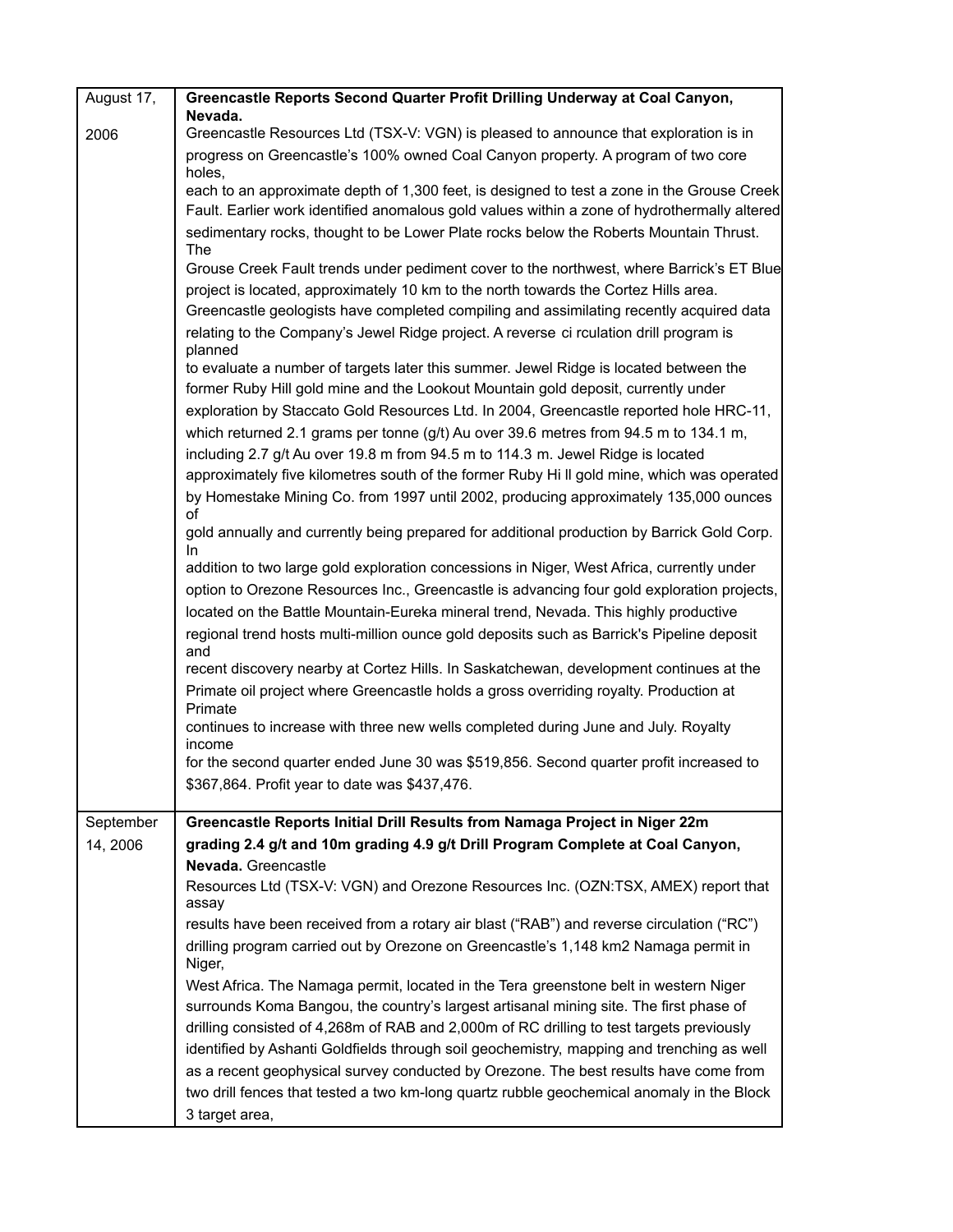| October 16, | Greencastle Reports on Drilling at Coal Canyon, Nevada Oil Development                                                                                                                                                                                                                                                                                                                                                                                                                                                                                                                                                                                                                                                                                                                                                                                                                                                                                                                                                                                                                                                                                                                                                                                                                                                                                                                                                                                                                                                       |
|-------------|------------------------------------------------------------------------------------------------------------------------------------------------------------------------------------------------------------------------------------------------------------------------------------------------------------------------------------------------------------------------------------------------------------------------------------------------------------------------------------------------------------------------------------------------------------------------------------------------------------------------------------------------------------------------------------------------------------------------------------------------------------------------------------------------------------------------------------------------------------------------------------------------------------------------------------------------------------------------------------------------------------------------------------------------------------------------------------------------------------------------------------------------------------------------------------------------------------------------------------------------------------------------------------------------------------------------------------------------------------------------------------------------------------------------------------------------------------------------------------------------------------------------------|
| 2006        | Continues at Primate, Saskatchewan. Greencastle Resources Ltd (TSX-V: VGN) has                                                                                                                                                                                                                                                                                                                                                                                                                                                                                                                                                                                                                                                                                                                                                                                                                                                                                                                                                                                                                                                                                                                                                                                                                                                                                                                                                                                                                                               |
|             | completed a diamond drill program at its Coal Canyon project, located on the Battle                                                                                                                                                                                                                                                                                                                                                                                                                                                                                                                                                                                                                                                                                                                                                                                                                                                                                                                                                                                                                                                                                                                                                                                                                                                                                                                                                                                                                                          |
|             | Mountain Trend south of Cortez, Nevada. The two reconnaissance holes, CC-23 and CC-                                                                                                                                                                                                                                                                                                                                                                                                                                                                                                                                                                                                                                                                                                                                                                                                                                                                                                                                                                                                                                                                                                                                                                                                                                                                                                                                                                                                                                          |
|             | 24, were drilled some 650 feet apart, to depths of 1,366 feet at -65° and 1,264 feet at -60°                                                                                                                                                                                                                                                                                                                                                                                                                                                                                                                                                                                                                                                                                                                                                                                                                                                                                                                                                                                                                                                                                                                                                                                                                                                                                                                                                                                                                                 |
|             | respectively, to test the                                                                                                                                                                                                                                                                                                                                                                                                                                                                                                                                                                                                                                                                                                                                                                                                                                                                                                                                                                                                                                                                                                                                                                                                                                                                                                                                                                                                                                                                                                    |
|             | extension at depth and along strike from anomalous gold values within a mineralized zone<br>οf                                                                                                                                                                                                                                                                                                                                                                                                                                                                                                                                                                                                                                                                                                                                                                                                                                                                                                                                                                                                                                                                                                                                                                                                                                                                                                                                                                                                                               |
|             | hydrothermal alteration in the vicinity of the Grouse Creek Fault. The drill holes intersected<br>located 20km west of Koma Bangou. Hole B3B0154 intersected 10m grading 4.86 g/t<br>starting at 32m downhole. Hole B3B0155 (adjacent) intersected 22m at 2.40 g/t starting at<br>10m downhole. A follow-up program is planned for later this fall. Further information is<br>needed to determine true widths. Please see table of significant results at<br>www.greencastleresources.com Greencastle optioned the Namaga and Koyria properties<br>to                                                                                                                                                                                                                                                                                                                                                                                                                                                                                                                                                                                                                                                                                                                                                                                                                                                                                                                                                                        |
|             | Orezone in January of this year. Orezone can earn a 50% interest in the Namaga and                                                                                                                                                                                                                                                                                                                                                                                                                                                                                                                                                                                                                                                                                                                                                                                                                                                                                                                                                                                                                                                                                                                                                                                                                                                                                                                                                                                                                                           |
|             | Koyria permits by spending \$1 million on each property over three years and can increase                                                                                                                                                                                                                                                                                                                                                                                                                                                                                                                                                                                                                                                                                                                                                                                                                                                                                                                                                                                                                                                                                                                                                                                                                                                                                                                                                                                                                                    |
|             | its                                                                                                                                                                                                                                                                                                                                                                                                                                                                                                                                                                                                                                                                                                                                                                                                                                                                                                                                                                                                                                                                                                                                                                                                                                                                                                                                                                                                                                                                                                                          |
|             | interest to 75% by completing a Bankable Feasibility Study. It is anticipated that drilling will<br>commence on the Koyria permit, located in the Sirba greenstone belt and along strike<br>from Semafo's (SMF:TSX) Samira Hill Mine, after the rainy season this year. Battle<br>Mountain Trend, Nevada In addition to gold exploration concessions in Niger, West<br>Africa, currently under option to Orezone, Greencastle is advancing four gold exploration<br>projects located on the Battle Mountain-Eureka mineral trend, Nevada. This highly<br>productive regional trend, which hosts multi-million ounce gold deposits such as Barrick's<br>Pipeline deposit and recent discovery nearby at Cortez Hills, has become the subject of<br>intense exploration activity by a host of junior explorers, including Rob McEwen's U.S.<br>Gold Corp. At Greencastle's 100% owned Coal Canyon project, a program of two core<br>holes, each to an approximate depth of 1,300 feet designed to test a zone in the Grouse<br>Creek Fault has been completed and<br>samples are being prepared for assay. Earlier work identified anomalous gold values within<br>a<br>zone of hydrothermally altered sedimentary rocks, thought to be Lower Plate rocks<br>below the Roberts Mountain Thrust. The Grouse Creek Fault trends under pediment<br>cover to the northwest, where Barrick's ET Blue project is located, approximately 10 km<br>to the north towards the Cortez Hills area. At Greencastle's 100% owned Jewel Ridge |
|             | project, geologists have finalized drill plans a commenced permitting for a reverse                                                                                                                                                                                                                                                                                                                                                                                                                                                                                                                                                                                                                                                                                                                                                                                                                                                                                                                                                                                                                                                                                                                                                                                                                                                                                                                                                                                                                                          |
|             | circulation drill program                                                                                                                                                                                                                                                                                                                                                                                                                                                                                                                                                                                                                                                                                                                                                                                                                                                                                                                                                                                                                                                                                                                                                                                                                                                                                                                                                                                                                                                                                                    |
|             | planned to evaluate a number of targets later this fall pending rig availability. In 2004,                                                                                                                                                                                                                                                                                                                                                                                                                                                                                                                                                                                                                                                                                                                                                                                                                                                                                                                                                                                                                                                                                                                                                                                                                                                                                                                                                                                                                                   |
|             | Greencastle reported hole HRC-11, which returned 2.1 grams per tonne (g/t) Au over 39.6                                                                                                                                                                                                                                                                                                                                                                                                                                                                                                                                                                                                                                                                                                                                                                                                                                                                                                                                                                                                                                                                                                                                                                                                                                                                                                                                                                                                                                      |
|             | metres at Jewel Ridge. Jewel Ridge is located between the Lookout Mountain gold                                                                                                                                                                                                                                                                                                                                                                                                                                                                                                                                                                                                                                                                                                                                                                                                                                                                                                                                                                                                                                                                                                                                                                                                                                                                                                                                                                                                                                              |
|             | deposit, currently under exploration by Staccato Gold Resources Ltd. and the former<br>Ruby Hill gold mine, which was operated by Homestake Mining Co. from 1997 until 2002,                                                                                                                                                                                                                                                                                                                                                                                                                                                                                                                                                                                                                                                                                                                                                                                                                                                                                                                                                                                                                                                                                                                                                                                                                                                                                                                                                 |
|             | producing<br>approximately 135,000 ounces of gold annually and currently being prepared for                                                                                                                                                                                                                                                                                                                                                                                                                                                                                                                                                                                                                                                                                                                                                                                                                                                                                                                                                                                                                                                                                                                                                                                                                                                                                                                                                                                                                                  |
|             | additional production by Barrick Gold Corp. Oil and Gas Royalty In Saskatchewan,<br>development                                                                                                                                                                                                                                                                                                                                                                                                                                                                                                                                                                                                                                                                                                                                                                                                                                                                                                                                                                                                                                                                                                                                                                                                                                                                                                                                                                                                                              |
|             | continues at the Primate oil project where Greencastle holds a gross overriding royalty.<br>Production at Primate continues to increase with three new wells completed during June<br>and July and additional wells planned. Royalty income for the second quarter ended June<br>30 was                                                                                                                                                                                                                                                                                                                                                                                                                                                                                                                                                                                                                                                                                                                                                                                                                                                                                                                                                                                                                                                                                                                                                                                                                                      |
|             | \$510,856, Uranium in Niger Creencastle has submitted two applications for ura nium                                                                                                                                                                                                                                                                                                                                                                                                                                                                                                                                                                                                                                                                                                                                                                                                                                                                                                                                                                                                                                                                                                                                                                                                                                                                                                                                                                                                                                          |

\$519,856. Uranium in Niger Greencastle has submitted two applications for ura nium concessions in Niger, West Africa, the world's fourth largest uranium producer.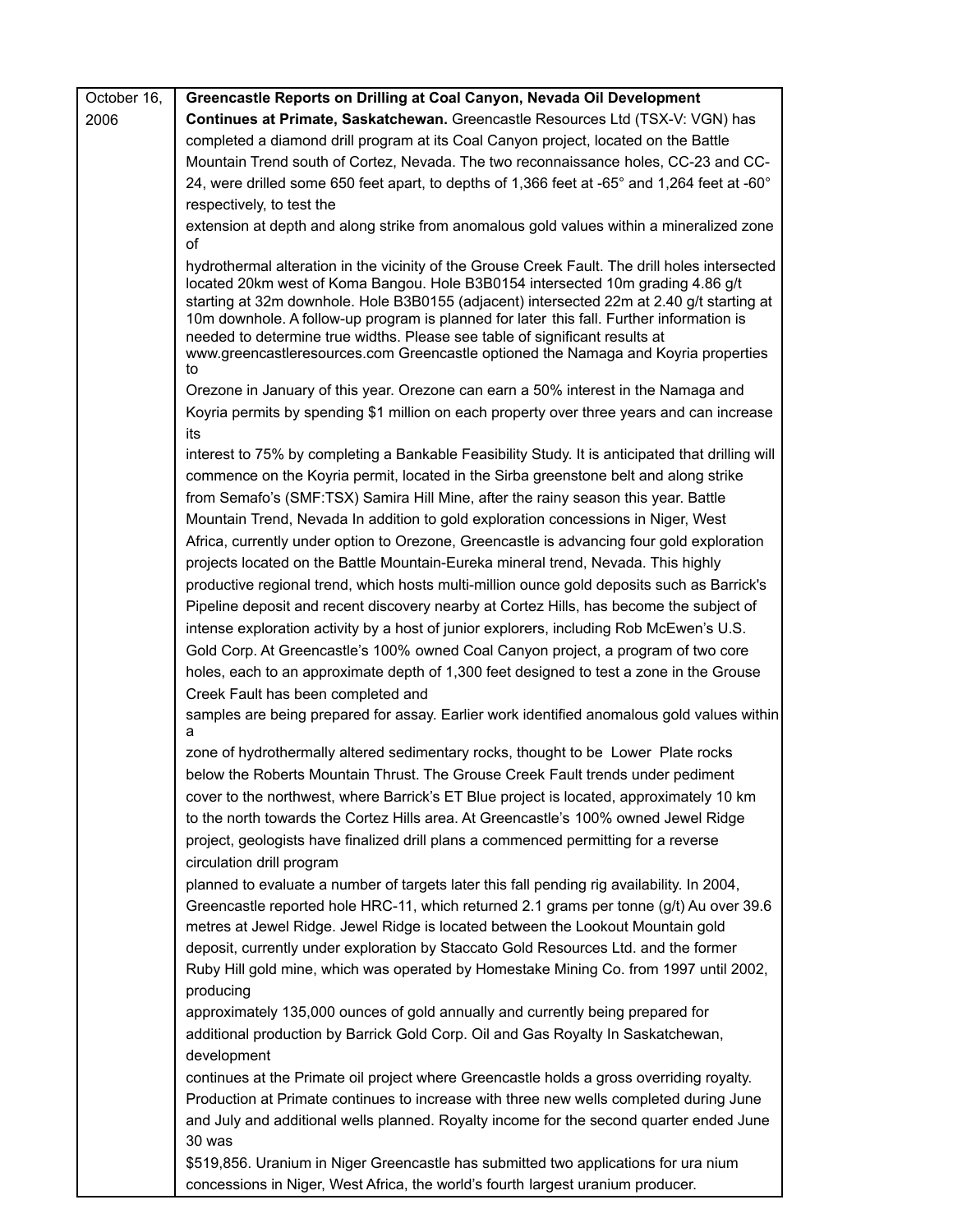Changes to Niger's mining code have delayed the granting of concessions. About **Greencastle** 

Greencastle is a natural resource exploration company with six active gold projects. Cash flow is derived primarily from the Primate oil field in Saskatchewan, discovered by Greencastle in 2003 and converted to a royalty in 2004. Greencastle reported net earnings of \$437,476 (\$0.014/share) for the six months ended June 30, 2006. Management continues

to evaluate new projects both for our own account and for possible joint venture.

| October 24, | Greencastle Grants Options. Greencastle Resources Ltd. (TSX-V: VGN), announces              |
|-------------|---------------------------------------------------------------------------------------------|
| 2006        | that 1,000,000 options to purchase common shares of the Company have been granted to        |
|             | directors and officers today, at an exercise price of \$0.20 per share, expiring on October |
|             | 24, 2011.                                                                                   |
|             |                                                                                             |
|             |                                                                                             |
|             |                                                                                             |
| Novembe     | Greencastle Reports Third Quarter Profit and Provides Update. Greencastle                   |
| r 28,       | Resources Ltd (TSX-V: VGN) is a resource company with interests in gold exploration in      |
| 2006        | Nevada, U.S.A. and                                                                          |
|             | in the Republic of Niger, West Africa. In addition, Greencastle holds a gross overriding    |
|             | royalty on its section in the Primate oil field in Saskatchewan, Canada, where Greencastle  |
|             | made a                                                                                      |
|             | discovery late in 2003. Currently production comes from eight wells. On the strength of     |
|             | that royalty the Company declared a net income for the three months ended Septemb er        |
|             | 30, 2006 of \$515,891 versus a loss of (\$45,477) for the same period in the previous year. |
|             | Net income for the nine months ended September 30, 2006 was \$953,367 versus a net          |
|             | loss of (\$210,119) for the same period in the previous year. During the three months       |
|             | ended September 30, 2006, gross revenues were \$636,418 versus \$36,742 for the same        |
|             | period in the previous                                                                      |
|             | year. For the nine months ended September 30, 2006, Greencastle recorded revenues of        |
|             | \$1,401,352 versus \$328,638 for the same period in the previous year. Total assets of      |
|             | the Company at September 30, 2006, increased to \$4,248,491 from \$2,458,199 as of          |
|             | December 31, 2005. The Company's working capital at September 30, 2006, was                 |
|             | \$1,449,143 versus                                                                          |
|             | \$277,640 as of December 31, 2005. In Nevada, Greencastle is advancing four exploration     |
|             | projects located on the Battle Mountain-Eureka mineral trend of Carlin-type gold deposits.  |
|             | A drill program designed and permitted for the Jewel Ridge project is awaiting drill rig    |
|             | availability. Previously, Greencastle reported hole HRC-11, drilled at -45° to test a       |
|             | northeast trending structure which returned 2.1 g/t Au over 39.6 m from 94.5 m to 134.1 m   |
|             | including                                                                                   |
|             | 2.7 g/t Au over 19.8 m from 94.5 m to 114.3 m at Jewel Ridge. In Niger, Greencastle holds   |
|             | two exploration concessions, currently under option to Orezone Resources Inc. (TSX) in      |
|             | the                                                                                         |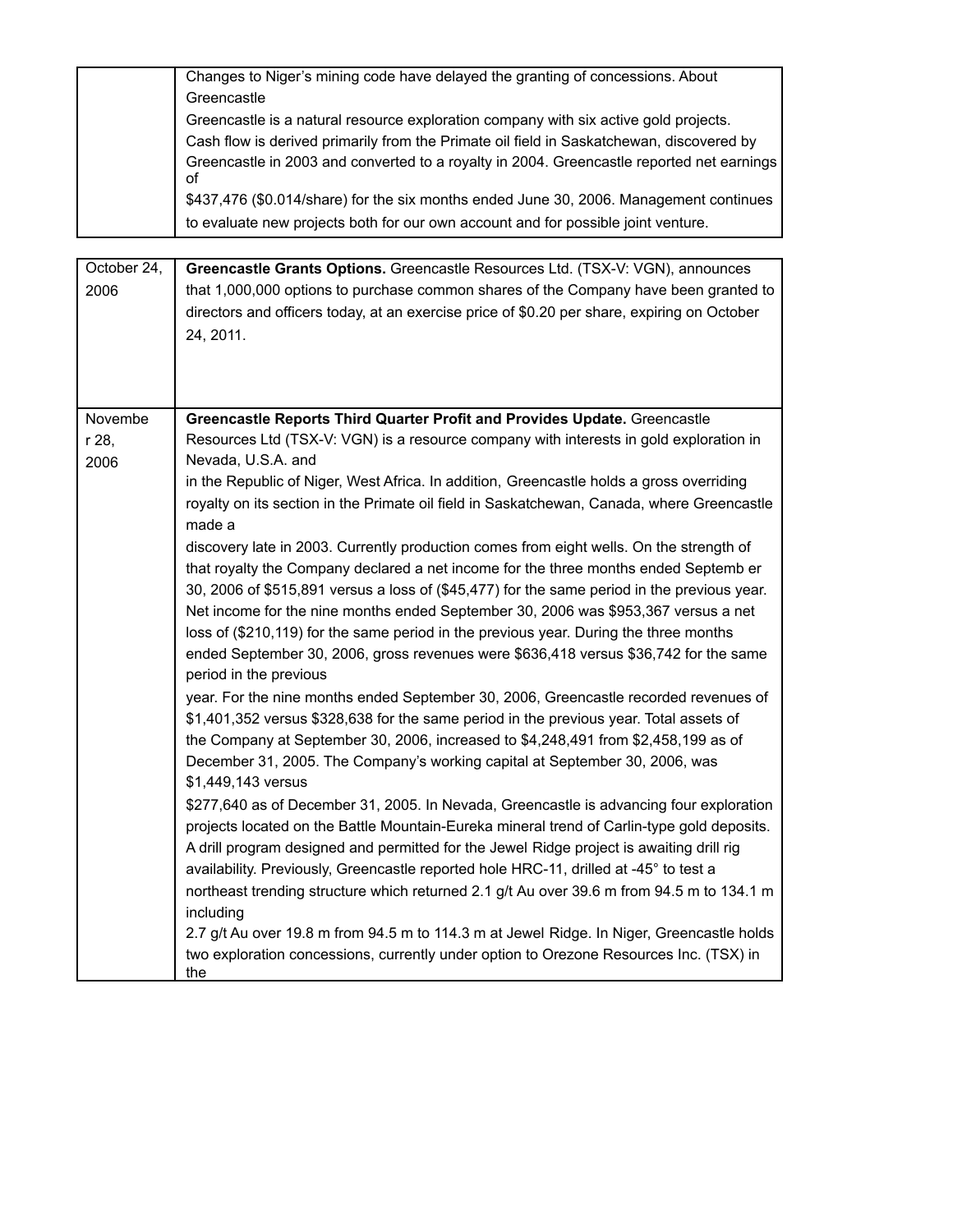|          | Liptako area of southwestern Niger. The Namaga and Koyria concessions, covering 1,148                         |
|----------|---------------------------------------------------------------------------------------------------------------|
|          | km <sup>2</sup> and 1,045 km <sup>2</sup> respectively, overlie Birimian greenstone-granite assemblages which |
|          | extend                                                                                                        |
|          | southwest through Burkina Faso and Ghana, where these rocks host multimillion ounce                           |
|          | gold deposits. Orezone can earn a 50% interest in each concession by spending USD                             |
|          | \$1,000,000 on each concession. On September 14, 2006, Orezone reported initial drill                         |
|          | results from the Namaga concession of 22 m grading 2.4 g/t Au and 10 m grading 4.9 g/t                        |
|          | Au.                                                                                                           |
| January  | Greencastle Retains AGORACOM for Investor Relations. Greencastle Resources Ltd.<br>$(TSX-V:$                  |
| 22, 2007 | VGN) (http://www.greencastleresources.com) is pleased to announce it has retained the                         |
|          | services of AGORACOM Investor Relations ("AGORACOM")                                                          |
|          | (http://www.agoracom.com) to provide investor relations services. Anthony                                     |
|          | Roodenburg, Greencastle CEO & Director,                                                                       |
|          | stated, "Given our recent upswing in cash flow and positive net earnings, I believe the                       |
|          | time has now come to significantly increase our efforts to communicate with existing                          |
|          | and potential new shareholders. Greencastle combines the downside protection of cash                          |
|          | flow                                                                                                          |
|          | with the potential for rapid value expansion as a result of our mineral exploration activities.               |
|          | Ours is a relatively unique story and with the help of AGORACOM, we should be able to                         |
|          | attract a wider audience and shareholder base." AGORACOM will assist in raising                               |
|          | Greencastle awareness amongst retail investors for the purposes of attracting new and                         |
|          | prospective                                                                                                   |
|          | shareholders. As an exclusive small-cap content provider to Yahoo Finance Canada, AOL                         |
|          | Finance Canada and every Blackberry device on the planet, AGORACOM will provide                               |
|          | Tier-1 financial coverage of all meaningful Greencastle press releases. Please visit the                      |
|          |                                                                                                               |
|          | Greencastle IR Hub at http://www.agoracom.com/IR/greencastle. Alternatively, investors                        |
|          | are invited to e-mail questions to VGN@agoracom.com,, where they can also request                             |
|          | addition to the                                                                                               |
|          | investor e-mail list to receive all future press releases and updates in real time. The                       |
|          | agreement has a term of 12 months at a rate of \$2,500 per month and will include                             |
|          | 200,000 stock options @ \$0.30 (vesting quarterly). Greencastle may terminate the                             |
|          | agreement after three months. Greencastle is a resource company with interests in gold                        |
|          | exploration on the Battle Mountain Trend in Nevada, U.S.A., and in the Republic of Niger,                     |
|          | West Africa.                                                                                                  |
|          | Greencastle has also submitted applications for uranium concessions in Niger, the world's                     |
|          | fourth largest uranium producer. In addition, Greencastle holds a gross overriding royalty                    |
|          | on a section in the Primate oil field in Saskatchewan, Canada, where Greencastle made a                       |
|          | discovery late in 2003. Currently producti on comes from eight wells. Greencastle is                          |
|          | expected to report a net profit for fiscal 2006.                                                              |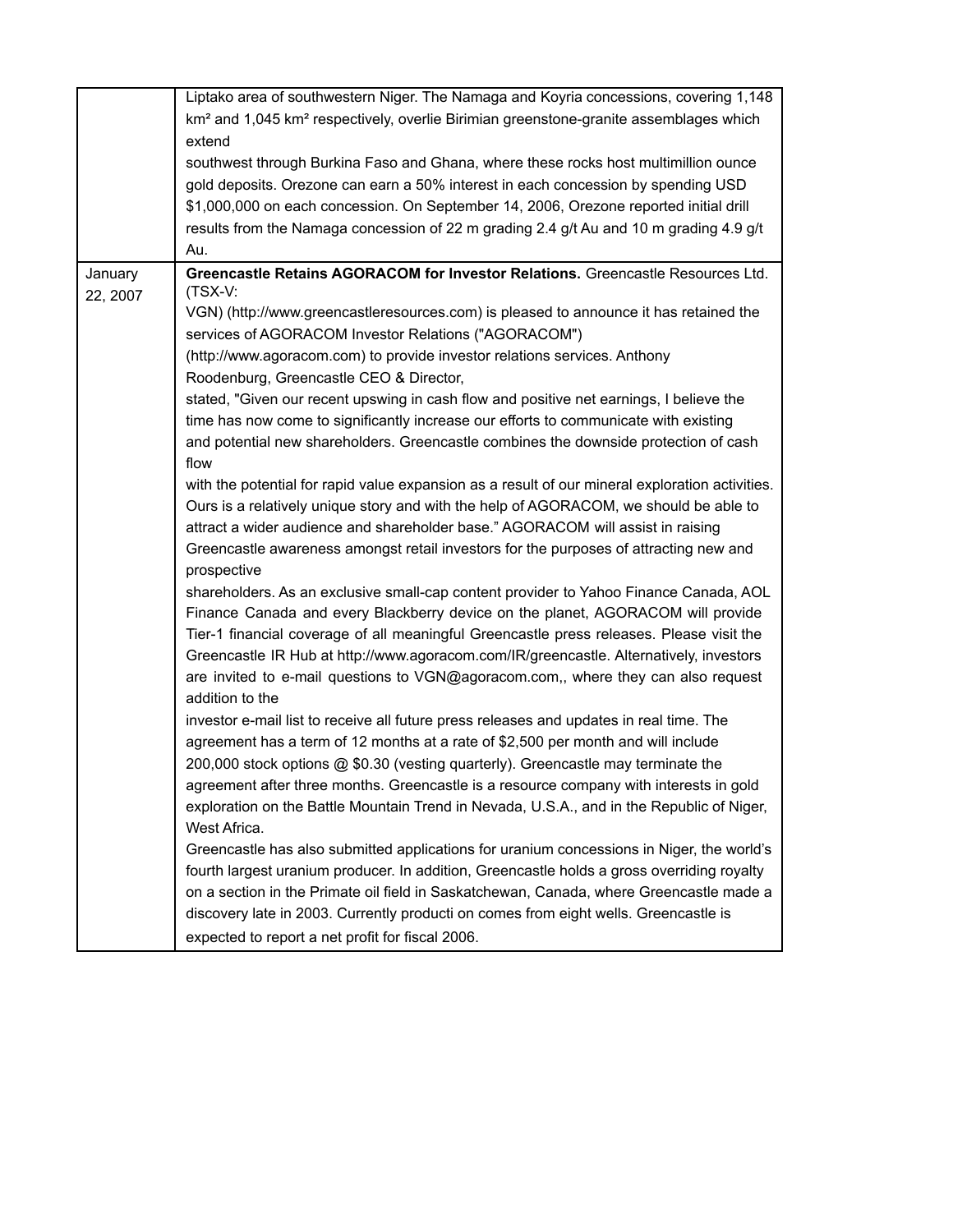| April 25, | Greencastle Clarifies Softrock Release Re: Shares Provides Update. Greencastle                |
|-----------|-----------------------------------------------------------------------------------------------|
| 2007      | Resources Inc. (TSX-V: VGN) (http://www.greencastleresources.com) issues the                  |
|           | following clarification to a press release issued by Softrock Minerals (TSXV "SFT") and       |
|           | provides an update. Softrock                                                                  |
|           | was issued 2,000,000 common shares of Greencastle in connection with our very                 |
|           | successful oil discovery in Saskatchewan in 2003. Softrock has sold 500,000 of these          |
|           | shares and retains 1,500,000 shares for investment purposes. There are no additional          |
|           | Greencastle shares to be                                                                      |
|           | issued to Softrock. Greencastle expects to announce year end December 31, 2006                |
|           | earnings in the coming days. A drill program designed and permitted for the Jewel Ridge       |
|           | project is expected to begin in early May. Previously, Greencastle reported hole HRC-11,      |
|           | drilled at                                                                                    |
|           | minus 45 degrees, to test a northeast-trending structure which returned 2.1 grams per         |
|           | tonne Au over 39.6 metres from 94.5 m to 134.1 m including 2.7 g/t Au over 19.8 m from        |
|           | 94.5 m to                                                                                     |
|           | 114.3 m at Jewel Ridge. Further details regarding the program will be released in the         |
|           | coming                                                                                        |
|           | weeks. Greencastle is a resource company with four gold exploration projects on the           |
|           | Battle Mountain Trend in Nevada, U.S.A., and two gold exploration projects in the             |
|           | Republic of                                                                                   |
|           | Niger, West Africa. In addition, Greencastle holds a gross overriding royalty on a section in |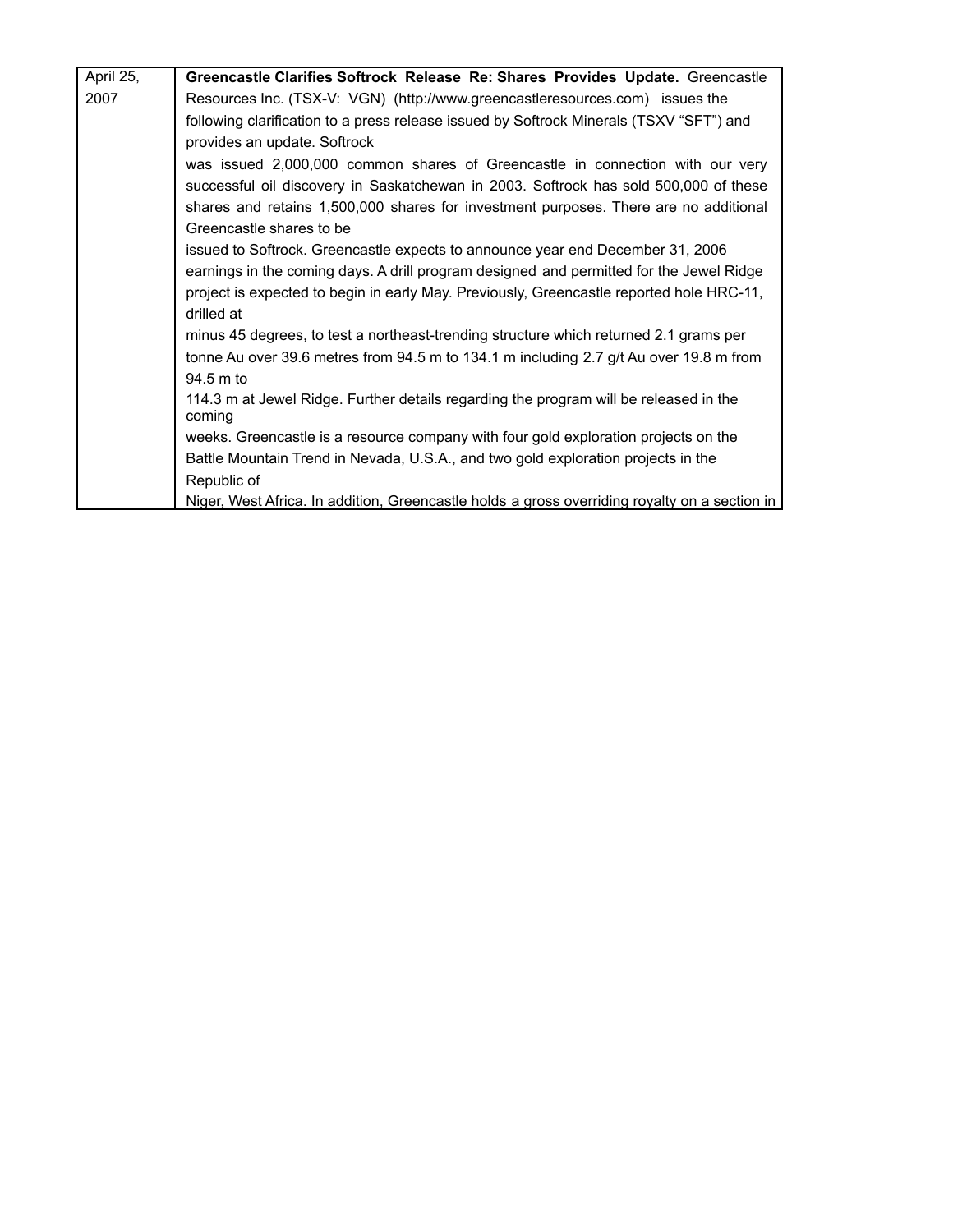|             | the Primate oil field in Saskatchewan, Canada, where Greencastle made a discovery late       |
|-------------|----------------------------------------------------------------------------------------------|
|             | in 2003. Currently production comes from eight wells.                                        |
|             |                                                                                              |
| May 1, 2007 | Greencastle Reports Net Profit for 2006, Drilling to Begin at Jewel Ridge, Nevada.           |
|             | Greencastle Resources Ltd (TSX-V: VGN) reports that for the full year 2006, the              |
|             | Company declared a net profit of \$1,003,963 versus a net loss of \$211,560 for the          |
|             | previous year. For the full year 2006, revenues were \$1,965,666 versus \$466,381 for        |
|             | fiscal 2005. The                                                                             |
|             | improvement was largely due to royalty income derived from heavy oil production on the       |
|             | Primate property in Saskatchewan. At the Jewel Ridge property, near Eureka, Nevada,          |
|             | drilling is expected to begin in mid May to foll ow up on encouraging values in the vicinity |
|             | of the old Hamburg Mine and to evaluate a number of other gold targets across the            |
|             | extensive property. Previously, Greencastle conducted a 22 hole reconnaissance RC drill      |
|             | program at Jewel Ridge.                                                                      |
|             | In the Hamburg area, a total of 1,818 metres were drilled in 13 holes to test several        |
|             | northeast trending structures along approximately 400 metres of the contact between the      |
|             | Cambrian Hamburg Dolomite and the Dunderberg Shale. Two holes, drilled down dip              |
|             | from the old Hamburg Mine workings, returned interesting gold values. Hole HRC-11            |
|             | returned 2.1 grams per tonne gold (g/t Au) over 39.6 metres (m), from 94.5 m to 134.1 m,     |
|             | including 2.7 g/t Au over 19.8 m. The hole is sub-parallel to and within about 15 m of the   |
|             | Hamburg- Dunderberg contact. Hole HRC-13, drilled normal to the above contact                |
|             | returned 1.07 g/t Au over 15.2 m. The mineralized material occurs as oxidized sulphide       |
|             | veinlets and                                                                                 |
|             | disseminations in bleached, decalcified Hamburg dolomite. Jewel Ridge is located             |
|             | adjacent to, and south of the former Ruby Hill gold property, which was operated by          |
|             | Homestake                                                                                    |
|             | Mining Company from 1997 until 2002 and produced some 680,000 ounces of gold from<br>the     |
|             | Archimedes open pit. In February 2007, Barrick Gold Corp. commenced production on a          |
|             | 1.1 million ounce gold resource from the adjoining East Archimedes deposit. The Jewel        |
|             | Ridge property contains a number of historic small gold mines which align along a            |
|             | north-south trending stratigraphic contact of Lower Paleozoic sedimentary rocks as well      |
|             | as s everal other gold mineralized zones with a variety of structural and lithological       |
|             | controls. In the early 1990s, Homestake drilled 31 holes on a number of gold mineralized     |
|             | targets with the most encouraging values in three holes along the Jewel Ridge zone           |
|             | containing 7.7 g/t Au over 4.5 m, 6.3 g/t Au over 9.1 m and 6.7 g/t over 9.1 m. The          |
|             | Company has amended terms in its option agreement with Nevada Eagle Resources LLC            |
|             | ("Nevada Eagle") to acquire the Indian Creek Property, comprising 20 claims in Lander        |
|             | County, Nevada. Greencastle can now                                                          |
|             | acquire 100% of the property by paying US\$30,000 and issuing 150,000 shares,                |
|             | subject to TSX Venture Exchange approval. Nevada Eagle will retain a 3% net smelter          |
|             | return royalty with Greencastle having the right to purchase up to one third (1%) of the     |
|             | royalty for US\$1 million.                                                                   |

l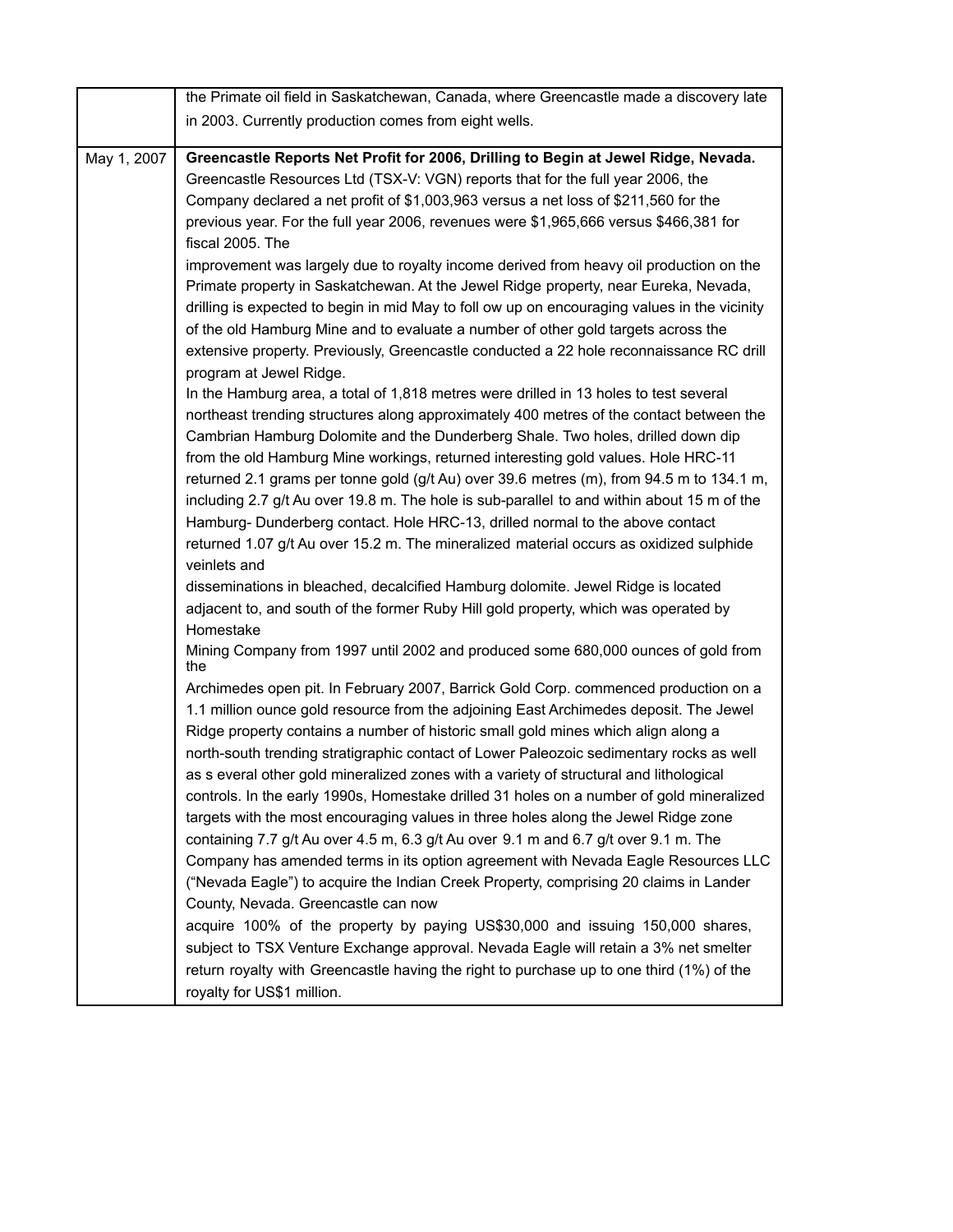| May 29, | Greencastle and Energy Metals Enter Option and Financing Agreement on                     |
|---------|-------------------------------------------------------------------------------------------|
| 2007    | Wyoming Uranium Property. Greencastle Resources Ltd (TSX-V: VGN) is pleased to            |
|         | announce that the Company has signed a Letter Agreement with Energy Metals                |
|         | Corporation (TSX "EMC") on the Beaver Claims uranium property ("Beaver property") in      |
|         | Wyoming, U.S.A. Initially,                                                                |
|         | Greencastle shall pay to Energy Metals 500,000 shares, and Energy Metals will             |
|         | purchase 1,000,000 Greencastle units at \$0.30. Each unit shall consist of one common     |
|         | share and one half of a common share purchase warrant, each whole warrant entitling       |
|         | the holder to                                                                             |
|         | acquire one additional common share of Greencastle at \$0.40 for 18 months. Greencastle   |
|         | plans to issue an additional 3,400,000 units on the same terms. The proceeds will be      |
|         | used for exploration and general working capital. To maintain the option to acquire a 60% |
|         | interest in the Beaver Claims, Greencastle must carry out a total of \$2 million in       |
|         | exploration                                                                               |
|         | expenditures over five years and pay an additional 1.5 million Greencastle shares over 4  |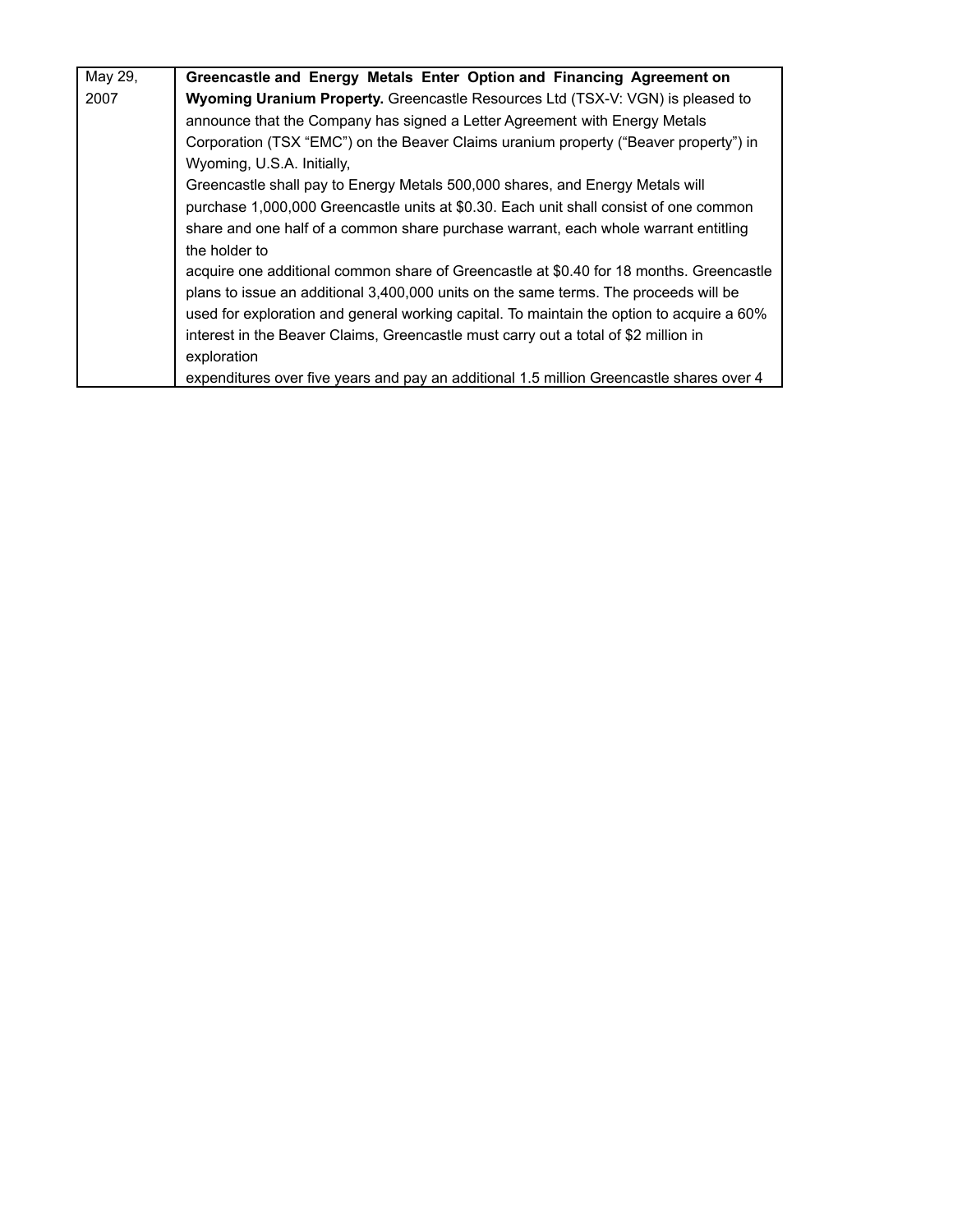| years. Once Greencastle has earned a 60% interest, it will be given 90 days to                |
|-----------------------------------------------------------------------------------------------|
| decide to proceed with a bankable fea sibility study. On making the decision to               |
| proceed with the                                                                              |
| bankable feasibility study, Greencastle will have eighteen months to complete the             |
| bankable feasibility study. On completion of the bankable feasibility study and               |
| presentation to Energy Metals, Greencastle will have earned an additional 15% interest in     |
| the Beaver Claims, making Greencastle's interest 75%. The Beaver property consists of         |
| 242 lode claims in 3 blocks and is located about 40 miles east of Riverton, in the western    |
| Gas Hills Uranium District, Fremont County, Wyoming, USA. Uranium was discovered in           |
| the Gas Hills Uranium District in 1953                                                        |
| and, between 1956 and 1992, approximately 100 million pounds U3O8 were produced               |
| before mining ceased. The uranium deposits in the area are located within all uvial fan       |
| facies of the Eocene age, Wind River Formation. The Beaver property cover a portion of        |
| the                                                                                           |
| District's western-most alluvial fan system and segments of its associated uranium roll front |
| complex. A portion of the roll front that lies within one cla im block was mined in the past  |
| by open pit and underground pitwall methods but production information from these             |
| operations is not available. Wide spaced exploration drilling has been conducted over the     |
| claim areas and some close spaced drilling has been carried out over the extension of         |
| the mined out mineralized trend but none of the data are available. Greencastle is a          |
| resource exploration company active in oil and gas, gold and uranium. Greencastle is          |
| advancing four gold projects on the Battle Mountain trend in Nevada, and two gold             |
| concessions in the Republic of Niger, West Africa, currently under option to Orezone          |
| Resources Inc. (TSX "OZN"). Greencastle is cash flow positive and receives oil royalty        |
| income from a section of the Primate oil field in Saska tchewan, where Greencastle            |
| made a significant discovery in                                                               |
| 2003. For the first quarter 2007 ended March 31, royalty revenue was \$550,675 from oil       |
| and gas production. The Company recorded net earnings of \$0.01 per share for the             |
| period.                                                                                       |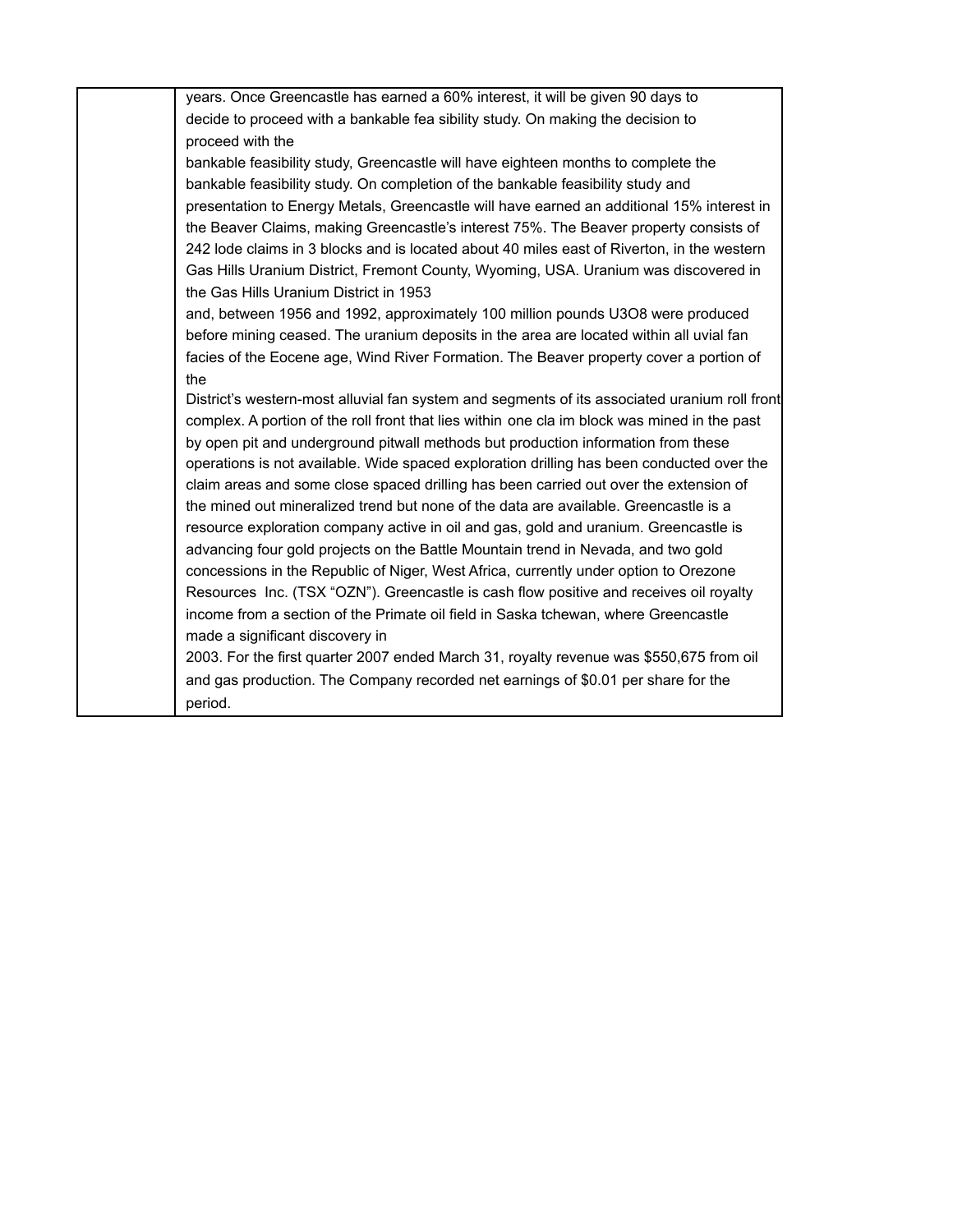| June 12,                                 | Greencastle Completes Private Placement with Energy Metals. Drilling Begins at                                                                                                                                                                                                                                                                                                                                                                                                                                                                                                                                                                                                                                                                                                                                                                                                                                                                                                                                                                                                                                                                                                                                                                                                                                                                                                                                                                                                                                                                                                                                                                                                                                                                                                                                                                                                                                                                                                                                                    |
|------------------------------------------|-----------------------------------------------------------------------------------------------------------------------------------------------------------------------------------------------------------------------------------------------------------------------------------------------------------------------------------------------------------------------------------------------------------------------------------------------------------------------------------------------------------------------------------------------------------------------------------------------------------------------------------------------------------------------------------------------------------------------------------------------------------------------------------------------------------------------------------------------------------------------------------------------------------------------------------------------------------------------------------------------------------------------------------------------------------------------------------------------------------------------------------------------------------------------------------------------------------------------------------------------------------------------------------------------------------------------------------------------------------------------------------------------------------------------------------------------------------------------------------------------------------------------------------------------------------------------------------------------------------------------------------------------------------------------------------------------------------------------------------------------------------------------------------------------------------------------------------------------------------------------------------------------------------------------------------------------------------------------------------------------------------------------------------|
| 2007                                     | Jewel Ridge, Nevada. Greencastle Resources Ltd (TSX-V: VGN) is pleased to announce                                                                                                                                                                                                                                                                                                                                                                                                                                                                                                                                                                                                                                                                                                                                                                                                                                                                                                                                                                                                                                                                                                                                                                                                                                                                                                                                                                                                                                                                                                                                                                                                                                                                                                                                                                                                                                                                                                                                                |
| Issued and<br>Outstanding:<br>41,932,005 | that the Company has completed a non brokered private placement of 4,500,000 units at<br>a price of<br>\$0.30 per unit to raise aggregate gross proceeds of C\$1,350,000. Each unit consists of                                                                                                                                                                                                                                                                                                                                                                                                                                                                                                                                                                                                                                                                                                                                                                                                                                                                                                                                                                                                                                                                                                                                                                                                                                                                                                                                                                                                                                                                                                                                                                                                                                                                                                                                                                                                                                   |
| TSX-V<br>Symbol<br>: VGN                 | one common share and one half of one common share purchase warrant of the<br>Company. Each whole warrant entitles the holder to purchase one additional common<br>share of the Company at a price of \$0.40 per share until December 8, 2008. The<br>common shares and warrants comprising the private placement units are subject to a hold<br>period expiring October 9, 2007. Energy Metals Corporation (TSX "EMC") has subscribed<br>for 1,000,000 units, as announced on May 29, 2007. The remaining 3,500,000 units were<br>acquired by two institutional investors<br>and four individual investors. No fees were paid in connection with this financing. The<br>proceeds will be used for exploration and general working capital. In addition, Greencastle<br>has received approval from the TSX Venture Exchange to issue 500,000 shares to Energy<br>Metals Corporation under its agreement to earn an interest in the Beaver Claims uranium<br>property in Wyoming, U.S.A. As announced on May 29, 2007, Greencastle can earn an<br>initial 60% interest by completing a total of \$2 million in exploration expenditures over five<br>years<br>and by issuing an additional 1.5 million Greencastle shares over 4 years. At the<br>Company's Jewel Ridge property on the Battle Mountain trend in Nevada, Greencastle<br>reports that<br>drilling is underway. A program of approximately 20 reverse circulation holes is<br>designed to test several new targets defined after compilation and analysis of recently<br>acquired data as well as follow up on encouraging results in the Hamburg Mine area<br>where Greencastle<br>previously reported an intersection of 40 metres of 2.1 grams per tonne gold.<br>Greencastle is a resource exploration company active in oil and gas, gold and uranium.<br>Greencastle is<br>advancing four gold projects on the Battle Mountain trend in Nevada, two gold concessions<br>in the Republic of Niger, West Africa, currently under option to Orezone Resources Inc. |
|                                          | (TSX                                                                                                                                                                                                                                                                                                                                                                                                                                                                                                                                                                                                                                                                                                                                                                                                                                                                                                                                                                                                                                                                                                                                                                                                                                                                                                                                                                                                                                                                                                                                                                                                                                                                                                                                                                                                                                                                                                                                                                                                                              |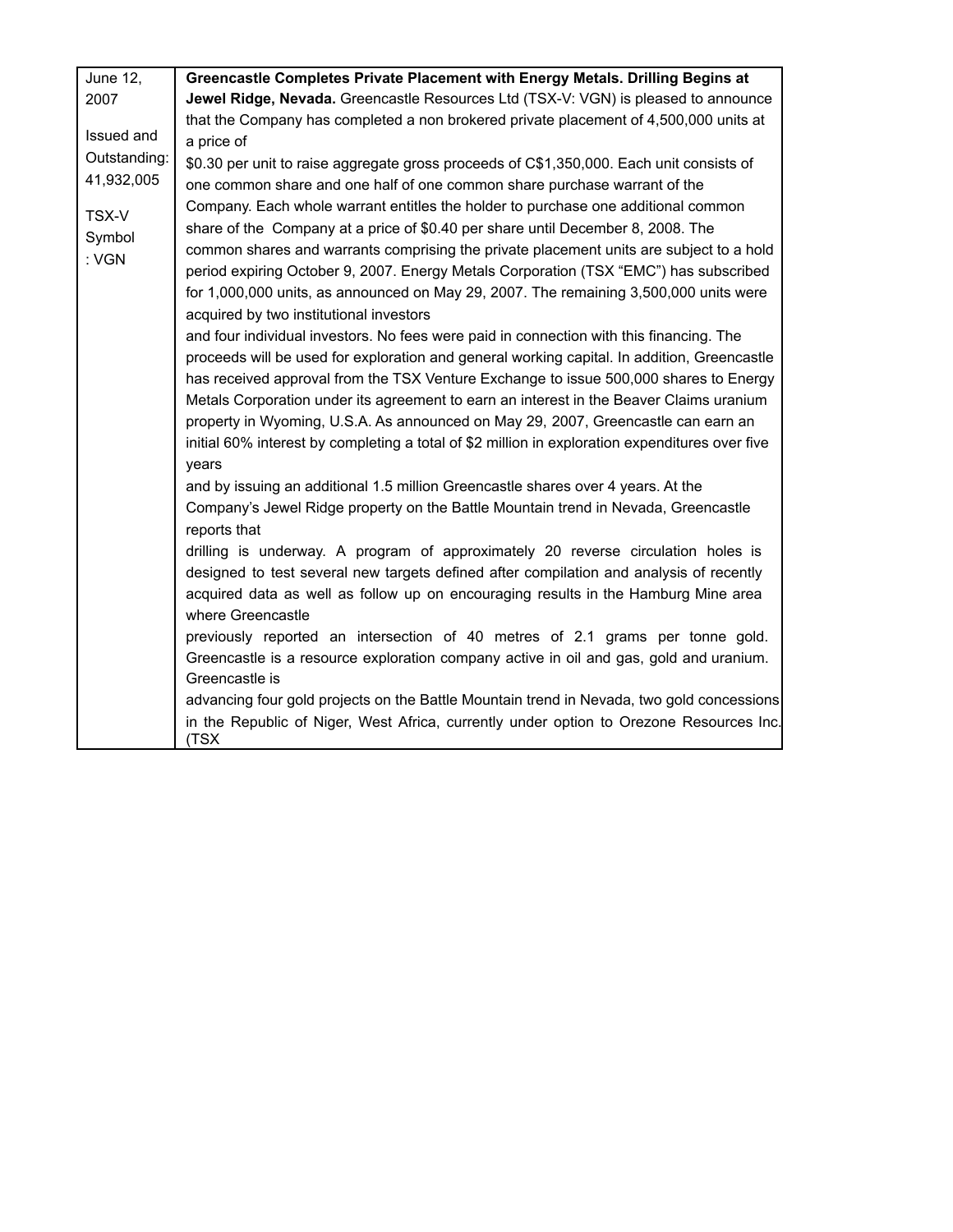|            | "OZN") and the Beaver uranium property in Wyoming, USA, under option from Energy                     |
|------------|------------------------------------------------------------------------------------------------------|
|            | Metals. Greencastle is cash flow positive and receives oil royalty income from a section of          |
|            | the Primate oil field in Saskatchewan, where Greencastl e made a significant oil discovery           |
|            | in                                                                                                   |
|            | 2003. For the first quarter 2007 ended March 31, royalty revenue was \$550,675 from oil              |
|            | and gas production. The Company recorded net earnings of \$0.01 per share for the                    |
|            | period.                                                                                              |
|            | Including proceeds from the financing described above, Greencastle has working capital of            |
| August 31, | \$3.6 million.<br>Greencastle Provides Second Quarter Update Drills 1.22 g/t Gold Over 6.1 Metres at |
| 2007       | Jewel Ridge. Greencastle Resources Ltd. (TSX-V: VGN) is pleased to provide the                       |
|            |                                                                                                      |
|            | following summary of second quarter 2007 operations. The Company's second quarter                    |
|            | Financial Statements and Management Discussion and Analysis to June 30, 2007, are                    |
|            | available on SEDAR at                                                                                |
|            | www.sedar.com. Revenues declined in the second quarter to \$224,017 for the three<br>months          |
|            | ended June 30, 2007 versus \$519,856 for the same period in 2006. For the six months                 |
|            | ended June 30, 2007, revenues were \$774,692 versus \$762,819 for the same period in                 |
|            | 2006. The                                                                                            |
|            | second quarter revenue decline was primarily due to lower royalty income derived from                |
|            | heavy oil production on the Primate property in Saskatchewan. Production difficulties                |
|            | occurred in one of the main producing wells following completion of a nearby infill well             |
|            | on the section. The operator is working diligently to bring the wells back on stream.                |
|            | While the decline in revenues from oil and gas in the second quarter is disappointing,               |
|            | management is optimistic that revenues should improve from these levels as new wells                 |
|            | are added and production difficulties are addressed. During the three months ended                   |
|            | June 30, 2007, 2                                                                                     |
|            | additional wells, currently undergoing testing, were drilled at Primate. For the three months        |
|            | ended June 30, 2007, the Company recorded a net loss of (\$137,199) versus a net income<br>οf        |
|            | \$367,864 for the same period in the previous year. The decrease in net income for the               |
|            | current quarter was largely due to a depletion expense amount of \$138,000 on oil and                |
|            | gas assets (no depletion taken in the 2006 quarter) as well as a roya Ity income decline             |
|            | as                                                                                                   |
|            | described previously. All depletion in 2006 was recorded in the fourth quarter, however,             |
|            | the Company now records an estimated depletion amount each quarter in order to                       |
|            | provide a more balanced picture of earnings and cash flow on a qua rterly basis. For the             |
|            | six months ended June 30, 2007, net earnings were \$150,929 versus \$437,476 for the                 |
|            | same period in 2006. Excluding non cash costs for depletion and stock based                          |
|            | compensation, Greencastle generated positive cash flow of \$64,444 for the three months              |
|            | ended June 30, 2007,                                                                                 |
|            | compared with \$391,699 for the same period in the previous year. For the six months<br>ended        |
|            | June 30, 2007, Greencastle generated positive cash flow of \$469,725 compared with                   |
|            | \$485,146 for the same period a year earlier. For the three months ended June 30, 2007               |
|            | (the second quarter), operating expenses were \$227,864 versus \$153,959. The increase               |
|            | is                                                                                                   |
|            | primarily attributable to increases in shareholder relations expenses, consulting fees,<br>travel,   |
|            | rent and stock option compensation expenses. For the six months ended June 30,                       |
|            | 2007, operating expenses were \$422,668 versus \$327,458 for the same period a year                  |
|            | earlier. The                                                                                         |
|            | increase is primarily attributable to an increase in stock option compensation expenses              |

| increase is primarily attributable to an increase in stock option compensation expenses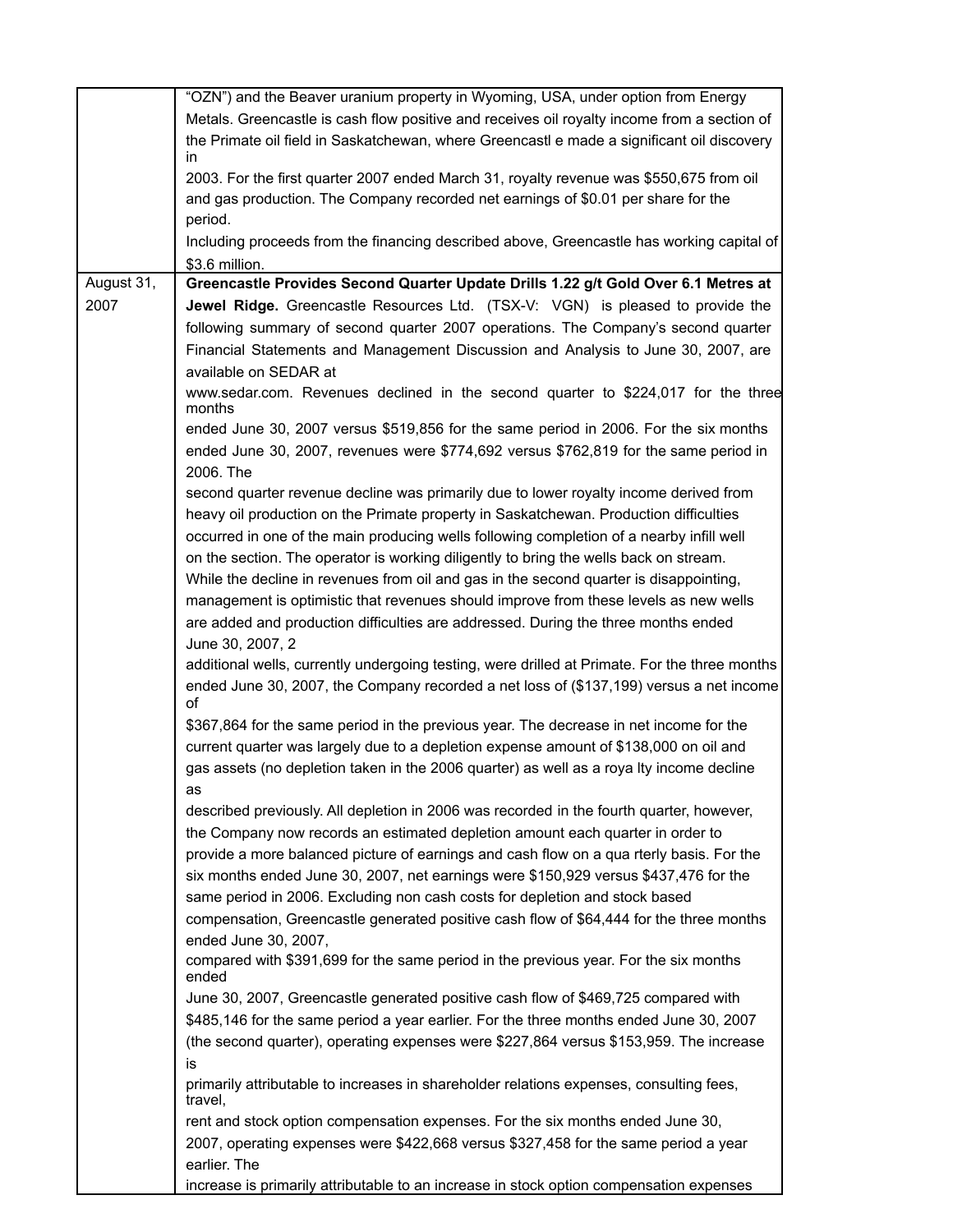| from                                                                                         |
|----------------------------------------------------------------------------------------------|
| \$47,670 to \$107,796 as well as smaller increases in travel, rent and consulting fees.      |
| Total assets of the Company increased at June 30, 2007 to \$6,250,342 from                   |
| \$4,434,998 at December 31, 2006. Greencastle's working capital at June 30, 2007             |
| was \$3,419,818 compared with \$1,872,251 at December 31, 2006. In July,                     |
| Greencastle completed a                                                                      |
| seventeen hole drill program for a total of 2,702 metres on five separate target areas, at   |
| the Jewel Ridge gold property in Nevada. At the Hamburg area target, three holes tested      |
| the extensions of the gold mineralization in sanded dolomite near the                        |
| Hamburg-Dunderberg contact identified in 2004 in holes HRC-11 and HRC-13. One hole           |
| intersected anomalous, but                                                                   |
| uneconomic gold, values over 22.8 metres. Two holes tested for carbonate<br>replacement-type |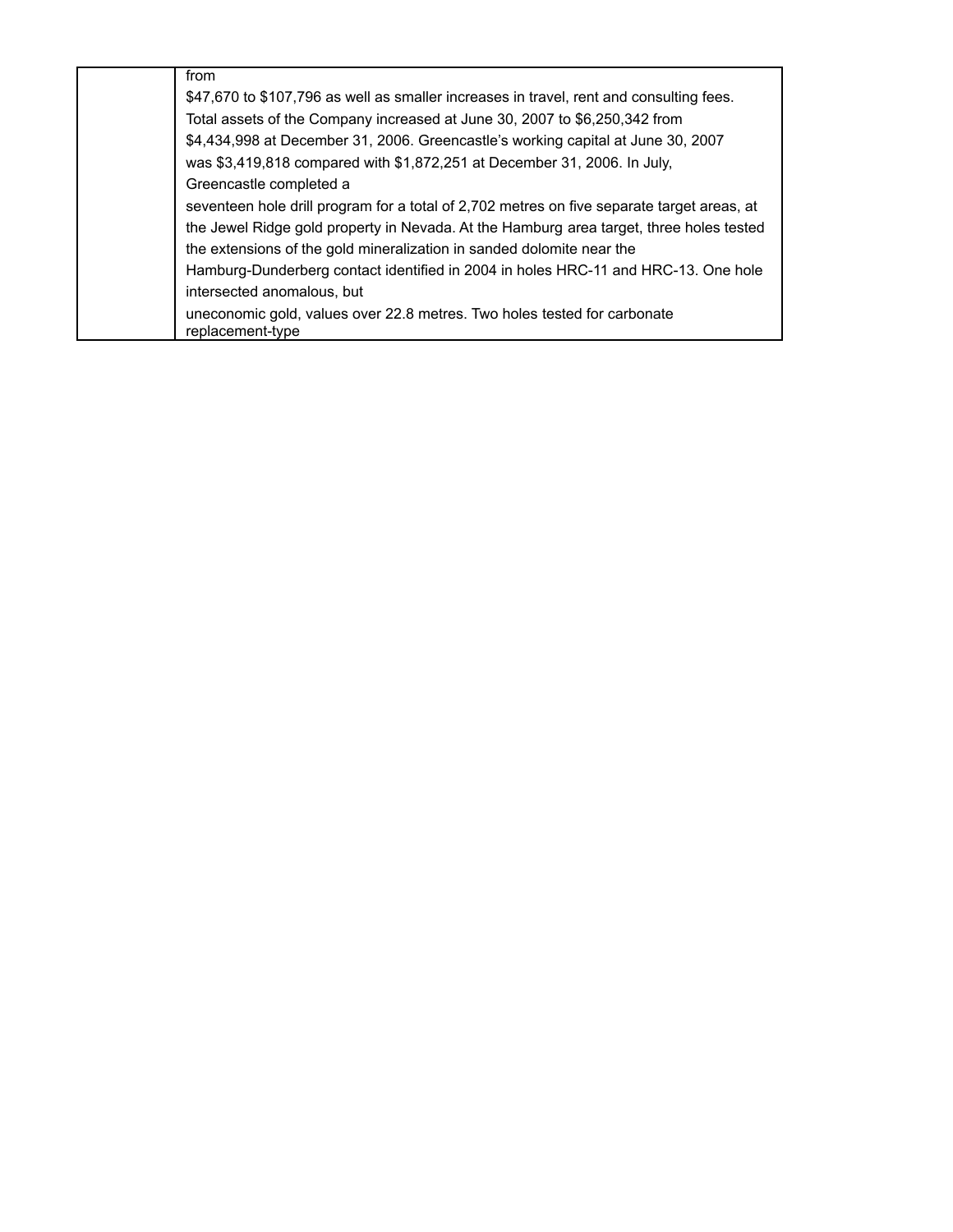| (Au-Ag-Pb-Zn) mineralization along a NE trending fault just south of the former Croesus                           |
|-------------------------------------------------------------------------------------------------------------------|
| mine to the north of the Hamburg area, with negative results. Further to the east at the                          |
| Lost Jewel prospect, three holes tested for stratigraphically controlled gold                                     |
| mineralization in Goodwin Limestone which is the main host rock for gold mineralization                           |
| at Barrick's Ruby Hill                                                                                            |
| Archimedes mine some 5 km to the north, but returned no significant values. At the north                          |
| end of the 3 km long silicified and brecciated Silica Ridge target near Windfall Canyon,                          |
| where chip samples by earlier explorers returned values up to 4.2 g/t Au, all three holes                         |
| returned                                                                                                          |
| low gold values. At Magnet Ridge, in the NW corner of the claim block, gold occurs in                             |
| strongly oxidized zones associated with silver, I ead and zinc in pods of carbonate                               |
| replacement in the Eldorado Limestone. Six holes were drilled with the best values                                |
| occurring in GR-07-15 which returned 1.22 g/t Au over 6.1 metres at a depth of 32                                 |
| metres. In the Republic of Niger, West Africa, Greencastle's Namaga and Koyria                                    |
| concessions, covering 1,148 km <sup>2</sup> and 1,045 km <sup>2</sup> respectively, are currently under option to |
| Orezone Resources Inc. ("Orezone"). Following significant exploration on Blocks 3 and F                           |
| on the Namaga concession, Orezone has given Greencastle notice that it will terminate                             |
| the Namaga option agreement.                                                                                      |
| Orezone continues to conduct exploration programs at the Koyria concession.                                       |
| Greencastle is currently evaluating the results of the Orezone exploration programs at                            |
| Namaga. In                                                                                                        |
| Wyoming, U.S.A., further data acquisition at Greencastle's Beaver uranium property                                |
| continued. The Beaver property consists of 170 lode claims in three blocks and is located                         |
| in the prolific Gas Hills uranium district. Between 1956 and 1992, approximately 100                              |
| million pounds U3O8 were produced before mining ceased in the area due to low                                     |
| commodity prices. The uranium deposits in the area are located within alluvial fan facies                         |
| of the Eocene age,                                                                                                |
| Wind River formation. Greencastle is currently identifying and assembling historic                                |
| exploration data relevant to the property and vicinity in preparation for a phase one drill                       |
| program.                                                                                                          |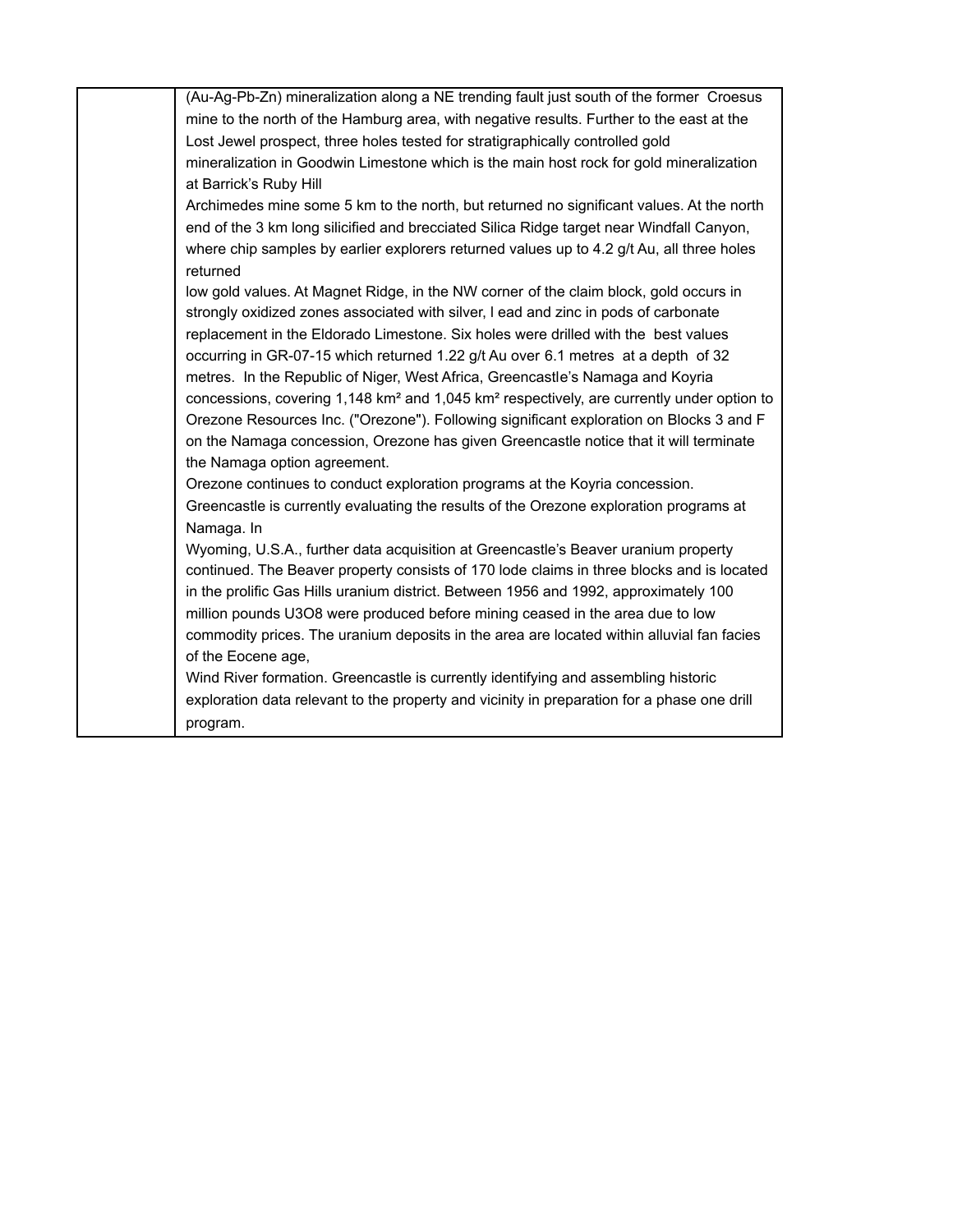| Novembe | <b>GREENCASTLE REPORTS THIRD QUARTER RESULTS.</b> Greencastle Resources Ltd.                  |
|---------|-----------------------------------------------------------------------------------------------|
| r 26,   | ("Greencastle" or, the "Company"), is pleased to report on the results from its third         |
| 2007    | quarter unaudited financial statements. Revenues from oil and gas royalties recovered         |
|         | to \$455,899 for the three months ended September 30, 2007 versus \$224,017 in the            |
|         | second quarter ended June 30, 2007. Third quarter revenues were \$633,022 in 2006.            |
|         | For the nine months ended September 30, 2007, revenues were \$1,230,591 versus                |
|         | \$1,395,841 for the same                                                                      |
|         | period in 2006. The revenue decline was primari ly due to lower royalty income in the         |
|         | second quarter at the Primate property in Saskatchewan. Production difficulties occurred      |
|         | in two of the main producing wells following drilling of a nearby infill well on the section. |
|         | The operator continues to work diligently to bring the wells back to the former production    |
|         | rate. These efforts have resulted in an improvement in the third quarter over Q2. During      |
|         | the three months ended September 30, 2007, one additional well, currently undergoing          |
|         | testing, was drilled on the Primate oil section in Saskatchewan. For the three months         |
|         | ended September 30, 2007 (the third quarter) the Company recorded a net income of             |
|         | \$147,253 versus a net                                                                        |
|         | income of \$515,891 for the same period in the previous year. The decrease in net income      |
|         | for the current quarter was partly due to a depletion expense amount of \$105,500 on oil      |
|         | and gas assets (no depletion taken in the 2006 quarter), lower pricing for heavy oil in       |
|         | 2007 quarter,                                                                                 |
|         | as well as a royalty income decline as described previously. Stock option compensation        |
|         | expenses also increased in 2007 to \$82,349 from \$20,168 in the year earlier period.         |
|         | Shareholder relations (\$31,088 versus \$10,933) and write-off of mining interests (\$15,370) |
|         | also added to expenses in the quarter. All depletion in 2006 was recorded in the fourth       |
|         | quarter, however, the Company now records an estimated depletion amount each quarter<br>in    |
|         | order to provide a more balanced picture of earnings and cash flow on a quarterly basis.      |
|         | For the nine months ended September 30, 2007, net income was \$298,182 versus                 |
|         | \$953,367 for                                                                                 |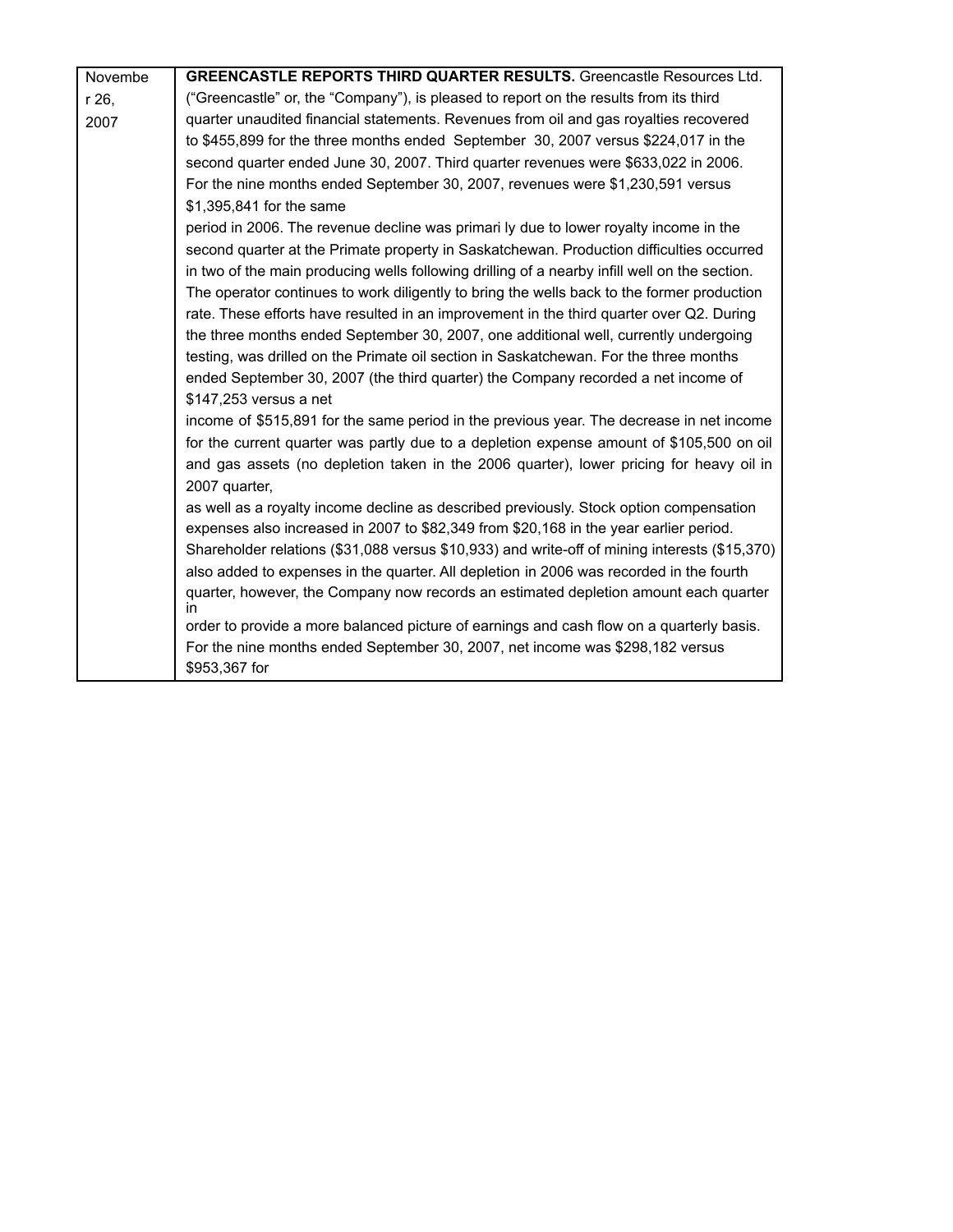| the same period in 2006. The reasons for the decline were decreased oil production,          |
|----------------------------------------------------------------------------------------------|
| increased stock option compensation from \$67,838 to \$190,145 and increased                 |
| depletion expenses from nil to \$316,500. Excluding non cash costs, Greencastle              |
| generated positive cash flow of \$351,902 for the three months ended September 30,           |
| 2007 compared with                                                                           |
| \$536,877 for the same period in the previous year. For the nine months ended September      |
| 30, 2007, Greencastle generated positive cash flow of \$823,574 compared with                |
| \$1,044,051 for the same period a year earlier. While the decline in revenues from oil and   |
| gas in the                                                                                   |
| second quarter was disappointing, management is encouraged by the recent recovery and<br>is. |
| optimistic that revenues should improve from these levels as new wells are added at          |
| Primate and production difficulties are addressed. Total assets of the Company               |
| increased at September 30, 2007 to \$6,392,041 from \$4,434,998 at December 31, 2006.        |
| The Company's working capital at September 30, 2007 was \$3,598,126 compared with            |
| \$1,872,251 at December 31, 2006. Greencastle announces that it has granted 1,100,000        |
| options to                                                                                   |
| purchase common shares of the Company to officers, directors and consultants, at an          |
| exercise price of \$0.15 per share, expiring on November 26, 2012.                           |
|                                                                                              |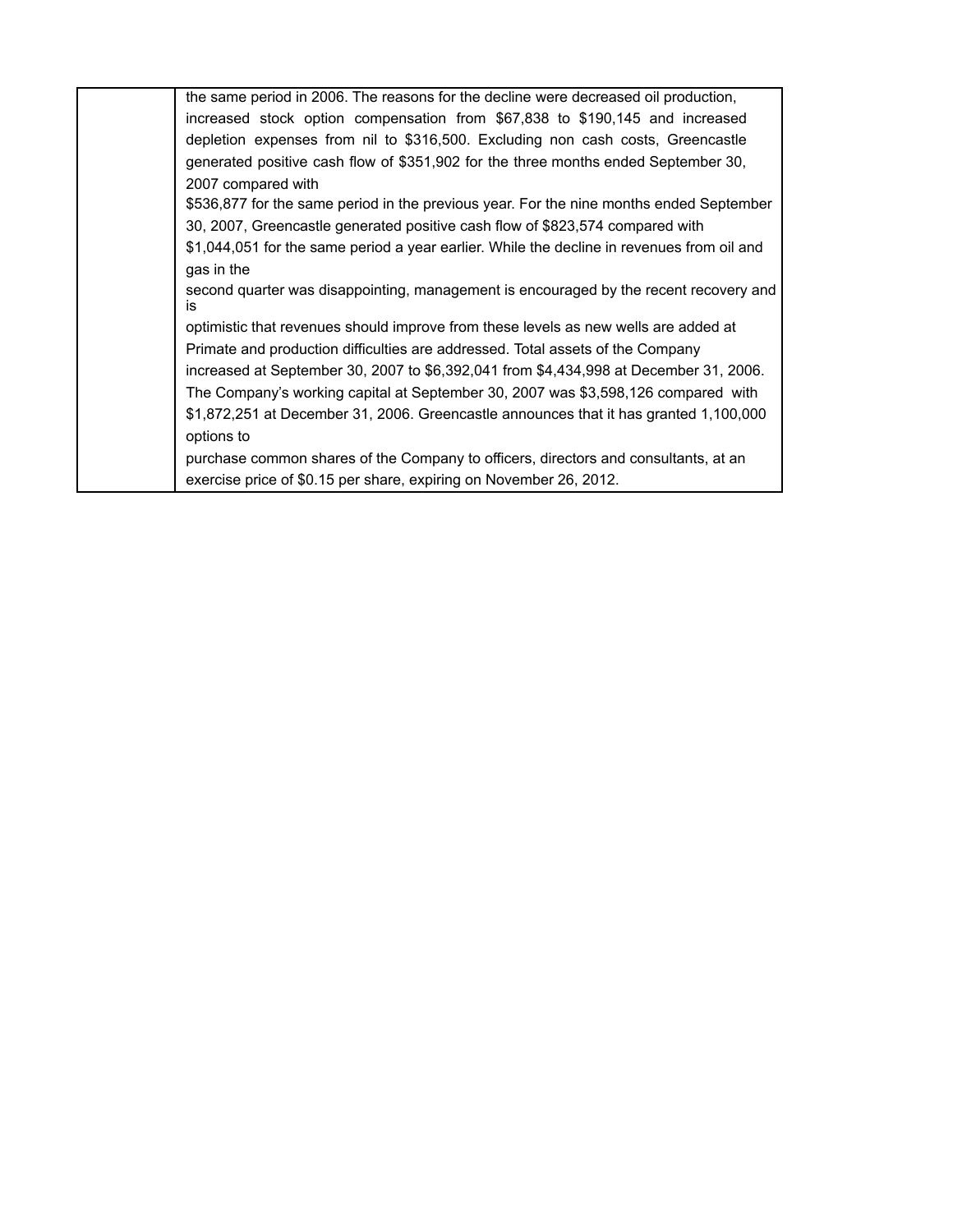| April 11, | Greencastle Reports Year End Results and Provides Update. Greencastle                                      |
|-----------|------------------------------------------------------------------------------------------------------------|
| 2008      | Resources Ltd. ("Greencastle," or the "Company,") is pleased to report on the                              |
|           | Company's fin ancial performance for 2007. This summary of financial highlights should                     |
|           | be read in conjunction with the Company's 2007 audited financial statements and                            |
|           | Management's Discussion and Analysis available on www.sedar.com. Greencastle                               |
|           | declared a net profit for the year ended December 31, 2007, of \$164,134 versus a net                      |
|           | profit of \$1,003,963 for the previous year. The reduction in net profit was the result of                 |
|           | several factors, including reduced gross royalty                                                           |
|           | income from \$1,950,548 to \$1,620,243 and an increase non- cash costs relating to stock-                  |
|           | option compensation, write off of mining properties and, most notably, an increase in                      |
|           | future income tax expense to \$277,038 from a recovery of \$81,279. The decrease in                        |
|           | royalty revenues was largely due to a significant reduction in oil and gas royalty income in<br>the        |
|           | second quarter from heavy oil production on the Primate property in Saskatchewan.                          |
|           | These revenues declined in the second quarter to \$224,017 for the three months ended                      |
|           | June 30, 2007, versus \$519,856 for the same period in 2006. Production difficulties                       |
|           | occurred in one of the main producing wells following completion of a nearby infill well on                |
|           | the section. With the addition of new wells and higher heavy oil prices, royalty revenues                  |
|           | appear to be making a modest recovery as we go through the first quarter of 2008. In                       |
|           | fiscal 2007, revenues less                                                                                 |
|           | non-cash expenses were \$1,147,769 versus \$1,486,614 for fiscal 2006. Expenses for the<br>full            |
|           | year 2007 were \$1,062,433 versus \$621,050 in the previous year. The difference was                       |
|           | largely due to an increase in non-cash costs as described above. Total assets of the                       |
|           | Company at December 31, 2007, increased to \$6,751,316 from \$4,434,998 as of                              |
|           | December 31, 2006. The Company's working capital as at December 31, 2007,<br>increased to \$3,902,426 from |
|           | \$1,872,251 as of December 31, 2006. Exploration Update Management will provide                            |
|           | details on 2008 exploration plans in the weeks ahead, pending receipt of an updated                        |
|           | report on the Company's 100 per cent owned Indian Creek project. Indian Creek is                           |
|           | located in the heart of the highly productive Cortez area on the Battle Mountain trend,                    |
|           | Nevada, approximately five miles north of the Pipeline open pit gold mine, operated by                     |
|           | the Cortez Joint Venture. On February 21, 2008, Barrick Gold Corporation ("Barrick")                       |
|           | announced a purchase and sale                                                                              |
|           | agreement with Kennecott Explorations (Australia) Ltd. to purchase its 40 per cent interest<br>in.         |
|           | the Cortez joint venture for US \$1.7 billion, giving Barrick 100 per cent. In 1988,                       |
|           | Newmont Exploration Limited carried out a reverse circulation drill program on the                         |
|           | Indian Creek property with one hole returning values of 17.7 g/t gold and 130 g/t silver                   |
|           | over 1.52 m at a depth of 169 m, close to the NNW trending Gold Quartz Fault which                         |
|           | crosses the property.                                                                                      |
|           | Highly anomalous arsenic and antimony values occur with these precious metal values.                       |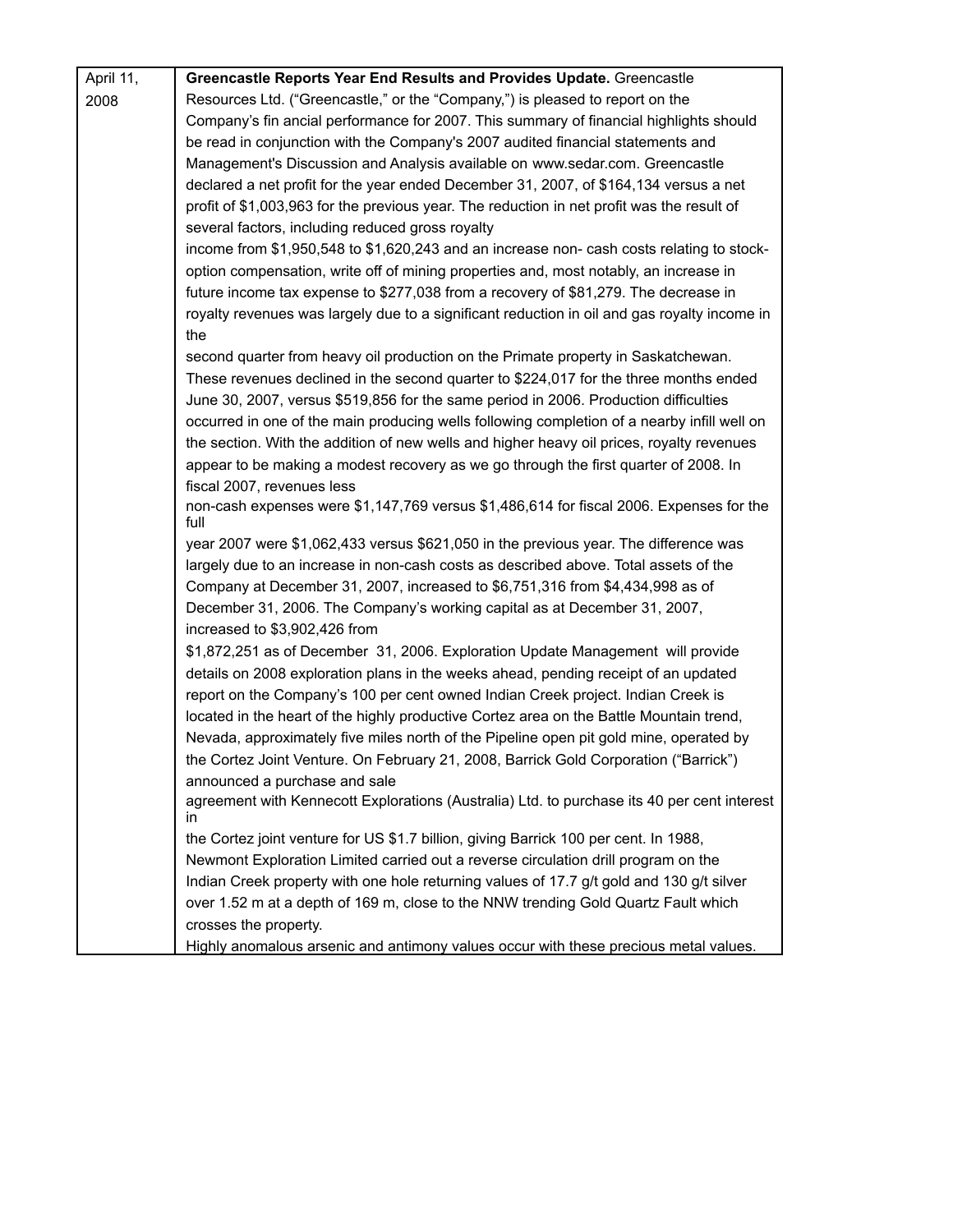|          | Greencastle has been approached by several parties expressing interest in acquiring or           |
|----------|--------------------------------------------------------------------------------------------------|
|          | optioning Indian Creek and management is currently considering Company options. On               |
|          | the Company's Koyria permit in SW Niger, West Africa, Orezone Resources Inc.                     |
|          | continues to be encouraged by exploration drilling on two separate zones of gold                 |
|          | mineralization and plans additional work during 2008. The Company continues to                   |
|          | evaluate exploration and                                                                         |
|          |                                                                                                  |
|          | investment opportunities in minerals and oil and gas.                                            |
| May 29,  | Greencastle Reports First Quarter Net Profit of \$434,539. Greencastle Resources Ltd.            |
| 2008     | ("Greencastle," or the "Company,") is pleased to report on the Company's financial               |
|          | performance for the fi rst quarter ended March 31, 2008. This summary of financial               |
|          | highlights should be read in conjunction with the Company's interim financial statements         |
|          | and                                                                                              |
|          | Management's Discussion and Analysis available on www.sedar.com. Greencastle                     |
|          | declared a net profit for the first quarter 2008 of \$434,539 (\$0.01 / share) versus a net      |
|          | profit of                                                                                        |
|          | \$288,128 for the first quarter 2007. The increase in net profit is primarily attributable to an |
|          | increase in royalty income during the period which was \$536,169 versus \$477,675 and            |
|          | reduced general office and administration expenses. Expenses for three months ended              |
|          | March 31, 2008 were \$140,128 versus \$194,804 for the same period in the previous               |
|          |                                                                                                  |
|          | year. The Company's working capital at March 31, 2008 was \$4,239,436 versus                     |
|          | \$3,902,426 as of December 31, 2007. Total value of the Company's assets at March 31,            |
|          | 2008 was \$7,013,927 versus \$6,751,316 at December 31, 2007. Heavy oil prices                   |
|          | rebounded significantly from the seasonal winter lows set in December. During the year           |
|          | ended December 31, 2007, five                                                                    |
|          | additional wells were drilled on the Primate oil section in Saskatchewan. The additional         |
|          | wells and stronger prices contributed to the Company's improved royalty income in the            |
|          | first                                                                                            |
|          | quarter of \$582,457 which is the second highest quarterly result in the past two years.         |
|          |                                                                                                  |
|          | The Company continues to evaluate exploration and investment opportunities.                      |
| June 12, | Greencastle Applies For Oil and Gas Exploration Permit in Quebec. Greencastle                    |
| 2008     | Resources Ltd. ("Greencastle," or the "Company,") is pleased to report that the Company          |
|          | has applied for an oil and gas exploration permit in the St. Lawrence Lowlands of                |
|          | Quebec. The permit covers approximately 6,000 hectares in the Longueil area, east of             |
|          | Montreal, to the southwest along the trend from the recent gas discovery in the Utica            |
|          | Shale by Forest Oil Corporation (NYSE: "FST") a U.S. oil and gas company with a                  |
|          | market capitalization of \$5 billion. Over the                                                   |
|          | last two years, Forest has accumulated approximately 269,000 net acres, under lease or           |
|          |                                                                                                  |
|          | farmout, in the St. Lawrence Lowlands in Quebec. Two vertical pilot wells were drilled in        |
|          | 2007, testing the Utica Shale, to a total depth of approximately 4,800 feet. Production rates    |
|          | tested up to 1 million cubic feet per day. The Quebec government geological map                  |
|          | indicates that the permit area applied for by Greencastle is underlain by Utica Shale,           |
|          | which is the                                                                                     |
|          | target formation for much of the current exploration for gas in the area. Data available         |
|          | from the Quebec government show that drilling and geophysical surveys in the vicinity            |
|          | were                                                                                             |
|          | carried out on Jesus Island, Varennes, St-Hubert, Boucherville and St-Denis by several           |
|          | companies, such as SOQUIP, Shell Quebec, Imperial Oil and Laduboro Oil. Other                    |
|          |                                                                                                  |
|          | companies having interests in permits along trend to the northeast include Forest Oil,           |
|          | Talisman Energy, Gastem Inc., Junex Inc., Altai Resources Inc. and Molopo Canada Inc.            |
|          | Anthony Roodenburg, CEO, states: "The Utica Shale is an extremely compelling gas                 |
|          | exploration story and the kind of high impact play we have been looking for. We are also         |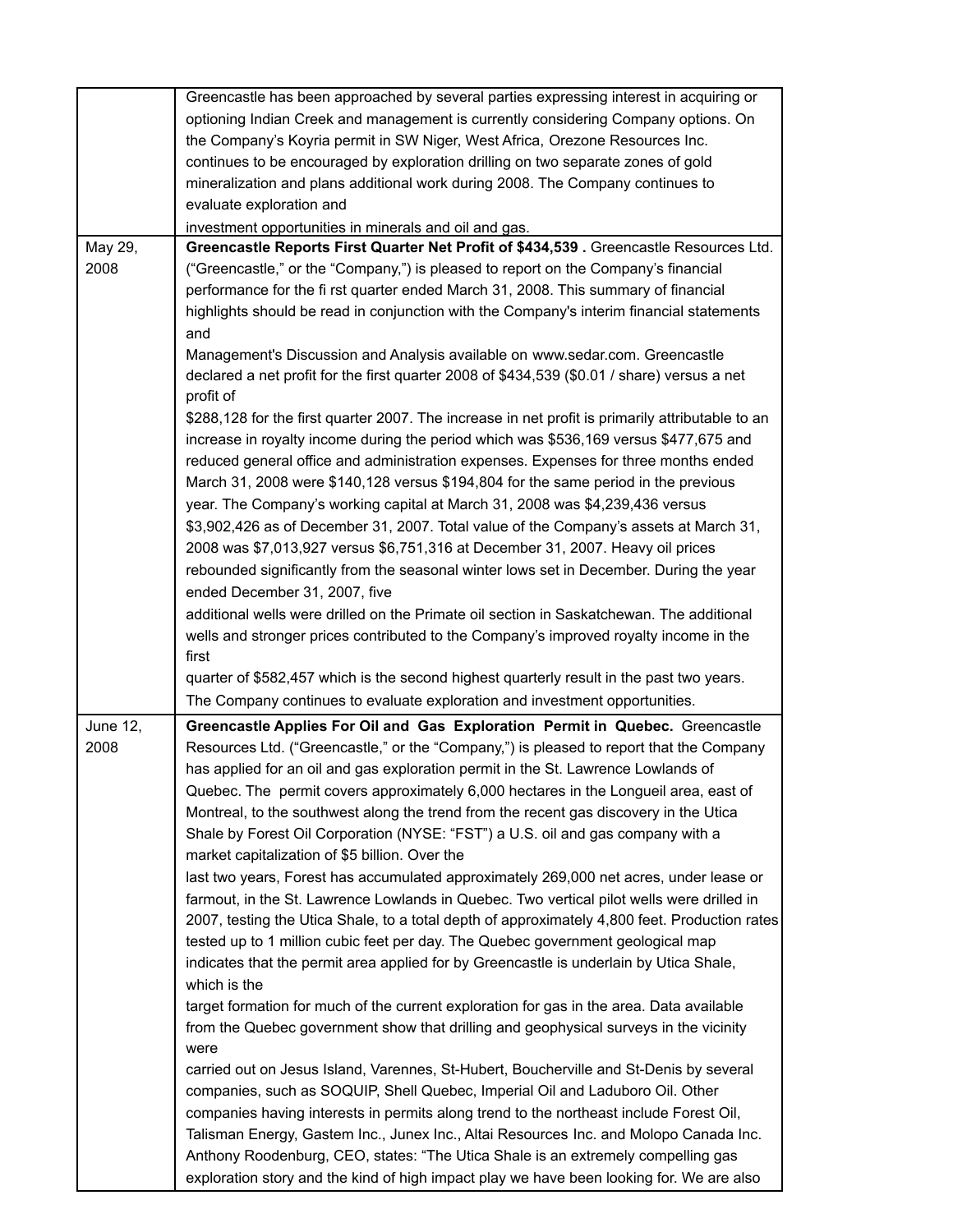|                  | currently examining several other opportunities where Greencastle can leverage a strong<br>balance sheet with over \$4 million in cash and monthly cash flow of over \$200,000 for<br>the benefit of our shareholders." |
|------------------|-------------------------------------------------------------------------------------------------------------------------------------------------------------------------------------------------------------------------|
| June 19,<br>2008 | Greencastle Enters Saskatchewan Coal Hunt. Greencastle Resources Ltd.<br>("Greencastle," or the "Company,") is pleased to report that in early May, the Company<br>applied to the                                       |
|                  | government of Manitoba for a coal exploration permit on the Manitoba / Saskatchewan                                                                                                                                     |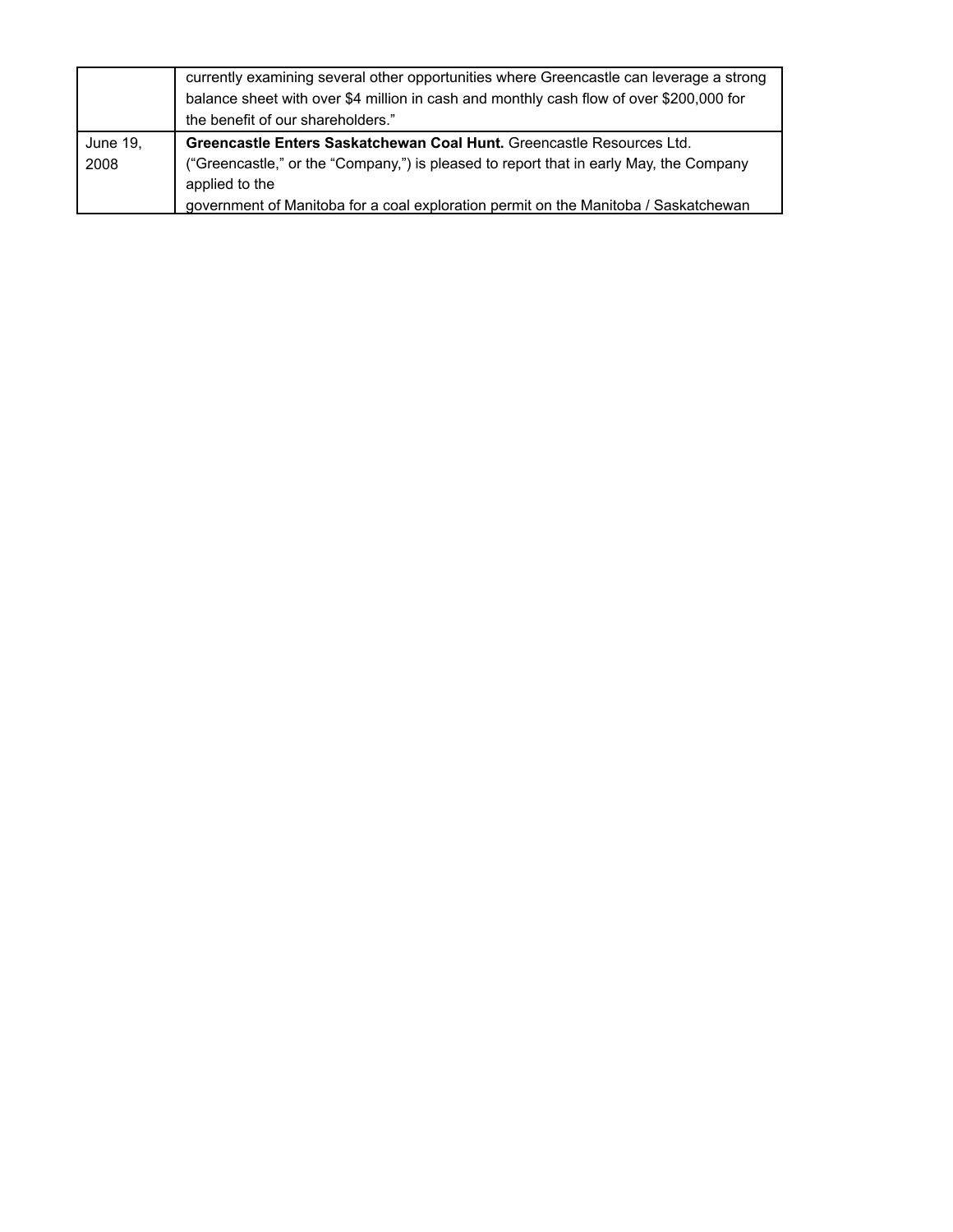border. The recent coal discovery in Saskatchewan by Goldsource Mines Inc. (TSXV "GXS") has resulted in a rush of permit application activity, coveri ng a large area of eastern

Saskatchewan. In April, Goldsource announced that, while drill testing geophysical anomalies

for kimberlite, it had intersected coal (at a depth of about 80 metres) in two core holes located 1.64 kilometres apart and represent 26 metres and 32.5 metres, respectively, of coal seam, including 22.6 metres of continuous coal in each hole. The two core drill holes are

located approximately 50 kilometres north of Hudson Bay, Saskatchewan. In May, Goldsource announced that most of the coal from the two intercepts was ranked as High Volatile Bituminous C and Sub-Bituminous A and was believed to be from the Mannville/Swan River Group of Cretaceous age. On June 17, 2008, Goldsource announced that it had been granted 55 coal permits and a fur ther 179 were expected soon. It now plans a drill program to evaluate an area of 17 km by 9 km which Goldsource says could conceptually have the potential to contain 2 to 4 billion tonnes of coal. The Greencastle permit application covers approximately 1,600 hectares on the Manitoba side of the

Saskatchewan border some 12 km from the Goldsource permit area. The geological map of the Manitoba Geological Survey indicates the area to be underlain by the Swan River Formation of the same Cretaceous age as the Goldsource coal discovery. Commenting on the recent coal initiatives, Anthony Roodenburg, Greencastle CEO stated: "Acquiring permits in Manitoba is somewhat more expensive and the process more cumbersome than in

Saskatchewan, however, coal beds can extend for significant distances. For example, a 4 metre intercept of coal at a similar stratigraphic horizon to the Goldsource discovery has been observed in a hole drilled by Adamas Minerals Corp. over 100 km to the northwest.

This information when considered in light of regional topography and the Goldsource coal bed elevation suggests that, if the coal bearing stratigraphy extends into western Manitoba, it may well be nearer to the surface." James Pirie, a professional engineer registered with the Association of Professional Engineers of the Province of Ontario, is designated as the

Qualified Person under National Instrument 43-101 and has approved the technical contents of this release. In his Stock Talk Late Edition on June 18, 2008, Canaccord's David Pescod noted: "It was just roughly two weeks ago that the Coffin brothers of the Hard Rock Analyst did a piece on Goldsource …" When asked at the recent Cambridge Mining Conference in

Vancouver if he could only buy one stock today, what would it be? Eric Coffin sai d he would like to pick two, but one would definitely be Bitterroot Resources (TSXV "BTT"). Mr. Coffin notes that Bitterroot has filed coal permit applications on the Manitoba side of the border, but within 10 km of the Goldsource permits. He further pointed out that being on the

Manitoba border due east of Goldsource is "as close as you're going get for tagons to the main play." Cautionary statements for Goldsource conceptual resource: The potential quantity and grade is conceptual in nature and there has been insufficient exploration to define a mineral resource. It is uncertain if further exploration will result in discovery of a mineral resource.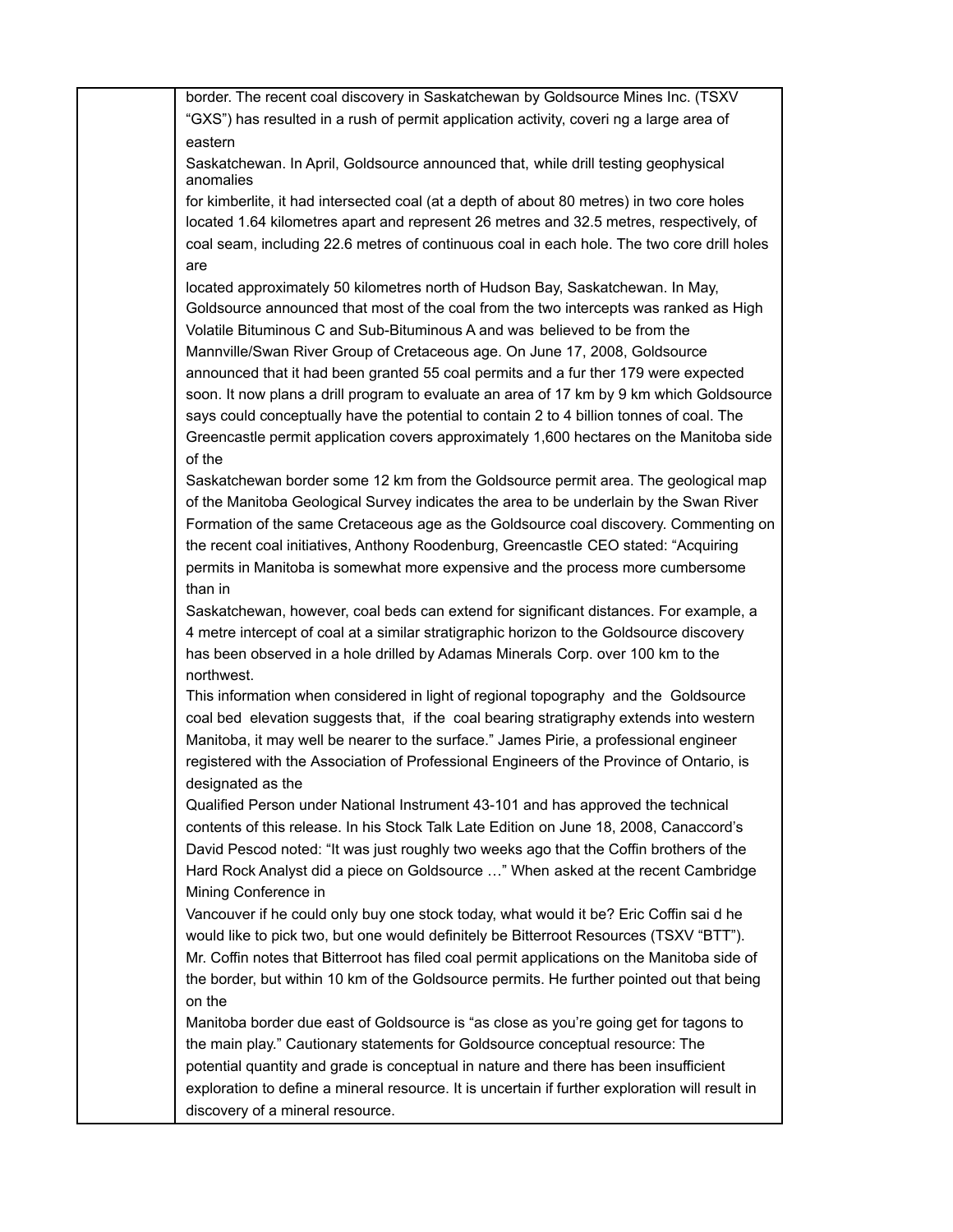| June 24,<br>2008 | PINETREE CAPITAL LTD. ACQUIRES COMMON SHARES OF GREENCASTLE<br><b>RESOURCES LTD.</b>                                                                                                                                                                            |
|------------------|-----------------------------------------------------------------------------------------------------------------------------------------------------------------------------------------------------------------------------------------------------------------|
|                  | TORONTO, Canada (June 24, 2008) Pinetree Capital Ltd. (TSX: PNP), announces<br>that, through a series of transactions ending on June 23, 2008, it acquired ownership of                                                                                         |
|                  | 1,000,000 common shares ("Common Shares") of Greencastle Resources Ltd.<br>("Greencastle") through the facilities of the TSX Venture Exchange representing<br>approximately 2.3% of the total                                                                   |
|                  | issued and outstanding common shares of Greencastle as of June 23, 2008. As a result<br>of this transaction, Pinetree held, as at June 23, 2008, an aggregate of 3,750,000<br>common shares of Greencastle and rights to acquire an additional 1,000,000 common |
|                  | shares of Greencastle upon the exercise of convertible securities (collectively, the<br>"Converti ble Securities"). In the                                                                                                                                      |
|                  | event that the Convertible Securities are fully exercised, the holdings of Pinetree represent<br>a                                                                                                                                                              |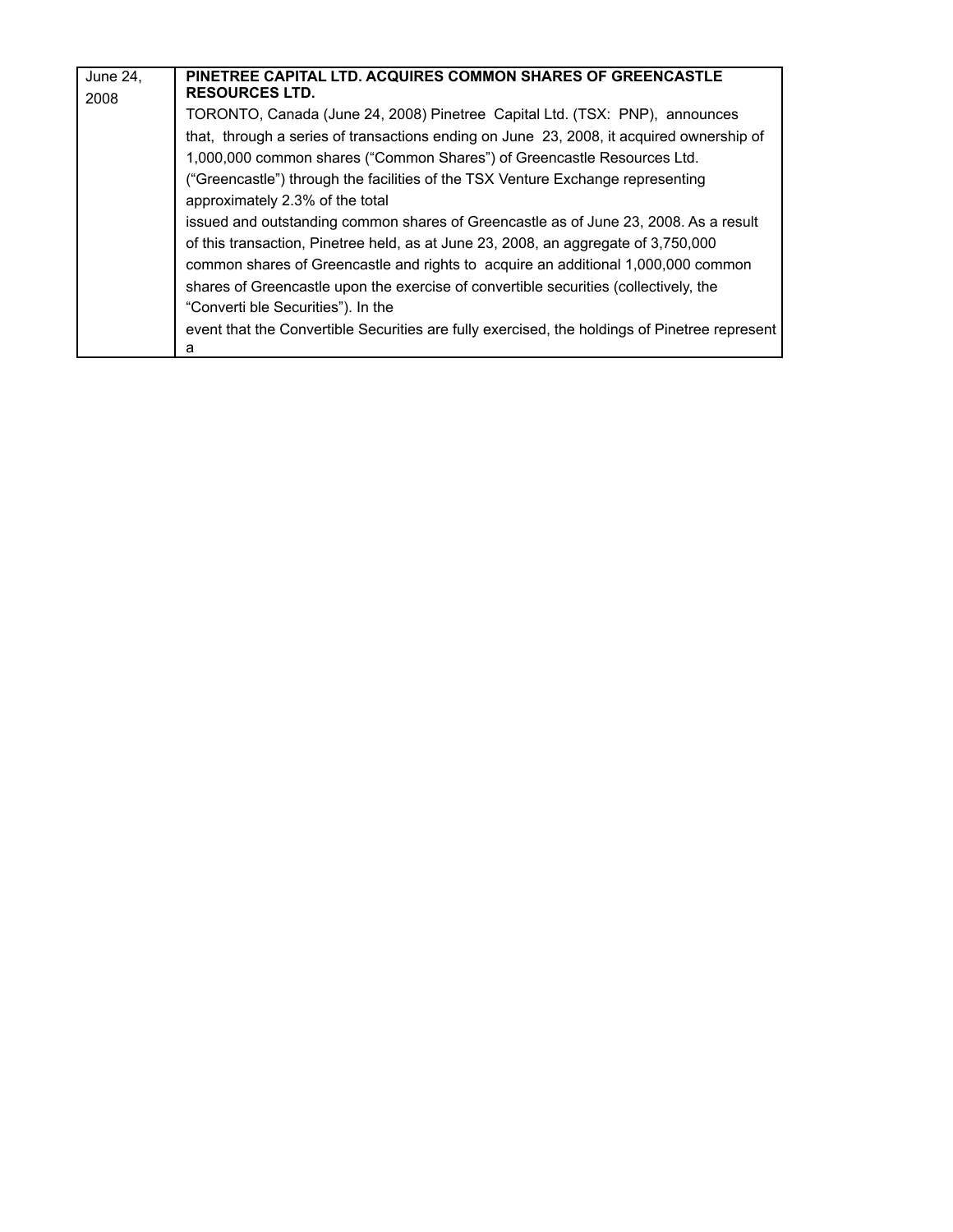|                 | total of 4,750,000 common shares of Greencastle, or approximately 10.9% of all issued                                                   |
|-----------------|-----------------------------------------------------------------------------------------------------------------------------------------|
|                 | and outstanding common shares as at June 23, 2008, calculated on a partially diluted                                                    |
|                 | basis                                                                                                                                   |
|                 | assuming the exercise of the Convertible Securities only. These transactions were made<br>for                                           |
|                 | investment purposes and Pinetree could increase or decrease its investments in                                                          |
|                 | Greencastle depending on market conditions or any other relevant factor. About Pinetree<br>Pinetree                                     |
|                 | Capital Ltd. ("Pinetree") was incorporated under the laws of the Province of Ontario and                                                |
|                 | its shares are publicly-traded on the Toronto Stock Exchange ("TSX") under the symbol                                                   |
|                 | "PNP". Pinetree is a diversi fied investment and merchant banking firm focused on the                                                   |
|                 | small cap market. Pinetree's investments are primarily in the resources sector: Uranium,                                                |
|                 | Oil & Gas,                                                                                                                              |
|                 | Molybdenum, Precious Metals, Potash and Rare Earths, and Base Metals. Pinetree's                                                        |
|                 | investment approach is to develop a macro view of a sector, build a position consistent                                                 |
|                 | with the view by identifying micro-cap opportunities within that sector, and devise an exit                                             |
|                 | strategy designed to maximize our relative return in light of changing fundamentals and                                                 |
|                 | opportunities.                                                                                                                          |
| <b>June 26,</b> | New Well Drilled at Primate, Saskatchewan Greencastle Receives Record Monthly                                                           |
| 2008            | Royalty. Greencastle Resources Ltd. ("Greencastle," or the "Company,") is pleased to                                                    |
|                 | report that development continues at the Primate section in west central Saskatchewan,                                                  |
|                 | where Greencastle holds a gross overriding royalty after making the initial heavy oil                                                   |
|                 | discovery in 2003. Recently, the project operator completed a new well which has now                                                    |
|                 | commenced production. The Primate section now has 11 producing heavy oil wells and<br>two gas wells.                                    |
|                 | Greencastle's revenue, derived from the royalty on production, has continued to                                                         |
|                 | improve since the beginning of the year. Greencastle's monthly royalty revenue has<br>increased from                                    |
|                 | about \$170,000 in January to over \$270,000 in April, the latest month for which payment                                               |
|                 | has been received. Due to a lag from production to collection and sale, initial royalty                                                 |
|                 | income from the recently completed well is not expected until August. It should be noted                                                |
|                 | that ini tial production rates may not reflect long-term production rates from any given well                                           |
|                 | and they                                                                                                                                |
|                 | can vary dramatically both positively and negatively. Heavy oil trades at a discount to                                                 |
|                 | lighter oil. This discount, known as the differential, has been steadily decreasing over the                                            |
|                 | past                                                                                                                                    |
|                 | several months as the price for heavy oil rises. In a recent Canaccord Capital Corp.<br>research                                        |
|                 | report, oil and gas analyst Kyle Preston stated: " we believe that differentials will                                                   |
|                 | remain strong and continue to improve over time as more US refineries adapt to                                                          |
|                 | Canadian heavy crude and as more access is gained to refineries in the Gulf Coast                                                       |
|                 | region. As these more                                                                                                                   |
|                 | favorable differentials stabilize, we would expect investors to start paying more for<br>Canadian                                       |
|                 | heavy oil  " Greencastle's strong balance sheet and royalty income continue to provide a<br>solid financial foundation for the Company. |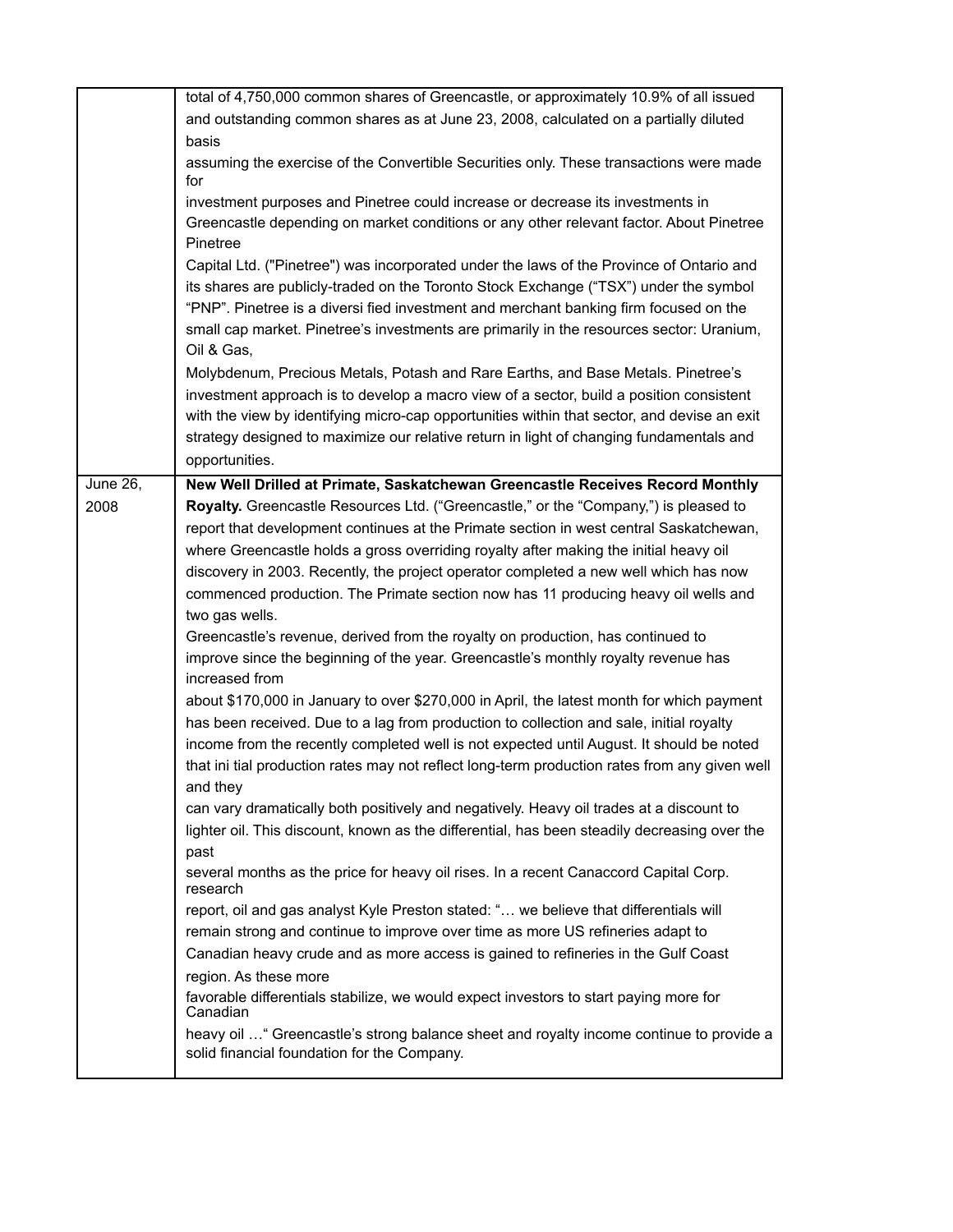|  | July 10, 2008 Greencastle Adds to Manitoba Coal Exploration Applications. Greencastle Resources |
|--|-------------------------------------------------------------------------------------------------|
|  | Ltd. ("Greencastle," or the "Company,") reports that the Company has filed an additional        |
|  | application to the government of Manitoba for a coal exploration permit on the Manitoba /       |
|  | Saskatchewan border. The new Greencastle permit application covers approximately                |
|  | 3,200 hectares on the Manitoba side of the Saskatchewan border. The permit area                 |
|  | extends to the east from the initial permit application announced by the Company on June        |
|  | 19, 2008. The total permit area applied for is now 4,800 hectares and adjoins the eastern       |
|  | boundary of the Goldsource Mines Ltd. coal permit area. The geological map of the               |
|  | Manitoba Geological Survey indicates the Greencastle permit application area to be              |
|  | underlain by the Swan River                                                                     |
|  | Formation of the same Cretaceous age as the Goldsource Mines Inc. coal discovery in             |
|  | Saskatchewan, described in the above referenced release.                                        |
|  |                                                                                                 |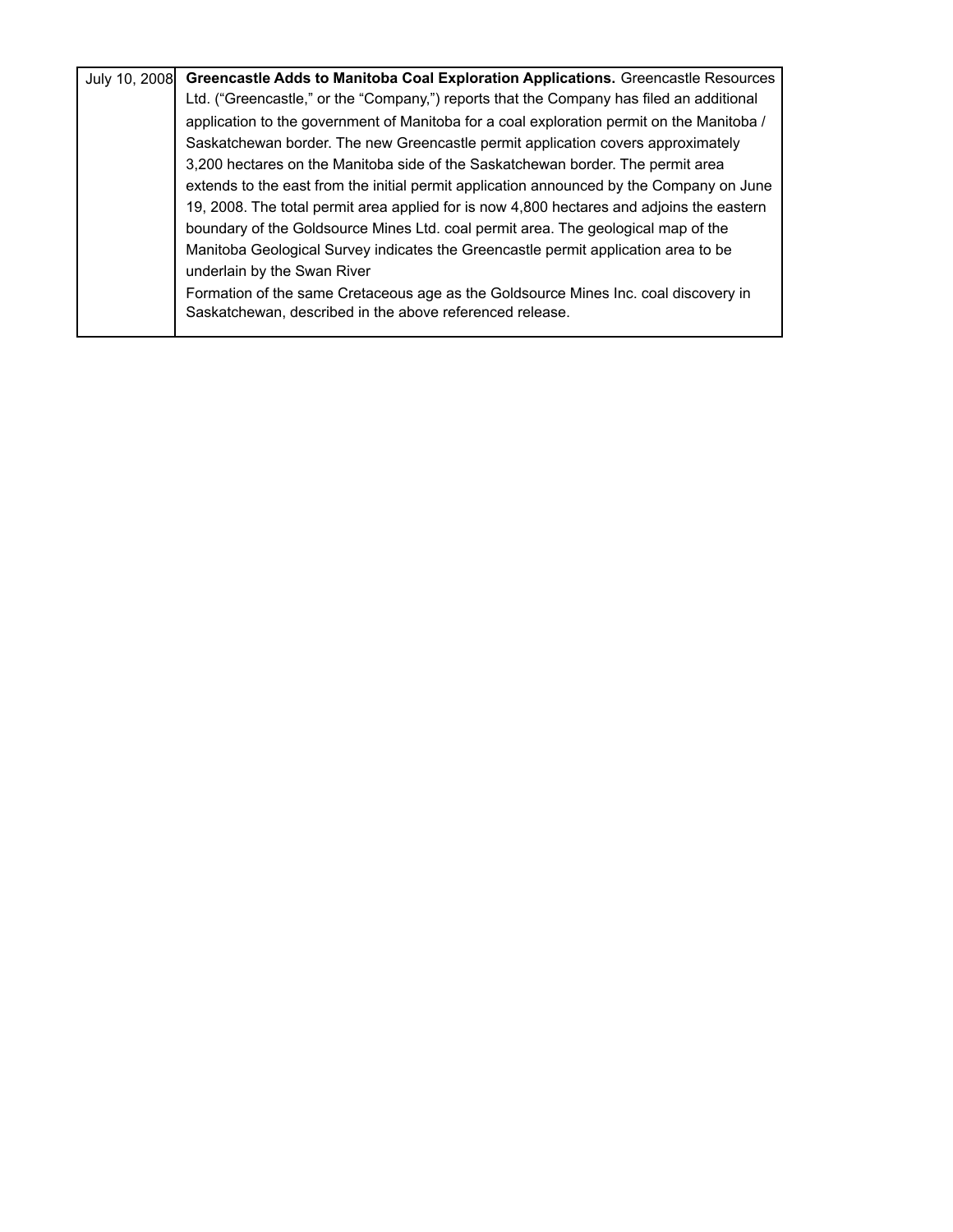| September | Greencastle Reports Record Quarterly Revenue and Profit. Greencastle Resources                                                                                         |
|-----------|------------------------------------------------------------------------------------------------------------------------------------------------------------------------|
| 2, 2008   | Ltd. ("Greencastle," or the "Company,") is pleased to report on the Company's second                                                                                   |
|           | quarter operating results and activities. Greencastle declared a pre-tax profit for the first                                                                          |
|           | six months of 2008 of \$1,110,917 or \$0.03 / share versus a profit of \$150,929 for the                                                                               |
|           | same period in 2007, an increase of 636 per cent. Pretax profit for the three months                                                                                   |
|           | ended June 30, 2008,                                                                                                                                                   |
|           | increased to \$676,378 versus a net loss of (\$137,199) during the same period in 2007.                                                                                |
|           | Greencastle has taken a tax provision for the first six months of 2008 of \$370,000,                                                                                   |
|           | leaving the Company with an after tax net profit of \$740,917 for the six months ended                                                                                 |
|           | June 30, 2008, or \$0.02 per share. Revenue for the six months ended June 30, 2008,                                                                                    |
|           | was \$1,584,700 compared to \$774,692 for the same period in 2007. Revenue for the                                                                                     |
|           | second quarter (three months) increased to \$1,002,243 versus \$224,017 for the same                                                                                   |
|           | period in 2007 and an                                                                                                                                                  |
|           | increase of 72 per cent over first quarter 2008 revenue, which was \$582,457. The increase<br>in                                                                       |
|           | profit and revenue is due to a significant improvement in royalty income from the Primate                                                                              |
|           | oil project in west-central Saskatchewan, where Greencastle holds a gross overriding<br>royalty                                                                        |
|           | after making the initial heavy oil discovery in 2003. Heavy oil trades at a discount to lighter                                                                        |
|           | oil. This discount, known as the differential, has been steadily decreasing over the past                                                                              |
|           | several months as more US refineries adapt to Canadian heavy crude and as more                                                                                         |
|           | access is gained to refineries in the Gulf Coast region. Total value of the Company's                                                                                  |
|           | assets at June 30, 2008, was \$8,138,165 versus \$6,751,316 at December 31, 2007.                                                                                      |
|           | Current assets increased from \$4,005,015 to \$5,303,057. The Company's working                                                                                        |
|           | capital at June 30, 2008, was                                                                                                                                          |
|           | \$4,877,025 versus \$4,239,438 on March 31, 2008. Second Quarter 2008 Developments                                                                                     |
|           | During the second quarter the Company announced that it had applied for an oil and                                                                                     |
|           | gas exploration permit in the St. Lawrence Lowlands of Quebec. Additionally, the                                                                                       |
|           | Company                                                                                                                                                                |
|           | announced that it had applied to the government of Manitoba for coal exploration                                                                                       |
|           | permits on the Manitoba/Saskatchewan border. These applications are still being                                                                                        |
|           | processed and                                                                                                                                                          |
|           | have not yet been approved. The Company maintains an interest in mineral exploration,<br>with                                                                          |
|           | four gold projects in Nevada, a uranium project in Wyoming and a gold exploration projec t                                                                             |
|           | in the Republic of Niger, West Africa. Management has had discussions with parties                                                                                     |
|           | interested                                                                                                                                                             |
|           | in acquiring or optioning several of the Nevada projects, which are 100% owned with                                                                                    |
|           | minimal annual carrying costs. Orezone Resources Inc. (TSX "OZN") continues to                                                                                         |
|           | advance the Koyria project in Niger, where they can earn a 50% interest by spending                                                                                    |
|           | USD \$1,000,000. On May 29, 2007, Greencastle announced a letter agreement with                                                                                        |
|           | Energy Metals Corp., now Uranium One Inc. ("Uranium One", TSX "UUU"), on the Beaver                                                                                    |
|           | claims uranium property in Wyoming, USA. Given current market conditions for junior                                                                                    |
|           | uranium exploration companies, Greencastle is attempting to renegotiate the terms of the                                                                               |
|           | letter Agreement. There can be no assurance that these negotiations will be successful,                                                                                |
|           | and it is possible that the Beaver claims will be returned to Uranium One. Commenting on                                                                               |
|           | the Company's second quarter results,                                                                                                                                  |
|           | Anthony Roodenburg, CEO, stated: "There has never been a better time to sell heavy oil                                                                                 |
|           | and our discovery at Primate continues to provide shareholders with a solid financial                                                                                  |
|           | foundation.                                                                                                                                                            |
|           | Greencastle management continues to work to protect and grow the Company's balance<br>sheet while remaining cautiously opportunistic. Recent initiatives in Quebec and |
|           |                                                                                                                                                                        |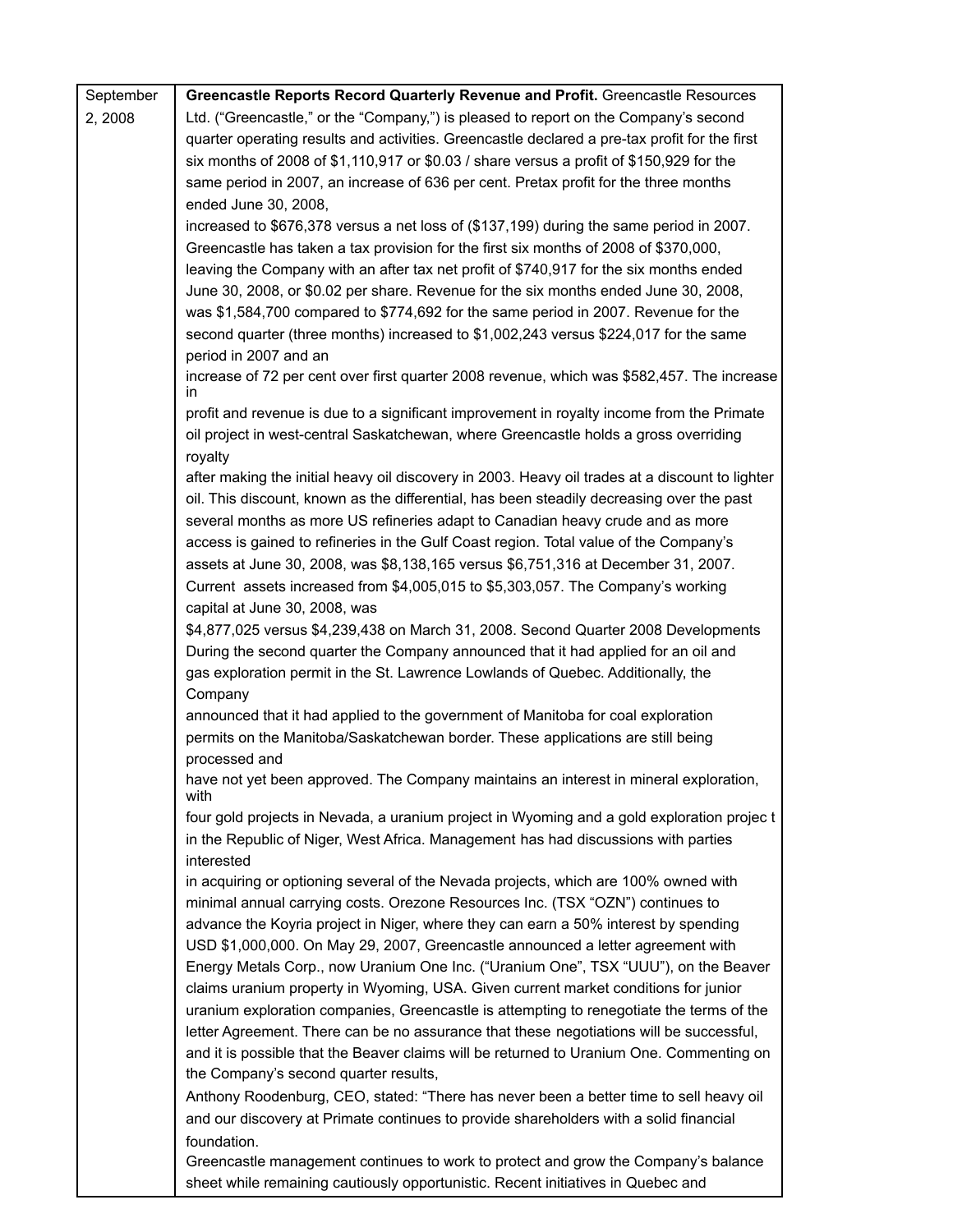|           | Manitoba have garnered a wider audience for Greencastle while our strong balance<br>sheet and cash flow continues to attract deal flow and new opportunities in these<br>difficult markets." |
|-----------|----------------------------------------------------------------------------------------------------------------------------------------------------------------------------------------------|
| September | Greencastle Grants Incentive Stock Options. Greencastle Resources Ltd.                                                                                                                       |
| 30, 2008  | ("Greencastle," or the "Company,") announces that a total of 1,350,000 incentive stock<br>options exercisable at                                                                             |
|           | \$0.17, expiring on September 30, 2013, have been granted to certain officers, directors<br>and consultants of the Company                                                                   |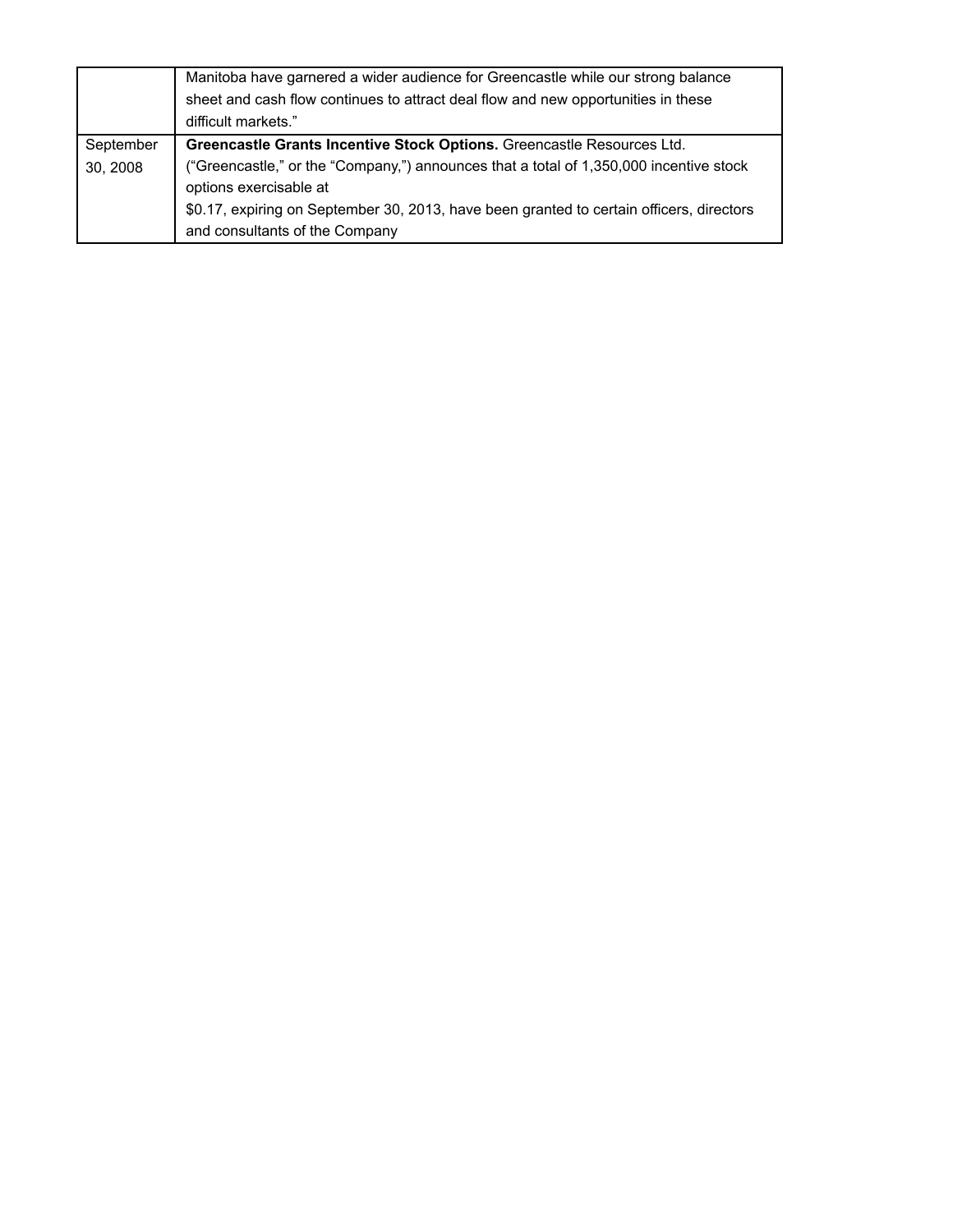| November 7, | Greencastle Granted Coal Permit in Manitoba. Greencastle Resources Ltd.                    |
|-------------|--------------------------------------------------------------------------------------------|
| 2008        | ("Greencastle," or the "Company,") is pleased to report that the government of Manitoba    |
|             | issued to the Company a coal exploration permit located<br>the<br>has<br>on                |
|             | Manitoba/Saskatchewan border. This                                                         |
|             | initial permit adjoins the eastern boundary of the block of coal exploration permits held  |
|             | by Goldsource Mines Inc. in Saskatchewan. A second permit application remains              |
|             | pending. In April 2008, Goldsource announced that it had intersected coal (at a depth of   |
|             | about 80 metres) in two core holes located 1.64 kilometres apart and represent 26          |
|             | metres and 32.5                                                                            |
|             | metres, respectively, of coal seam, including 22.6 metres of continuous coal in each hole. |
|             | The two core drill holes are located approximately 50 kilometres north of Hudson Bay,      |
|             | Saskatchewan. Most of the coal from the two intercepts was ranked as High Volatile         |
|             | Bituminous C and Sub-Bituminous A and was believed to be from the Mannyille/Swan           |
|             | River Group of Cretaceous age. Goldsource plans to carry out a major drill program on its  |
|             | permit area this coming winter. The Greencastle permit application covers approximately    |
|             | 1,586 hectares on the Manitoba side of the Saskatchewan border some 25 km southeast        |
|             | of the Goldsource discovery drill holes. The geological map of the Manitoba Geological     |
|             | Survey                                                                                     |
|             | indicates the area to be underlain by the Swan River Formation of the same Cretaceous      |
|             | age as the Goldsource coal discovery, although all bedrock in the area is covered by       |
|             | glacial overburden. Commenting on the recent coal initiative, Anthony Roodenburg,          |
|             | Greencastle CEO stated: "We are pleased to have received final approval from               |
|             | Manitoba on our first                                                                      |
|             | application and will monitor exploration activity in the area closely, particularly the    |
|             | Goldsource winter exploration program, while assessing our options for advancing the       |
|             | project."                                                                                  |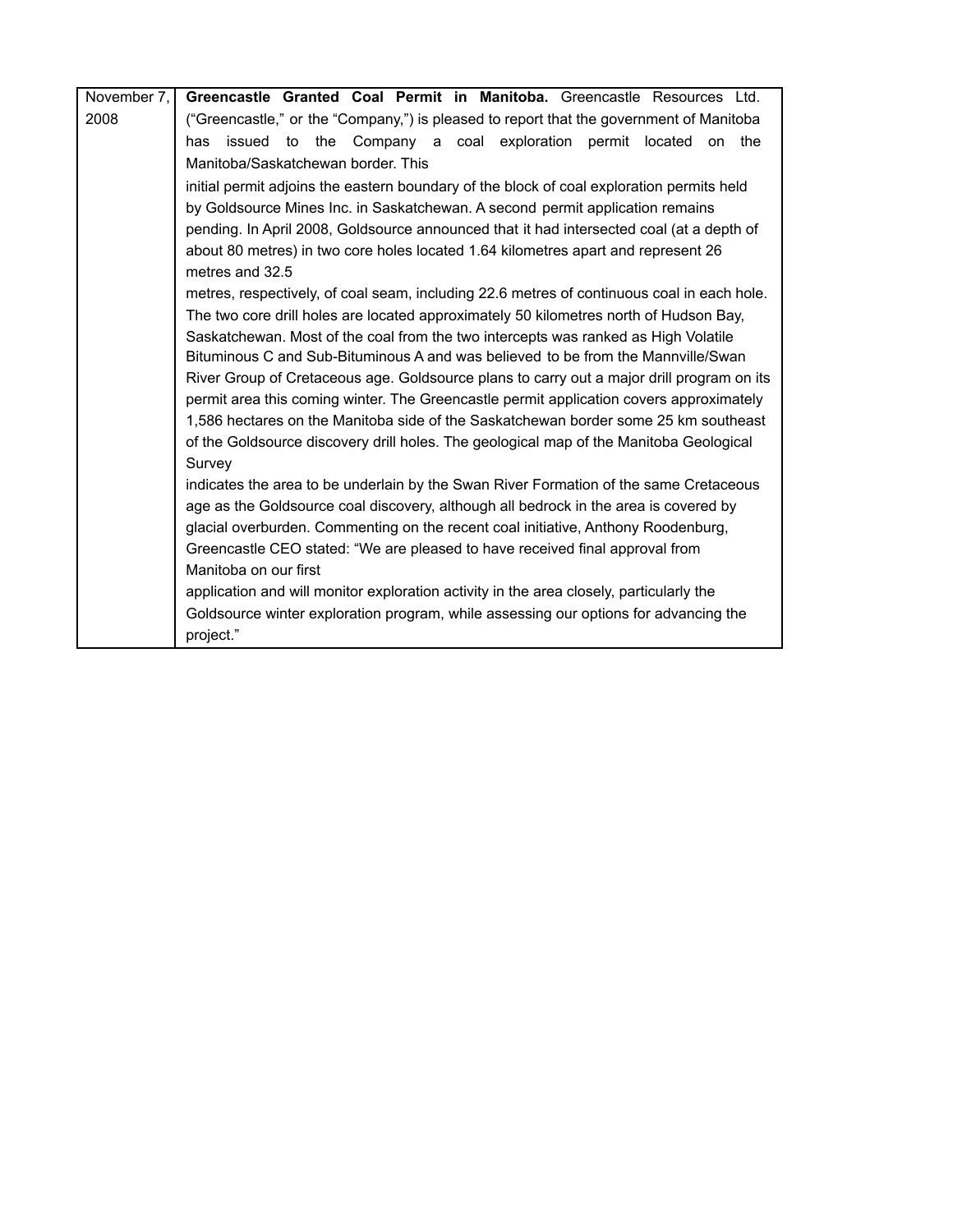| Novembe | Greencastle Declares Pre-Tax Profit of \$1,732,989 (\$0.04 per share). Greencastle           |
|---------|----------------------------------------------------------------------------------------------|
| r 24,   | Resources Ltd. ("Greencastle," or the "Company,") is pleased to report on the Company's      |
| 2008    | third quarter operating results and activities. Total royalty revenue for the three months   |
|         | ended September 30, 2008, was \$1,041,963 (three months ended September 30, 2007             |
|         | - \$455,899). Total value of the Company's assets at September 30, 2008, was                 |
|         | \$8,630,460 versus \$8,138,165 at June 30, 2008, an increase of 6 per cent. Current          |
|         | assets increased from \$5,303,057 at June 30, 2008, to \$5,920,694 at September 30,          |
|         | 2008. Greencastle declared a pre-tax profit of                                               |
|         | \$1,732,989 (\$0.04 per share) for the first nine months of 2008 and a net profit of         |
|         | \$1,039,989 (\$0.02 per share) versus a net profit of \$298,182 for the same period in 2007. |
|         | Revenues for the nine months ended September 30, 2008, were \$2,626,663 compared to          |
|         | \$1,230,591 for the same period in 2007. Revenues for the three months ended                 |
|         | September 30, 2008,                                                                          |
|         | increased to \$1,041,963 versus \$455,899 for the same period in 2007. Net income for the    |
|         | three months ended September 30, 2008, increased to \$299,072 versus net income of           |
|         | \$147,253 during the same period in 2007. Current income tax expense for the three           |
|         | months ended September 30, 2008, was \$323,000. The increase in net profit and               |
|         | revenues is due to a significant improvement in royalty income from the Primate oil          |
|         | project in west-central                                                                      |
|         | Saskatchewan, where Greencastle holds a gross overriding royalty after making the initial    |
|         | heavy oil discovery in 2003. Expenses for nine months ended September 30, 2008, were         |
|         | \$868,542 versus \$628,556 for the same period in the previous year. Expenses for the        |
|         | three months ended September 30, 2008, were \$389,789 versus \$205,888 for the same          |
|         | period in the previous year. The increase was due largely to the write-off of mining         |
|         | interests during the three months ended September 30, 2008. The Company's working            |
|         | capital at September 30, 2008, was \$5,251,434 versus \$4,877,025 on June 30, 2008.          |
|         | Anthony Roodenburg, Greencastle CEO, made the following comments relating to the             |
|         | Company's performance and outlook: "In July and August, oil prices were considerably         |
|         | higher than they are today.                                                                  |
|         | Although we expect to remain cash flow positive in the fourth quarter, we also expect a      |
|         | dramatic reduction in revenues as these lower prices are reflected in Greencastle's          |
|         | financial                                                                                    |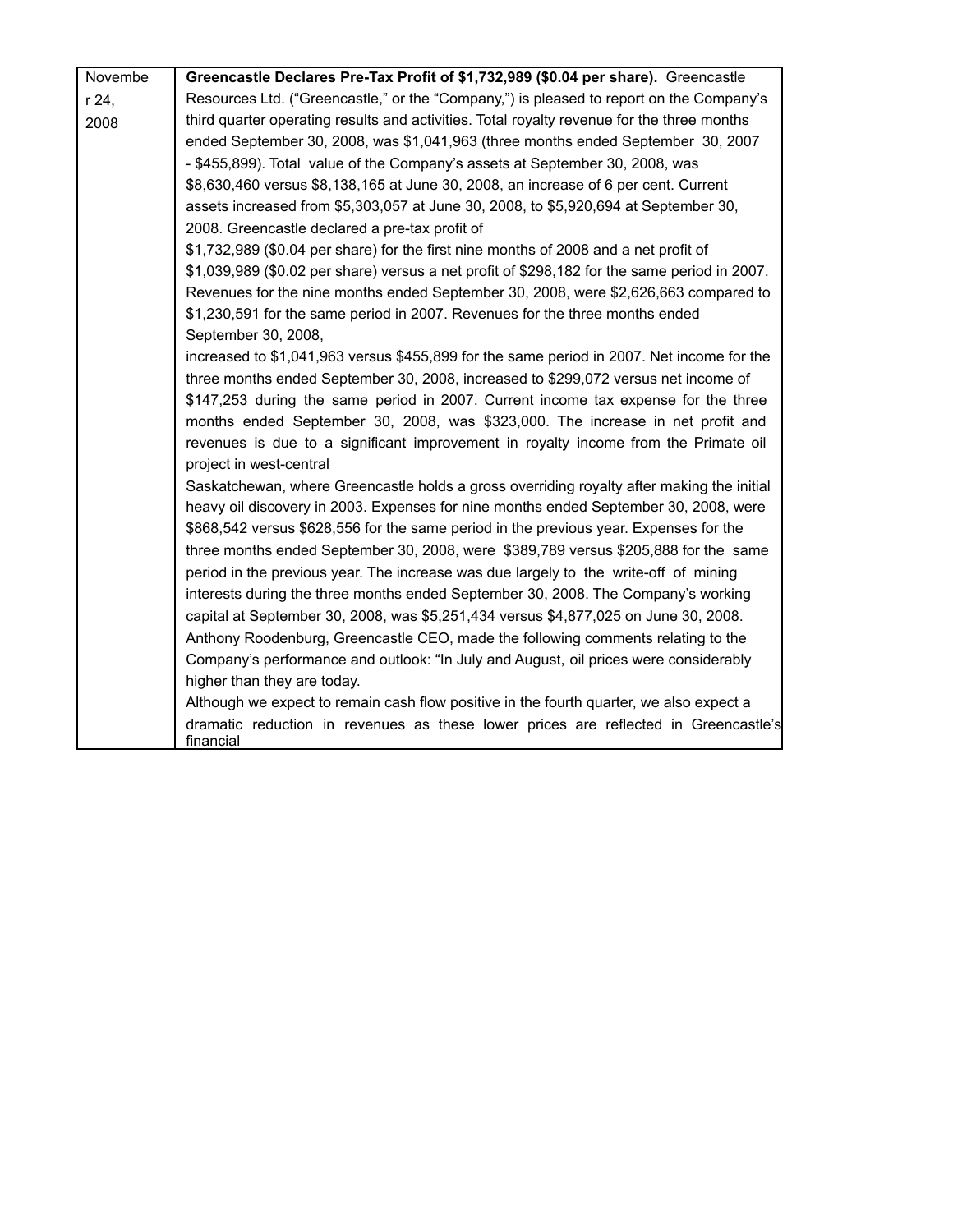|             | performance. As always, we remain focused on building a strong balance sheet. Total           |
|-------------|-----------------------------------------------------------------------------------------------|
|             | assets at September 30, 2008, increased to \$8,630,460 or \$0.19 per share. This amount       |
|             | breaks down as to \$5,920,694 (69%) cash and liquid investments with the balance              |
|             | primarily                                                                                     |
|             | attributed to our four gold projects in Nevada. Our carrying costs on these projects are      |
|             | less than \$100,000 per year (total) and they provide excellent exposure to a rise in the     |
|             | price of gold." Greencastle is also pleased to report that the Company has been granted       |
|             | an oil and gas exploration permit in the St. Lawrence Lowlands of Quebec. The permit          |
|             | covers 6,622 hectares in the Longueil area, east of Montreal, to the southwest along trend    |
|             | from a recent gas discovery in the Utica Shale, as indicated in the Company's release of      |
|             | June 12, 2008. The Company has allowed its option on the Beaver uranium property to           |
|             | expire due to current market conditions for uranium exploration properties. Orezone           |
|             | Resources Inc. gave the Company notice that it was terminating its option on the Koyria       |
|             | gold exploration project in Niger. The Company also decided to write down its investment      |
|             | to date in the Koyria property.                                                               |
| December 9, | Greencastle Reduces Coal Exploration Permit Area. Greencastle Resources Ltd.                  |
| 2008        | ("Greencastle," or the "Company,") reports that the Company has withdrawn a n                 |
|             | application to the government of Manitoba for an additional coal exploration permit on the    |
|             | Manitoba / Saskatchewan border and has been reimbursed its cash deposit. The                  |
|             | application was the                                                                           |
|             | subject of a press release on July 10, 2008. The Company continues to evaluate its            |
|             | recently                                                                                      |
|             | granted coal exploration permit located on the Manitoba/Saskatchewan border. This             |
|             | permit adjoins the eastern boundary of the block of coal exploration permits held by          |
|             | Goldsource                                                                                    |
|             | Mines Inc. in Saskatchewan. The Greencastle permit application covers approximately<br>1,586  |
|             | hectares on the Manitoba side of the Saskatchewan border some 25 km south east of the         |
|             | Goldsource discovery drill holes. Goldsource has recently announced that it is now            |
|             | permitted to drill up to 300 holes within its project area in a phased program based on       |
|             | success.                                                                                      |
|             | Goldsource will proceed with potential resource definition drilling in the area of its recent |
|             | coal discovery as well as exploration drilling on other areas with geophysical signatures     |
|             | indicative of potential coal basins within the 132,000 hectare project. The Phase I plan is   |
|             | to drill approximately 50 holes this winter commencing as soon as road preparations and       |
|             | access to drill sites are completed. The Company also announces that 1,220,000                |
|             | incentive stock                                                                               |
|             | options exercisable at \$0.10, expiring on December 9, 2013, have been granted to certain     |
|             | officers, directors and consultants of the Company.                                           |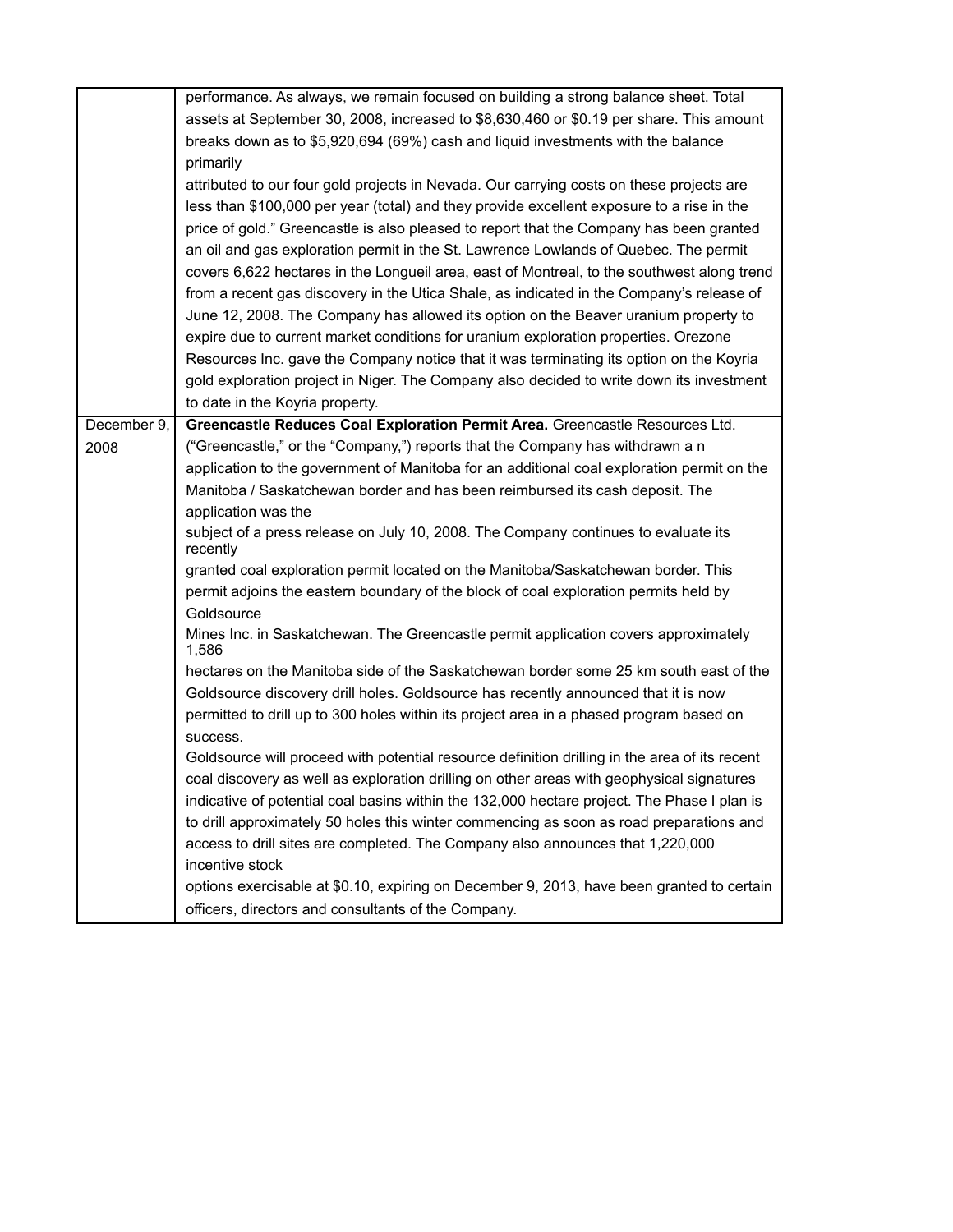| February 19, | Greencastle Undertaking Strategic Review of Assets. Greencastle Resources Ltd.                  |
|--------------|-------------------------------------------------------------------------------------------------|
| 2009         | ("Greencastle," or the "Company,") is undertaking a strategic review of the Company's           |
|              | assets. More specifically, the review will consider scenarios designed to unlock value in       |
|              | Greencastle's gold exploration portfolio. Greencastle's four wholly-owned gold projects         |
|              | are located on the Battle Mountain - Eureka mineral trend of Carlin-type gold deposits in       |
|              | Nevada, one of the most prolific gold trends in the world. This highly productive               |
|              | regional trend hosts multi-million ounce gold deposits such as Barrick's Cortez                 |
|              | area projects at                                                                                |
|              | Pipeline and the nearby discovery at Cortez Hills. In commenting on the asset review,           |
|              | Anthony Roodenburg, CEO, made the following statement: "Greencastle's market                    |
|              | capitalization is less than \$5 million while we have approximately \$5.5 million in cash       |
|              | and remain cash flow positive. This suggests that the market is assigning no value to           |
|              | the Company's gold assets or revenue streams. In 2006, our shares traded at more                |
|              | than four times current prices as we assembled our Nevada portfol io. At that time we           |
|              | had a limited cash position and cash flows from oil and gas were just beginning. With           |
|              | the increasing                                                                                  |
|              | momentum in the bullion market, we are beginning to see renewed investor interest in gold       |
|              | companies. Although I wouldn't characterize this as a bull market for junior gold<br>companies, |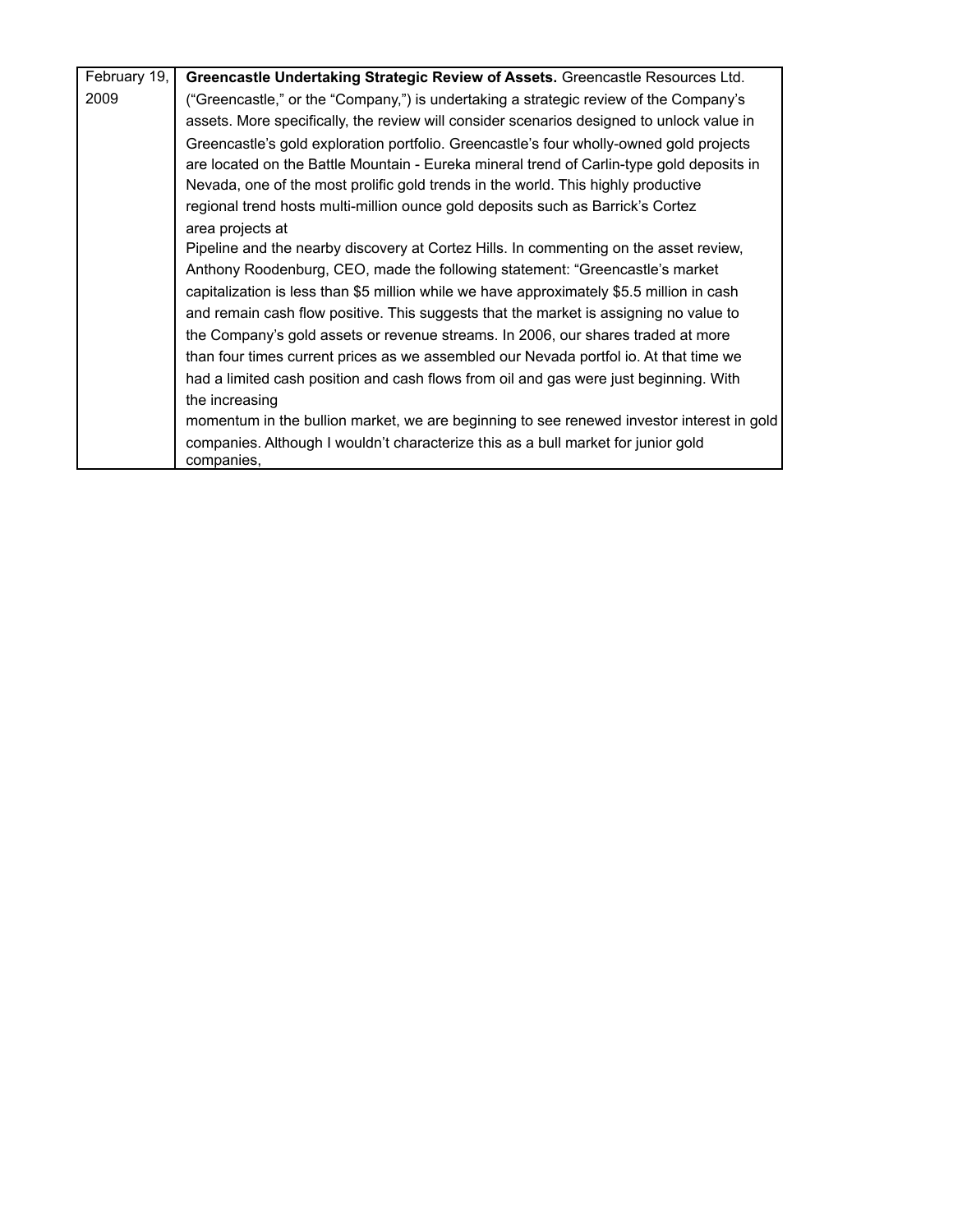|                   | there is a better tone shaping up, and this has prompted us to assess our options. The<br>options being considered include, but are not limited to: sale of the gold assets, joint<br>ventures, adding new gold projects to complement and build the portfolio and corporate<br>restructuring of assets including a possible spin out of the gold projects." Greencastle<br>also reports that the Company, through a series of public transactions, has acquired<br>362,000<br>common shares of Vistior Capital Ltd. (TSXV symbol "VCL.P), representing 12% of the<br>basic issued and outstanding common shares of Vistior. These transactions were made<br>for<br>investment purposes, and Greencastle may increase or decrease its investment in Vistior,                                                                                                                                                                                                                                                                                                                                                                                                                                                                                                                                                                                                                                                                                                                                                                                                                                                                                                                                                                                                                                                                                                                                                                                                                                                                                                                                                                                                                                                                                                                                                                                                                                                                                                                |
|-------------------|-----------------------------------------------------------------------------------------------------------------------------------------------------------------------------------------------------------------------------------------------------------------------------------------------------------------------------------------------------------------------------------------------------------------------------------------------------------------------------------------------------------------------------------------------------------------------------------------------------------------------------------------------------------------------------------------------------------------------------------------------------------------------------------------------------------------------------------------------------------------------------------------------------------------------------------------------------------------------------------------------------------------------------------------------------------------------------------------------------------------------------------------------------------------------------------------------------------------------------------------------------------------------------------------------------------------------------------------------------------------------------------------------------------------------------------------------------------------------------------------------------------------------------------------------------------------------------------------------------------------------------------------------------------------------------------------------------------------------------------------------------------------------------------------------------------------------------------------------------------------------------------------------------------------------------------------------------------------------------------------------------------------------------------------------------------------------------------------------------------------------------------------------------------------------------------------------------------------------------------------------------------------------------------------------------------------------------------------------------------------------------------------------------------------------------------------------------------------------------|
|                   | depending on market conditions or any other relevant factor through market transactions,<br>private agreements, treasury issuances, exercise of convertible securities or otherwise                                                                                                                                                                                                                                                                                                                                                                                                                                                                                                                                                                                                                                                                                                                                                                                                                                                                                                                                                                                                                                                                                                                                                                                                                                                                                                                                                                                                                                                                                                                                                                                                                                                                                                                                                                                                                                                                                                                                                                                                                                                                                                                                                                                                                                                                                         |
| March 30,<br>2009 | Greencastle Reports Fiscal 2008 Results. Greencastle Resources Ltd.<br>("Greencastle," or the "Company,") is pleased to report on the Company's fiscal 2008<br>financial performance. Total royalty revenue for the year ended December 31, 2008,<br>was \$2,968,212 versus \$1,620,243 for the year ended December 31, 2007, an increase<br>of 83%. As at December 31, 2008, the Company had working capital of \$5,164,901<br>compared to \$3,902,426 as at December 31, 2007, an increase of 32% and cash and<br>short term investments of \$5,022,826 compared to<br>\$3,190,536 as at December 31, 2007, an increase of approximately 57%. Net income<br>improved to \$885,151 (\$0.02 per share) versus \$164,134 (\$0.00 per share) for fiscal<br>2007. Pre-tax income was \$0.03 per share. Greencastle's oil and gas royalties continue<br>to provide the Company with positive cash flow, even at current low oil prices. Volatile<br>prices and<br>fluctuating production levels make forecasting revenues difficult with quarterly revenues<br>over the past eight quarters ranging between \$224,017 and \$1,041,963. Although<br>there was a significant decline in fourth quarter revenues to \$341,549, prices for heavy<br>oil have seen a modest recovery in the first quarter of 2009. At the Company's main<br>royalty property near Primate, Saskatchewan, additional drilling locati ons have been<br>identified by the operator, however, no new wells are planned in the immediate future.<br>Greencastle continues to hold a portfolio of exploration assets which include: four gold<br>exploration properties on the Battle Mountain trend in Nevada, one of the world's most<br>prolific gold producing trends; a coal exploration permit in Manitoba, immediately east of<br>the recent coal discovery in<br>Saskatchewan by Goldsource Mines Inc.; and an oil and gas exploration permit in the<br>Utica Shale gas play near Montreal, Quebec. The Company is also pleased to<br>announce the<br>appointment of Carmelo Marrelli as Chief Financial Officer. Mr. Marrelli replaces James<br>Pirie who was formerly the acting CFO and will continue on as President and director. Mr.<br>Marrelli holds a Bachelor of Commerce degree from the University of Toronto and is a<br>qualified<br>Chartered Accountant and Certified General Accountant. Mr. Marrelli is currently<br>president of Marrelli Support Services, a bookkeeping firm. |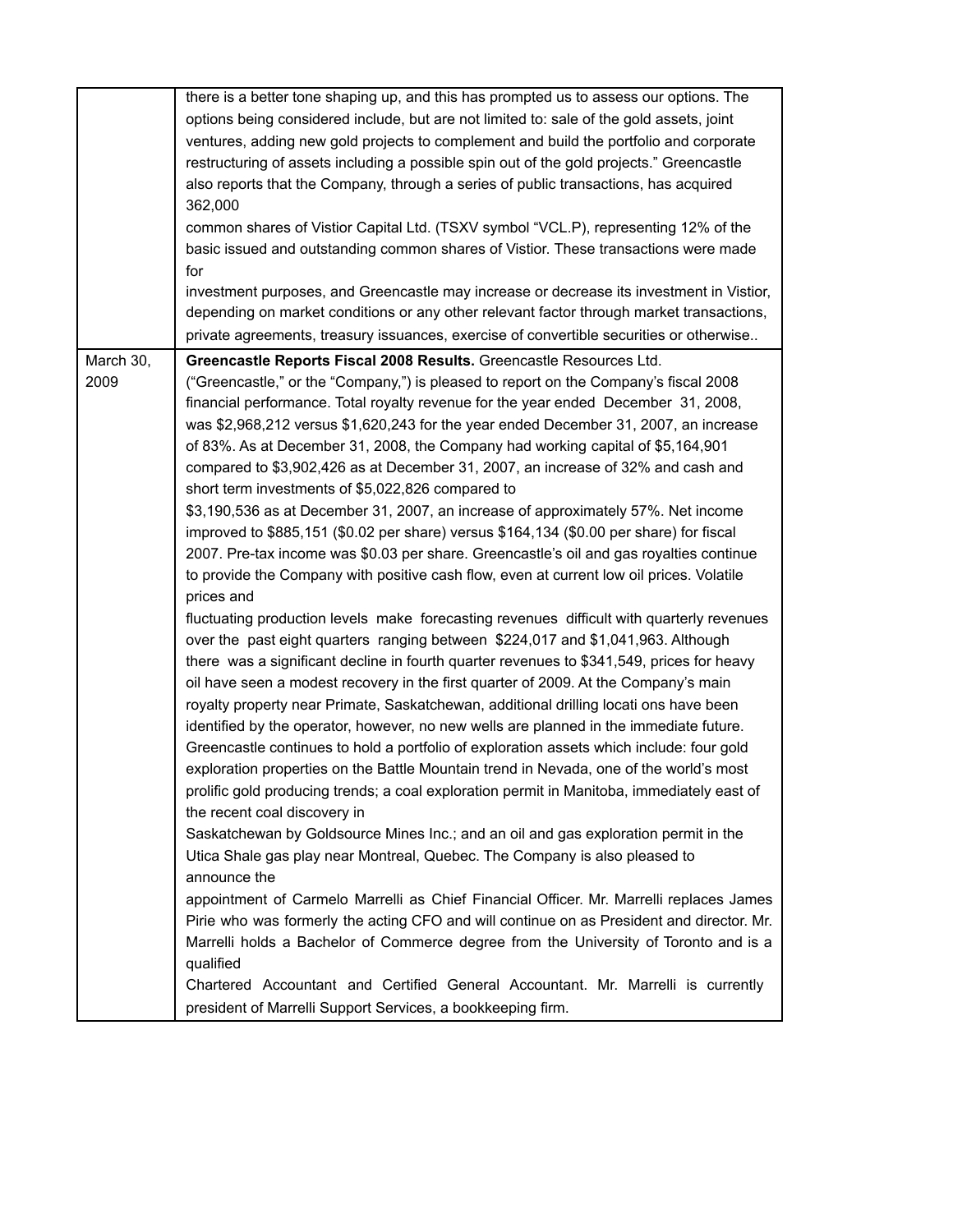| April 29, | Greencastle Acquires Avaranta Resources Ltd. Greencastle Resources Ltd.                       |
|-----------|-----------------------------------------------------------------------------------------------|
| 2009      | ("Greencastle," or the "Company,") announces that it has acquired 1,000,000 common            |
|           | shares of Avaranta                                                                            |
|           | Resources Ltd. (formerly Allman Technologies Inc.) ("Avaranta"), representing 80% of          |
|           | the issued and outstanding Avaranta shares, at a price of \$0.10 per share. Prior to the      |
|           | acquisition, Greencastle held 250,000 Avaranta shares, representing 20% of the issued         |
|           | and outstanding shares. Upon completion of the acquisition, the Company will hold             |
|           | 1,250,000 Avaranta shares, representing 100% of the issued and outstanding shares.            |
|           | Greencastle is making the acquisition of the additional Avaranta shares to acquire            |
|           | ownership and control over all of the issued and outstanding shares of Avaranta, for the      |
|           | purpose of facilitating future corporate development initiatives. Included in the 1,000,000   |
|           | Avaranta shares                                                                               |
|           | acquired by the Company are 250,000 Avaranta shares acquired from Eric Lowy, a director<br>οf |
|           | Greencastle, for an aggregate purchase price of \$25,000. Due to this relationship, this      |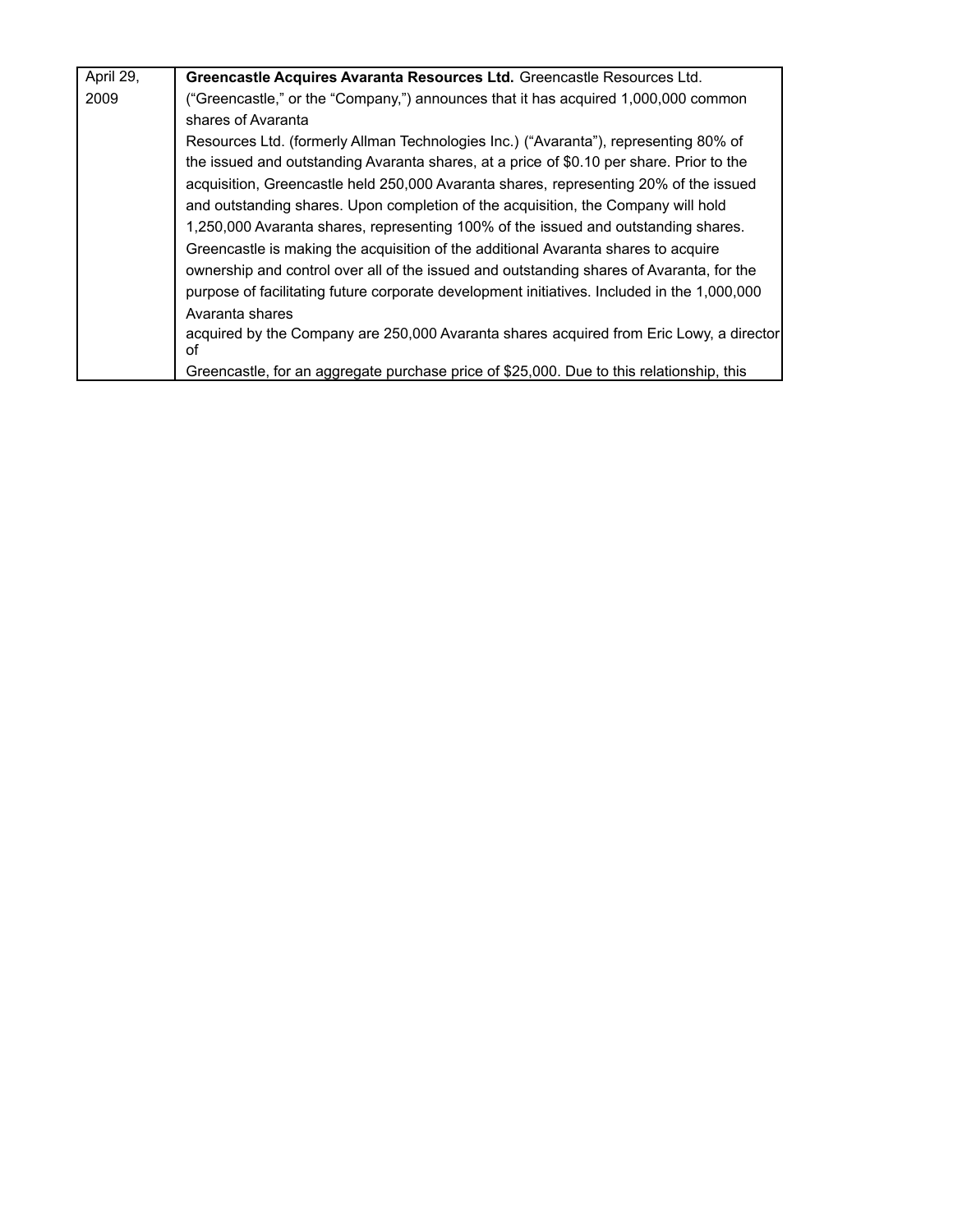|              | portion of the acquisition is considered to be a "related party transaction" as defined under         |
|--------------|-------------------------------------------------------------------------------------------------------|
|              | TSX Venture Exchange Policy 5.9 - Insider Bids, Issuer Bids, Business Combinations and                |
|              | Related Party Transactions ("TSXV Policy 5.9") and Multilateral Instrument 61 -101 -                  |
|              | Protection of Minority Security Holders in Special Transactions ("MI 61 - 101"). However,             |
|              | the acquisition is exempt from the valuation and minority approval requirements of TSX                |
|              | Policy                                                                                                |
|              | 5.9 and MI 61-101 for related party transactions as neither the fair market value of the              |
|              | subject matter of the acquisition nor the consideration for the acquisition, insofar as it            |
|              | involves related parties, exceeds 25% of the Company's market capitalization, as<br>determined        |
|              | by the independent committee (for the purposes of MI 61-101) of the board of directors                |
|              | of Greencastle pursuant to a written resolution dated April 24, 2009. The material                    |
|              | change report in respect of the acquisition was filed less than 21 da ys before the<br>closing of the |
|              | transaction because management of the Company determined it to be necessary for sound                 |
|              | business reasons. The board of directors of the Company unanimously passed resolutions                |
|              | approving the acquisition of additional Avaranta shares pursuant to a written resolution.             |
|              | Eric Lowy, a director of Greencastle, abstained from voting on the resolution approving the           |
|              | acquisition of additional Avaranta shares.                                                            |
| April 29,    | Greencastle Reports Increase in Royalty Value . Greencastle Resources Ltd.                            |
| 2009         | ("Greencastle," or the "Company,") is pleased to report that the Net Present Value                    |
|              | before income tax                                                                                     |
|              | (discounted at 10%) of Greencastle's proved and probable reserves increased to                        |
|              | \$3,683,000 from \$3,226,000 for the prior year, as reported in the Company's independent             |
|              | reserves                                                                                              |
|              | evaluation dated March 23, 2009 for the year ended December 31, 2008. The difference is               |
|              | due to an increase in estimated heavy oil reserves at the Company's main royalty                      |
|              | property near Primate, Saskatchewan. Despite receiving royalties of \$2,968,212 in fiscal             |
|              | 2008, the value of the Primate royalty has actually increased as the field matures and                |
|              | more                                                                                                  |
|              | information becomes available. Greencastle has filed a Statement of Reserves Da ta                    |
|              | and Other Information for the year ended December 31, 2008, along with the                            |
|              | corresponding reports of the independent qualified reserves evaluator and of                          |
|              | management and directors of the Company for such period. A copy of the Company's                      |
|              | forms 51 -101F1, 51-101F2 and 51- 101F3, required pursuant to National Instrument 51                  |
|              | -101, are available for review on SEDAR at www.sedar.com.                                             |
| July 9, 2009 | Greencastle Announces Grant of Stock Options. Greencastle Resources Ltd.                              |
|              | ("Greencastle," or the "Company,") announces that options to purchase up to 1,000,000                 |
|              | common shares of the Company have been granted to directors, officers and consultants                 |
|              | of the Company. The options are exercisable at \$0.105 and are exercisable until July 9,              |
|              | 2014. The options a re                                                                                |
|              | subject to regulatory approval.                                                                       |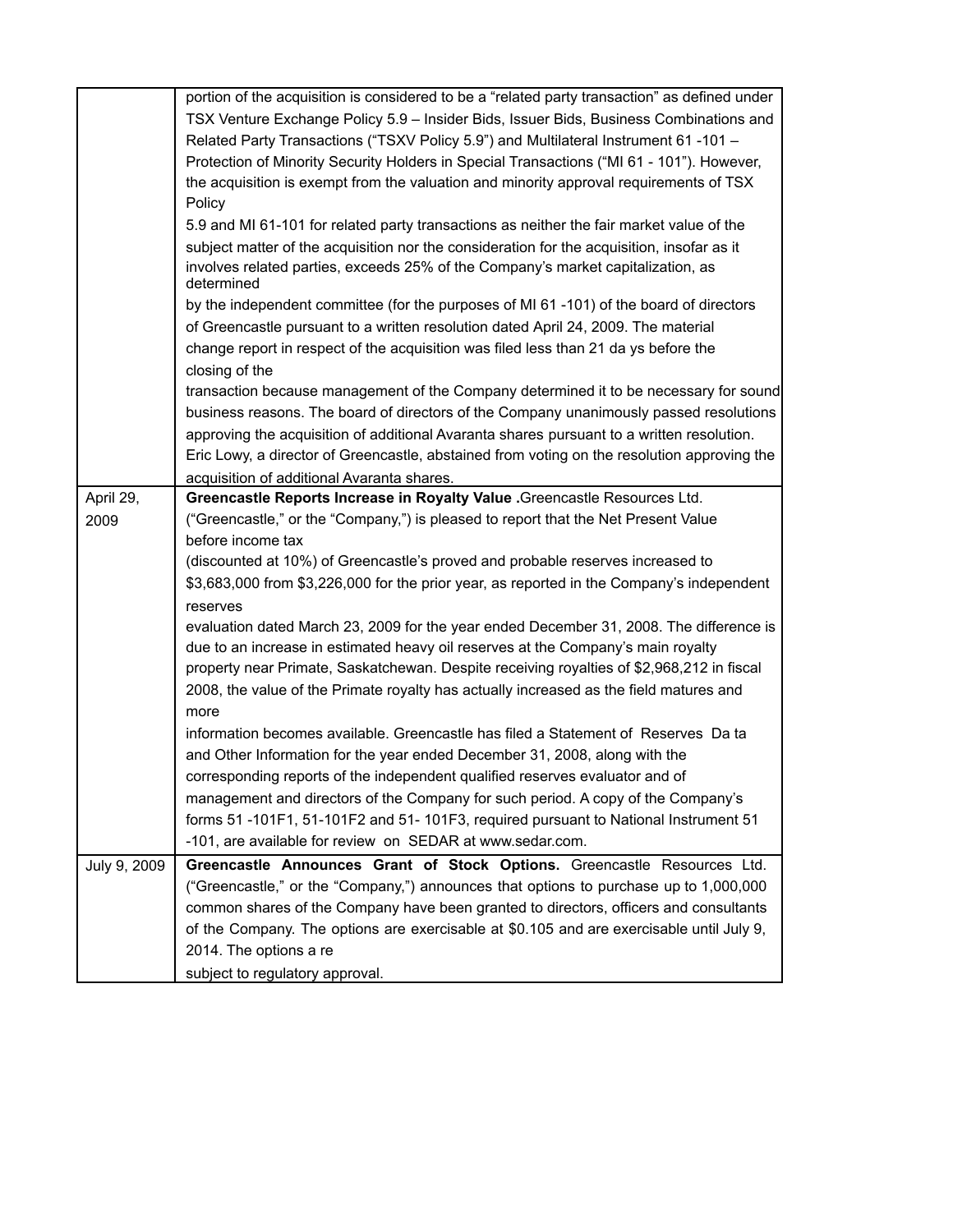| August 31, | Greencastle Reports Increase in Second Quarter Revenues. Greencastle Resources                         |
|------------|--------------------------------------------------------------------------------------------------------|
| 2009       | Ltd (TSX-                                                                                              |
|            | V: VGN) ("Greencastle" or the "Company") is pleased to report that revenues, derived                   |
|            | primarily from the Company's royalty on the Primate heavy oil project in Saskatchewan,                 |
|            | have improved in the second quarter from the recent lows of the first quarter, 2009.                   |
|            | Revenue for the three months ended June 30, 2009 (the second quarter), was \$296,682<br>c ompared with |
|            | \$219,668 in the first quarter, which represents an increase of \$77,014 or 35 per cent.               |
|            | Strength in the Company's balance sheet continued to improve with working capital rising               |
|            | to                                                                                                     |
|            | \$5,320,229 as of June 30, 2009, compared to \$5,164,901 as of Dec ember 31, 2008, an                  |
|            | increase of 3 per cent, and current liabilities decreased to \$77,289 at June 30, 2009,                |
|            | compared to \$424,217 at December 31, 2008. Anthony Roodenburg, CEO comments:                          |
|            | "While revenues are down over last year, it is encouraging to see the recent recovery.                 |
|            | Remaining                                                                                              |
|            | cash flow positive is a challenge and we have accomplished that over the first six months<br>οf        |
|            | 2009 with a moderately improved revenue outlook for the balance of the year." Investors                |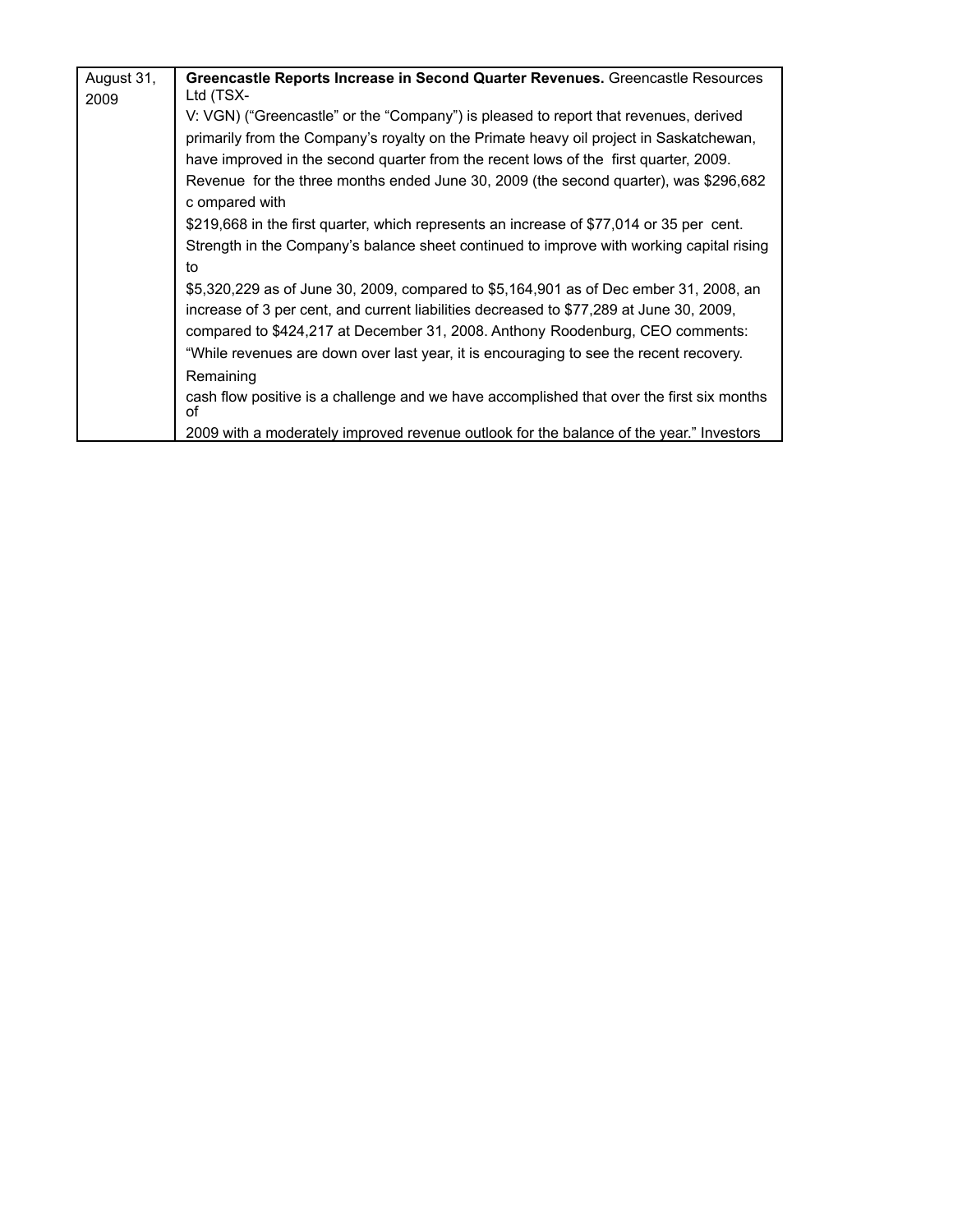|           | are encouraged to read the Company's financial statements and Management Discussion                   |
|-----------|-------------------------------------------------------------------------------------------------------|
|           | and Analysis for the three and six months ended June 30, 2009, for comprehensive                      |
|           | disclosure relating to Greencastle's operating activities and financial performance. These            |
|           | documents                                                                                             |
|           | can be found at www.sedar.com                                                                         |
| September | Greencastle Options Oil Projects Totalling Seven Thousand, Six Hundred Acres in                       |
| 9,2009    | South- western Saskatchewan. Greencastle Resources Ltd. ("Greencastle," or the                        |
|           | "Company,") is                                                                                        |
|           | pleased to report that that it has reached an agreement with Centaur Resources Ltd.,                  |
|           | 611890 Alberta Inc., and Bellport Resources Ltd., (Centaur et al) to earn into their                  |
|           | interests in lands in the Boggy Lake - Cabri Area, south-western Saskatchewan. In the                 |
|           | Cabri area, Greencastle will carry out a seismic survey and will have an option to earn a             |
|           | 50% interest in three sections by drilling a test well. In the North Boggy Lake area, the             |
|           | Company wi II review available seismic data and have the option to drill a test well to earn          |
|           | a 50% interest in a further three sections of land. In the Boggy Lake area, the Company               |
|           | will carry out testing of one horizon on a well drilled earlier this year by Centaur et al to         |
|           | earn a 25% interest in the well. Greencastle will                                                     |
|           | also have an option to earn a 50% interest in the remainder of the section and the                    |
|           | adjoining two sections and a continuing option to earn a 50% interest in the remaining                |
|           | three sections of the area. All production on the lands will be subject to a 3% gross                 |
|           | overriding royalty. The seismic survey at Cabri and testing of the well at Boggy Lake is              |
|           | expected to begin later this month. Anthony Roodenburg, CEO made the following                        |
|           | comments relating to this seri es of                                                                  |
|           | transactions: "While these projects are exploration plays and do carry an element of risk,            |
|           | the land package we were able to tie up is substantial. We will have an ongoing option to             |
|           | drill four test wells, after which we will have earned a 50% interest in 12 sections of land          |
|           | (12)                                                                                                  |
|           | square miles) with several potentially productive stratigraphic horizons."                            |
| September | Greencastle Increases Paramax Shareholdings. Greencastle Resources Ltd.                               |
| 22, 2009  | ("Greencastle," or the "Company,") is pleased to report that it has acquired a further                |
|           | 500,000 common                                                                                        |
|           | shares of Paramax Resources Ltd. (TSXV "PXM"). The Paramax shares were acquired                       |
|           | through a recent private placement at a price of \$0.08 per share. Late in 2008,                      |
|           | Greencastle acquired 1,500,000 flow through common shares of Paramax at \$0.05 as                     |
|           | part of the Company's tax                                                                             |
|           | planning. Greencastle now holds 2,000,000 Paramax shares. Paramax plans fall                          |
|           | drilling programs at both its Idaho project and its Fincastle project in Alberta. Paramax             |
|           | intends to drill up to six wells in the two project areas during the fourth quarter of 2009.          |
|           | In Idaho,                                                                                             |
|           | Paramax owns a 50% leasehold interest in approximately 100,000 acres of land in the                   |
|           | Rocky Mountain gas basin of Idaho and Oregon. Paramax expects to spud the first well                  |
|           | on these<br>lands in the fourth quarter of 2009. Applications have been submitted for a total of five |
|           | wells, ranging in depth from 4,500 to 7,000 feet and will be targeting both shallow gas               |
|           | and deep oil reservoirs. The Fincastle JV consists of 3 sections of land near Taber,                  |
|           | Alberta; the partners have completed a 3D seismic program over a portion of the area                  |
|           | and have                                                                                              |
|           | identified 2 drilling targets. The first of these targets is expected to be drilled in the fall       |
|           | of 2009 once the farming activities in the areas have completed. "We have made                        |
|           | money                                                                                                 |
|           | investing with this management team over the years and like the high impact nature of their           |
|           | near term drill plans." stated Anthony Roodenburg, Greencastle CEO.                                   |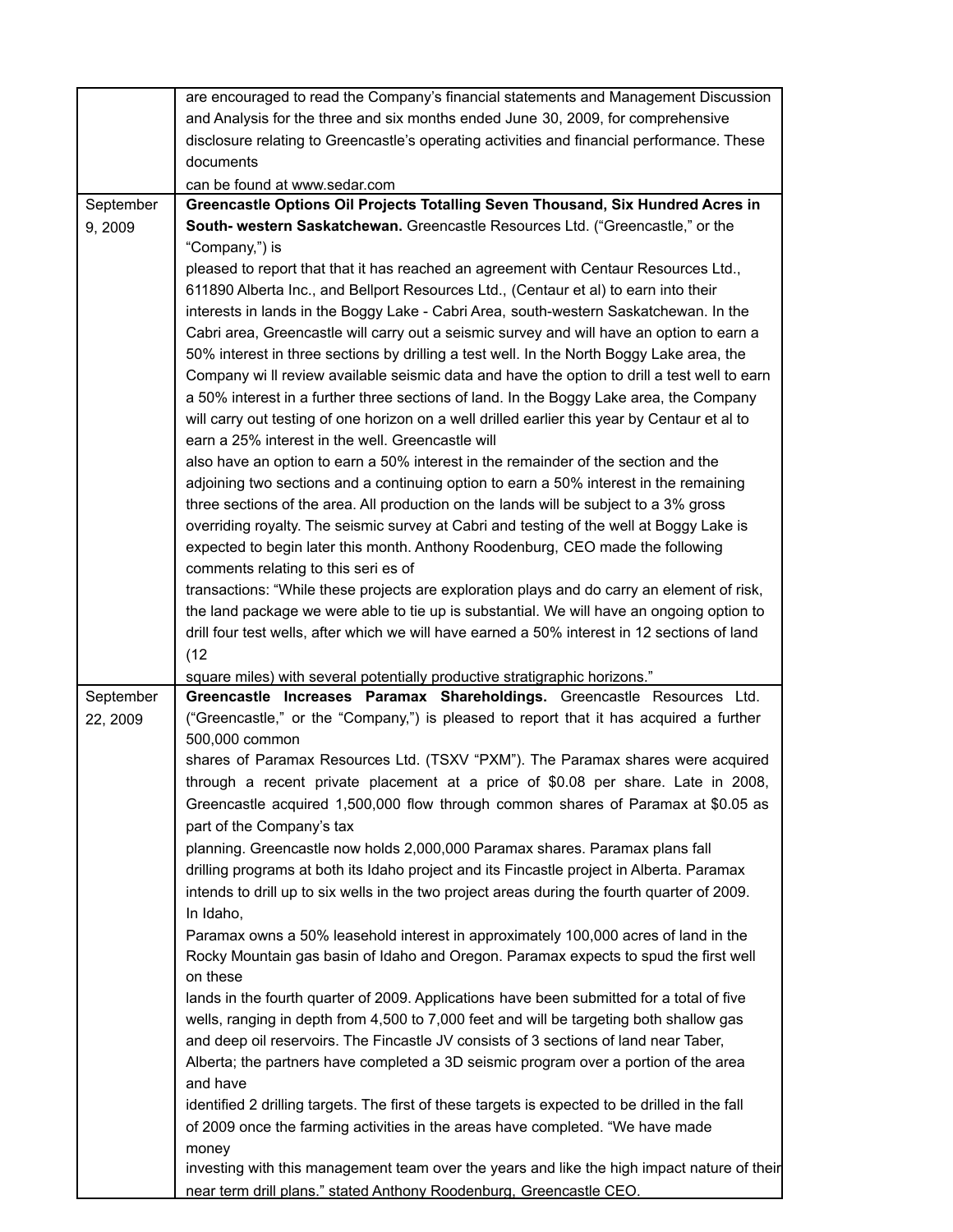| Novembe | Greencastle Reports Third Quarter Results and Exploration Update. Greencastle               |
|---------|---------------------------------------------------------------------------------------------|
| r 24,   | Resources Ltd. ("Greencastle," or the "Company,") is pleased to report on the               |
| 2009    | Company's financial performance for the third quarter ended September 30, 2009. This        |
|         | summary of financial                                                                        |
|         | highlights should be read in conjunction with the Company's third quarter interim financial |
|         | statements and Management's Discussion and Analysis, available on www.sedar.com.            |
|         | Revenues in the third quarter increased to \$422,193 from \$296,682 in the second quarter.  |
|         | Total royalty revenue for the nine months ended September 30, 2009, was \$938,543 (nine     |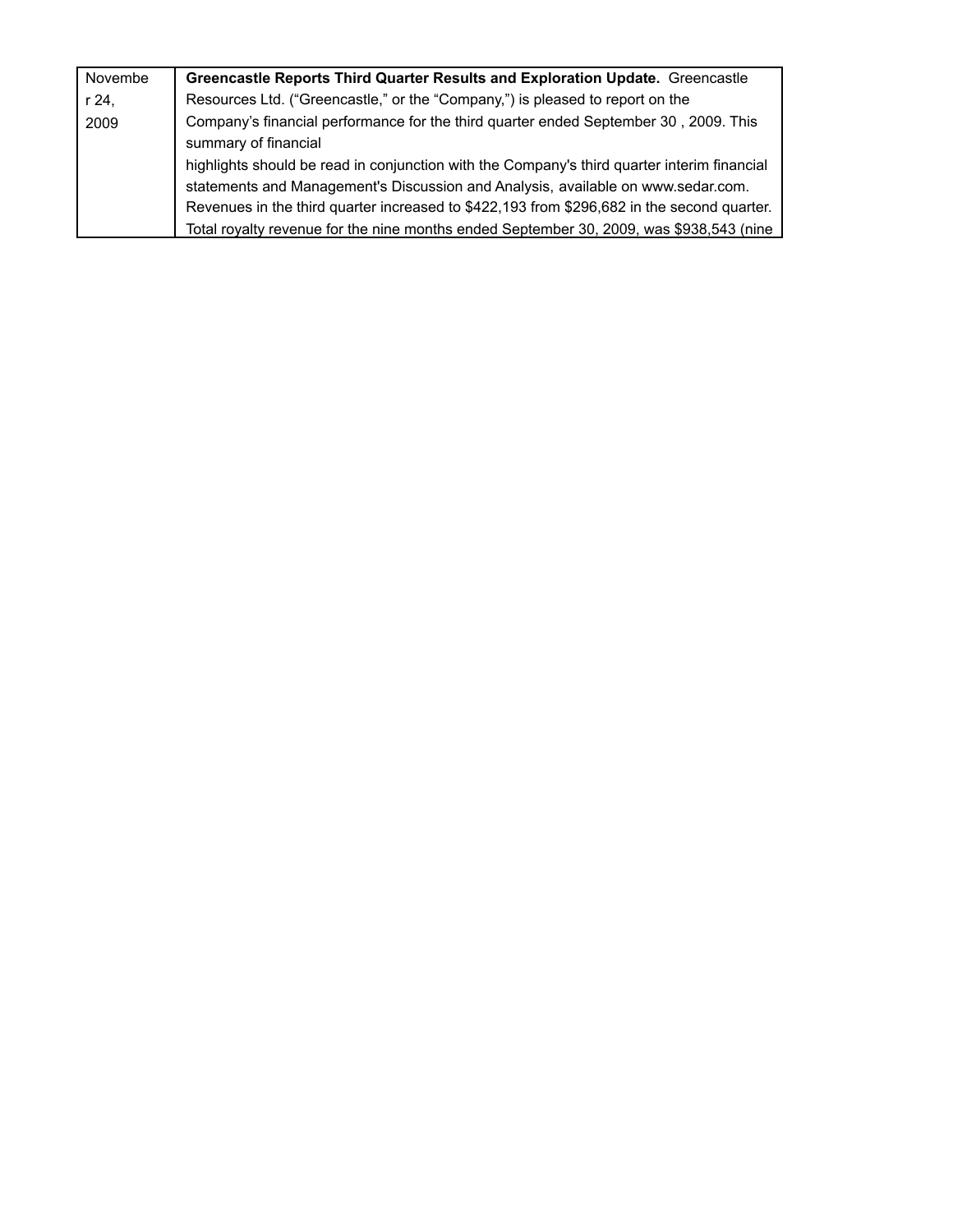|          | months ended September 30, 2008 - \$2,626,663). The Company's royalty revenue was                                                              |
|----------|------------------------------------------------------------------------------------------------------------------------------------------------|
|          | significantly lower for the first nine months of 2009 due primarily to the drop in world oil                                                   |
|          | prices from an average of \$100 per barrel for heavy oil for the nine months ended                                                             |
|          | September 30, 2008, to an average of \$52 per barrel for the nine months ended                                                                 |
|          | September                                                                                                                                      |
|          | 30, 2009. During 2009, heavy oil prices have been recovering at roughly the same rate as<br>WTI                                                |
|          | crude. At September 30, 2009, the Company had working capital of \$5,707,998, compared<br>to                                                   |
|          | \$5,164,901 at December 31, 2008. The Company is currently exploring for oil and gas in                                                        |
|          | the Boggy Lake-Cabri area of southwestern Saskatchewan. Greencastle has recently                                                               |
|          | participated in a 2D seismic survey over the Cabri prospect. Interpretation of the new<br>seismic and other                                    |
|          | available data is currently underway to identify potential target locations for future drill                                                   |
|          | testing. On the Saskatchewan-Manitoba border, Greencastle recently contracted Fugro                                                            |
|          | Airborne Surveys to conduct a GEOTEM electromagnetic (EM) and magnetic survey of the                                                           |
|          | Greencastle permit and immediate area. A total of 295 line km were flown by fixed wing                                                         |
|          | aircraft at a line spacing of 250 m. Work to date by Goldsource Mines Inc. to the west of                                                      |
|          | the Company permit, indicates that thick coal deposits can occur in restricted depositional                                                    |
|          | basins set in the underlying Devonian limestone. By modeling this type of scena rio using                                                      |
|          | the                                                                                                                                            |
|          | Company's EM data, several anomalous zones were identified and further work to                                                                 |
|          | evaluate these is under consideration.                                                                                                         |
| January  | Greencastle Begins Drilling in Southwestern Saskatchewan. Greencastle Resources                                                                |
| 12, 2010 | Ltd. ("Greencastle," or the "Company,") is pleased to report that the first well has been                                                      |
|          | spudded on lands in the Boggy Lake-Cabri Area where the Company has a farm-in                                                                  |
|          | agreement with Centaur Resources Ltd., 611890 Alberta Inc., and Bellport Resources                                                             |
|          | Ltd. (Centaur et al).                                                                                                                          |
|          | Drilling by the operator, Centaur, should finish in about five days with completion and                                                        |
|          | testing operations to follow where required. Immediately following drilling the first well, the                                                |
|          |                                                                                                                                                |
|          | rig will be moved to the second location. The farm-in agreement covers 12 sections of                                                          |
|          | land in the Boggy Lake-Cabri Area, in Southwestern Saskatchewan. By drilling these two                                                         |
|          | test wells, Greencastle will earn a fifty per cent working interest in a total of six sections.                                                |
|          | The primar y objective for the drilling is to test for medium gravity oil in the Upper                                                         |
|          | Shaunavon and                                                                                                                                  |
|          | Mannville formations.                                                                                                                          |
| January  | Greencastle Completes Two Well Drill Program in Southwestern Saskatchewan.                                                                     |
| 26, 2010 | Greencastle Resources Ltd. ("Greencastle," or the "Company,") is pleased to report that                                                        |
|          | the Company has completed a two well drilling program at the Cabri and Boggy Lake                                                              |
|          | projects in Southwestern Saskatchewan. Both wells have been cased for testing and                                                              |
|          | evaluation of potential horizons. This testing should occur in the next few weeks. With                                                        |
|          | the completion of this additional work on these first two wells, Greencastle will earn a<br>50% working interest in six sections (3800 acres). |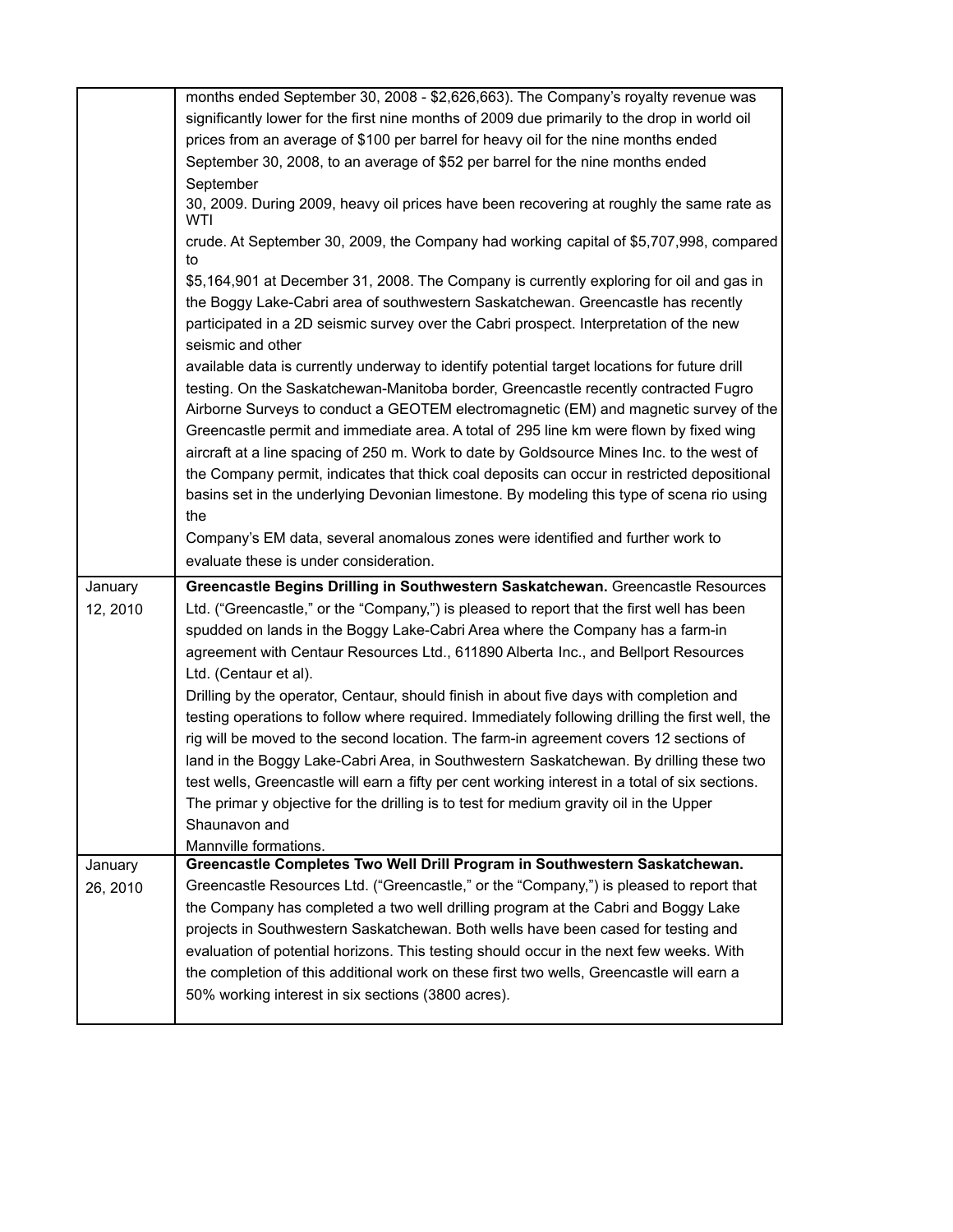| February 10, | Greencastle Begins Testing First Well in Southwestern Saskatchewan.                         |
|--------------|---------------------------------------------------------------------------------------------|
| 2010         | Greencastle Resources Ltd. ("Greencastle," or the "Company,") reports that the              |
|              | operator, Centaur                                                                           |
|              | Resources Ltd., has commenced testing the first of the two wells recently drilled in the Ca |
|              | bri area of Southwestern Saskatchewan. The operator plans to test several zones in the      |
|              | first well and has advised the Company that, subject to weather, service rig availability   |
|              | and ongoing results from the target stratigraphic horizons, testing may take several weeks  |
|              | to determine if flow rates are economic. With the completion of this additional work on     |
|              | these first two                                                                             |
|              | wells, Greencastle will earn a 50% working interest in six sections (3800 acres).           |
| March 17,    | Greencastle Provides Update on Wells in Southwestern Saskatchewan.                          |
| 2010         | Greencastle Resources Ltd. ("Greencastle," or the "Company") reports that the operator,     |
|              | Centaur                                                                                     |
|              | Resources Ltd., has now completed testing of the Shaunavon and Success reservoirs in<br>the |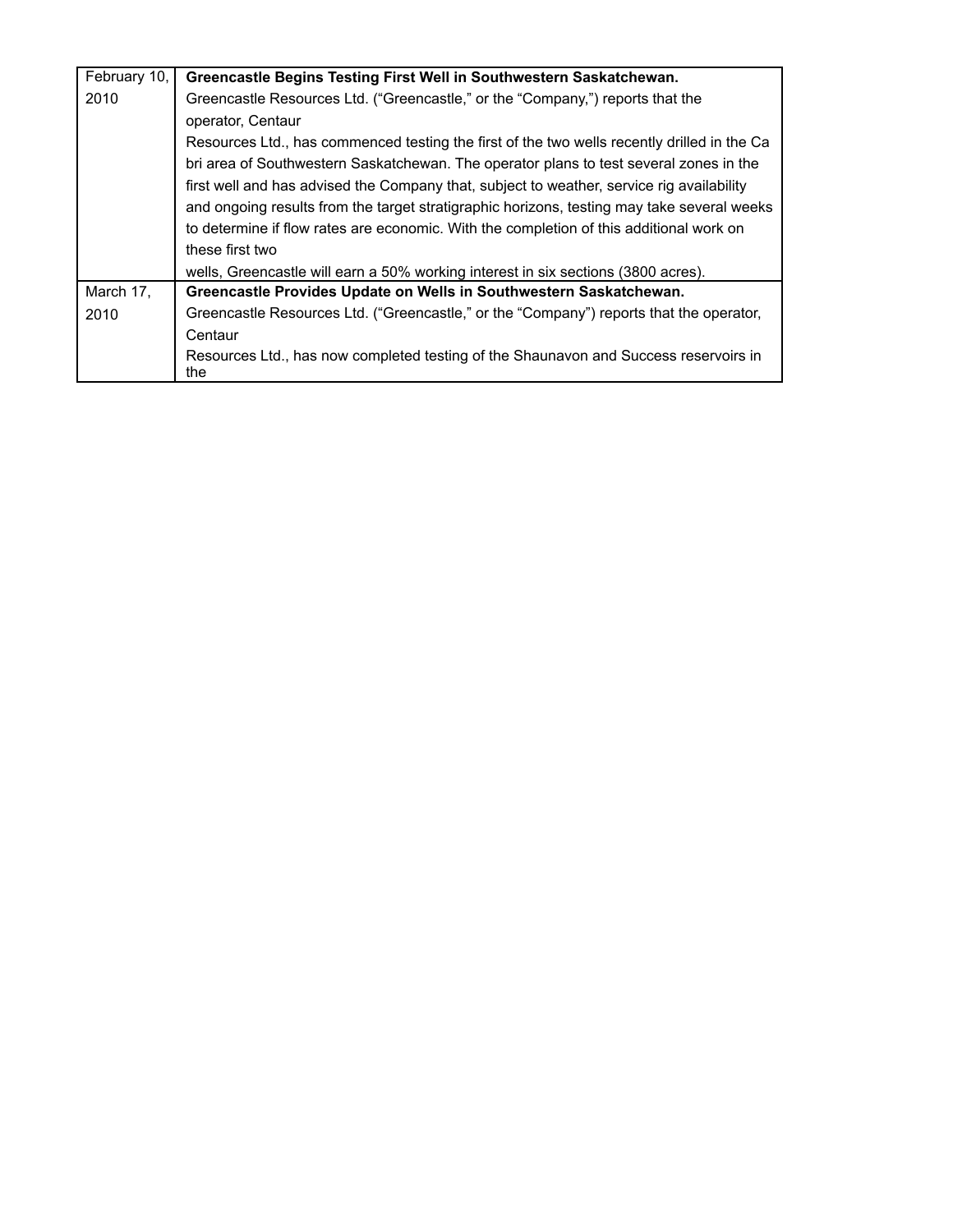|             | two wells recently drilled in the Cabri area of Southwestern Saskatchewan. In the first         |
|-------------|-------------------------------------------------------------------------------------------------|
|             | well, the operator tested two zones in the Shaunavon and one in the Success reservoir. In       |
|             | the                                                                                             |
|             | second well, one zone in the Shaunavon was tested. All the zones were deemed                    |
|             | unproductive by the operator. The two wells have been suspended, pending further                |
|             | studies of the hydrocarbon potential in the area.                                               |
| August 18,  | PINETREE CAPITAL LTD. ACQUIRES SECURITIES OF GREENCASTLE RESOURCES                              |
| 2010        | LTD.                                                                                            |
|             | TORONTO, Canada (August 18, 2010) - Pinetree Capital Ltd. (TSX: PNP), announces                 |
|             | that through a series of transactions ending on August 16, 2010, Pinetree acquired              |
|             | ownership of 27,500 common shares ("Common Shares") of Greencastle Resources                    |
|             | Ltd. ("Greencastle") through the facilities of the TSX Venture Exchange representing            |
|             | approximately 0.1% of the total issued and outstanding common shares of Greencastle             |
|             | as of August 16, 2010. As a                                                                     |
|             | result of this transaction, Pinetree held, as at August 16, 2010, an aggregate of 4,500,000     |
|             | common shares of Greencastle, including the Common Shares, or approximately 10.1%               |
|             | of all issued and outstanding common shares as at August 16, 2010. These transactions           |
|             | were                                                                                            |
|             | made for investment purposes and Pinetree could increase or decrease its investment in          |
|             | Greencastle depending on market conditions or any other relevant factor. About Pinetree         |
|             | Pinetree Capital Ltd. ("Pinetree") was incorporated under the laws of the Province of           |
|             | Ontario and its shares are publicly-traded on the Toronto Stock Exchange ("TSX") under          |
|             | the symbol "PNP". Pinetree is a diversified investment and merchant banking firm focused        |
|             | on the small cap market. Pinetree's investments are primarily in the resources sector:          |
|             | Uranium and Coal,                                                                               |
|             | Oil & Gas, Precious Metals, Base Metals and Potash, Lithium and Rare Earths. Pinetree's         |
|             | investment approach is to develop a macro view of a sector, build a position consistent         |
|             | with the view by identifying micro-cap opportunities within that sector, and devise an exit     |
|             | strategy designed to maximize our relative return in light of changing fundamentals and         |
|             | opportunities.                                                                                  |
| October 13, | Greencastle Announces Option Agreement on Gold Exploration Property in the                      |
| 2010        | Blackwater Area, British Columbia. Greencastle Resources Ltd. (TSXV: VGN)                       |
|             | ("Greencastle" or the "Company") announces that the Company has entered into an                 |
|             | option agreement to acquire a 100% interest in a property, covering approximately               |
|             | 13,000 ha (28 claims), in the Nechako Plateau region of BC. The property is geologically        |
|             | on trend with the Blackwater property of Richfield Ventures Corp. where that company is         |
|             | currently working to delineate its bulk tonnage gold project. In order to acquire its interest  |
|             | in the property, Greencastle is required                                                        |
|             | to pay to the vendor a total of \$90,000 in cash, 500,000 shares in the Company and<br>complete |
|             | at least \$350,000 of exploration work over 2 years. The Greencastle property is                |
|             | interpreted to be underlain by Jurassic volcanic and sedimentary rocks and younger              |
|             | intrusive rocks.                                                                                |
|             | Initial exploration over the property will use Fugro Airborne Surveys state-of-the-art          |
|             | detailed heli-borne magnetic and EM geophysical survey, expected to commence later              |
|             | this month, to define targets for follow up exploration.                                        |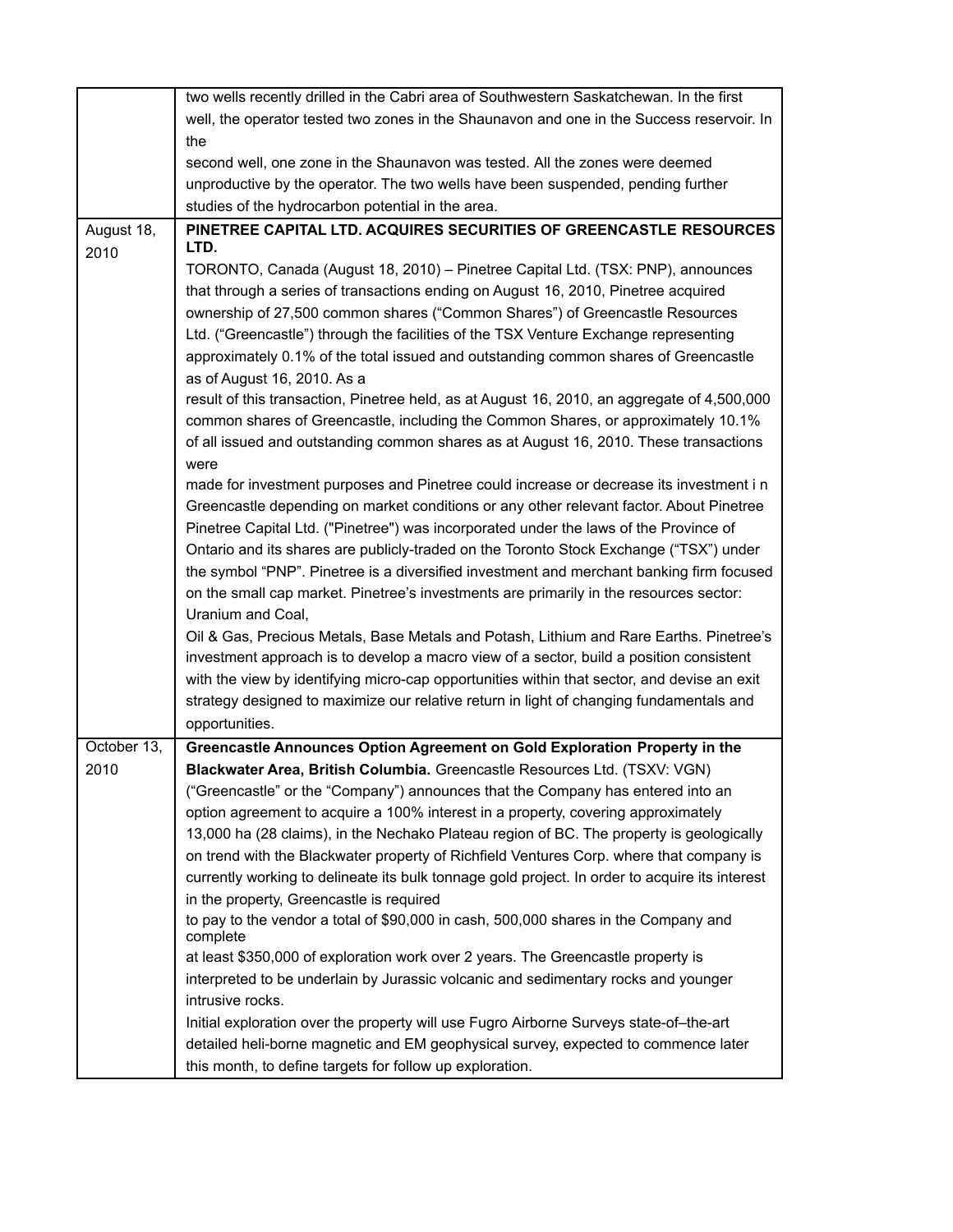| November 1. | Greencastle Completes Heli-Borne Geophysical Survey on its Nechako Project,               |
|-------------|-------------------------------------------------------------------------------------------|
| 2010        | Blackwater Area, B.C.; Engages Investor Relations Consultant. Greencastle                 |
|             | Resources Ltd. (TSXV: VGN) ("Greencastle" or the "Company") announces that the            |
|             | Company has completed a sta te-of- the-art detailed heli-borne magnetic and EM            |
|             | geophysical survey to define targets for follow up exploration on the company's           |
|             | Nechako property, where Greencastle has an option to                                      |
|             | acquire a 100% interest in the property, covering approximately 13,000 ha (28 claims), in |
|             | the Nechako Plateau region of BC. The property is located in the same general area        |
|             | where                                                                                     |
|             | Richfield Ventures Corp. is currently delineating a bulk tonnage gold deposit at its      |
|             | Blackwater project. Additionally, Greencastle has engaged Douglas McKay & Associates      |
|             | ("DMA") to                                                                                |
|             | provide investor relations services for the company, subject to the approval of the TSX   |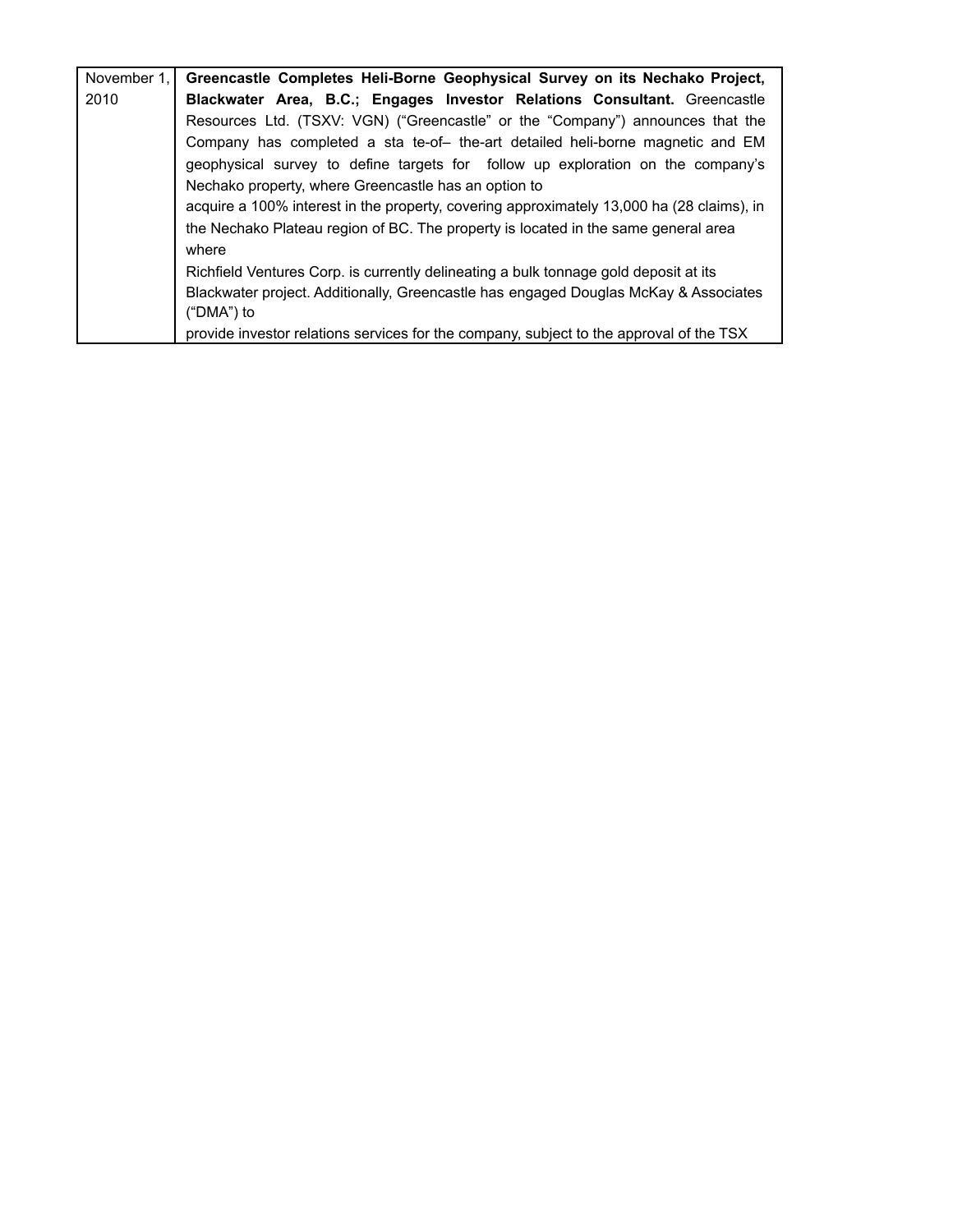|         | Venture Exchange. DMA currently provides investor relations services to Richfield              |
|---------|------------------------------------------------------------------------------------------------|
|         | Ventures Corp. under a contract that expires in April, 2011. The agreement between the         |
|         | company and Douglas McKay & Associates provides for a monthly retainer of \$5,000 for a        |
|         | period of one year and an option grant of one hundred and fifty thousand (150,000)             |
|         | options at an exercise price of \$0.20, to vest according to TSX-V policy.                     |
|         |                                                                                                |
| Novembe | <b>GREENCASTLE HIRES UBIKA FOR INVESTOR RELATIONS TORONTO, ONTARIO--</b>                       |
| r 29,   | Greencastle                                                                                    |
| 2010    | Resources Ltd. ("Greencastle" or the "Company") has engaged Ubika Corporation as a             |
|         | consultant to provide capital market exposure services. Ubika's engagement commences           |
|         | as of November 29, 2010, and will extend for a six month term. Thereafter, the                 |
|         | engagement will be subject to renewals at the option of both parties. In consideration for     |
|         | Ubika's services,                                                                              |
|         | Greencastle will pay a monthly fee of \$5,000 and will, subject to TSX Venture Exchange        |
|         | approval, grant to Ubika options to acquire 50,000 common shares of the company at             |
|         | an exercise price of 30 cents per share expiring November 25, 2012.                            |
| Novembe | <b>GREENCASTLE PROVIDES THIRD QUARTER UPDATE.</b> Greencastle Resources Ltd.                   |
| r 30,   | (TSXV                                                                                          |
| 2010    | "VGN") ("Greencastle" or the "Company") is pleased to report on continued royalty              |
|         | revenue and its strategic focus on gold exploration. As of September 30, 2010,                 |
|         | Greencastle's current assets were \$6,027,404, or approximately \$0.135 per share.             |
|         | Income from oil royalties at the Primate field in Saskatchewan was \$995,842 for the nine      |
|         | months ended September 30, 2010, or approximately \$110,000 per month. A heli-borne            |
|         | magnetic and EM survey has been                                                                |
|         | completed over the Company's Nechako gold property in central British Colombia in the          |
|         | vicinity of the recent gold discovery of Richfield Ventures on its Blackwater property.        |
|         | Greencastle is currently reviewing the geophysical data to aid in identifying drill targets at |
|         | Nechako for the calendar 2011 field season. Commenting on the current status of                |
|         | Greencastle, Anthony Roodenburg, CEO, stated: "Greencastle has never been in a<br>stronger     |
|         | financial position. Our balance sheet is strong and royalty revenues continue to perform       |
|         | well. The recent share price improvement suggests that the market is waking up to the          |
|         | fact that Greencastle has been quite active in gold exploration in the past, and the           |
|         | Nechako option in BC confirms that our near-term plans are to be more active in gold.          |
|         | Greencastle retains two very significant gold exploration projects on the Battle Mountain      |
|         | trend in Nevada. On our Jewel Ridge project, near Eureka, Nevada, we drilled 40                |
|         | metres of 2.1 g/t Au in 2004, and our Indian Creek property lies in the heart of the Cortez    |
|         | Hills / Pipeline district, one of the most prolific gold mining regions on earth. Of course,   |
|         | we are always reviewing potential new opportunities, and currently our focus is advanced       |
|         | gold projects."                                                                                |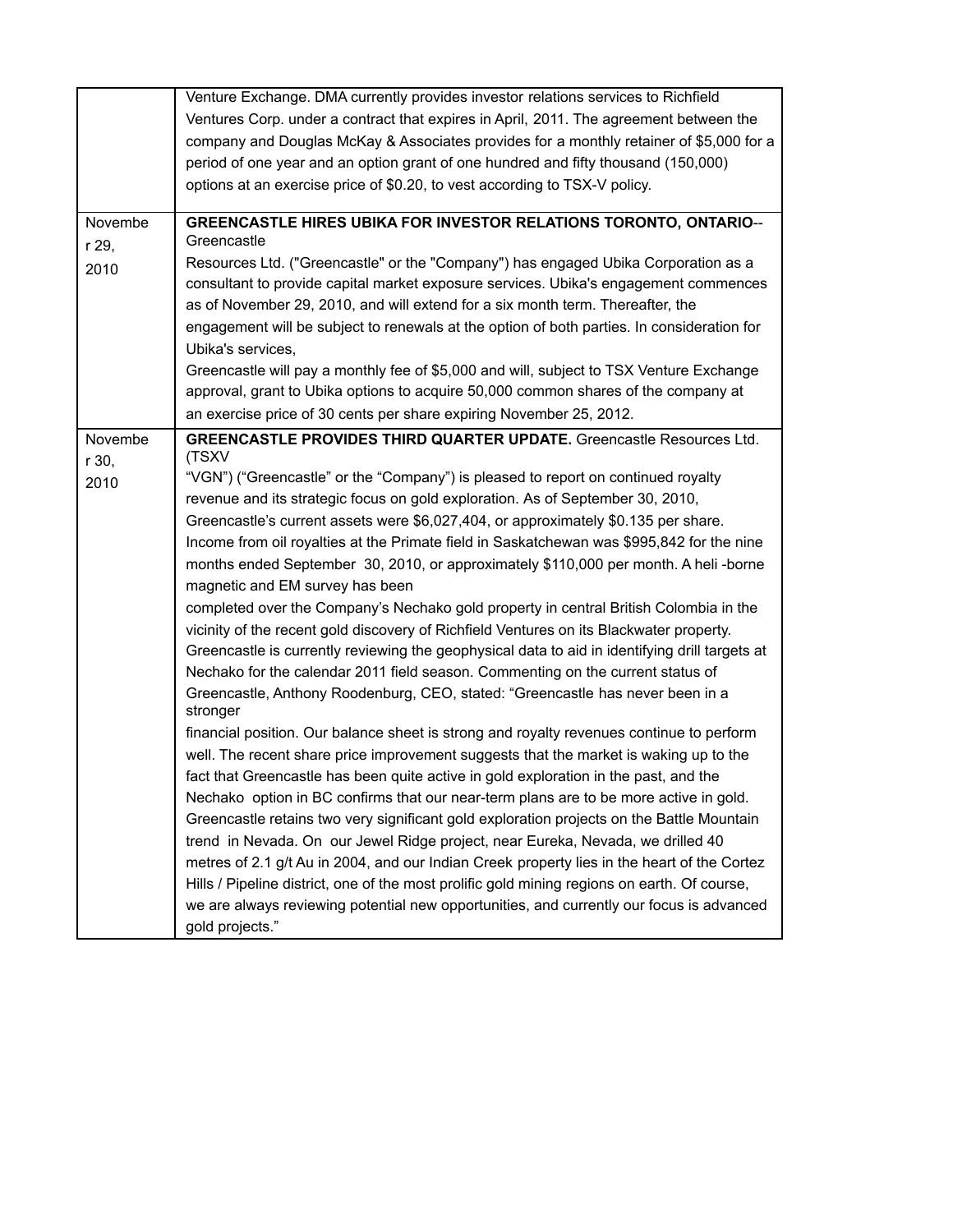| March 28,<br><b>GREENCASTLE REPORTS YEAR END RESULTS.</b> Greencastle Resources Ltd. (TSXV<br>"VGN")<br>2011<br>Net income for the year ended December 31, 2010 was \$626,856 or \$0.01 per share.<br>Total<br>assets of the Company increased to \$9,845,872 from \$8,082,478 at December 31, 2009<br>while liabilities decreased to \$105,987 from \$121,586 over the period. At December 31,<br>2010, the Company had working capital of \$7,998,359 (December 31, 2009 –<br>\$5,915,980). The<br>Company had cash and cash equivalents of \$5,097,551 at December 31, 2010(December<br>31.<br>2009 - \$4,450,517). The increase was largely due to the sale of marketable securities at<br>a profit for cash proceeds of \$1,787,671, cash proceeds from the exercise of stock<br>options of<br>\$96,000 and ongoing royalty income. Total royalty revenue for the year ended December<br>31, 2010, was \$1,269,703 (year ended December 31, 2009 - \$1,303,898). Net assets<br>increased 22% to \$9,739,885 with current (liquid) assets being \$7,998,359 (82%).<br>Commenting on the results, Anthony Roodenburg, CEO, noted: "Despite aggressive write<br>downs and depletion totalling \$1,519,303 in fiscal 2010, Greencastle's balance sheet<br>performed very well thanks in |  |                                                                                               |
|------------------------------------------------------------------------------------------------------------------------------------------------------------------------------------------------------------------------------------------------------------------------------------------------------------------------------------------------------------------------------------------------------------------------------------------------------------------------------------------------------------------------------------------------------------------------------------------------------------------------------------------------------------------------------------------------------------------------------------------------------------------------------------------------------------------------------------------------------------------------------------------------------------------------------------------------------------------------------------------------------------------------------------------------------------------------------------------------------------------------------------------------------------------------------------------------------------------------------------------------------------------------------------------|--|-----------------------------------------------------------------------------------------------|
|                                                                                                                                                                                                                                                                                                                                                                                                                                                                                                                                                                                                                                                                                                                                                                                                                                                                                                                                                                                                                                                                                                                                                                                                                                                                                          |  |                                                                                               |
|                                                                                                                                                                                                                                                                                                                                                                                                                                                                                                                                                                                                                                                                                                                                                                                                                                                                                                                                                                                                                                                                                                                                                                                                                                                                                          |  | ("Greencastle" or the "Company") is pleased to report on fiscal 2010 financial performance.   |
|                                                                                                                                                                                                                                                                                                                                                                                                                                                                                                                                                                                                                                                                                                                                                                                                                                                                                                                                                                                                                                                                                                                                                                                                                                                                                          |  |                                                                                               |
|                                                                                                                                                                                                                                                                                                                                                                                                                                                                                                                                                                                                                                                                                                                                                                                                                                                                                                                                                                                                                                                                                                                                                                                                                                                                                          |  |                                                                                               |
|                                                                                                                                                                                                                                                                                                                                                                                                                                                                                                                                                                                                                                                                                                                                                                                                                                                                                                                                                                                                                                                                                                                                                                                                                                                                                          |  |                                                                                               |
|                                                                                                                                                                                                                                                                                                                                                                                                                                                                                                                                                                                                                                                                                                                                                                                                                                                                                                                                                                                                                                                                                                                                                                                                                                                                                          |  |                                                                                               |
|                                                                                                                                                                                                                                                                                                                                                                                                                                                                                                                                                                                                                                                                                                                                                                                                                                                                                                                                                                                                                                                                                                                                                                                                                                                                                          |  |                                                                                               |
|                                                                                                                                                                                                                                                                                                                                                                                                                                                                                                                                                                                                                                                                                                                                                                                                                                                                                                                                                                                                                                                                                                                                                                                                                                                                                          |  |                                                                                               |
|                                                                                                                                                                                                                                                                                                                                                                                                                                                                                                                                                                                                                                                                                                                                                                                                                                                                                                                                                                                                                                                                                                                                                                                                                                                                                          |  |                                                                                               |
|                                                                                                                                                                                                                                                                                                                                                                                                                                                                                                                                                                                                                                                                                                                                                                                                                                                                                                                                                                                                                                                                                                                                                                                                                                                                                          |  |                                                                                               |
|                                                                                                                                                                                                                                                                                                                                                                                                                                                                                                                                                                                                                                                                                                                                                                                                                                                                                                                                                                                                                                                                                                                                                                                                                                                                                          |  |                                                                                               |
|                                                                                                                                                                                                                                                                                                                                                                                                                                                                                                                                                                                                                                                                                                                                                                                                                                                                                                                                                                                                                                                                                                                                                                                                                                                                                          |  |                                                                                               |
|                                                                                                                                                                                                                                                                                                                                                                                                                                                                                                                                                                                                                                                                                                                                                                                                                                                                                                                                                                                                                                                                                                                                                                                                                                                                                          |  |                                                                                               |
|                                                                                                                                                                                                                                                                                                                                                                                                                                                                                                                                                                                                                                                                                                                                                                                                                                                                                                                                                                                                                                                                                                                                                                                                                                                                                          |  |                                                                                               |
|                                                                                                                                                                                                                                                                                                                                                                                                                                                                                                                                                                                                                                                                                                                                                                                                                                                                                                                                                                                                                                                                                                                                                                                                                                                                                          |  |                                                                                               |
|                                                                                                                                                                                                                                                                                                                                                                                                                                                                                                                                                                                                                                                                                                                                                                                                                                                                                                                                                                                                                                                                                                                                                                                                                                                                                          |  |                                                                                               |
|                                                                                                                                                                                                                                                                                                                                                                                                                                                                                                                                                                                                                                                                                                                                                                                                                                                                                                                                                                                                                                                                                                                                                                                                                                                                                          |  | large part to the performance of our marketable securities portfolio. The challenge now is to |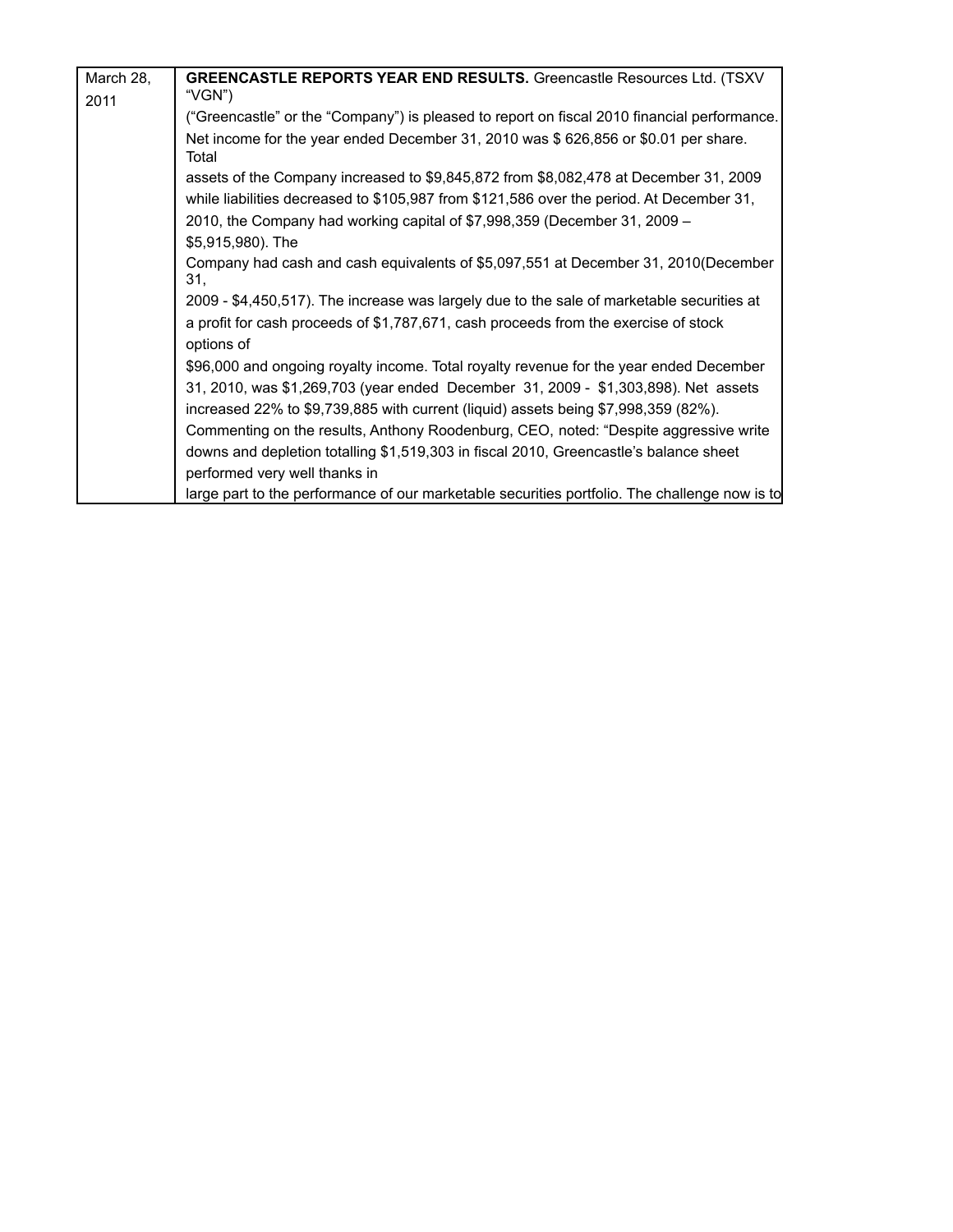| unlock value in our gold exploration assets and we hope to announce some initiatives in        |
|------------------------------------------------------------------------------------------------|
| this area in the second quarter. Richfield Ventures Corp.'s Blackwater project is shaping      |
| up to be a significant discovery and we are looking forward to getting ground work started     |
| on our Nechako property nearby." During the year ended December 31, 2010, gold                 |
| exploration                                                                                    |
| activities were limited except for the Company negotiati ng for the acquisition of the         |
| Nechako property in British Columbia. On October 9, 2010, the Company entered into an          |
| option                                                                                         |
| agreement to acquire a 100% interest in the Nechako property, covering approximately           |
| 13,000 hectares (28 claims), in the Nechako Plateau region of British Columbia. The            |
| property is geologically on trend with the Blackwater property of Richfield Ventures Corp.     |
| where that company is currently working to delineate its bulk tonnage gold project. During     |
| fiscal 2010, the Company decided to discontinue work on the Boggy Lake project and             |
| has writtenoff                                                                                 |
| \$972,928 of expenditures. The Boggy Lake area appears prospective for natural gas and,        |
| should gas prices improve considerably, the Company may consider further work to               |
| evaluate the gas potential of the landholdings. Further to the Company's press release         |
| dated November 1st, 2010, announcing the engagement of Douglas McKay & Associates              |
|                                                                                                |
| to provide investor relations services to the Company, the Company wishes to clarify that      |
| the option grant of 150,000 options at \$0.20 to that firm was for a period of two years, i.e. |
| to November 1st, 2012. Readers are encouraged to read the Company's year end                   |
| financial statements and Management Discussion and Analysis documents filed at                 |
| www.sedar.com                                                                                  |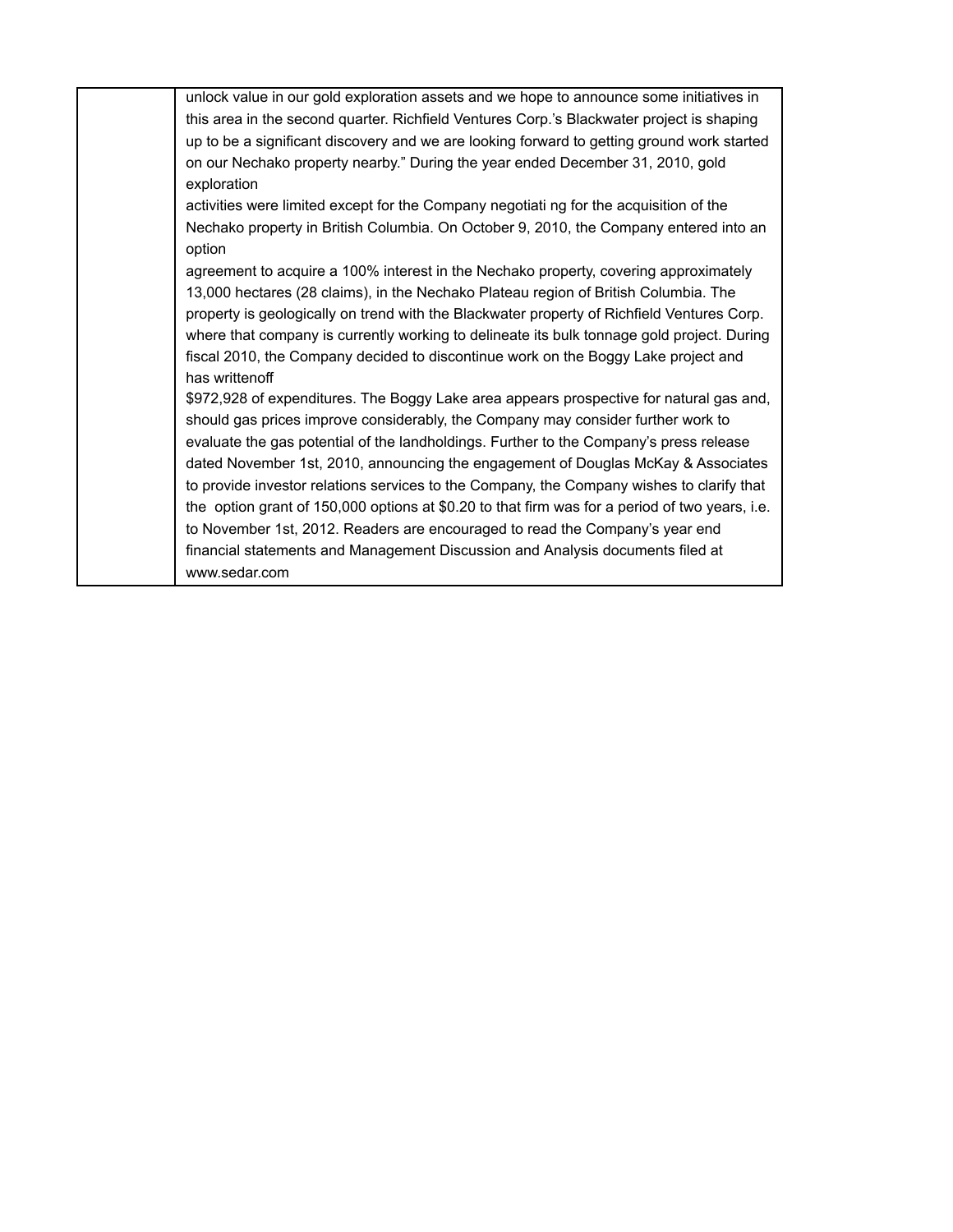| November 3, | <b>GREENCASTLE IDENTIFIES PRIORITY TARGETS ON NECHAKO PROPERTY,</b>                                          |
|-------------|--------------------------------------------------------------------------------------------------------------|
| 2011        | <b>BLACKWATER</b>                                                                                            |
|             | GOLD AREA, BC. Greencastle Resources Ltd. (TSXV: VGN) ("Greencastle" or the                                  |
|             | "Company") is pleased to provide an update on progress at its Nechako property located                       |
|             | in the                                                                                                       |
|             | Blackwater gold camp approximately 100 kilometres southwest of Vanderhoof, central BC.                       |
|             | Greencastle has an option agreement to acquire a 100% interest in the property, covering                     |
|             | approximately 13,000 ha (28 claims), on the Nechako Plateau. The property is located in                      |
|             | the same general Blackwater area where, in 2010, Richfield Ventures Corp. discovered a                       |
|             | significant bulk tonnage gold deposit. In June 2011, Richfield was acquired by New Gold                      |
|             | Inc. ("New Gold") for approximately \$550 million. In a release dated September 16,                          |
|             | 2011, New Gold estimated that, from drilling results to date, the discovery contained<br>resources of some   |
|             | 6.6 million ounces of gold. On October 17, 2011, New Gold announced the acquisition of                       |
|             | Silver Quest Resources Ltd. and Geo Minerals Ltd., further consolidating its position at                     |
|             | Blackwater to the west and northwest. Greencastle's Nechako property is geologically                         |
|             | on trend to the north of New Gold's Blackwater property. A detailed heli -borne magnetic                     |
|             | and EM geophysical survey has been completed by Fugro Airborne Surveys Corp.                                 |
|             | ("Fugro") to define targets for follow-up exploration on the Company's property. The                         |
|             | airborne survey covered 1,487 line-kilometres, including tie lines. Flight lines were flown                  |
|             | east-west with a                                                                                             |
|             | line separation of 100 metres. The initial Fugro report has identified some 73 'high-priority'               |
|             | AEM anomalies based on favourable structure, magnetic association, conductance,                              |
|             | length, width, or depth extent, as well as several more extensive conductive zones.                          |
|             | Although some of these could reflect sulphide-type targets, most are considered to be<br>of lesser priority, |
|             | given the non-conductive nature of the expected auriferous target mineralization at                          |
|             | Blackwater. Due to the complexity of interpreting this style of gold mineralization from                     |
|             | geophysical data, Greencastle engaged the services of Intrepid Geophysics Ltd.                               |
|             | ("Intrepid") of North Vancouver, BC, to undertake a more detailed analysis of data                           |
|             | collected by Fugro. This interpretation was based on an integrated analysis using a                          |
|             | combination of GEOSOFT's integrated editors (spreadsheet and flight path), advanced                          |
|             | Fourier filtering and multi-scale edge detection, ER MAPPER's image enhancements                             |
|             | and MAPINFO's GIS capability. The Intrepid interpretation attempted to further                               |
|             | discriminate these targets into a smaller                                                                    |
|             | $-1$                                                                                                         |

grouping. As a result of this work, a total of thirteen areas have been recommended for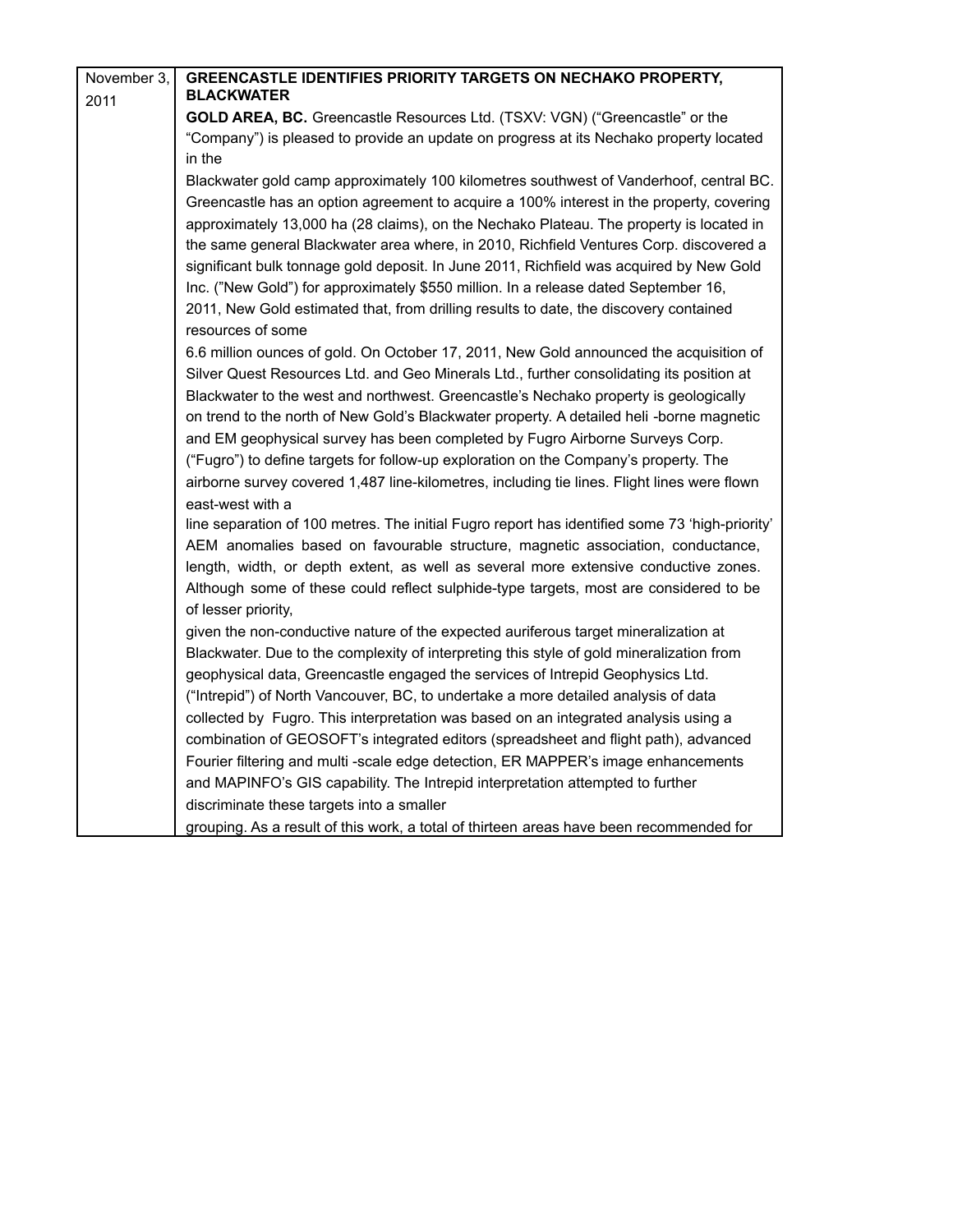|             | further investigation, initially by prospecting, geological mapping, rock and soil sampling.     |
|-------------|--------------------------------------------------------------------------------------------------|
|             | James Pirie P. Eng. is a Qualified Person as defined by National Instrument 43-101 and           |
|             | prepared or reviewed the preparation of the scientific and technical information in this         |
|             | press release.                                                                                   |
|             |                                                                                                  |
| February 3, | <b>GREENCASTLE GRANTS STOCK OPTIONS.</b> Greencastle Resources Ltd. (TSXV: VGN)                  |
| 2012        | ("Greencastle" or the "Company"), today announces that a total of 825,000 stock options          |
|             | to purchase Greencastle common shares were granted to directors, officers and a                  |
|             | consultant of the Company at an exercise price of \$0.12 per share, expiring on February         |
|             | 3rd, 2017. The                                                                                   |
|             | grant of options is subject to Exchange approval.                                                |
| March 20,   | Greencastle Assigns Nechako Property to Deveron Resources Ltd. Greencastle                       |
| 2012        | Resources Ltd. (TSXV: VGN) ("Greencastle," or the "Company,") announces that                     |
|             | Greencastle has                                                                                  |
|             | assigned its rights under an option agreement to earn a 100% interest in the Nechako             |
|             | Property to Deveron Resources Ltd. ("Deveron"). The Nechako Property is located in               |
|             | the                                                                                              |
|             | Blackwater gold camp approximately 100 kilometres southwest of Vanderhoof, central               |
|             | BC. Under the option agreement Greencastle had an option to acquire a 100% interest              |
|             | in the property, covering approximately 13,000 ha (28 claims), on the Nechako Plateau.           |
|             | The                                                                                              |
|             | assignment is part of a spin-out transaction by the Company involving Deveron. The               |
|             | Company anticipates that Deveron will file a prospectus in the near future. Pursuant to          |
|             | the assignment agreement, Greencastle assigned all of its right, title and interest in the       |
|             | underlying option agreement on the Nechako property to Deveron in consideration of               |
|             | Deveron issuing to Greencastle 2,431,090 units of Deveron and Deveron granting to                |
|             | Greencastle a 1% net smelter return royalty on the Nechako Property. Each unit consists          |
|             | of one (1) common share in the capital of Deveron and one (1) common share purchase              |
|             | warrant of Deveron, each warrant entitling the holder thereof to acquire one (1)                 |
|             | additional common share of Deveron at a price of \$0.30 at any time on or before July            |
|             | 31, 2016. In connection with the assignment, and in order to be able to make the final           |
|             | option payment under the option agreement, the Company has completed a private                   |
|             | placement of 300,000 common shares with Deveron at a price of \$0.10 per share for               |
|             | gross proceeds of \$30,000. Acquisition of these shares gives Deveron the ability to             |
|             | meet the requirements to fully exercise the option and acquire a 100% interest in the            |
|             | Nechako Property. Completion of the private placement is subject to the approval of the          |
|             | TSX Venture Exchange ("TSXV") and the common shares of the Company issued to                     |
|             | Deveron are subject to a four month hold. The Company owns 7,569,505 common                      |
|             | shares of Deveron representing approximately 86% of the issued and outstanding                   |
|             | shares of Deveron. James Pirie and Anthony Roodenbur g,                                          |
|             | directors and officers of the Company, are directors, officers and/or shareholders of            |
|             | Deveron. The Company is relying on exemptions from the formal valuation and minority             |
|             | shareholder approval requirements of Multilateral Instrument 61 -101 based on the fair           |
|             | market value of the transaction not exceeding 25% of the Company's market                        |
|             | capitalization and the fact that the common shares of the Company are listed on the              |
|             | TSXV. A material                                                                                 |
|             | change report in connection with the private placement will be filed less than 21 days<br>before |
|             | the closing of the private placement. This shorter period is reasonable and necessary in         |
|             | the circumstances as the Company wished to complete the private placement in a                   |
|             | timely                                                                                           |
|             | manner.                                                                                          |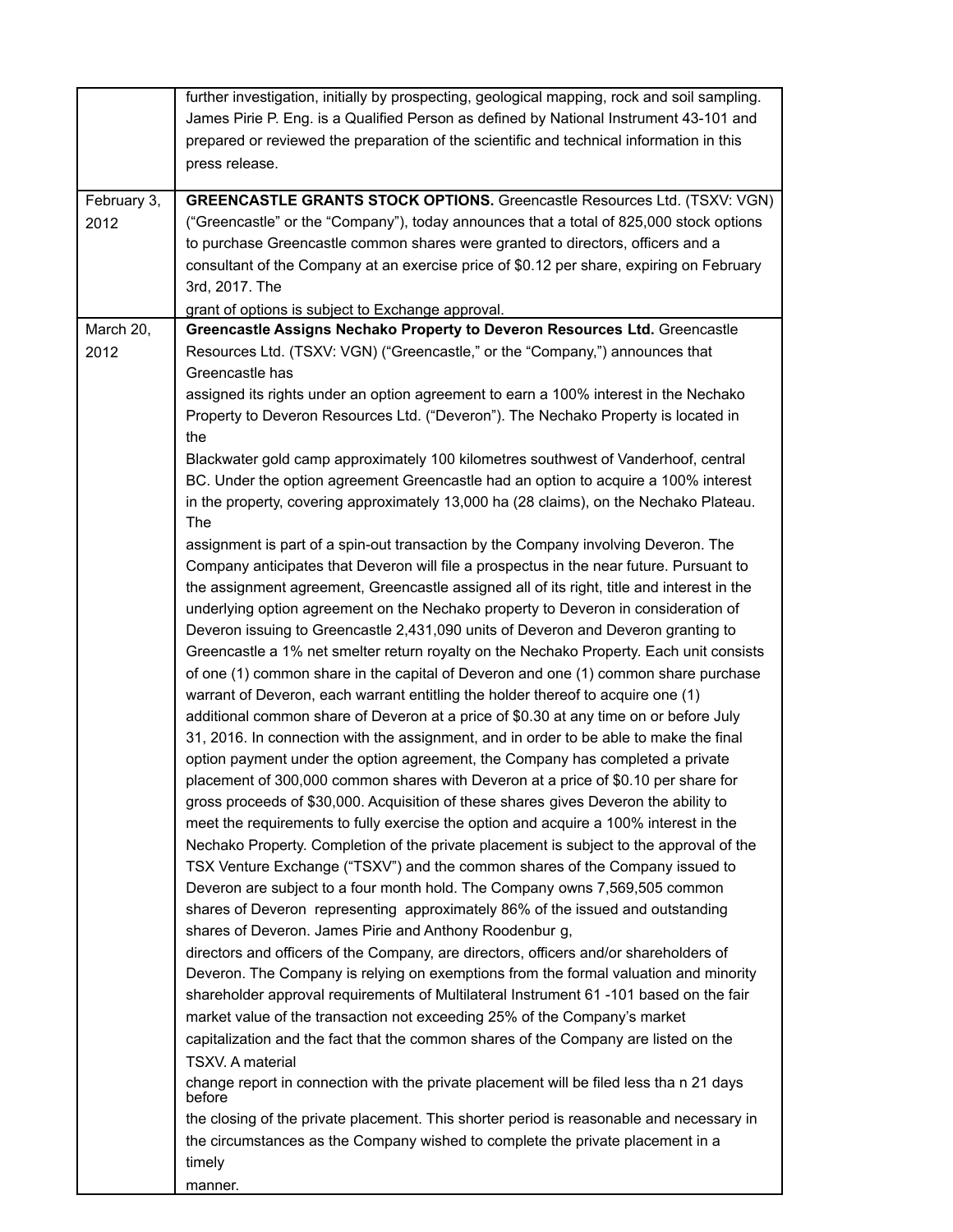| March 27,<br>2012 | <b>GREENCASTLE OPTIONS BASE METAL EXPLORATION PROPERTIES IN</b><br><b>NORTHWEST ONTARIO</b>   |
|-------------------|-----------------------------------------------------------------------------------------------|
|                   | TORONTO, ONTARIO - Greencastle Resources Ltd. (TSXV: VGN) ("Greencastle" or the               |
|                   | "Company"), has signed a formal agreement with Linear Metals Corporation ("Linear")           |
|                   | whereby Linear assigns all right, title, and interest in and to the option of three separate  |
|                   | properties, covering a total of 37 claims located in Northwest Ontario. Subject to regulatory |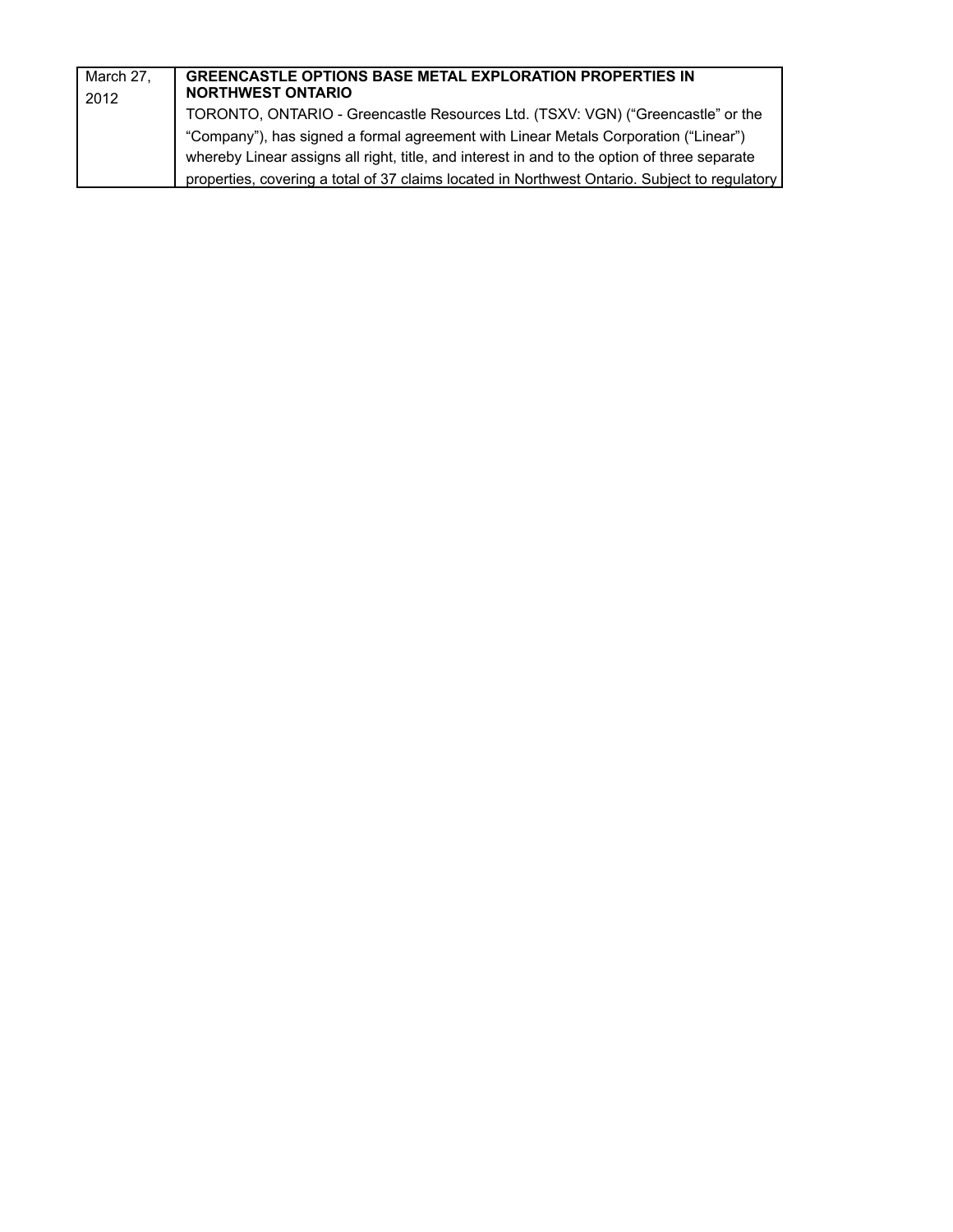|           | approvals, including the TSX Venture Exchange, consideration by Greencastle for the          |
|-----------|----------------------------------------------------------------------------------------------|
|           | assignment of the option agreements consists of initial payment of \$20,000 to Linear and    |
|           | issuance to Linear of 100,000 common shares of Greencastle. On the first anniversary of      |
|           | the agreement, Greencastle may elect to continue the options and make a final payment        |
|           | to                                                                                           |
|           | Linear of up to \$20,000 and an additional 100,000 common shares of Greencastle. To earn     |
|           |                                                                                              |
|           | 100% interest in all the option properties subject to a 2% net smelter returns royalty,      |
|           | Greencastle shall also assume option payments at its discretion on the underlying            |
|           | properties totalling \$180,000 and 480,000 shares and carry out a minimum of \$300,000       |
|           | exploration expenditures on some of the properties over 3 years. Greencastle has the         |
|           | option to purchase half of each royalty for one million dollars and has granted Linear the   |
|           | right to purchase 25% of this purchased royalty. The properties cover a number of early      |
|           | stage, base metal (copper                                                                    |
|           | and zinc) targets in the Sturgeon Lake, Ignace and Shebandowan Lake areas of Northwest       |
|           | Ontario. "Our recent assignment of the Nechako property in British Colombia to our           |
|           | subsidiary Deveron Resources Ltd. and this new acquisition of three base metal               |
|           | properties in Ontario are the beginning of what we expect will be a very active year of      |
|           | mineral exploration for Greencastle. "Greencastle is ful ly funded to carry out all work     |
|           | anticipated for the next                                                                     |
|           | year. During Q4 2011, the Company saw an improvement in oil royalty revenues. In             |
|           | addition, the Primate section in Saskatchewan, where Greencastle holds an overriding         |
|           |                                                                                              |
|           | royalty, has recently changed hands and it seems reasonable to expect that the new           |
|           | owners will have more aggressive development plans for Primate," noted Anthony               |
|           | Roodenburg, CEO.                                                                             |
| March 29, | <b>GREENCASTLE OPTIONS NEVADA GOLD PROPERTY TO RAINBOW RESOURCES</b>                         |
| 2012      | INC.                                                                                         |
|           | Greencastle Resources Ltd. (TSXV: "VGN") ("Greencastle") or (the "Company"), is              |
|           | pleased to announce that the Company has entered into an agreement with Rainbow              |
|           | Resources Inc. ("Rainbow") (TSXV "RBW") for the exploration of Greencastle's Jewel           |
|           | Ridge gold property near Eureka, Nevada, in the heart of a major gold producing district.    |
|           | Rainbow can earn a 60% interest in the Jewel Ridge Property by paying Greencastle            |
|           | \$250,000 cash, issuing 1,500,000 shares of Rainbow and spending \$4.5 million over 4        |
|           | years. On earning 60% interest in the property, Rainbow can elect to increase its interest   |
|           | to 75% by advancing the property to the stage of a bankable feasibility study. A finder's    |
|           | fee may be payable in connection with this transaction. Jewel Ridge is located on the        |
|           | south end of Nevada's prolific Battle Mountain - Eureka Trend, along strike and              |
|           | contiguous to Barrick Gold's two-million ounce Archimedes / Ruby Hill mine to the north      |
|           |                                                                                              |
|           | and the advanced-stage Lookout Mountain Project to the south. Jewel Ridge contains           |
|           | several historic small open-pit gold mines which align along a north-                        |
|           | south trending stratigraphic contact of Lower Paleozoic sedimentary rocks as well as         |
|           | several other gold mineralized zones with a variety of structural and lithological controls. |
|           | One of                                                                                       |
|           | Rainbow's initial priorities will be to follow-up on encouraging results from                |
|           | Greencastle's previous drilling including 2.1 g/t Au over 39.6 metres (from 94.5 m to        |
|           | 134.1 m) at the old Hamburg Mine workings. The property consists of 96 unpatented            |
|           | lode mining clai ms and                                                                      |
|           | eleven patented claims covering approximately 1,510 acres. "We are delighted to enter        |
|           | into this agreement with Rainbow," explained Greencastle CEO Anthony Roodenburg.             |
|           | "They have a strong technical team and an aggressive approach to exploration." "This         |
|           | transaction and our recent acquisition of three new base metal projects in Ontario           |
|           |                                                                                              |
|           | (announced March 27, 2012) are part of a larger strategy to unlock value in existing         |
|           | assets while generating new opportunities. This is shaping up to be the busiest year on      |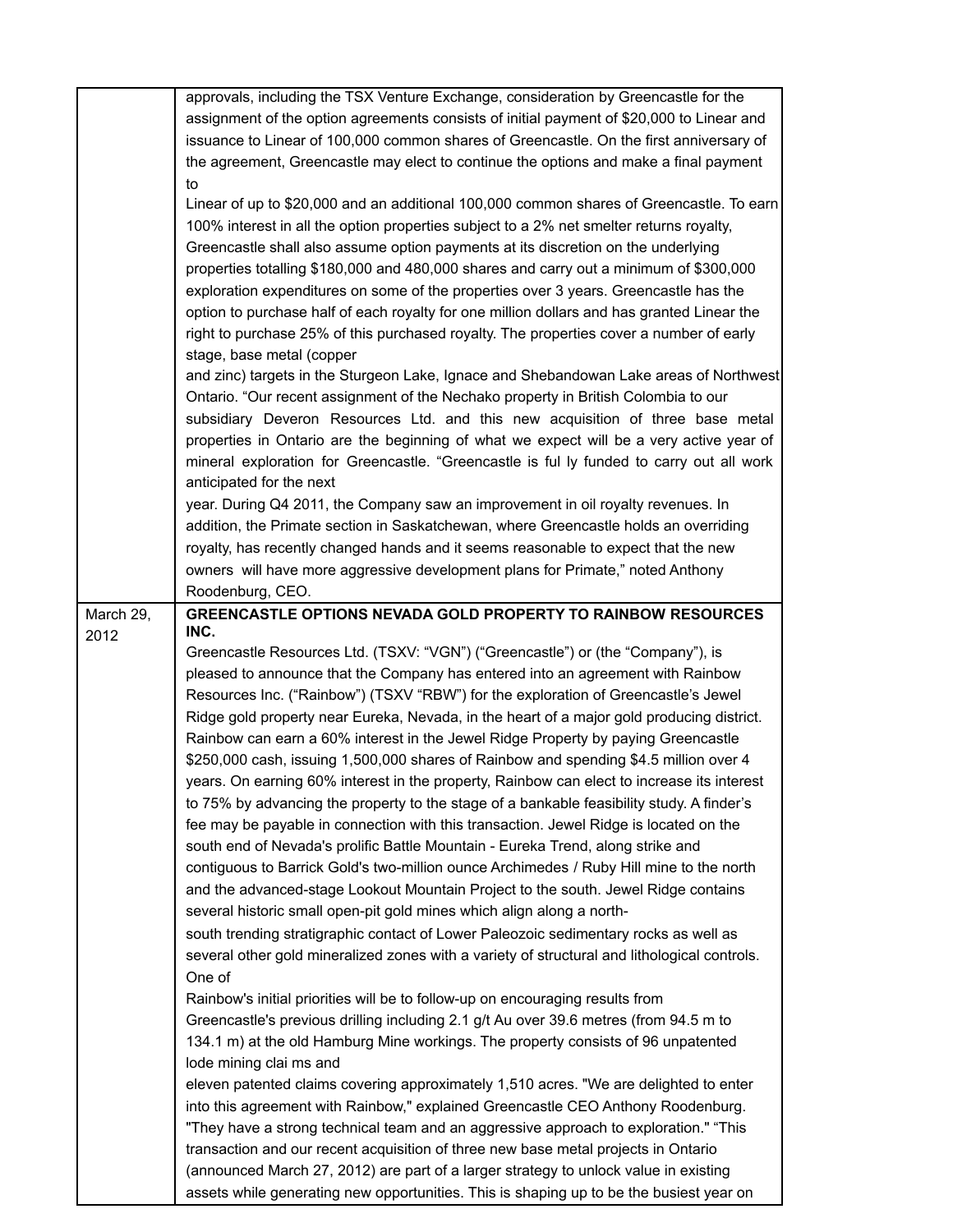|          | record for Greencastle. Given our strong balance sheet and cash flow from our Primate |
|----------|---------------------------------------------------------------------------------------|
|          | oil royalty, Greencastle has more than sufficient funds to carry out current plans."  |
| June 14, | <b>GREENCASTLE AGM RESULTS AND CORPORATE UPDATE.</b> Greencastle Resources            |
| 2012     | Ltd. (TSXV:                                                                           |
|          | "VGN") ("Greencastle" or the "Company"), is pleased to announce that the Company has  |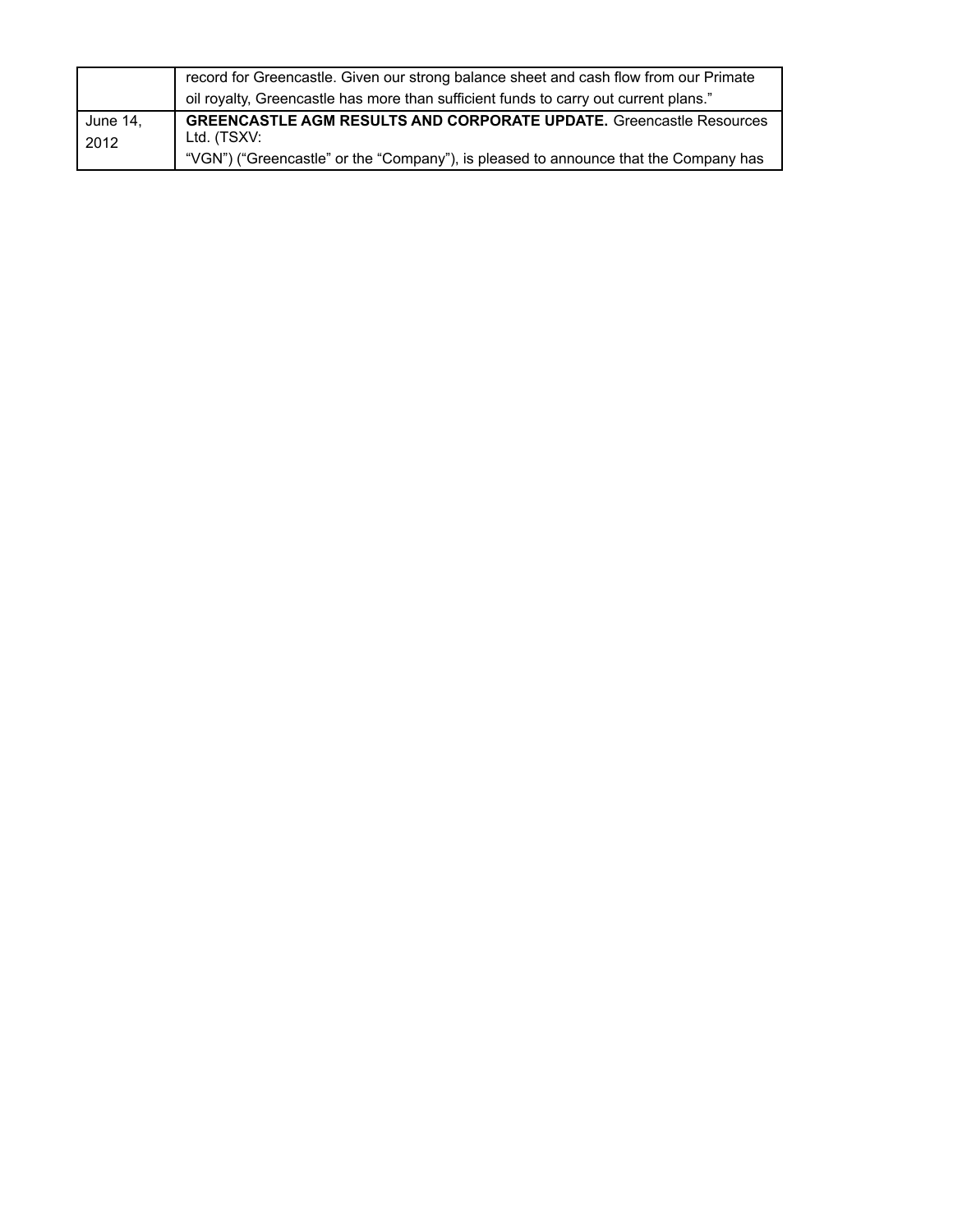| held the 2012 Annual Meeting and all resolutions were passed. On behalf of                     |
|------------------------------------------------------------------------------------------------|
| shareholders, the Company would like to welcome to the board of directors Mr. James            |
| (Jim) Borland. Jim has been involved in the mining industry for more than 25 years and         |
| currently serves as CEO of Strait Gold Corporation. The Company would also like to             |
| thank Richard Zakaib for his years of service on the Greencastle board and wishes him          |
| well. Richard did not stand for re-                                                            |
| election at this year's meeting. The Company also announces that a total of 1,850,000          |
| stock options to purchase Greencastle common shares were granted today to directors,           |
| officers                                                                                       |
| and consultants of the Company at an exercise price of \$0.10 per share, expiring on June      |
| 14,                                                                                            |
| 2017. The grant of options is subject to Exchange approval. Corporate Update                   |
| Preliminary fieldwork including soil sampling and prospecting are in progress on the           |
| Company's three early stage, base metal (copper and zinc) properties in the Sturgeon           |
| Lake, Ignace and Shebandowan Lake areas of Northwest Ontario. At Greencastle's                 |
| Jewel Ridge gold property                                                                      |
| near Eureka, Nevada, Rainbow Resources Inc. ("Rainbow") (TSXV "RBW"), followi ng a             |
| review of the historical data and receipt of assay results from initial sampling on the        |
| property, has reported that a 2,000-metre phase 1 RC drill program at Jewel Ridge is           |
| planned for later this year. Jewel Ridge is located on the south end of Nevada's prolific      |
| Battle Mountain - Eureka Trend, along strike and contiguous to Barrick Gold's two-million      |
| ounce Archimedes / Ruby                                                                        |
|                                                                                                |
| Hill mine to the north and the advanced-stage Lookout Mountain Project to the south.           |
| Jewel Ridge contains several historic small open-pit gold mines which align along a            |
| north-south trending stratigraphic contact of Lower Paleozoic sedimentary rocks as well        |
| as several other gold mineralized zones with a variety of structural and lithological          |
| controls. One of Rainbow's initial priorities will be to follow-up on encouraging results from |
| Greencastle's previous                                                                         |
| drilling including 2.1 g/t Au over 39.6 metres (from 94.5 m to 134.1 m) at the old Hamburg     |
| Mine workings. Significant results from recent work by Rainbow included chip samples           |
| across 15 metres from the south wall of the Hamburg pit (southern portion of Jewel Ridge)      |
| that                                                                                           |
| assayed 0.98 g/t Au, 14.1 g/t Ag and 3.45 per cent zinc, while another chip sample across      |
| seven metres from the nearby Paroni pit assayed 0.91 g/t Au and 3.9 g/t Ag. A hematite         |
| float sample, believed to have originated from the Dunderberg mine area in the northwest       |
| section of the property, graded 3.6 g/t Au, 30.4 g/t Ag and 2.2 per cent lead. The Jewel       |
| Ridge property consists of 96 unpatented lode mining claims and eleven patented claims         |
| covering approximately 1,510 acres. Rainbow can earn up to a 75 -per-cent interest in          |
| Jewel Ridge as part of its option agreement with Greencastle, announced March 29,              |
| 2012.                                                                                          |
|                                                                                                |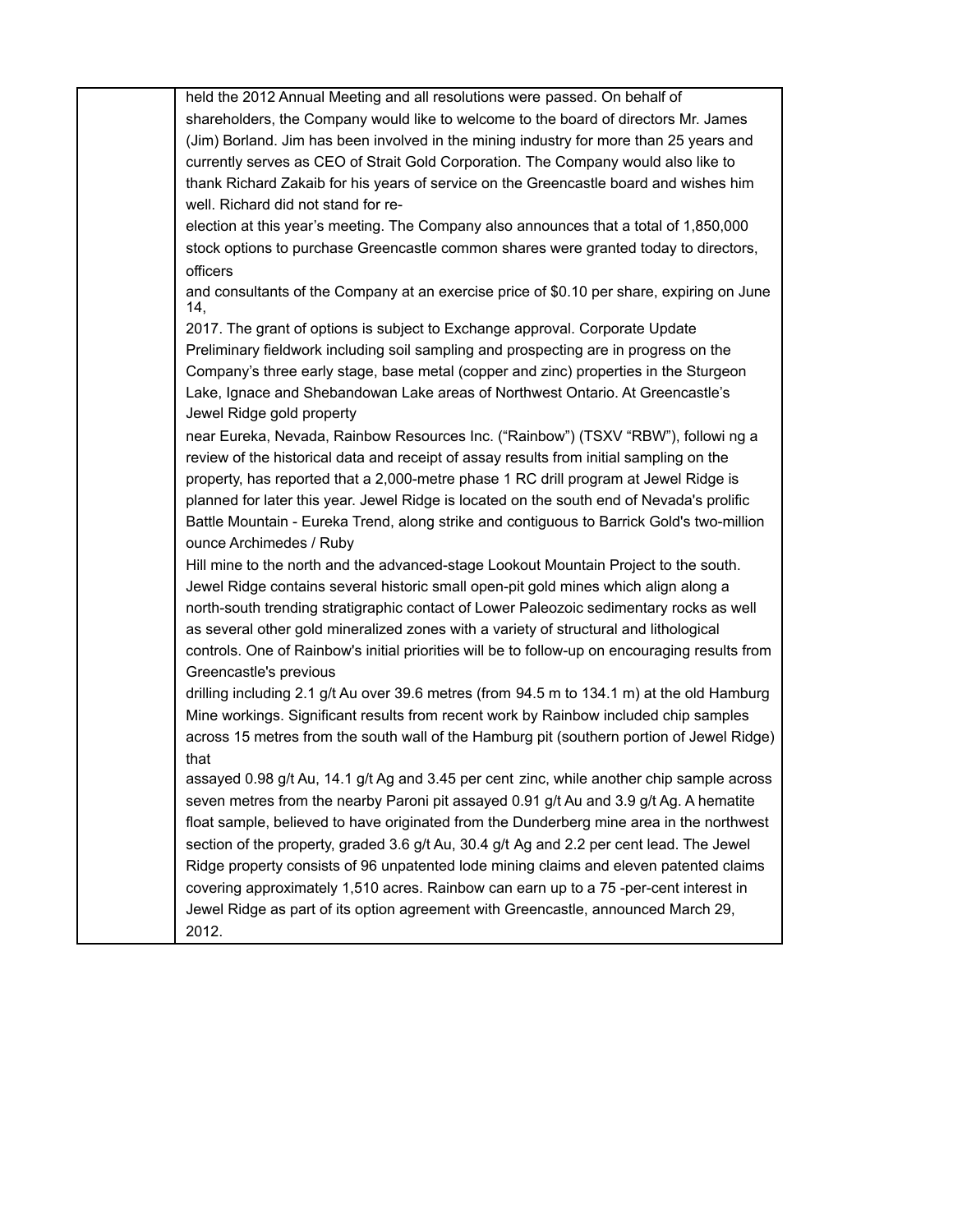| July 11, 2012 | GREENCASTLE COMMENCES DRILLING AT ROCKSTONE BASE METAL                                          |
|---------------|-------------------------------------------------------------------------------------------------|
|               | <b>EXPLORATION PROPERTY IN NORTHWEST ONTARIO.</b> TORONTO, ONTARIO -                            |
|               | Greencastle Resources Ltd.                                                                      |
|               | (TSXV: VGN) ("Greencastle" or the "Company"), is pleased to announce that it has                |
|               | begun a diamond drilling program at its Rockstone property. The property, comprising a          |
|               | total of 340 claim units, is located between Shebandowan and Thunder Bay in                     |
|               | Northwest Ontario. The property is one of three properties in Northwest Ontario whose           |
|               | option was announced in the Company's press release dated March 27, 2012, and                   |
|               | where the exploration targets are base metal sulphide deposits. The Rockstone claims            |
|               | are located over a large number of geophysical anomalies generated from an earlier              |
|               | airborne electromagnetic (VTEM) survey                                                          |
|               | supplied by the property vendor and covering an area of some 270 square kilometres.             |
|               | Rock outcrop on the property is sparse but the geology is interpreted to be typical             |
|               | Archean greenstone belt rocks comprising mafic to felsic metavolcanics with iron                |
|               | formation and                                                                                   |
|               | clastic metasediments. The current initial drill program will consist of a minimum of 800       |
|               | metres and test up to four geophysical conductor targets for the presence of base metal         |
|               | massive sulphides and will provide valuable information from which to further interpret the     |
|               | large number of geophysical anomalies in the database. At the Stake property, located at<br>the |
|               | southwest end of the Sturgeon Lake greenstone belt, the Company has recently completed<br>а     |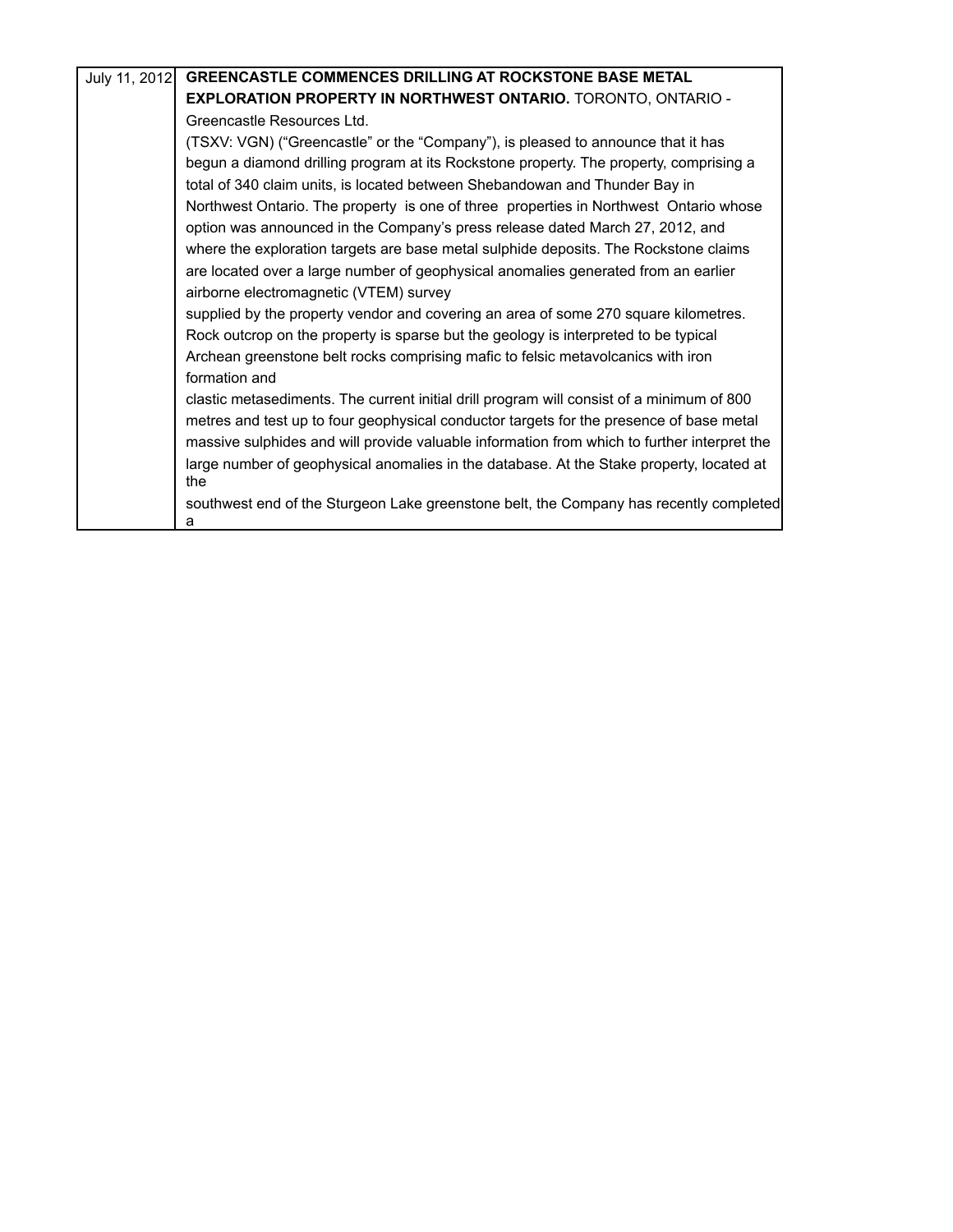|            | small soil survey to test an area up-ice from some float boulders of quartz diorite            |
|------------|------------------------------------------------------------------------------------------------|
|            | containing disseminated chalcopyrite and pyrite with anomalous gold values. Some of the        |
|            | soil samples have returned anomalous copper and gold values, indicating a possible             |
|            | bedrock source for the mineralized boulders. At the Phyllis property, prospecting and          |
|            | sampling are continuing to follow up on anomalous copper and nickel values identified          |
|            | earlier in association with mafic and ultramafic rocks in the area.                            |
|            |                                                                                                |
| August 10, | GREENCASTLE REPORTS ON DRILLING AT ROCKSTONE BASE METAL                                        |
| 2012       | <b>EXPLORATION PROPERTY IN NORTHWEST ONTARIO.</b> TORONTO, ONTARIO -                           |
|            | Greencastle Resources Ltd.                                                                     |
|            | (TSXV: VGN) ("Greencastle" or the "Company"), has completed a total of 915 metres in           |
|            | 4 holes on its initial diamond drilling program at its Rockstone property. The property,       |
|            | comprising a total of 340 claim units, is located between Shebandowan and Thunder              |
|            | Bay in Northwest Ontario. The Rockstone claims are located over a large number of              |
|            | geophysical                                                                                    |
|            | anomalies generated from an earlier airborne electromagnetic (VTEM) survey supplied            |
|            | by the property vendor and covering an area of some 270 square kilometres. Rock                |
|            | outcrop on the property is sparse but the geology is interpreted to be typical Archean         |
|            | greenstone belt rocks comprising mafic to felsic metavolcani cs with iron formation and        |
|            | clastic                                                                                        |
|            | metasediments. The program was planned to test for the presence of base metal massive          |
|            | sulphides and provide information from which to further interpret the large number of          |
|            | geophysical anomalies in the database. All the holes intersected a sequence of                 |
|            | intermediate                                                                                   |
|            | to mafic pyroclastic volcanic rocks containing common stringers and disseminations of          |
|            | pyrite and pyrrhotite with locally minor chalcopyrite and sphalerite. In addition, graphite is |
|            | commonly observed coating planar surfaces in varying amounts throughout some                   |
|            | sections of the drill holes. The combination of graphitic and pyrite-pyrrhotite stringer zones |
|            | in the                                                                                         |
|            | volcanic stratigraphy targeted by the drilling could explain the airborne geophysical          |
|            | anomalies tested to date. A number of the sulphide-bearing intersections were sampled          |
|            | for gold and base metals but no significant values were returned. There remains a large        |
|            | number of conductive geophysical anomalies which merit being drill -tested on the              |
|            | property. In                                                                                   |
|            | addition, the Company continues to evaluate the drilling data with a view to carrying          |
|            | out down-hole geophysical surveying on some of the holes drilled to date, once other           |
|            | geophysical analyses of the core have been completed. All technical information in this        |
|            |                                                                                                |
|            | press release has been reviewed and approved by James Pirie, P. Eng. who is a Qualified        |
|            | Person ("QP") under National Instrument 43-101.                                                |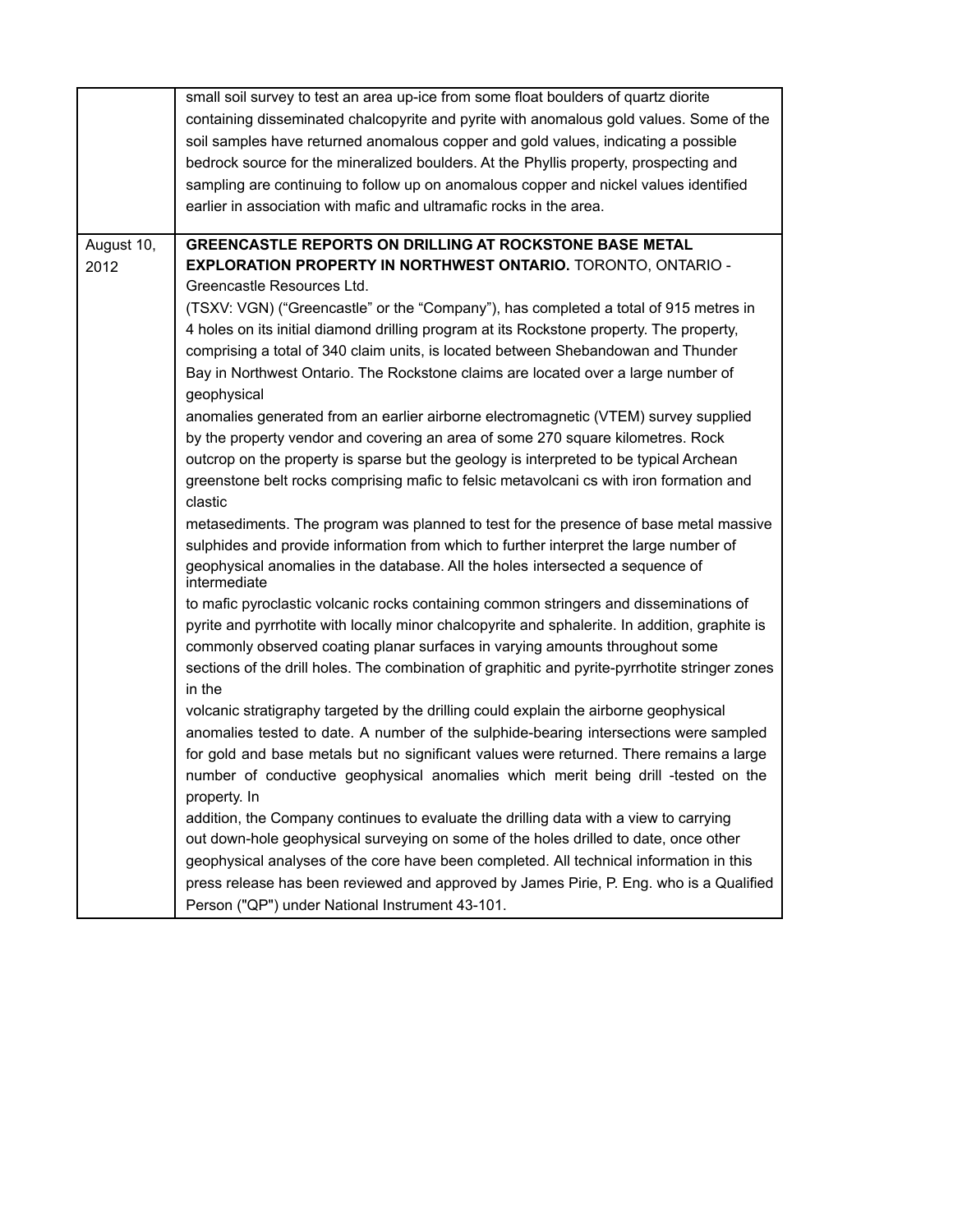| Novembe | DRILLING BEGINS AT GREENCASTLE'S JEWEL RIDGE PROPERTY, NEVADA.                                         |
|---------|--------------------------------------------------------------------------------------------------------|
| r 13,   | Greencastle                                                                                            |
| 2012    | Resources Ltd. (TSXV: "VGN") ("Greencastle") or (the "Company"), is pleased to                         |
|         | announce that Rainbow Resources Inc. has completed the first two holes of a Phase 1                    |
|         | reverse                                                                                                |
|         | circulation drill program at the Company's Jewel Ridge Property near Eureka, Nevada. This              |
|         | first phase of drilling is focused on the past-producing Hamburg Pit area. Each hole,                  |
|         | drilled to depths of approximately 150 metres (500 feet), hit the contact zone between the             |
|         | Hamburg Dolomite and the Dunderberg Shale with intense silicification reported                         |
|         | throughout each                                                                                        |
|         | hole. Drilling is following up on some highly encouraging near-surface historical drill results<br>in. |
|         | this area of Jewel Ridge including 2.1 g/t Au over 39.6 metres. Jewel Ridge is located on<br>the       |
|         | south end of Nevada's prolific Battle Mountain - Eureka Trend, along strike and contiguous             |
|         | to Barrick Gold's two-million ounce Archimedes / Ruby Hill mine to the north and the                   |
|         | advanced- stage Lookout Mountain Project to the south. Jewel Ridge contains several                    |
|         | historic small openpit gold mines which align along a north-south trending stratigraphic               |
|         | contact of Lower Paleozoic sedimentary rocks, as well as several other gold mineralized                |
|         | zones with a variety of structural and lithological controls. Significant results from recent          |
|         | work by Rainbow included                                                                               |
|         | chip samples across 15 metres from the south wall of the Hamburg pit (southern portion of              |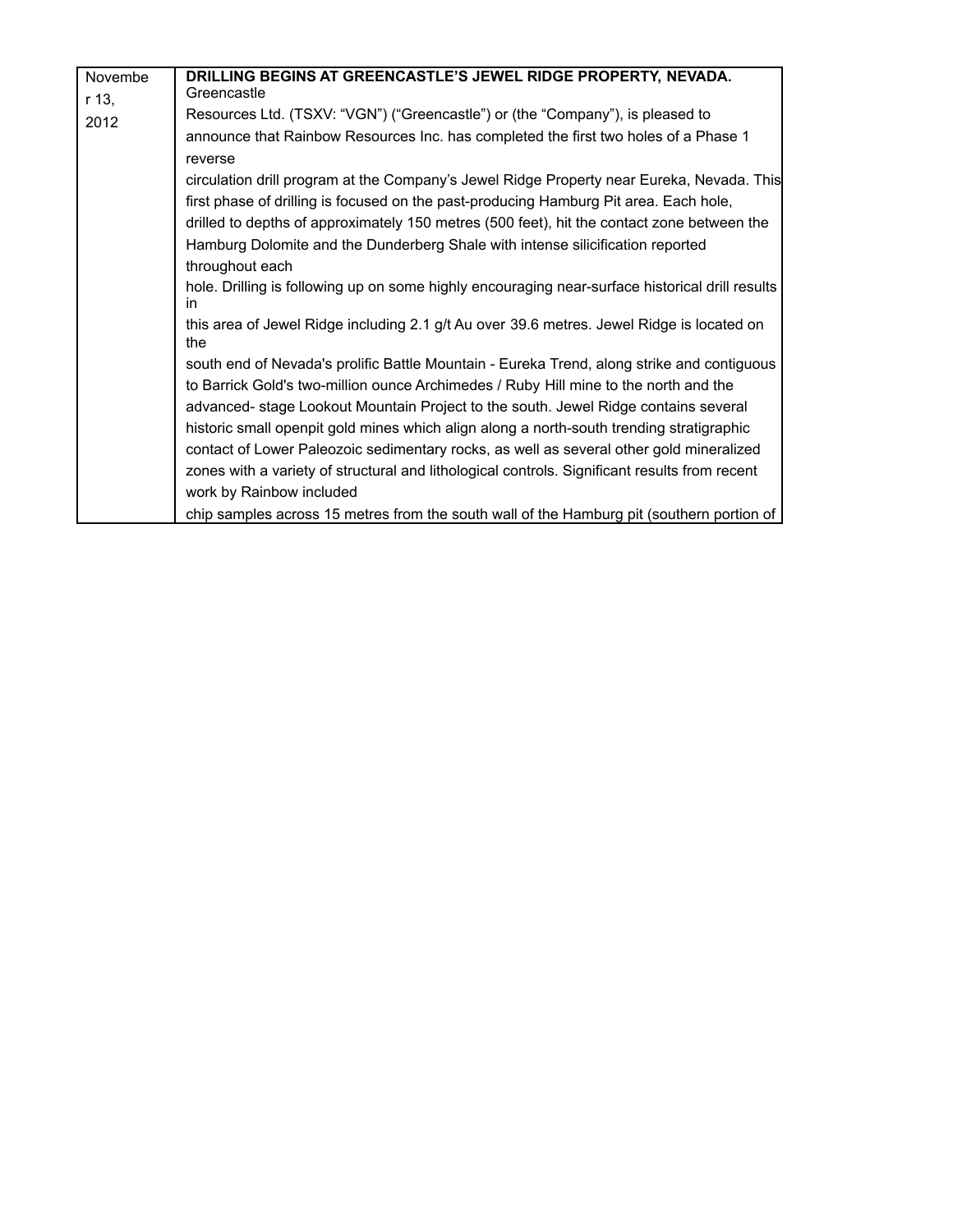Jewel Ridge) that assayed 0.98 g/t Au, 14.1 g/t Ag and 3.45 per cent zinc. A hematite float sample, believed to have originated from the Dunderberg mine area in the northwest section of the property, graded 3.6 g/t Au, 30.4 g/t Ag and 2.2 per cent lead. The Jewel Ridge property consists of 96 unpatented lode mining claims and eleven patented claims covering approximately 1,510 acres. Rainbow can earn up to a 75 -per-cent interest in Jewel Ridge as part of its option agreement with Greencastle, announced March 29, 2012. Northwest Ontario Base Metal Properties As reported in August 2012, at the Rockstone property, west of Thunder Bay, the Company drill -tested 4 separate airborne electromagnetic (VTEM) anomalies. The anomalies are located several kilometres east, but in the same sequence of volcanic and sedimentary rocks where boulders of zinc-rich base metal mineralization were discovered in Aldina Township in the 1990s. No si gnificant gold and silver values were returned in the current drilling, but in one hole, one section of 24 metres containing 1% combined Zn+Cu was noted within a graphitic argillite unit. This intersection is one of the more encouraging found in this sequence of Archean greenstone rocks over the last decade. Late in September, a crew carried out a down-hole pulse EM survey on each of the four drill holes and identified several anomalous features which are currently being evaluated for further exploration. During the summer at the Stake property, located at the southwest end of the Sturgeon Lake greenstone belt, the Company completed a small soil survey to test an area up-ice from some float boulders of quartz diorite containing disseminated chalcopyrite and pyrite with anomalous gold values. Although some of the soil samples returned anomalous copper and gold values, after further evaluation the property was returned to the vendor. At the Phyllis property, east of Ignace, prospecting and sampling followed up on anomalous copper and nickel values identified earlier in association with mafic and ultramafic rocks and breccia in the area. Following evaluation of the field work and assay results, the property was returned to the vendor. All technical information in this press

release has been reviewed and approved by James Pirie, P. Eng. who is a Qualified

Person ("QP") under National Instrument 43-101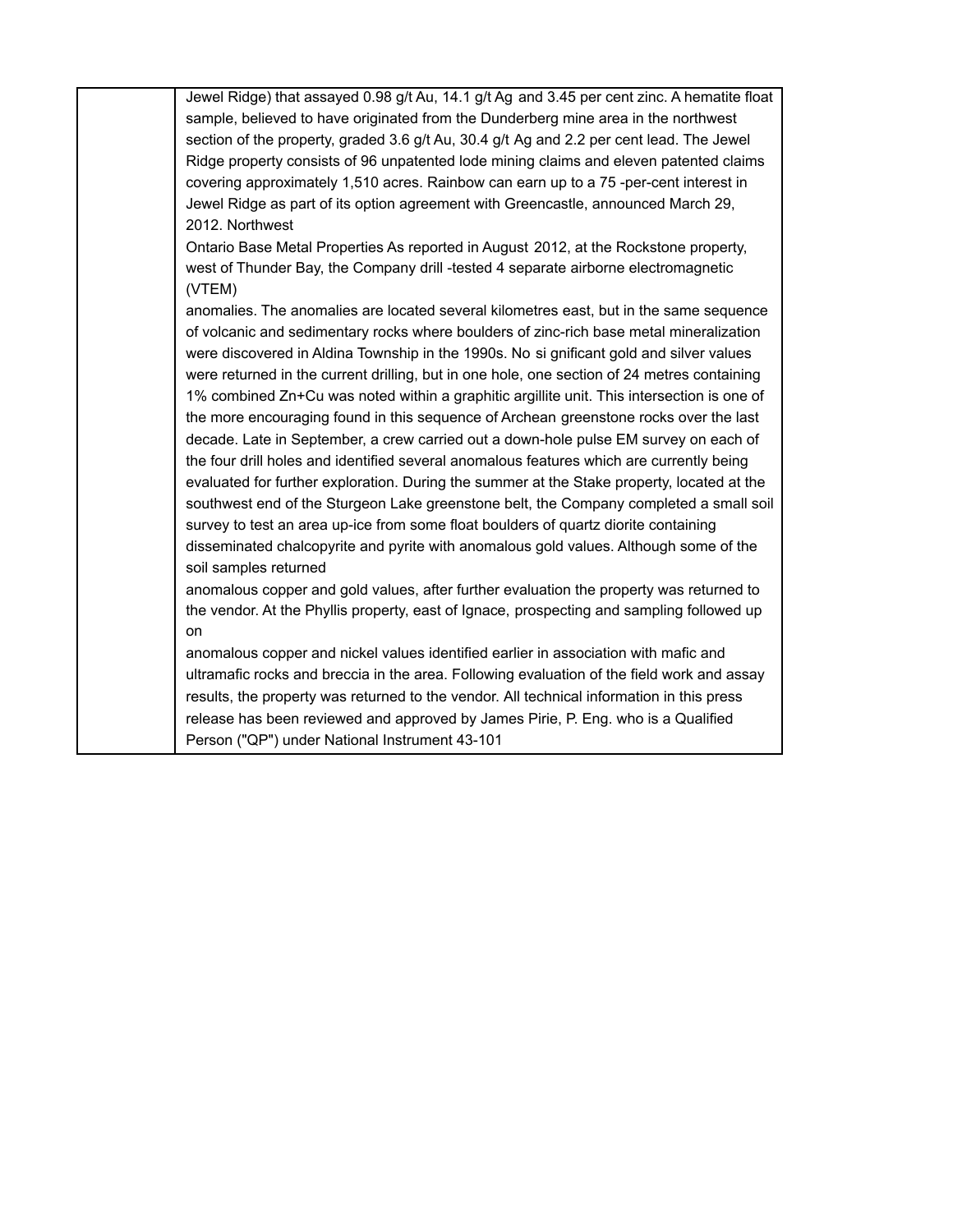| Novembe    | Greencastle Announces Significant Shareholding In Deveron Resources Ltd.                              |
|------------|-------------------------------------------------------------------------------------------------------|
| r 23,      | Greencastle Resources Ltd. (TSXV: VGN) is pleased to announce that Greencastle's gold                 |
| 2012       | exploration                                                                                           |
|            | subsidiary, Deveron Resources Ltd. ("Deveron") has closed its previously announced                    |
|            | initial public offering (the "Offering") of common shares. A total of 3,000,000 common                |
|            | shares were sold under the Offering for gross proceeds of \$750,000. Commenting on the                |
|            | successful Offering, Anthony Roodenburg, Greencastle CEO, stated: "Deveron's                          |
|            | successful IPO, in these challenging market conditions, is a strong vote of confidence for            |
|            | the Nechako property in central British Columbia and the team at Deveron. With our                    |
|            | majority shareholder position in Deveron, Greencastle has significant exposure to a                   |
|            | company that has aggressive plans for gold exploration in the Americas. I encourage                   |
|            | investors to visit www.deveronresources.com to find out more." Greencastle acquired                   |
|            | 186,500 common shares of Deveron at a price of                                                        |
|            | \$0.25 per common share in connection with the completion of the initial public offering of           |
|            | Deveron. Following this acquisition, Greencastle holds an aggregate of 7,756,005                      |
|            | common shares of Deveron, representing approximately 65.76% of the issued and                         |
|            | outstanding common shares of Deveron. In addition, Greencastle holds 6,031,090                        |
|            | warrants of Deveron exercisable at \$0.30. In the event that the warrants are exercised,              |
|            | Greencastle will hold a total of 13,787,095 common shares of Deveron, or                              |
|            | approximately 77.34% of all issued and outstanding common shares of Deveron, on a                     |
|            | partially diluted basis assuming exercise of Greencastle's warrants only. Greencastle                 |
|            | has acquired the above-noted shares of Deveron                                                        |
|            | for investment purposes and it may, depending on market and other conditions, increase                |
|            | or decrease its beneficial ownership, control or direction over the common shares or other            |
|            | securities of Deveron, through market transactions, private agreements, treasury                      |
|            | issuances, exercise of convertible securities or otherwise. There are no persons acting               |
|            | jointly or in concert with Greencastle with respect to the Greencastle's shareholdings in<br>Deveron. |
| Decembe    | <b>GREENCASTLE FARMS OUT SPIRIT RIVER, ALBERTA, OIL LEASE</b>                                         |
| r 17, 2013 | Greencastle Resources Ltd. ("Greencastle" or the "Company") (TSXV: VGN) is pleased to                 |
|            | report that the Company and its 50% joint venture partner, Softrock Minerals Ltd., have               |
|            | jointly farmed out their 100% working interest in their 640 acre petroleum and natural gas            |
|            | (P&NG) lease in the Spirit River area of Northwest Alberta to an operator which is active             |
|            | in the area. The terms of the agreement include an upfront payment to Greencastle of                  |
|            | \$200,000 along with a 2.5% gross overriding royalty on future production with no                     |
|            | deductions, plus a commitment to drill and complete (or abandon) one horizontal well to               |
|            | test the Charlie Lake formation in 2014. Spacing units allowing for four Charlie Lake                 |
|            | horizontal wells and four shallower vertical Doe Creek wells (targeting an additional                 |
|            | horizon that produces in places in the area), have been obtained in adjacent leases and               |
|            | could be utilized in the future if the farmee wishes. Recently, interest in the Charlie Lake          |
|            | formation has been steadily increasing in the Spirit River area. At the last Alberta                  |
|            | government sale, a 640-acre parcel of similar P&NG rights directly offsetting the                     |
|            | Company's lease to the north sold for over \$900,000, while, at the same sale, another                |
|            | parcel of one-half section directly adjoining to the southeast went for in excess of                  |
|            | \$200,000.                                                                                            |
|            |                                                                                                       |
|            |                                                                                                       |
|            |                                                                                                       |
|            |                                                                                                       |
|            |                                                                                                       |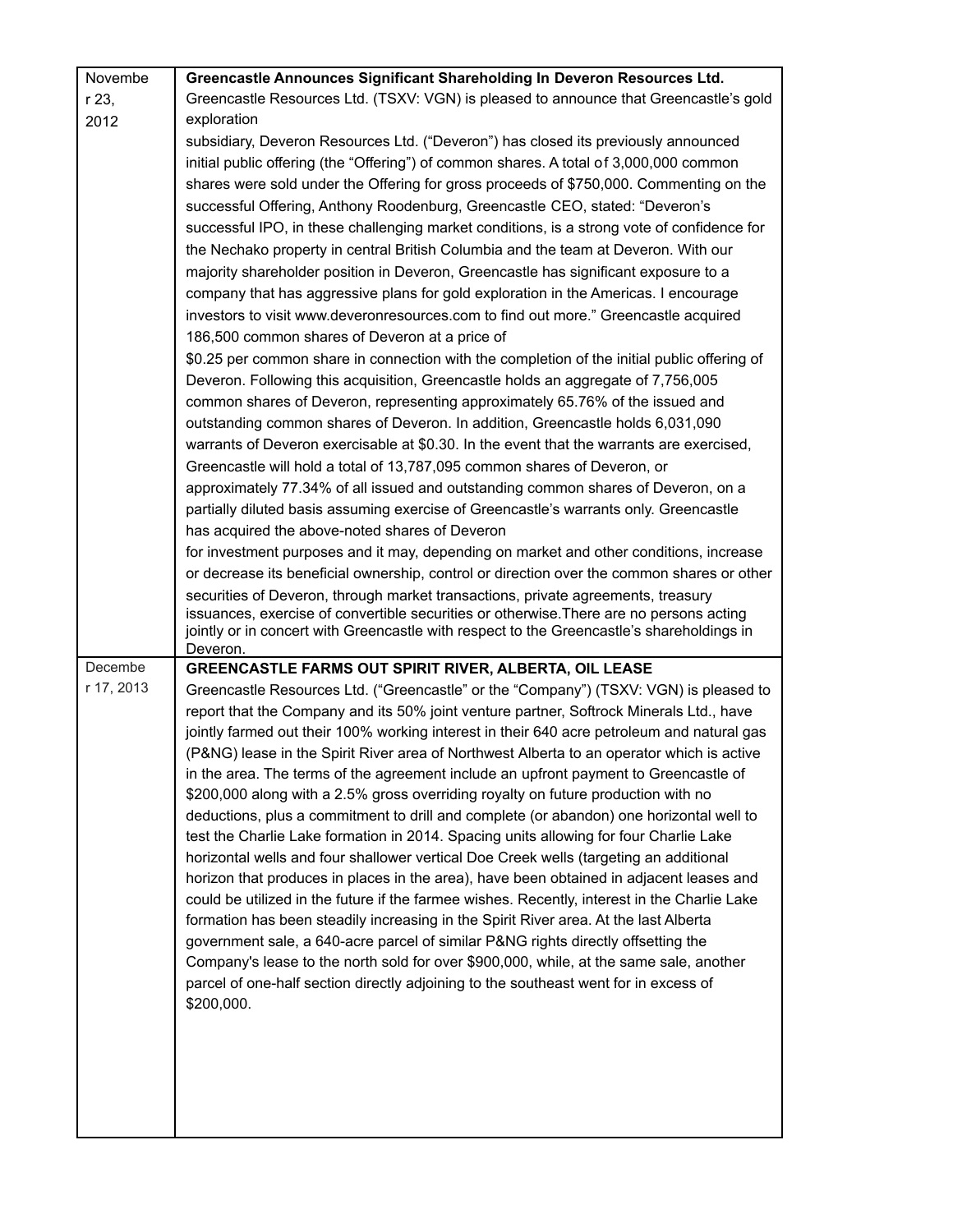| January       | <b>GREENCASTLE PROVIDES CORPORATE UPDATE.</b> Greencastle Resources Ltd.                           |
|---------------|----------------------------------------------------------------------------------------------------|
| 7,2013        | (TSXV-"VGN")                                                                                       |
|               | ("Greencastle" or the "Company") is pleased to provide an update on the activities of              |
|               | both Greencastle and its subsidiary Deveron Resources Ltd. (TSXV-"DVR")                            |
|               | ("Deveron"). Deveron Resources Ltd. Deveron has completed all required work to earn                |
|               | a 100% interest in the Nechako property, subject to a 2% net smelter return royalty                |
|               | payable to the underlying vendor and a 1% net smelter return royalty payable to                    |
|               | Greencastle. Assays are pending on rock, soil and silt samples collected late in 2012.             |
|               | The Nechako property, covering                                                                     |
|               | approximately 13,000 hectares (28 claims), is located approximately 100 kilometres                 |
|               | southwest of Vanderhoof, central British Columbia, in the developing Blackwater gold               |
|               | camp, where New Gold Inc. has recently delineated an open-pit resource of over 10                  |
|               | million ounces of gold. In addition to advancing the Nechako property, Deveron                     |
|               | management is actively evaluating additional project opportunities. Deveron has                    |
|               | 11,794,505 common shares issued and outstanding. Greencastle owns 7,569,505 shares                 |
|               | or 64%. Jewel Ridge, Nevada Rainbow Resources Inc. ("Rainbow") has completed six                   |
|               | reverse-circulation drill holes at Greencastle's Jewel Ridge property as well as numerous          |
|               | rock samples that were collected over a wide area as reported by Rainbow on January                |
|               | 2, 2013. Assay results for Jewel Ridge are pending.                                                |
|               | Rainbow can earn a 60% interest in the Jewel Ridge property by paying Greencastle                  |
|               | \$250,000 cash (\$25,000 paid), issuing 1.5 million shares of Rainbow (250,000 issued) and         |
|               | spending                                                                                           |
|               | \$4.5-million over four years. Upon earning a 60% interest in the property, Rainbow can            |
|               | elect to increase its interest to 75% by advancing the property to the stage of a bankable         |
|               | feasibility study. Jewel Ridge is located on the south end of Nevada's prolific Battle<br>Mountain |
|               | - Eureka Trend, along strike and contiguous to the north with Barrick Gold's two-million           |
|               | ounce Archimedes / Ruby Hill mine. Jewel Ridge contains several historic small open-pit            |
|               | gold mines which align along a north-south trending stratigraphic structure.                       |
| April 5, 2013 | <b>GREENCASTLE SUBSIDIARY REPORTS NEW SILVER / GOLD DISCOVERY AT</b><br><b>NECHAKO</b>             |
|               | PROPERTY, BLACKWATER DISTRICT, BC. Greencastle Resources Ltd. (TSXV "VGN")                         |
|               | ("Greencastle") subsidiary Deveron Resources Ltd. (TSXV: "DVR") ("Deveron") has<br>reported        |
|               | very encouraging results from a recent exploration program, carried out late in the 2012           |
|               | field season on Deveron's 100% owned Nechako Property (see Deveron press release                   |
|               | dated April 5, 2013). Greencastle holds 7,569,505 Deveron shares or approximately 64%              |
|               | of Deveron's 11,794,505 common shares outstanding. The Nechako Property, with an                   |
|               | area of                                                                                            |
|               | approximately 13,000 hectares (28 claims), is covered by a veneer of glacial overburden            |
|               | and is located approximately 100 kilometres southwest of Vanderhoof, central British               |
|               | Columbia, in the developing Blackwater gold camp, where New Gold Inc. has recently                 |
|               | delineated an open pit resource of over 10 million ounces of gold. The exploration                 |
|               | program was designed to follow up on a number of conductive targets selected from an               |
|               | earlier heli -borne magnetic and electromagnetic survey which covered the Property, as             |
|               | well as to carry out                                                                               |
|               | reconnaissance geology and stream sediment sampling where possible. Following ground               |
|               | investigation of eleven areas with anomalous conductivity interpreted from the geophysical         |
|               | data, six areas were gridded and soil samples collected. In grid area 10, close to the             |
|               | identified anomalous conductors, recent road building has exposed midJurassic greywacke            |
|               | &                                                                                                  |
|               | volcaniclastic rocks cut by two dacitic, sub-volcanic, one to four metre wide, NW trending,        |
|               | sub-vertical dykes. Sulphide mineralization with variable amounts of pyrite, chalcopyrite,         |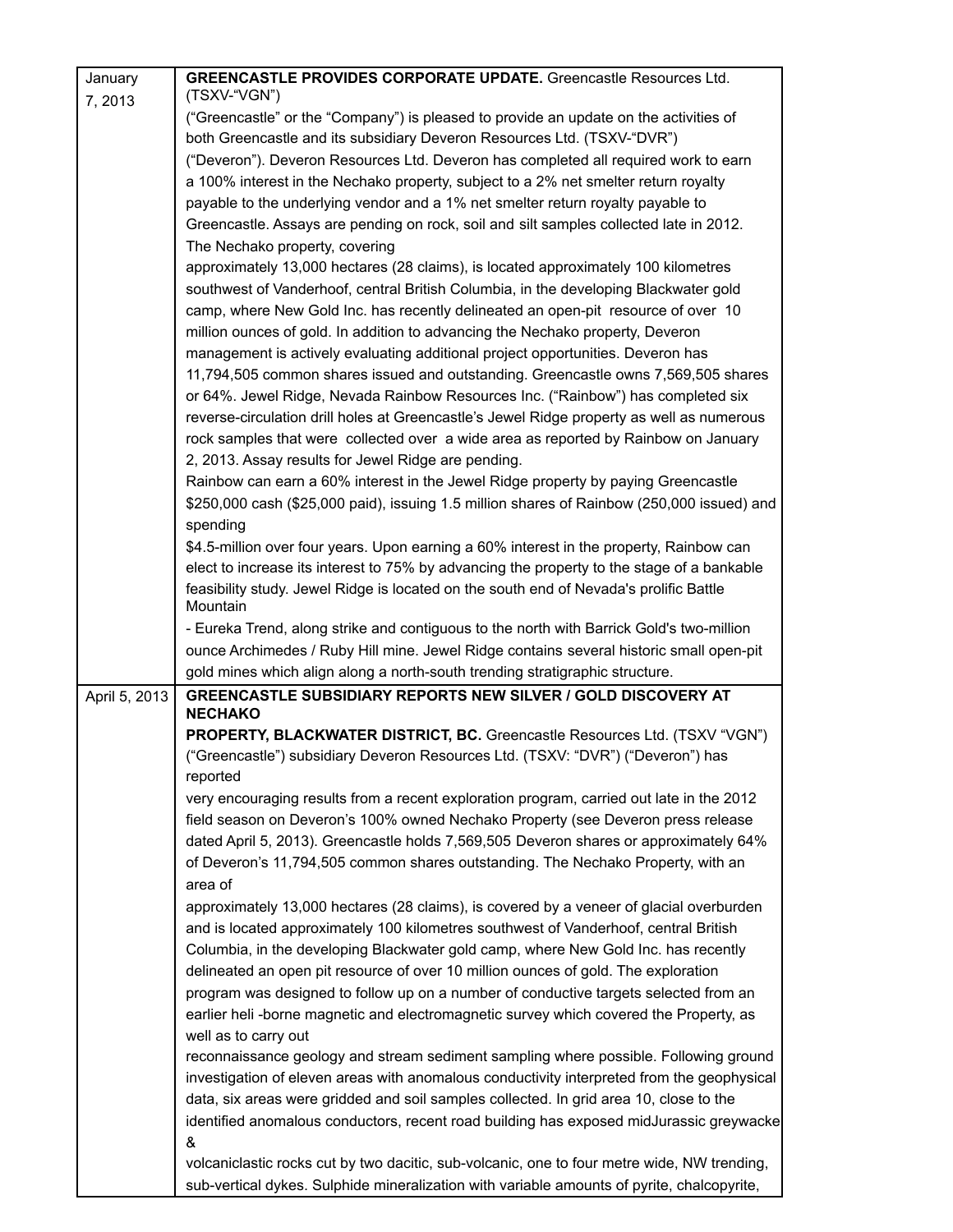| and sphalerite occur as late stage fracture filling, associated with quartz-carbonate-ankerite |
|------------------------------------------------------------------------------------------------|
| vein material that cut the older greywacke as well as sub-volcanic dykes. Two grab             |
| samples from                                                                                   |
| the vein material returned 1.54 g/t gold, 85.7 g/t silver and 0.59 g/t gold, 51.2 g/t silver,  |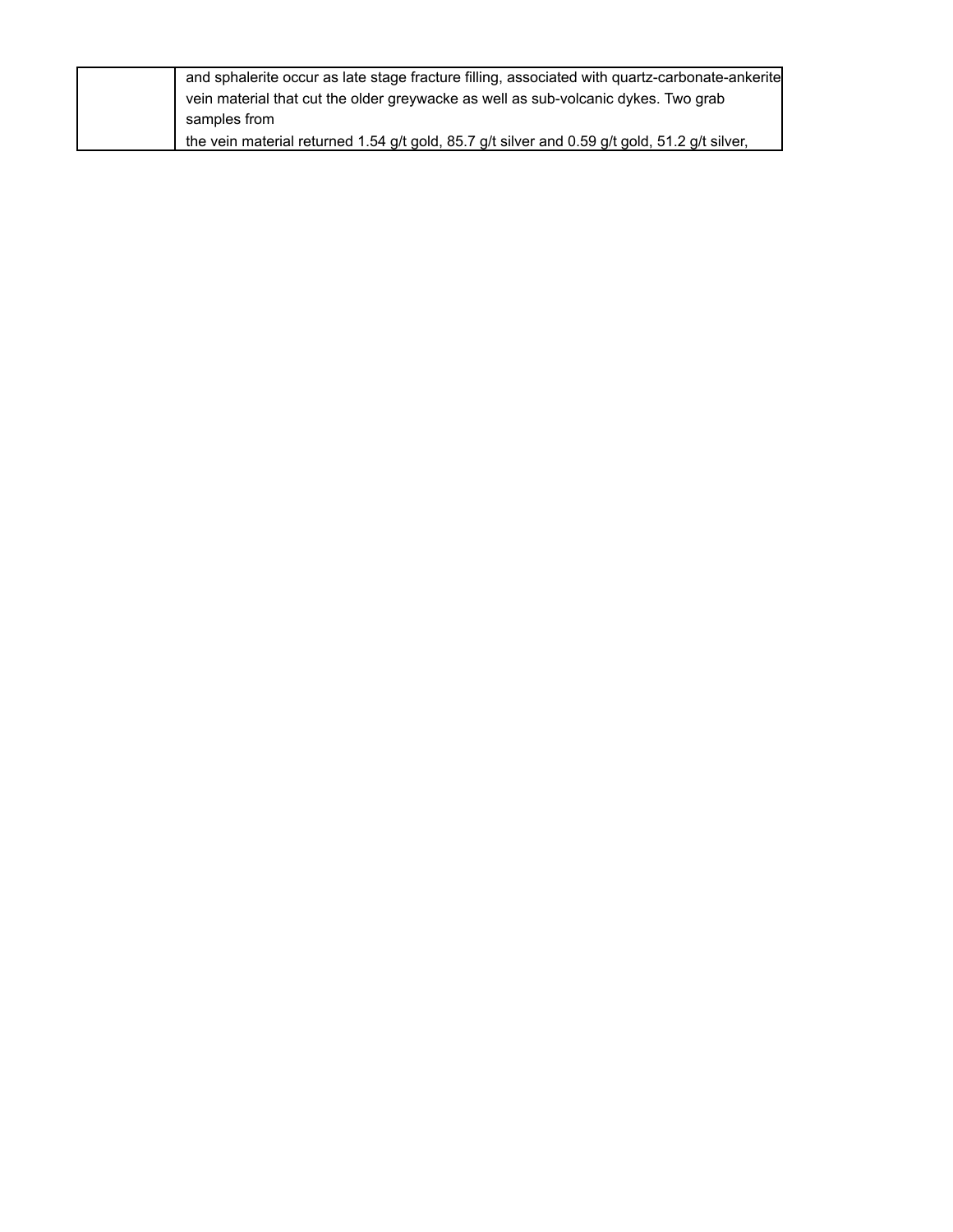|         | along with anomalous copper and zinc values. Soil samples from the area around                    |
|---------|---------------------------------------------------------------------------------------------------|
|         | the showing contain anomalous gold, silver copper and zinc. The nearest stream                    |
|         | sediment                                                                                          |
|         | sample, about one kilometre downstream from the showing, also returned                            |
|         | significantly anomalous gold. This epithermal style mineralization associated with                |
|         | sub-volcanic felsic intrusions is similar to other deposits in the Blackwater region.             |
|         | This gold-silver discovery                                                                        |
|         | from the initial reconnaissance exploration program is extremely encouraging and a                |
|         |                                                                                                   |
|         | detailed follow-up program is being planned for the surrounding area. Detailed evaluation         |
|         | will be                                                                                           |
|         | carried out on other areas with anomalous gold, silver, copper and zinc in several of the<br>soil |
|         | grids. Careful follow-up exploration will be required to assess several locations where           |
|         | anomalous gold values were identified in stream sediment samples. In addition, the                |
|         | Property has been expanded by a further 732 hectares to cover adjoining anomalous ar              |
|         | eas. "These results are extremely encouraging. We continue to work closely with                   |
|         | Deveron management to maximize value at Nechako and evaluate new project                          |
|         | opportunities. Deveron's closely                                                                  |
|         |                                                                                                   |
|         | held capital structure and strong financial partners give it a distinct competitive advantage     |
|         | in these challenging markets." commented Anthony Roodenburg, Greencastle CEO.                     |
| May 29, | <b>GREENCASTLE SUBSIDIARY DEVERON INCREASES STAKE IN RAPIDLY</b>                                  |
| 2013    | <b>EXPANDING ORGANIC</b>                                                                          |
|         | FERTILIZER BUSINESS. Greencastle Resources Ltd. (TSXV "VGN") ("Greencastle"),                     |
|         | through Greencastle's subsidiary Deveron Resources Ltd. (TSXV-"DVR") ("Deveron"), has             |
|         | acquired an additional stake in Boreal Agrominerals Inc. ("Boreal"), which owns and               |
|         | operates a                                                                                        |
|         | carbonatite quarry near Sudbury, Ontario. By means of a private placement, Deveron has            |
|         | now increased its interest to 15.5% in Boreal. In connection with the purchase,                   |
|         | Greencastle has loaned Deveron \$400,000, which bears interest at prime plus two                  |
|         | percent (2%) and is due on demand. As security for the loan Deveron has granted                   |
|         | Greencastle a security interest over all of its assets, including the Boreal shares               |
|         | purchased. Greencastle is a significant                                                           |
|         |                                                                                                   |
|         | shareholder of Deveron, owning 7,756,005 common shares of Deveron representing                    |
|         | approximately 65.8% of the outstanding common shares of the Deveron. Greencastle is               |
|         | relying on exemptions from the minority shareholder approval requirements of Multilateral         |
|         | Instrument 61-101. "The loan to Deveron is an excellent way for Greencastle to put some           |
|         | capital to use. Boreal is an exciting opportunity that should turn cash flow positive this year.  |
|         | Agri-business remains one of the few resource investment bright spots and Boreal has              |
|         | tremendous potential for growth both in revenues and deposit size." commented Anthony             |
|         | Roodenburg, Greencastle CEO. Boreal is a private company that explores for, tests,                |
|         | develops and produces organic-certified agromineral fertilizers and soil amendment                |
|         | products,                                                                                         |
|         | targeting the purest and most reactive minerals that are superior for organic as well as          |
|         |                                                                                                   |
|         | conventional farming enterprises. There is also extensive information about Boreal at             |
|         | www.borealagrominerals.com                                                                        |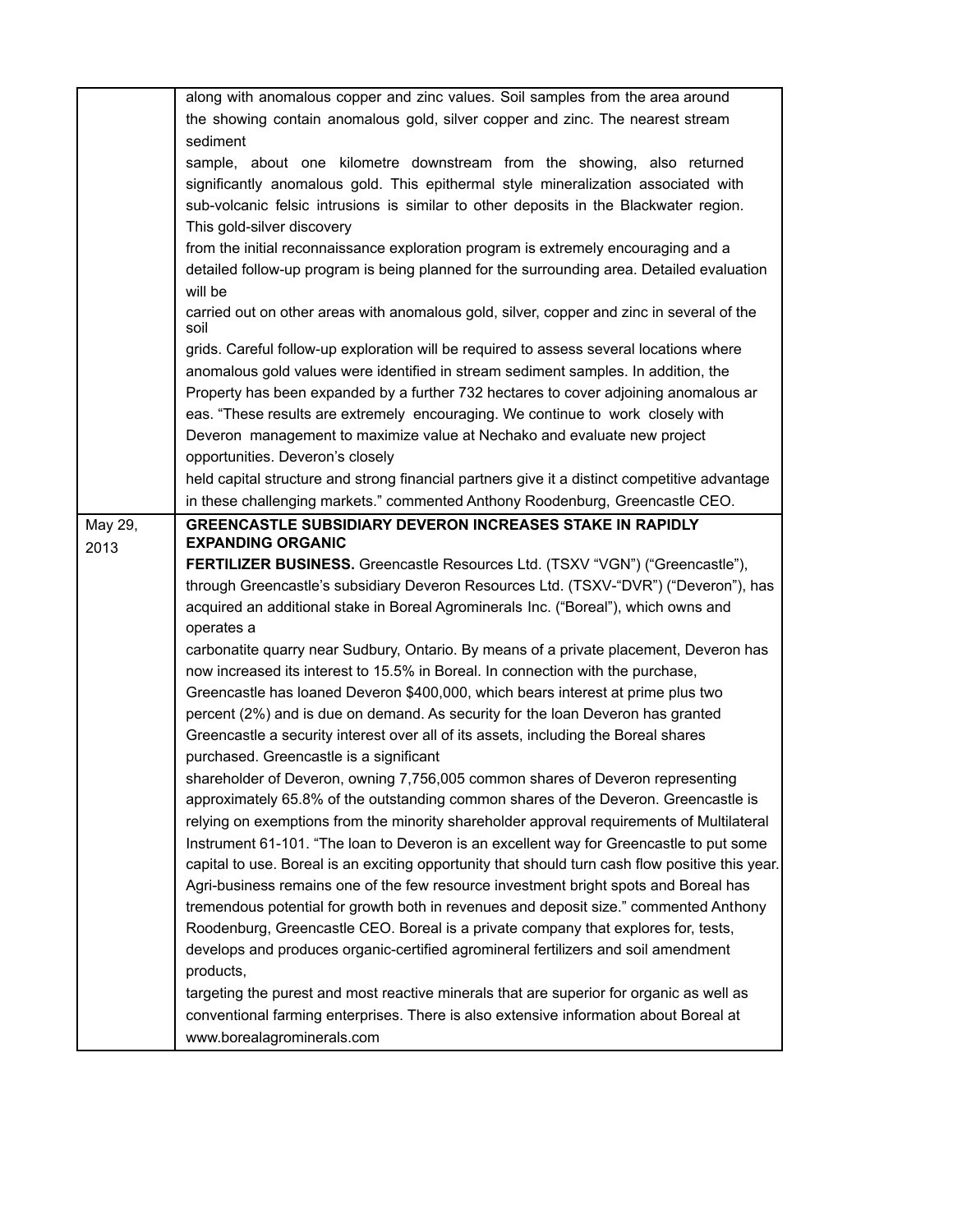| July 11, 2013 | <b>GREENCASTLE ACQUIRES PAST PRODUCING CROESUS MINE, NEVADA GRANTS</b><br><b>EXTENSION</b> |
|---------------|--------------------------------------------------------------------------------------------|
|               | TO RAINBOW RESOURCES INC. Greencastle Resources Ltd. (TSXV "VGN")                          |
|               | ("Greencastle"), is pleased to report that, in return for granting an option extension to  |
|               | Rainbow Resources Inc. ("Rainbow"), Rainbow has agreed to include recently acquired        |
|               | patented claims totalling 35 hectares located within Greencastle's larger Jewel Ridge      |
|               | claim block in Nevada. The claims                                                          |
|               | are along trend in the immediate vicinity of the Hamburg pit, where Rainbow geologists     |
|               | have outlined a minimum 500 metre-long altered zone characterized by old workings,         |
|               | strong oxide staining and heavily silicified rock. The patented claims cover the former    |
|               | -producing Croesus mine (gold, silver, lead and zinc) and were acquired late in 2012 by    |
|               | Rainbow for cash                                                                           |
|               | consideration of \$75,000 and 500,000 Rainbow shares. In return for assigning these        |
|               | claims and making a cash payment of \$30,000 to Greencastle, Greencastle has agreed to     |
|               | grant an                                                                                   |
|               | extension to Rainbow allowing more time to complete the next phase of work required to     |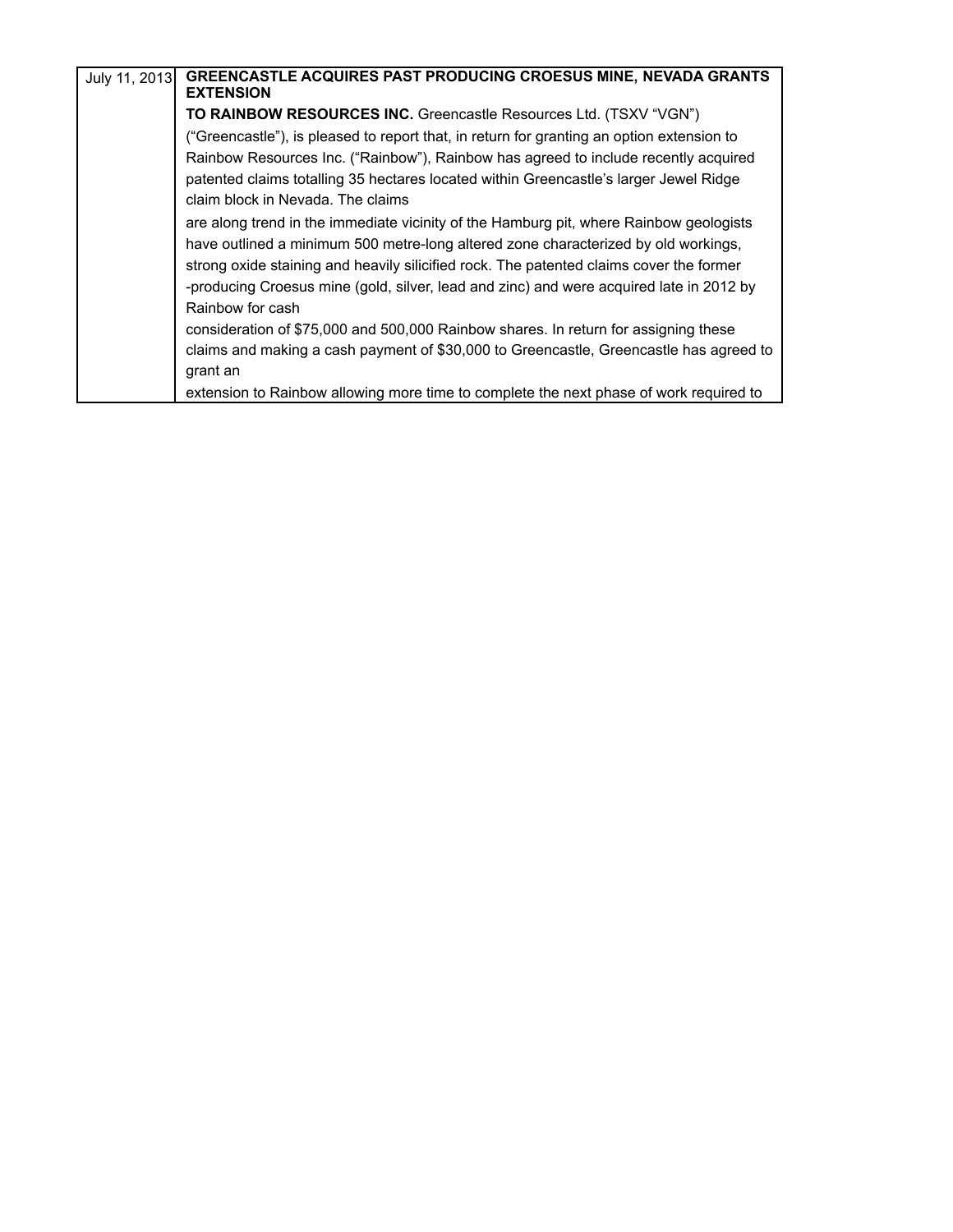|            | keep the Jewel Ridge option in good standing. See news March 29, 2012 Commenting on        |
|------------|--------------------------------------------------------------------------------------------|
|            | the arrangement, Anthony Roodenburg, Greencastle CEO, stated: "Rainbow has                 |
|            | completed some excellent work at Jewel Ridge despite challenging market conditions. We     |
|            | believe the                                                                                |
|            | inclusion of the Croesus claims adds significant value to the Jewel Ridge claim block. We  |
|            | now control virtually all of the prospective ground between Timberline's South Eureka      |
|            | deposit to the south and Barrick's producing Ruby Hill mine to the north."                 |
| August 19, | Greencastle Responds to Unsolicited Offer . Greencastle Resources Ltd.                     |
| 2013       | ("Greencastle" or the "Company") (TSXV: VGN) acknowledges the announcement made            |
|            | on August 19, 2013 by Zara Resources Inc. ("Zara") of its intention to make an unsolicited |
|            | offer to purchase 100% of the issued share capital of Greencastle, Visible Gold Mines Inc. |
|            | and Altai Resources Inc. As of the date of this news release, the Company has had no       |
|            | discussions with Zara and the                                                              |
|            | Company has not received any communications with any details or other information          |
|            | regarding the intended Zara offer. As a result, the Company is currently reviewing and     |
|            | evaluating the announcement with its financial and legal advisors. A special               |
|            | committee of                                                                               |
|            | the Board of Directors of the Company will be appointed to assist the Board in considering |
|            | the announcement as well as any formal offer actually made in order to maximize value      |
|            | for the benefit of Greencastle's shareholders and other stakeholders. The Company          |
|            | recommends that shareholders defer taking any action in respect of the possible Zara       |
|            | offer until shareholders have received further communication from the Board of             |
|            | Directors of the Company. In the event that an actual offer is made, the Board of          |
|            | Directors of Greencastle will issue a directors' circular concerning the actual offer. The |
|            | directors' circular will contain                                                           |
|            | important information including the determination of the Board of Directors of Greencastle |
|            | with respect to a recommendation to Greencastle shareholders.                              |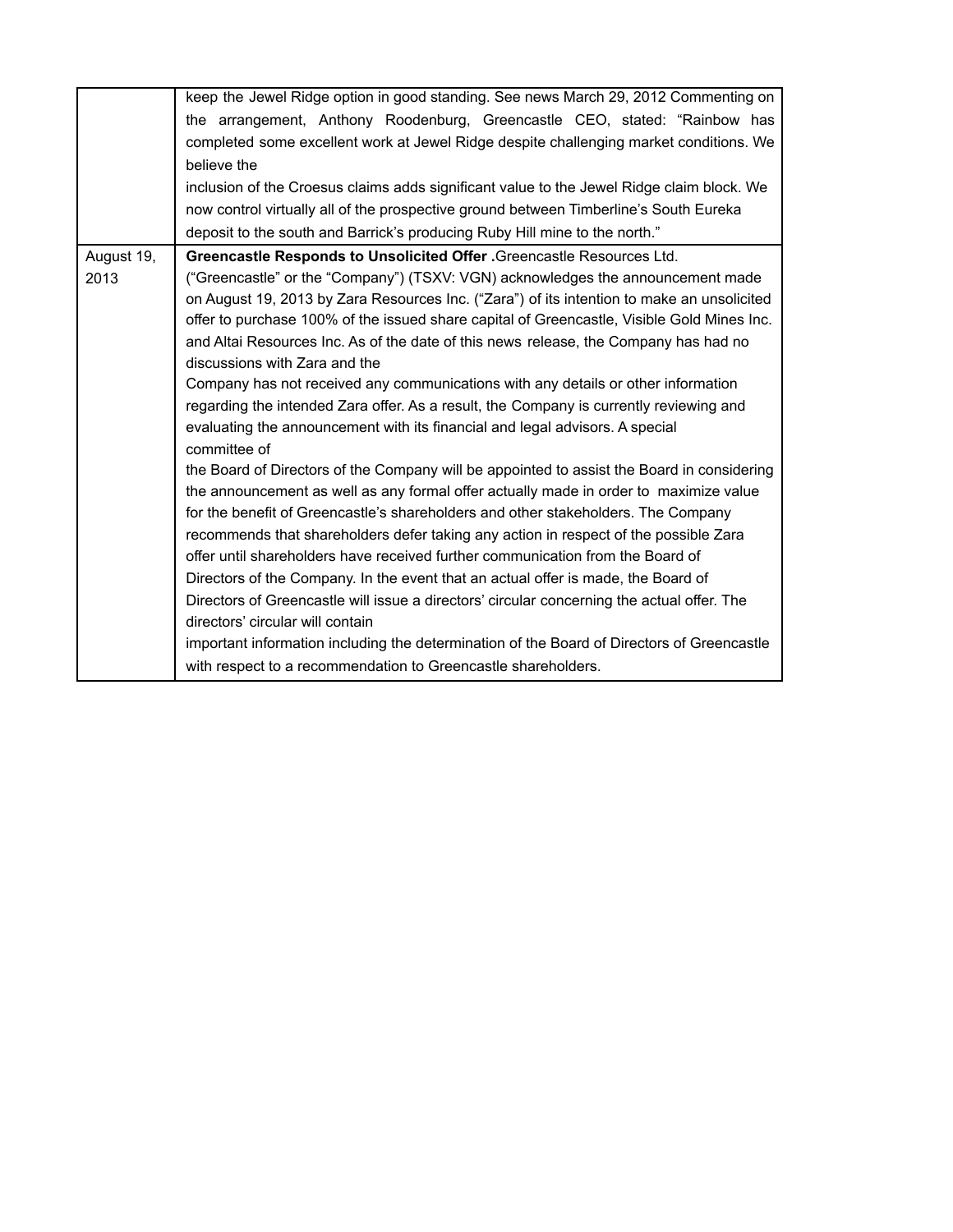| August 22, | <b>GREENCASTLE REPORTS SECOND QUARTER FINANCIAL RESULTS AND</b>                               |
|------------|-----------------------------------------------------------------------------------------------|
| 2013       | <b>ADOPTION OF</b>                                                                            |
|            | ADVANCE NOTICE BY-LAW. Greencastle Resources Ltd. (TSXV "VGN") ("Greencastle"                 |
|            | or the "Company"), is pleased to provide the consolidated financial results for the           |
|            | Company for the period ended June 30, 2013 which have now been filed on SEDAR. As             |
|            | of June 30, 2013 total shareholder equity (assets less liabilities) was \$5,823,930 (\$0.13 / |
|            | share) versus \$6,085,967 (\$0.13 / share) at December 31, 2012. Income declined from         |
|            | \$256,656 to \$160,325 fo r the                                                               |
|            | six months ended June 30, 2013 compared with the year earlier period. Total expenses          |
|            | decreased from \$710,466 to \$495,690 for the first half of fiscal 2013 a reduction of 30%.   |
|            | Net loss for the six month period was \$390,832 compared to \$479,591 for the same            |
|            | period the previous year. Commenting on the second quarter results, Anthony                   |
|            | Roodenburg, CEO,                                                                              |
|            | stated: "These are very challenging times for junior resource companies. While many           |
|            | are struggling to survive, Greencastle remains in a very strong financial position with a     |
|            | solid balance sheet. All of our exploration projects are 100% owned and we will continue      |
|            | to monitor costs while evaluating new opportunities created by current market                 |
|            | conditions."                                                                                  |
|            | The Company also wishes to announce the adoption by its boa rd of directors (the "Board")     |
|            | of amendments to its by-laws (the "Amendments") to include advance notice provisions          |
|            | (the "Advance Notice Provisions") requiring that advance notice be provided to the            |
|            | Company in                                                                                    |
|            | circumstances where nominations of persons for election to the Board are made by              |
|            | shareholders. Among other things, the Advance Notice Provisions fix a deadline by which       |
|            | shareholders must notify the Company of nominations of persons for election to the Board      |
|            | and provide that the same information about the proposed nominee as one would be              |
|            | required to include in a dissident proxy circular under applicable securities laws must be    |
|            | provided to the Company by the deadline. In the case of an annual meeting of                  |
|            | shareholders, notice to the Company must be made not less than 30 and not more than           |
|            | 60 days prior to                                                                              |
|            | the date of the annual meeting; provided however, that in the event that the annual meeting   |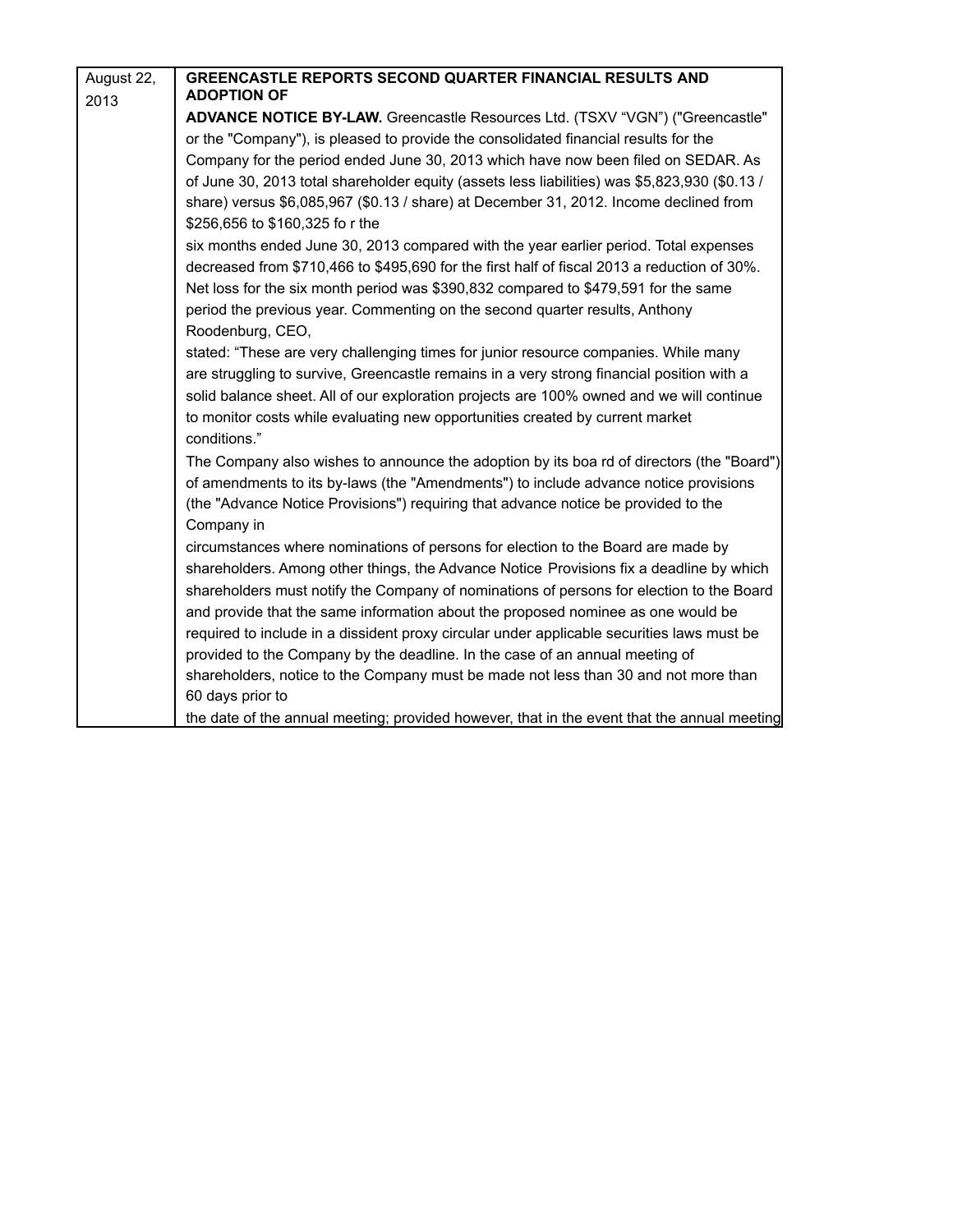| is to be held on a date that is less than 50 days after the date on which the first public  |
|---------------------------------------------------------------------------------------------|
| announcement of the date of the annual meeting was made, notice may be made not             |
| later than the close of business on the 10th day following such public announcement. In     |
| the case of a special meeting of shareholders (which is not also an annual meeting)         |
| notice to the Company must be made no later than the close of business on the 15th day      |
| following the day on which the first public announcement of the date of the special         |
| meeting was made.                                                                           |
| The Advance Notice Provisions provide a clear process for shareholders to follow to         |
| nominate directors and set out a reasonable timeframe for nominee submissions along         |
| with a requirement for accompanying information. The purpose of the Advance Notice          |
| Provisions is to treat all shareholders fairly by ensuring that all shareholders, including |
| those                                                                                       |
| participating in a meeting by proxy rather than in person, receive adequate notice of the   |
| nominations to be considered at a meeting and can thereby exercise their voting rights      |
| in an informed manner. In addition, the Advance Notice Provisions should assist in          |
| facilitating an orderly and efficient meeting process. The Amendments are effective as of   |
| May 3, 2013, the date they were first approved by the Board, and were approved by the       |
| Company's                                                                                   |
| shareholders in accordance with the provisions of the Business Corporations Act             |
| (Ontario) at the annual and special meeting of shareholders held on June 4, 2013. A copy    |
| of the by-law, as amended, has been filed under the Company's profile on SEDAR at           |
|                                                                                             |

[www.sedar.com.](http://www.sedar.com/)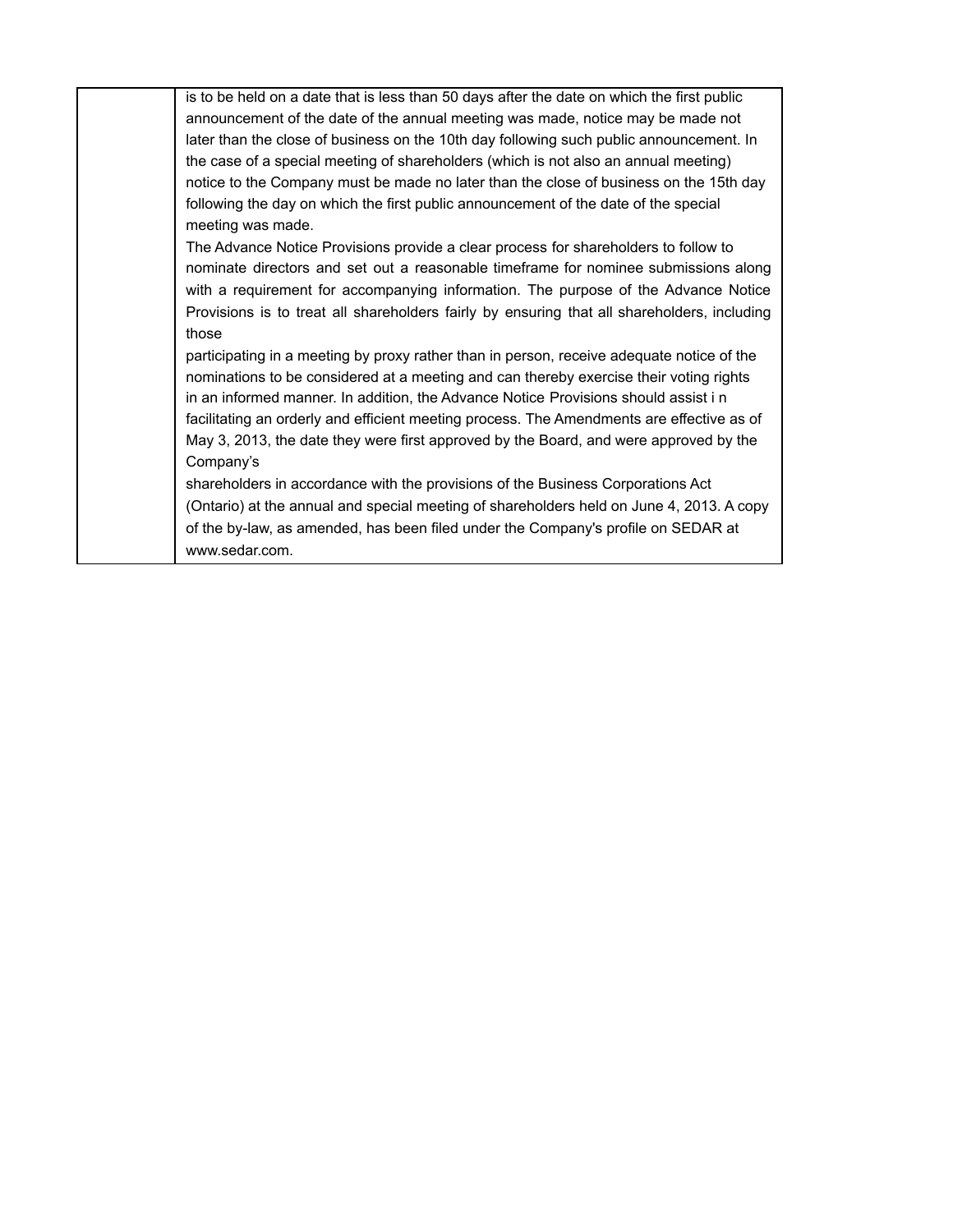| August 27,<br>2013 | ZARA COMMENCES BIDS AND FILES SINGLE TAKEOVER BID CIRCULAR FOR<br><b>THREE TSXV-</b>              |
|--------------------|---------------------------------------------------------------------------------------------------|
| (somehow           | LISTED COMPANIES. Toronto, Ontario, August 27, 2013 - Zara Resources Inc. (CNSX:                  |
| related to         | ZRI) today announced that it has filed on SEDAR a single takeover bid circular and                |
| Greencastle,       | commenced its offers to purchase 100% of the issued common shares of three unrelated              |
| but not the        | companies: Visible Gold Mines Inc. (TSXV: VGD); Greencastle Resources Ltd. (TSXV:                 |
| company's          | VGN); and Altai Resources Inc. (TSXV: ATI). Offering to buy 100% of all issued shares of          |
| news               | Visible Gold Mines, Greencastle Resources, and Altai Resources Each of the three bids             |
| release)           | offers a substantial premium over                                                                 |
|                    | market prices Single circular for three simultaneous takeover bids is a unique, innovative,       |
|                    | highly cost-effective offering approach that affords target company shareholders the              |
|                    | ability to evaluate their investment not only against the current Zara, but the greatly           |
|                    | enhanced proforma Zara that combines the four companies Zara's strategy is to acquire             |
|                    | small-cap companies with under-valued or poorly managed assets and bring a                        |
|                    | disciplined management focus to unlock asset value and establish a natural resource               |
|                    | company focused on creating                                                                       |
|                    | value for shareholders As announced on August 19, 2013, Zara requested shareholder                |
|                    | lists from each of the three companies. Zara has now received the lists and is proceeding         |
|                    | with                                                                                              |
|                    | sending the take-over bid offer and circular. "Zara Resources is a                                |
|                    | shareholder-value driven company," said Danny Wettreich, its Chairman and                         |
|                    | Chief Executive Officer. "Our strategy is to acquire small-cap natural resource                   |
|                    | companies thereby offering shareholders the opportunity to exit their poorly performing           |
|                    | investments and become part of an enhanced Zara that is more valuable than the sum                |
|                    | of its parts. Combining these three companies with Zara's existing operations, will               |
|                    | advance that objective and we will then continue to acquire additional businesses that            |
|                    | we have identified as attractive opportunities. Our commitment to running a lean,                 |
|                    | aggressive, fa st-moving, and growing company creating increasing value for our                   |
|                    | shareholders stands in sharp contrast to the performances of Visible, Greencastle,                |
|                    | and Altai. The directors and managements of these companies have for years paid                   |
|                    | themselves unjustified fees and spent millions of their shareholders' dollars with little         |
|                    | to                                                                                                |
|                    | show for it while the share prices of their companies have collapsed," Mr. Wettreich said.        |
|                    | "The successful acquisition of all three companies will enable us to realize about \$1.2          |
|                    | million in annual savings from such basics as eliminating redundant and excessive                 |
|                    | management                                                                                        |
|                    | salaries and directors' fees, and duplicated administrative costs. The enlarged Zara will<br>have |
|                    | over \$13.5 million in net cash and securities and a resource development portfol io              |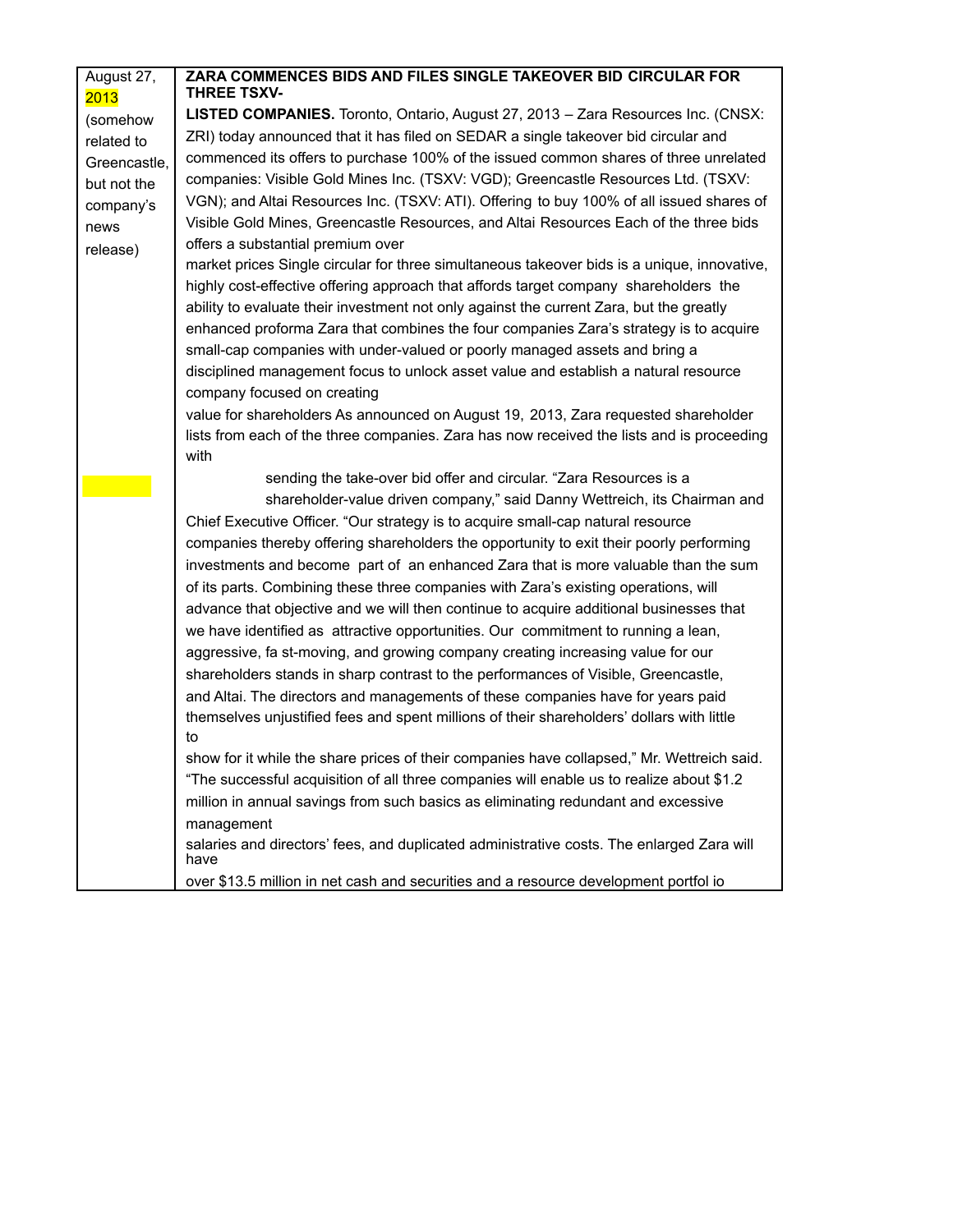comprising gold, nickel-copper, and oil and gas properties in five Canadian provinces, as well as in Nevada, U.S.A. Our market capitalization, based on the current share price of Zara at

\$0.14, would be approximately \$27 million," he added. "Our innovative approach to these bids is itself indicative of our cost-conscious, shareholder focused management style. To our knowledge, no Canadian company has ever used a single offering circular to pursue simultaneous bids for three independent companies," Mr. Wettreich noted. The Offers "In the past three years, shareholders in these three companies have experienced declines in their share prices ranging from 79% to 96%, while the directors of these companies have paid themselves more than \$2.5 million. Zara's offers represent substantial premiums from the price at which they were trading prior to our bid announcement." Mr. Wettreich said.

Zara's offers are as follows. Visible Gold Mines Inc. at a price of \$0.05 per share to be satisfied by the issuance of 0.4167 shares of Zara in exchange for each tendered share of Visible. Based on the trading price of Zara prior to the bid announcement at \$0.12 and of

Visible at \$0.015 prior to Zara's recent offer for 19.9% of Visible, that is a premium of 233%. Greencastle Resources Ltd. at a price of \$0.14 per share to be satisfied by the issuance of 1.1667 shares of Zara in exchange for each tendered share of Greencastle. Based on the

trading price of Zara prior to the bid announcement at \$0.12 and of Greencastle at \$0.06 that is a premium of 133%. Altai Resources Inc. at a price of \$0.17 per share to be satisfied by the issuance of 1.4167 shares of Zara in exchange for each tendered share of Altai. Based on the trading price of Zara prior to the bid announcement at \$0.12 and of Altai at \$0.085 that is a premium of 100%. "Zara is confident that our management and Board expertise will create significant value for these combined companies, compared to the failure of their current

managements which have wasted shareholders' money," said Mr. Wettreich. "Visible's management has spent more than \$12 million of shareholders' funds with little result. Visible's directors recently stated '…a significantly depressed share price provides the

Corporation with few alternatives other than to s ignificantly reduce its exploration activities.'

"Greencastle has limited its activities to receiving declining oil royalties, and the partial spinoff of its gold exploration project. Despite this inactivity, the Greencastle directors have paid themselves the highest fees of the three companies, an amount of \$1.15 million. "Altai has stagnated for decades. It has had the same CEO for 26 years, who actually told attendees of their recent annual meeting that he was 'sick of the mining industry' and was determined to leave the company within one year" Mr. Wettreich said. Reasons why shareholders should accept the Zara Offer "In contrast to the unacceptable track records of the directors and

managements of these three companies, in a short period, Zara has shown itself to be a dynamic, aggressive company driven to creating value for our shareholders. We already have acquired 100% of three mineral properties from TSXV-listed companies: Riverbank, a nickel- copper property; Pigeon River; a nickel-copper property; and the Forge Lake gold property. In each case, the companies selling their properties demonstrated their faith in our prospects by accepting our securities as full payment" Mr. Wettreich said. "We've also paid a dividend to Zara's shareholders consisting of stock in a new public company owning the Riverbank property, successfully raised \$200,000 in private placements of common and preferred

shares at \$0.12 per share, and strengthened our team with the appointment of a world-class geologist to our Board," he added. A copy of the Offering Circular and other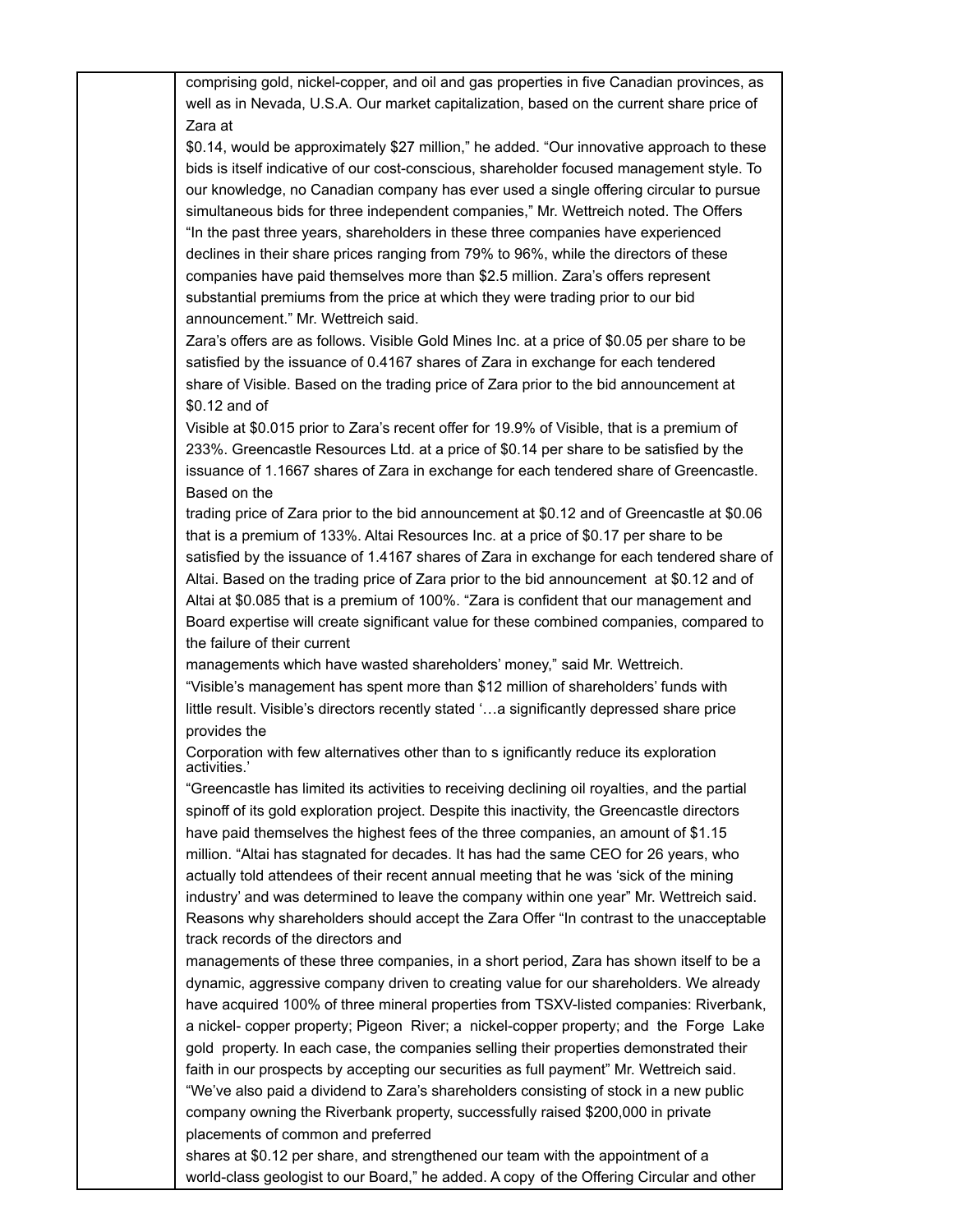| information will be available at www.zaratakeoverbids.com. Time is of the essence,                |
|---------------------------------------------------------------------------------------------------|
| shareholders are urged                                                                            |
| to carefully read the offer documents as they contain important information about                 |
| their investments. All Visible, Greencastle and Altai shareholders are invited to ask             |
| questions                                                                                         |
| relating to the Offer by contacting the Information Agent, Kingsdale Shareholder Services<br>Inc. |
| toll-free at 1 866 879 7650.(English or French). Outside of North America, please di al           |
| 416-867-2272 (collect) or email contactus@kingsdaleshareholder.com. About Zara                    |
| Resources                                                                                         |
| Zara is a Toronto, Ontario-based mineral company developing its Forge Lake gold project<br>and    |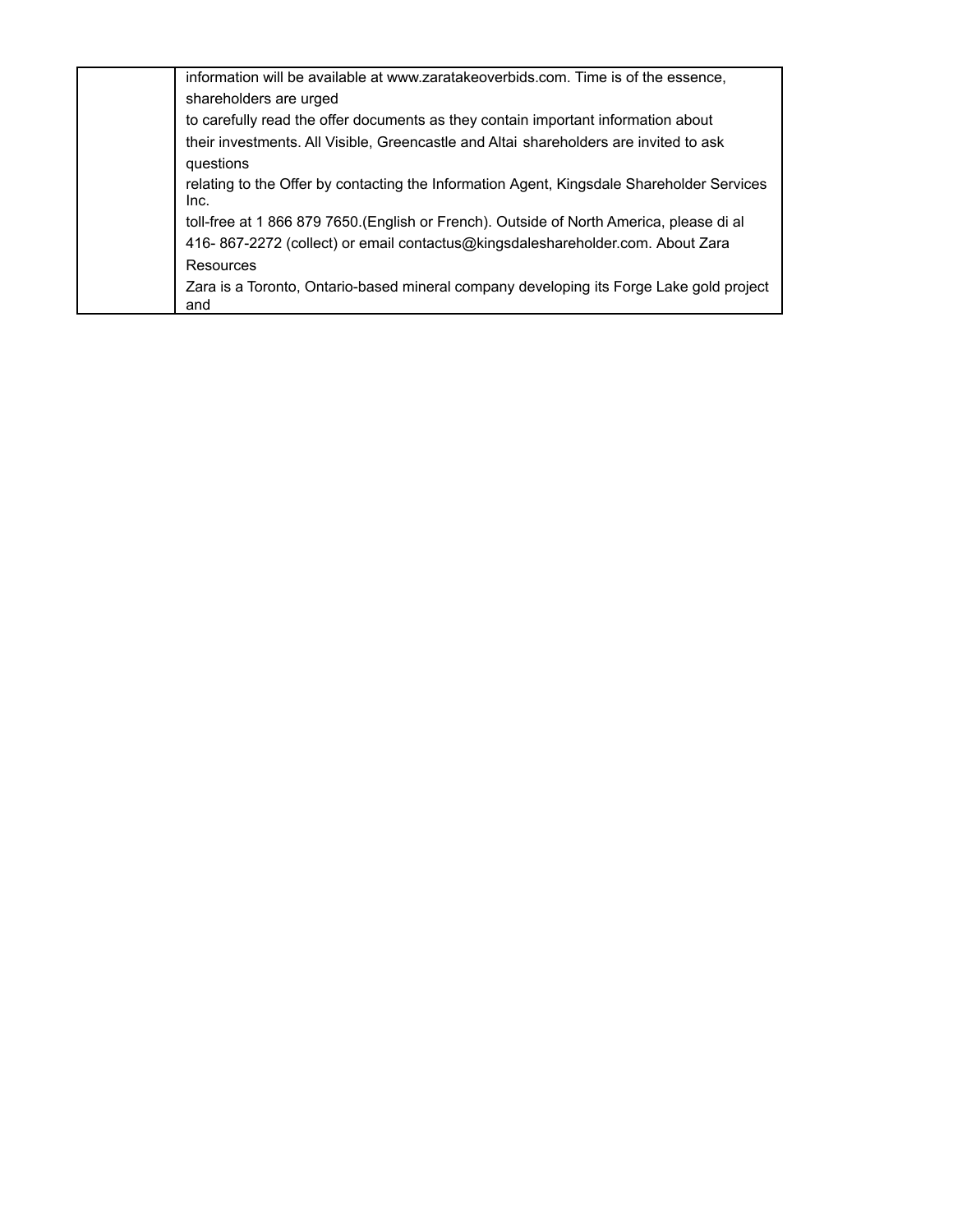|                    | its Pigeon River nickel-copper project in Ontario, Canada. It continues to seek the              |
|--------------------|--------------------------------------------------------------------------------------------------|
|                    | acquisition of other Canadian natural resource properties. For further information please        |
|                    | visit our                                                                                        |
|                    | website at www.ZaraResourcesInc.com                                                              |
| August 28,         | Greencastle Reports New Target Areas at Jewel Ridge, Nevada .Greencastle                         |
| 2013               | Resources Ltd. ("Greencastle" or the "Company") (TSXV: VGN) is pleased to report that            |
|                    | Rainbow Resources Inc. ("Rainbow") has completed a comprehensive review of all                   |
|                    | available technical data                                                                         |
|                    | associated with the Jewel Ridge property near Eureka, Nevada. This review resulted in            |
|                    | several promising drill targets being identified on the property that Rainbow plans to           |
|                    | follow up. Rainbow notes that a number of historic workings exist within the Jewel Ridge         |
|                    | property. Some of the larger historic mines in the claim blocks include the Hamburg,             |
|                    | Peroni, Croesus and Eureka mines, which historical records indicate, produced                    |
|                    | approximately 35,000 ounces                                                                      |
|                    | of gold equivalent during the period 1871 to the 1920s. A database comprising 383 drill<br>holes |
|                    | with gold assay values was assembled from various past reverse circulation drilling              |
|                    | programs on the property and a number of new targets were identified. Based on the               |
|                    | technical review performed, Rainbow intends to proceed with further exploration drilling         |
|                    | once financing is i n place. Rainbow can earn a 60% interest in the Jewel Ridge Property         |
|                    | by paying Greencastle                                                                            |
|                    | \$250,000 cash, issuing 1,500,000 shares of Rainbow (both partially paid) and spending           |
|                    | \$4.5 million over 4 years. On earning 60% interest in the property, Rainbow can elect to        |
|                    | increase its interest to 75% by advancing the property to the stage of a bankable                |
|                    | feasibility study.                                                                               |
|                    | Jewel Ridge is located on the south end of Nevada's prolific Battle Mountain - Eureka            |
|                    | Trend, along strike and contiguous to Barrick Gold's two-million ounce Archimedes /              |
|                    | Ruby Hill mine to the north and the advanced-stage Lookout Mountain Project to the               |
|                    | south.<br><b>GREENCASTLE APPOINTS LAUREL HILL AND RECOMMENDS SHAREHOLDERS</b>                    |
| August 29,<br>2013 | <b>TAKE NO</b>                                                                                   |
|                    | ACTION. Greencastle Resources Ltd. ("Greencastle" or the "Company") (TSXV: VGN)                  |
|                    | announces that it has retained Laurel Hill Advisory Group, one of Canada's leading               |
|                    | shareholder communications firms, to ensure Greencastle shareholders are fully                   |
|                    | advised with proper information in relation to the announcement by Zara Resources Inc.           |
|                    | ("Zara") of its unsolicited offers to acquire all of the outstanding shares of Greencastle,      |
|                    | Visible Gold                                                                                     |
|                    | Mines Inc. and Altai Resources Inc. in exchange for shares of Zara. Greencastle is<br>concerned  |
|                    | about misinformation in the marketplace, and advises our shareholders that they should           |
|                    | not take any action concerning the Zara offer until they have received further                   |
|                    | communication from the Board of Directors of Greencastle. The Board of Directors of              |
|                    | Greencastle will issue a directors' circular concerning the offer. The directors' circular       |
|                    | will contain important                                                                           |
|                    | information including the recommendation of Board of Directors of Greencastle with               |
|                    | respect to the unsolicited offer. Until such time, we encourage shareholders to take no          |
|                    | action. The Board of Directors of Greencastle have appointed a Special Committee of              |
|                    | independent                                                                                      |
|                    | directors to evaluate the unsolicited bid. The Special Committee will consider alternatives      |
|                    | and make recommendations to the Board of Directors. It has oversight of the process of           |
|                    | reviewing and responding to the unsolicited bid.                                                 |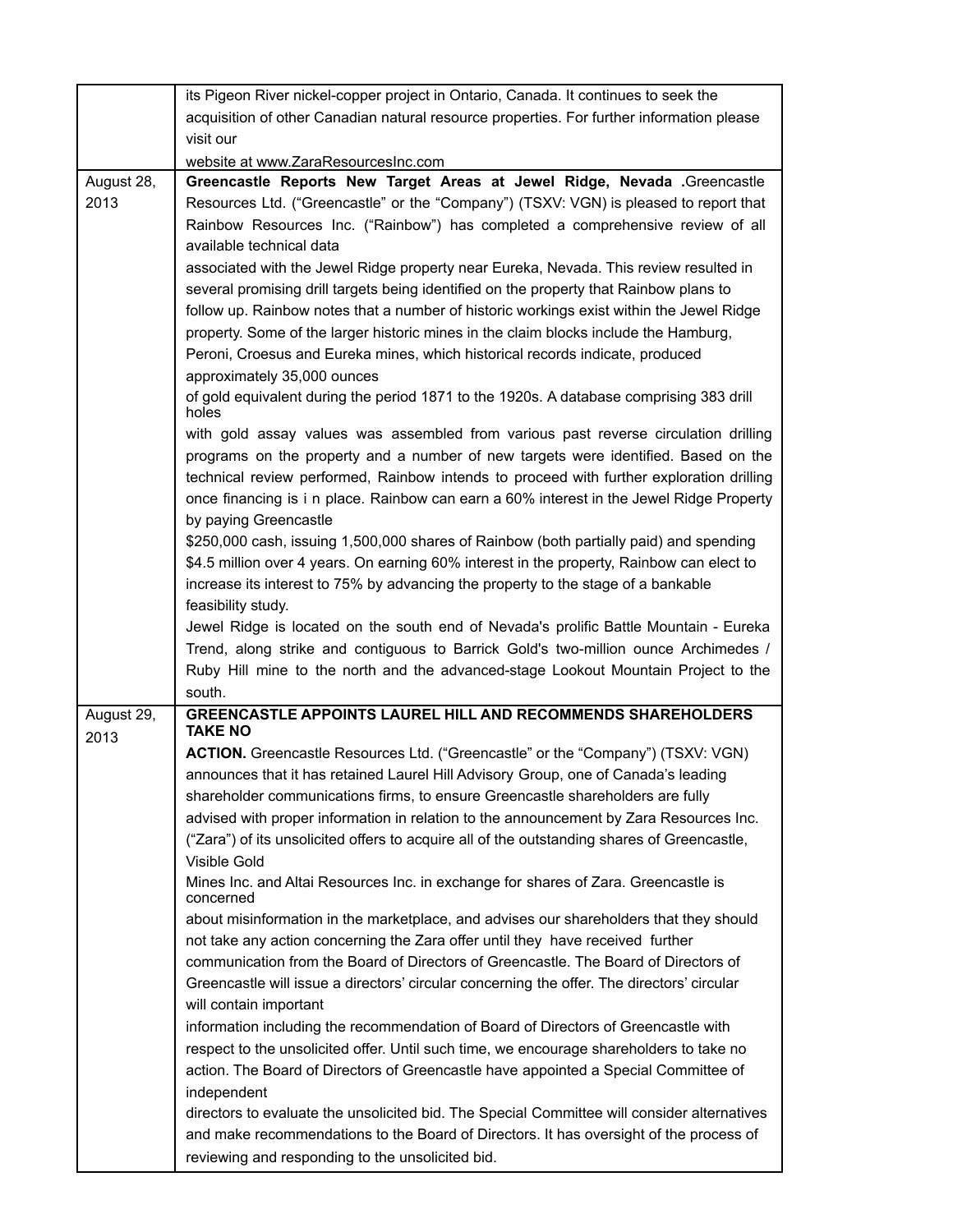| September | <b>GREENCASTLE PROVIDES UPDATE ON UNSOLICITED OFFER. Greencastle</b>                              |
|-----------|---------------------------------------------------------------------------------------------------|
| 5, 2013   | Resources Ltd.                                                                                    |
|           | ("Greencastle" or the "Company") (TSXV: VGN) woul d like to remind shareholders that              |
|           | they should defer taking any action in respect of the offer from Zara Resources Inc. until        |
|           | shareholders have received further communication from the board of directors of                   |
|           | Greencastle. Following a detailed review of the offer by a special committee,                     |
|           | Greencastle will mail a directors' circular which will contain important information              |
|           | including a                                                                                       |
|           | recommendation to shareholders of Greencastle with respect to the offer. Anthony                  |
|           | Roodenburg, CEO, commenting on the offer, said, "The Board of Directors is proceeding,            |
|           | with the assistance of its legal advisors, to review the Zara offer. Since the date of the offer, |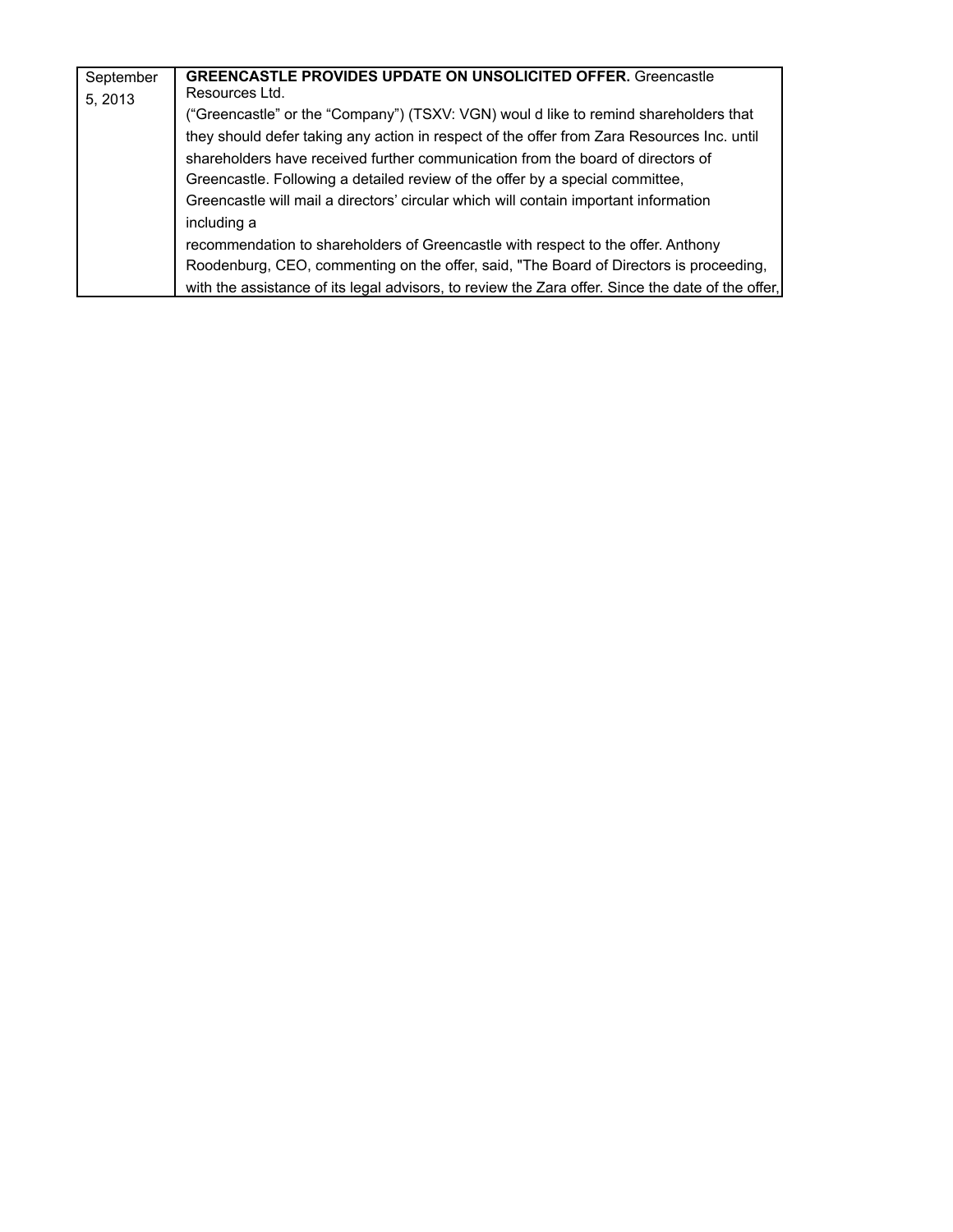|           | Greencastle has received many unsolicited communications from shareholders who have                                                                                                                                                                                                    |
|-----------|----------------------------------------------------------------------------------------------------------------------------------------------------------------------------------------------------------------------------------------------------------------------------------------|
|           | overwhelmingly expressed their objection to and concern with the offer. Shareholders are                                                                                                                                                                                               |
|           | urged to take no action concerning the offer until the Board makes its formal                                                                                                                                                                                                          |
|           | recommendation. Shareholders will be notified by the Board of this recommendation                                                                                                                                                                                                      |
|           | through a news release and directors' circular in accordance with applicable securities                                                                                                                                                                                                |
|           | laws."<br><b>GREENCASTLE ANNOUNCES ADOPTION OF SHAREHOLDER RIGHTS PLAN.</b>                                                                                                                                                                                                            |
| September | Greencastle                                                                                                                                                                                                                                                                            |
| 9, 2013   | Resources Ltd. ("Greencastle" or the "Company") (TSXV: VGN) would like to announce<br>that                                                                                                                                                                                             |
|           | its board of directors has approved the adoption of a Shareholder Rights Plan ("Rights<br>Plan"). The Rights Plan is not intended to prevent the Zara offer or any other take-over                                                                                                     |
|           | bid. Rather,                                                                                                                                                                                                                                                                           |
|           | it is intended to provide Greencastle's board of directors and shareholders adequate time<br>to consider and evaluate the Zara offer and any other take-over bid that may be made for<br>the Company's shares and, if appropriate, seek alternatives to maximize shareholder<br>value. |
|           | Subject to the terms of the Rights Plan, the Rights will become exercisable in the                                                                                                                                                                                                     |
|           | event any person, together with joint actors, acquires or announces its intention to                                                                                                                                                                                                   |
|           | acquire, including by way of lock-up agreements, 20 percent or more of Greencastle's<br>outstanding shares                                                                                                                                                                             |
|           | without complying with the "Permitted Bid" provisions of the Rights Plan or without a                                                                                                                                                                                                  |
|           | waiver under the plan. If a take-over is completed without complying with the                                                                                                                                                                                                          |
|           | requirements of the Rights Plan or a waiver under it, the Rights holders (other than the                                                                                                                                                                                               |
|           | acquiring person and its                                                                                                                                                                                                                                                               |
|           | joint actors) will be entitled to purchase additional Greencastle common shares at one-half<br>the prevailing market price at that time. Under the Rights Plan, a bid that, a mong other                                                                                               |
|           | things, is made for all of the outstanding shares to all shareholders on identical terms and<br>conditions and that is open for at least 60 days may constitute a "Permitted Bid". In order to                                                                                         |
|           | implement the Rights Plan, Greencastle's board of directors has authorized the issuance<br>of one right (a "Right") per Greencastle common share outstanding to holders of                                                                                                             |
|           | Greencastle's common shares outstanding as September 6, 2013. Although effective as                                                                                                                                                                                                    |
|           | September 6, 2013, the Rights Plan is subject to TSX Venture Exchange acceptance and                                                                                                                                                                                                   |
|           | to ratification by                                                                                                                                                                                                                                                                     |
|           | Greencastle's shareholders at a meeting of shareholders held within six months of                                                                                                                                                                                                      |
|           | September 6, 2013. If the Rights Plan is not ratified within six months, the Rights Plan                                                                                                                                                                                               |
|           | and all of the Rights outstanding at that time will terminate. In light of the Zara offer, the                                                                                                                                                                                         |
|           | board of directors has determined to defer the Separation Time (as defined in the Rights                                                                                                                                                                                               |
|           | Plan) until further notice. A copy of the Rights Plan will be made available on SEDAR at                                                                                                                                                                                               |
|           | www.sedar.com.                                                                                                                                                                                                                                                                         |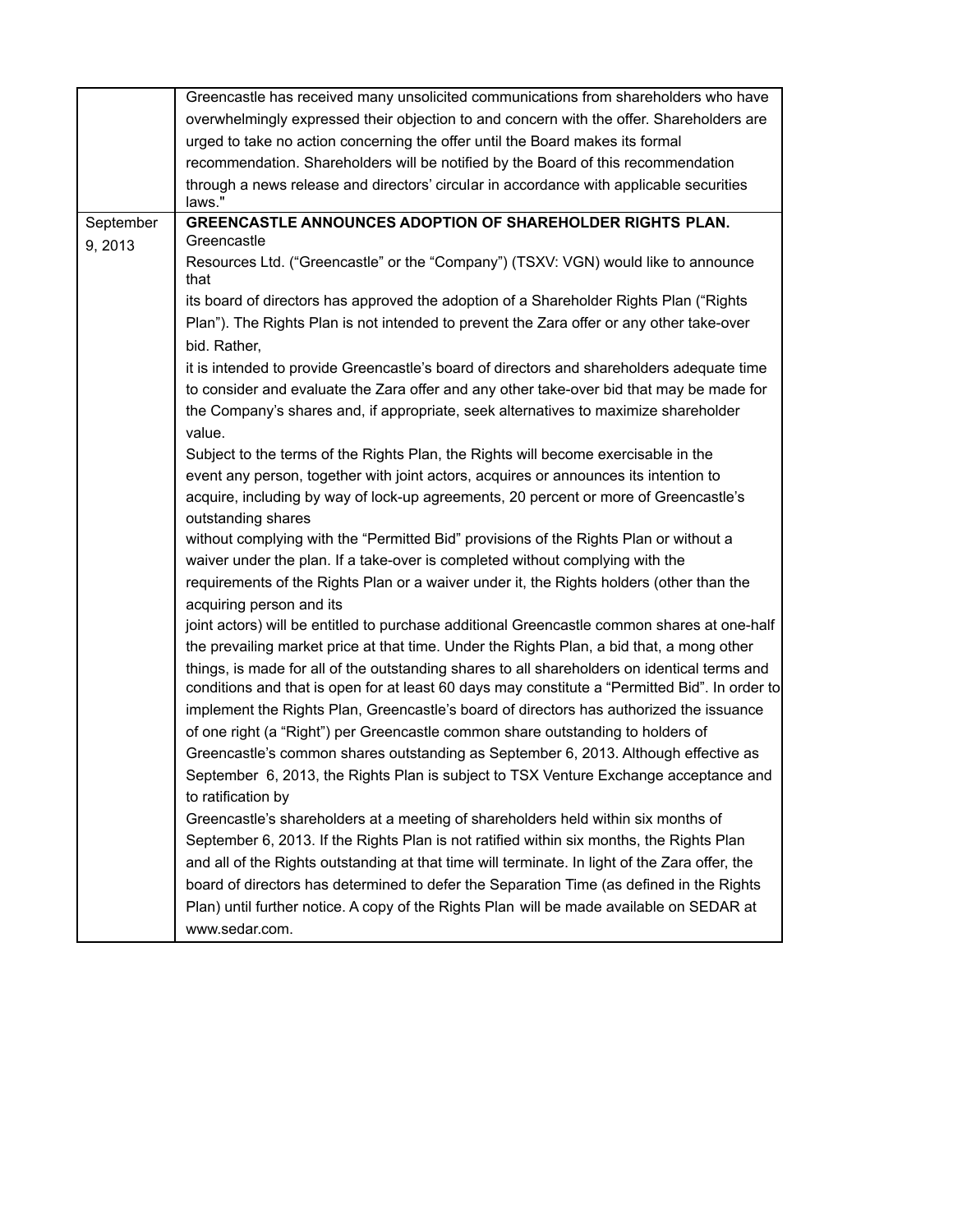| September | <b>UNSOLICITED OFFER BY ZARA CEASE-TRADED.</b> Greencastle Resources Ltd.                      |
|-----------|------------------------------------------------------------------------------------------------|
| 16, 2013  | ("Greencastle" or the "Company") (TSXV: VGN) is pleased to announce that the Quebec            |
|           | Bureau de Décision et de Révision has issued a cease-trade order against the unsolicited       |
|           | offer by Zara Resources                                                                        |
|           | Inc. ("Zara") to purchase all of the issued and outstanding common shares of                   |
|           | Greencastle, Visible Gold Mines Inc. ("Visible") and Altai Resources Inc. ("Altai"). The       |
|           | decision was in response to an application filed on September 6, 2013, by                      |
|           | Greencastle, Visible and Altai                                                                 |
|           | which cited major irregularities and deficiencies in the unsolicited offer by Zara. Following  |
|           | a hearing held on Wednesday, September 11, 2013, the Bureau rendered its decision,             |
|           | cease- trading the offer, on Friday, September 13, 2013. In rendering its decision, the        |
|           | Bureau found, among other things, that: (i) Zara did not comply with material aspects of       |
|           | applicable                                                                                     |
|           | securities laws; (ii) the Zara circular was deficient; and (iii) shareholders of the three     |
|           | companies could not make an informed decision with respect to the offer due to the             |
|           | incomplete and erroneous information contained in the Zara circular. As a result of the        |
|           | cease-trade order, Zara cannot take-up any shares of Greencastle, if any, that may have        |
|           | been tendered in connection with Zara's offer. Shareholders should NOT tender their            |
|           | shares to the offer. The offer has been cease-traded by regulatory authorities. Those who      |
|           | have tendered                                                                                  |
|           | shares of Greencastle to the Zara offer should withdraw their shares. The Bureau's<br>decision |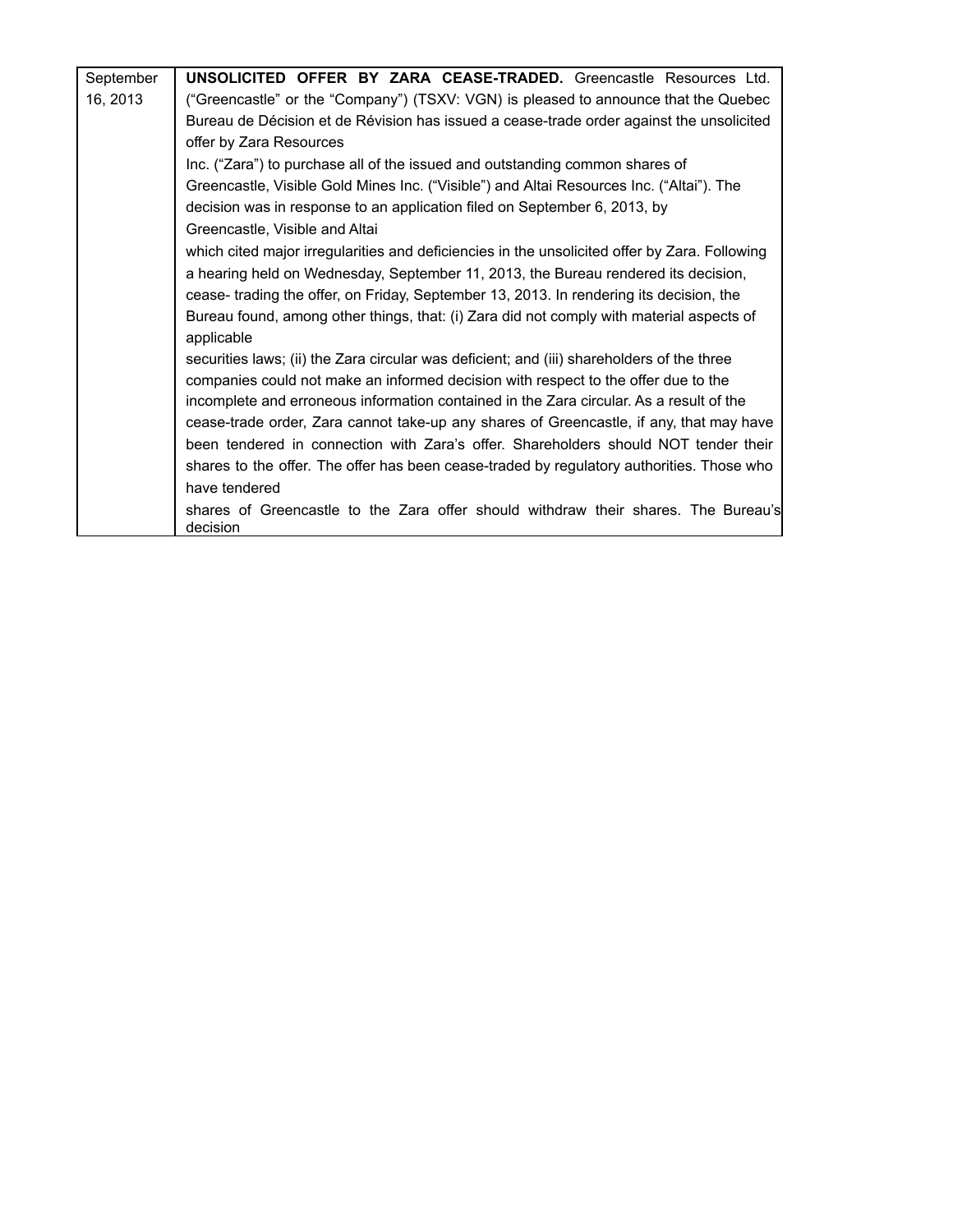|                     | also provides that Zara and its agents stop from soliciting, or communicating with, in any  |
|---------------------|---------------------------------------------------------------------------------------------|
|                     | manner whatsoever, the shareholders of the Company in connection with the Zara offer,       |
|                     | until such time as Zara has translated its offer documents into French, amended and         |
|                     | corrected the offer documents, and staff of the Autorité des Marches Financiers is          |
|                     | satisfied with the amended and corrected disclosure. Chris Irwin, Chair of the              |
|                     | independent Special                                                                         |
|                     | Committee of the Company said, "We are satisfied with the decision of the Bureau in         |
|                     | cease- trading Zara's offer. Our initial review of the offer documents gave the committee   |
|                     |                                                                                             |
|                     | grave concerns with respect to the accuracy of the information contained in the             |
|                     | documents and the bureau's decision confirmed our concerns. In the end, the decision        |
|                     | protects our                                                                                |
|                     | shareholders against what we thought was a very misleading offer."                          |
| October 22,<br>2013 | <b>GREENCASTLE ALBERTA OIL LEASE EXTENSION APPROVED.</b> Greencastle<br>Resources Ltd.      |
|                     | ("Greencastle" or the "Company") (TSXV: VGN) is pleased to report that Alberta's            |
|                     | Department of Energy has extended the term on the 640-acre petroleum and natural gas        |
|                     | (P&NG) lease at Spirit River, NW Alberta, held 50-50 by Greencastle Resources Ltd. and      |
|                     | its partner, Softrock Minerals Ltd., to June 11, 2015. Over the past few weeks, Tourmaline  |
|                     | Oil Corp., through its operating subsidiary Exshaw Oil Corp., has applied to the Alberta    |
|                     |                                                                                             |
|                     | government for altered spacing units that will permit horizontal well completions in the    |
|                     | Charlie Lake formation in the sections offsetting to the south and southwest of             |
|                     | Greencastle's lease. Interest has been steadily increasing in the area. At the last Alberta |
|                     | government sale, a 640-acre parcel of similar P&NG rights directly offsetting               |
|                     | Greencastle's lease to the north                                                            |
|                     | sold for over \$900,000, while another parcel of one-half section at the same sale directly |
|                     | adjoining to the southeast went for in excess of \$200,000. Commenting on these             |
|                     | developments, Anthony Roodenburg, Greencastle CEO stated: "Activity and land prices         |
|                     | have picked up smartly in the area and we are in discussions with several parties           |
|                     | regarding                                                                                   |
|                     | development of this section. Our land is now essentially surrounded by new production       |
|                     | or recently purchased land holdings. Our discussions are focused on bringing in a           |
|                     | partner to drill, allowing Greencastle to hold an overriding royalty similar to the revenue |
|                     | model we have at Primate in Saskatchewan."                                                  |
| October 24,         | GREENCASTLE SHAREHOLDERS APPROVE ALL MATTERS AT SPECIAL MEETING.                            |
| 2013                | Greencastle                                                                                 |
|                     | Resources Ltd. ("Greencastle" or the "Company") (TSXV: VGN) is pleased to report that at    |
|                     | the special meeting of holders of common shares of the Company held on October 23,          |
|                     | 2013, the shareholders overwhelmingly approved a resolution adopting the shareholder        |
|                     | rights plan of the Company and a special resolution reducing the stated capital             |
|                     | attributable to the common shares of the Company and associated special distribution,       |
|                     | permitting the board of directors of the Company to pay a distribution to shareholders in   |
|                     | the form of a return of capital at                                                          |
|                     | such future date and amount as the board may deem advisable. Shareholder votes cast         |
|                     | at the meeting were at unusually high levels and both resolutions were strongly supported   |
|                     | with 90% of votes cast in favour.                                                           |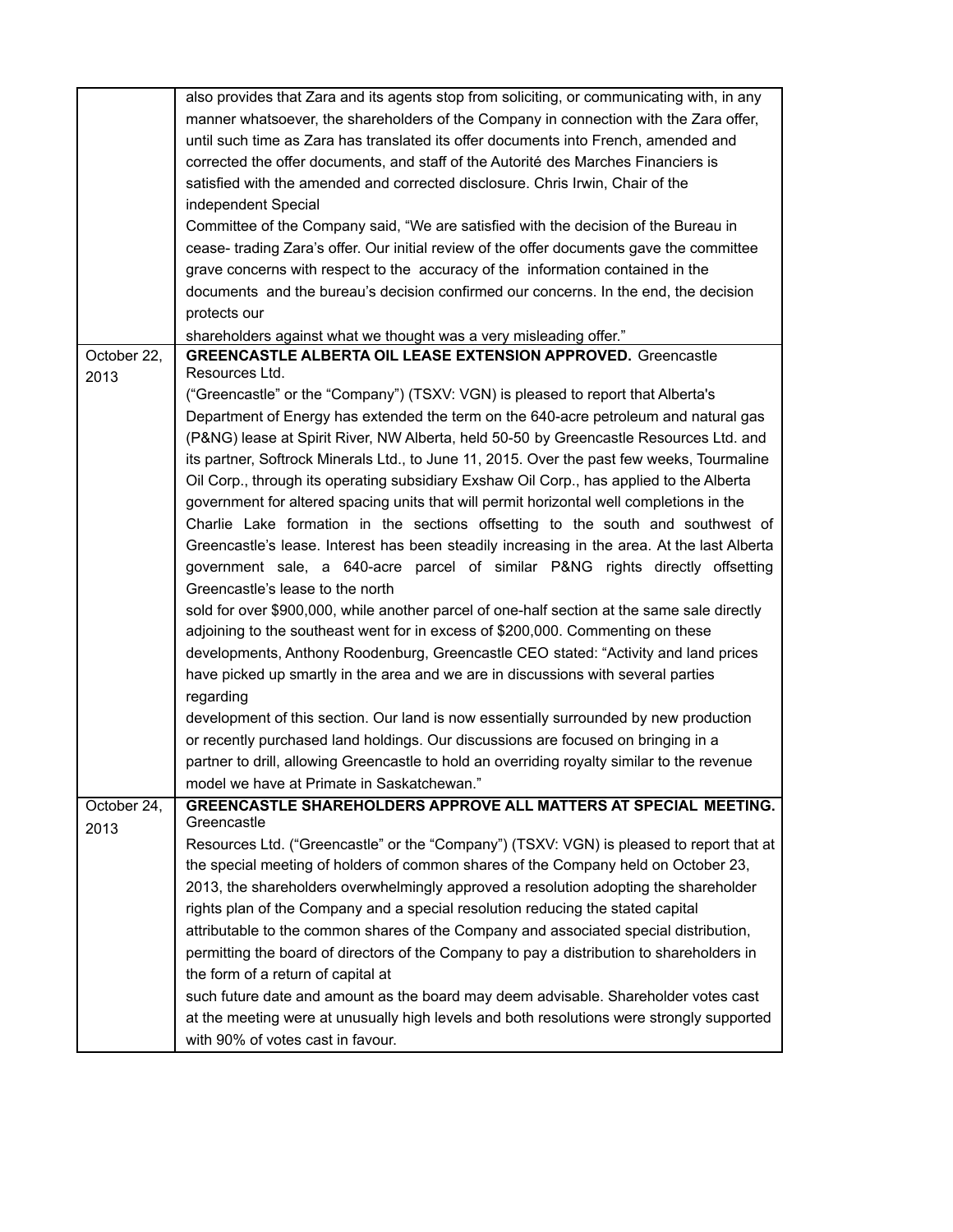| November 8, | EARLY WARNING NEWS RELEASE OF MR. ANTHONY ROODENBURG, CEO OF                                                                                                                             |
|-------------|------------------------------------------------------------------------------------------------------------------------------------------------------------------------------------------|
| 2013        | <b>GREENCASTLE</b>                                                                                                                                                                       |
|             | <b>RESOURCES LTD.</b> Toronto, Ontario – November 8, 2013 – Anthony Roodenburg, of<br>Toronto,                                                                                           |
|             | Ontario, a director and officer of Greencastle Resources Ltd. ("Greencastle" of the                                                                                                      |
|             | "Company"), announces that he has acquired ownership and control of 700,000<br>common                                                                                                    |
|             | shares of Greencastle through market purchases. Prior to this acquisition, Mr.                                                                                                           |
|             | Roodenburg held, directly and indirectly, an aggregate of 4,270,116 common shares of                                                                                                     |
|             | Greencastle. There are currently approximately 46,182,671 common shares of<br>Greencastle issued and                                                                                     |
|             | outstanding. Mr. Roodenburg has ownership and/or control and direction over, an<br>aggregate (both directly and indirectly) of 4,970,116 common shares of the Company on<br>an undiluted |
|             | basis, representing 10.76% of the issued and outstanding common shares of the<br>Company.                                                                                                |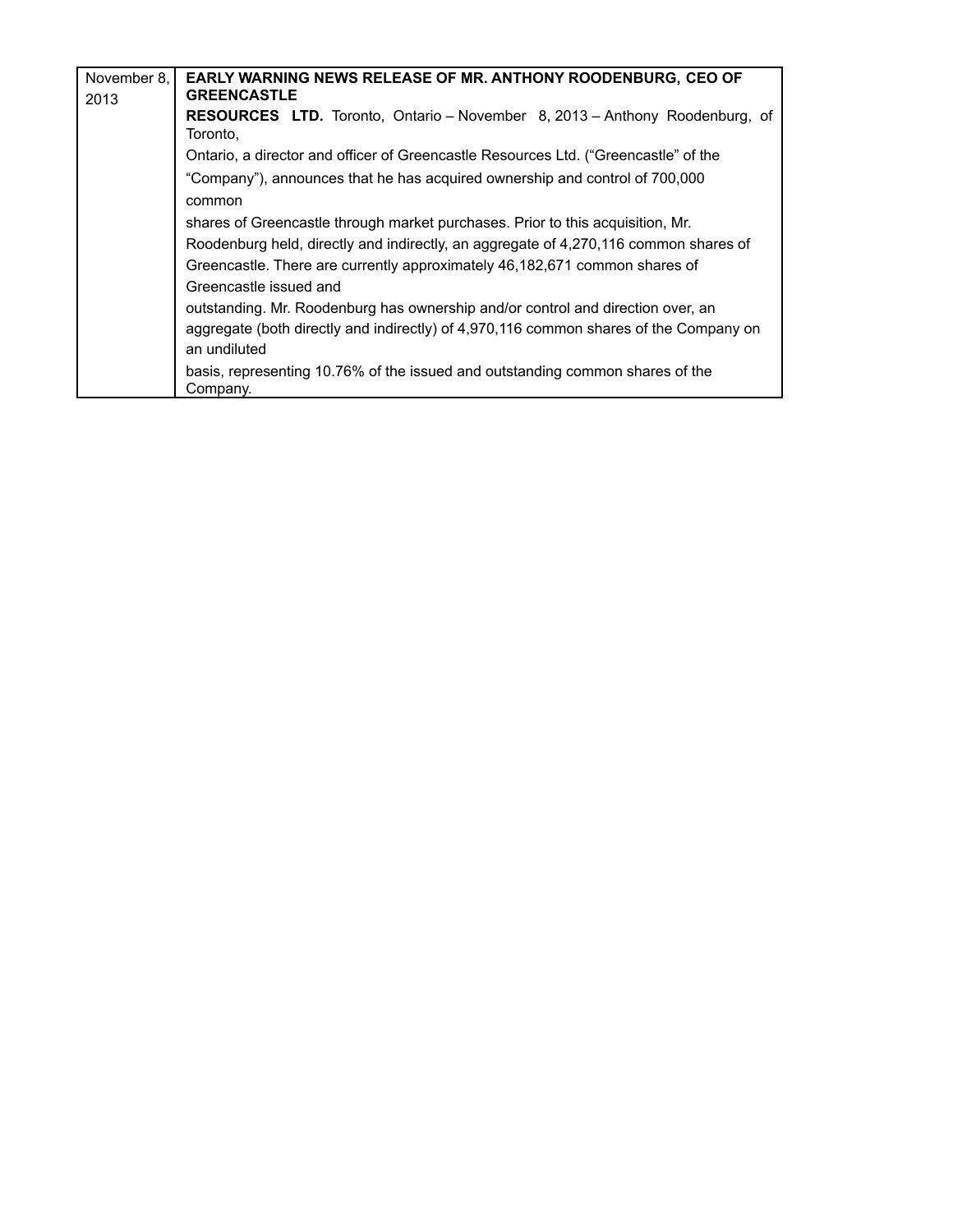|          | Mr. Roodenburg owns and/or exercises control or direction over 1,510,000 options of                |
|----------|----------------------------------------------------------------------------------------------------|
|          | Greencastle exercisable into common shares. Assuming the exercises of these                        |
|          | convertible securities Mr. Roodenburg would own and/or exercise control or direction over,         |
|          | an                                                                                                 |
|          | aggregate total of 6,480,116 common shares or approximately 14.03% of the issued and               |
|          | outstanding common shares of the Company on a partially diluted basis. Mr. Roodenburg              |
|          | acquired the securities for investment purposes and he may make additional                         |
|          | investment in or dispositions of securities of the Company, depending on price,                    |
|          | availability and general market conditions. A copy of the Early Warning Report filed               |
|          | under applicable Canadian provincial securities legislation in connection with Mr.                 |
|          |                                                                                                    |
|          | Roodenburg's shareholdings in                                                                      |
|          | Greencastle may be found at www.sedar.com under Greencastle's profile.                             |
| Decemb   | GREENCASTLE FARMS OUT SPIRIT RIVER, ALBERTA, OIL LEASE. Greencastle<br>Resources Ltd.              |
| er 17,   |                                                                                                    |
| 2013     | ("Greencastle" or the "Company") (TSXV: VGN) is pleased to report that the Company                 |
|          | and its 50% joint venture partner, Softrock Minerals Ltd., have jointly farmed out their           |
|          | 100%                                                                                               |
|          | working interest in their 640 acre petroleum and natural gas (P&NG) lease in the Spirit<br>River   |
|          | area of Northwest Alberta to an operator which is active in the area. The terms of the             |
|          | agreement include an upfront payment to Greencastle of \$200,000 along with a 2.5%                 |
|          | gross overriding royalty on future production with no deductions, plus a commitment to             |
|          | drill and complete (or abandon) one horizontal well to test the Charlie Lake formation in          |
|          | 2014.                                                                                              |
|          | Spacing units allowing for four Charlie Lake horizontal wells and four shallower vertical Doe      |
|          | Creek wells (targeting an additional horizon that produces in places in the area), have            |
|          | been obtained in adjacent leases and could be utilized in the future if the farmee wishes.         |
|          | Recently, interest in the Charlie Lake formation has been steadily increasing in the Spirit        |
|          | River area. At the last Alberta government sale, a 640-acre parcel of similar P&NG rights          |
|          | directly offsetting the Company's lease to the north sold for over \$900,000, while, at the        |
|          |                                                                                                    |
|          | same sale, another                                                                                 |
|          | parcel of one-half section directly adjoining to the southeast went for in excess of<br>\$200,000. |
| January  | GREENCASTLE REPORTS LOCATION FOR FIRST WELL AT SPIRIT RIVER,                                       |
| 14, 2014 | <b>ALBERTA, GRANTS</b>                                                                             |
|          | <b>OPTIONS.</b> Greencastle Resources Ltd. ("Greencastle" or the "Company") (TSXV:                 |
|          | VGN) is pleased to report progress at the 640 acre petroleum and natural gas                       |
|          | (P&NG) lease in Section 11, Township 78, Range 7W6 in the Spirit River area of                     |
|          | Northwest Alberta (the                                                                             |
|          | "lease"). The lease is held jointly by the Company and its 50% joint venture partner,              |
|          | Softrock Minerals Ltd. The farmee, DEML (Direct Energy Marketing Limited) has been                 |
|          | issued a license by the Alberta Government to drill a 2950 meter horizontal test for               |
|          | Charlie Lake oil, located                                                                          |
|          | in LSD 15 of Section 02 immediately south of the lease and proceeding north through the            |
|          | lease to LSD 15. The test, to be known as DEML HZ SPIRITR 15-11-78-7, is one-half                  |
|          | mile east of a presently drilling horizontal Charlie Lake test, also being drilled by DEML in      |
|          | LSD 13 of Section 02, expected to complete one-half mile or more northwest in Section              |
|          | 10, lying                                                                                          |
|          | immediately west of the lease. Upon completion or abandonment of the 15-11 test, DEML              |
|          |                                                                                                    |
|          | will have earned 100 % of Section 11 (the lease), reserving some overrides. Greencastle            |
|          | retains a 2.5% Gross Overriding Royalty ("GORR") without deductions on all production              |
|          | from the lease. The Company also announces that a total of 1,500,000 stock options to              |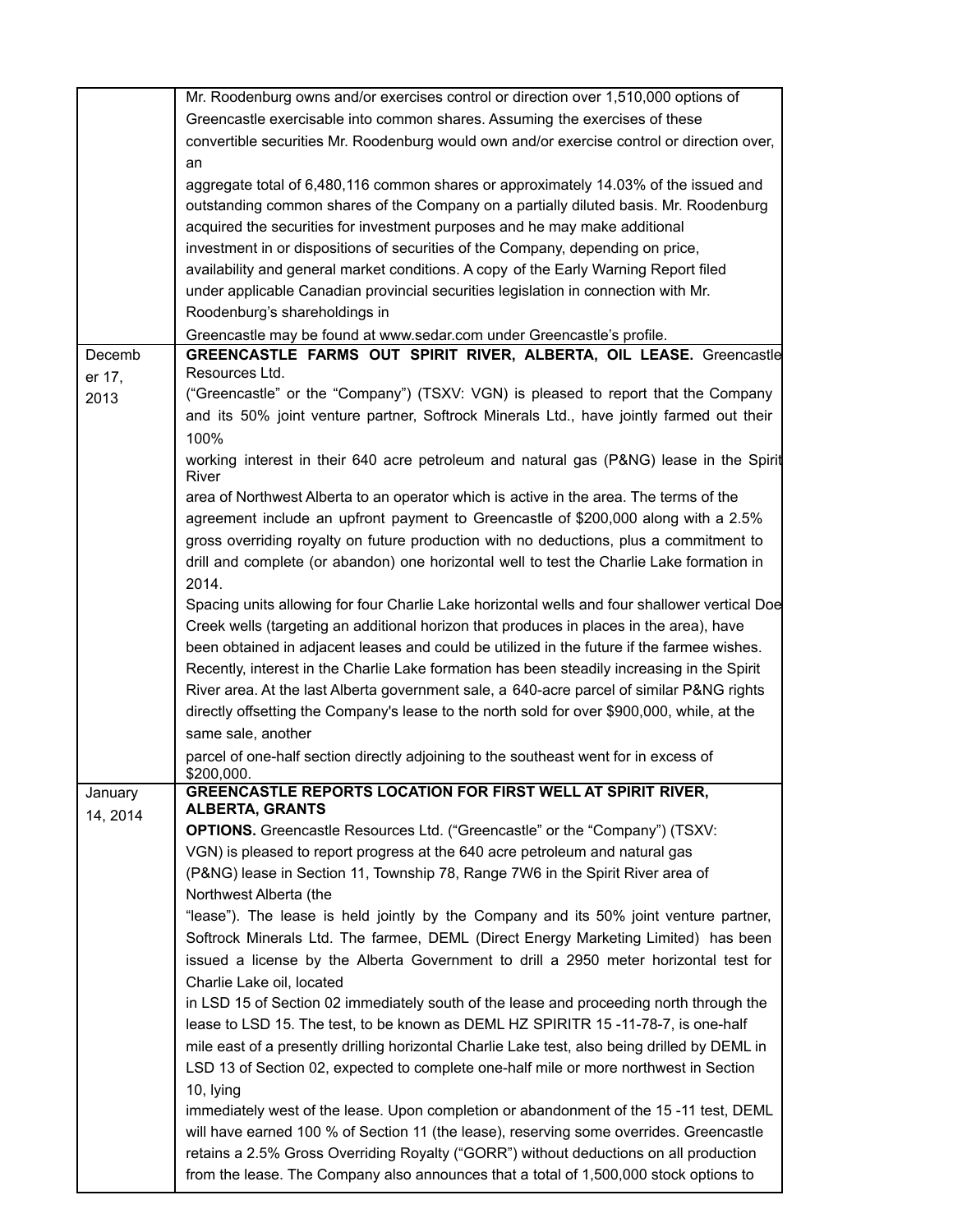|                      | purchase Greencastle common shares were granted today to directors, officers and<br>consultants of the Company at an exercise price of \$0.10 per share, expiring on January<br>14, 2019. The grant of options is subject to Exchange approval.                                                                                                                                                                                                                                |
|----------------------|--------------------------------------------------------------------------------------------------------------------------------------------------------------------------------------------------------------------------------------------------------------------------------------------------------------------------------------------------------------------------------------------------------------------------------------------------------------------------------|
| February 14,<br>2014 | <b>GREENCASTLE TO CONDUCT NORMAL COURSE ISSUER BID. Toronto, Ontario -</b><br>February 14,<br>2014. Greencastle Resources Ltd. (the "Company") wishes to announce that, subject to<br>regulatory approval, it will conduct a normal course issuer bid (the "Bid"). The Bid will be<br>for 3,981,805 common shares of the Company over a period of one year (the "Bid<br>Period").<br>being approximately 8.6% of Company's issued and outstanding common shares, with up<br>to |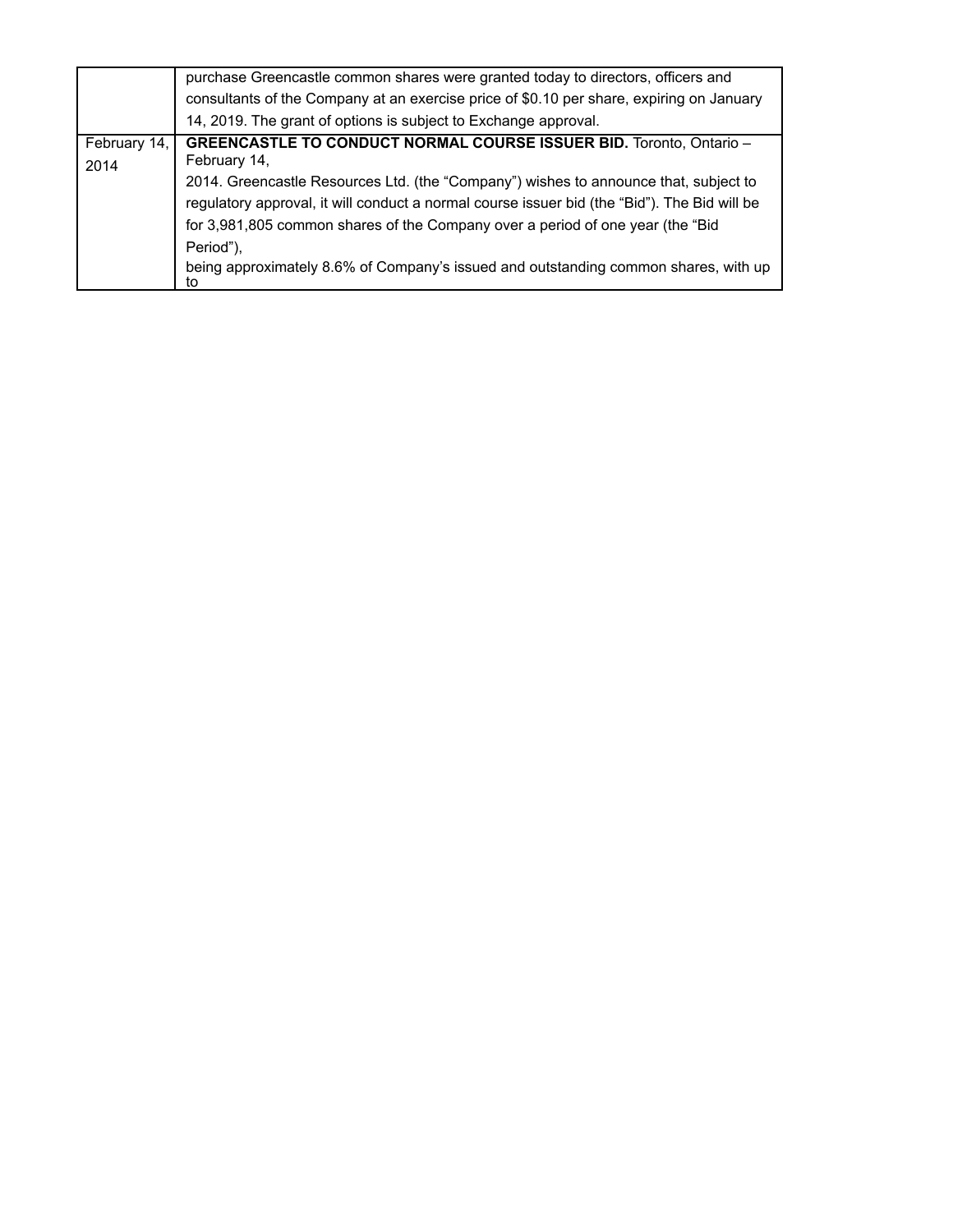|              | 923,653 common shares of the Company purchasable over any 30 -day period within             |
|--------------|---------------------------------------------------------------------------------------------|
|              | the Bid Period, being 2% of Company's issued and outstanding common shares. The             |
|              | Bid Period will commence on February 19, 2014, and will continue until the earlier of       |
|              | February 18, 2015, or the date by which the Company has acquired the maximum                |
|              | 3,981,805 common shares which may be purchased under the Bid. Management                    |
|              | believes that the market price of the                                                       |
|              | Company's common shares may not fully reflect the value of its business and future          |
|              | prospects, and as such it believes that purchasing its own common shares for                |
|              | cancellation is an appropriate strategy for increasing long-term shareholder value. The     |
|              | purchases will be made through the facilities of the TSX Venture Exchange (the "TSXV"),     |
|              | and the price at which the Company will purchase its common shares will be the market       |
|              | price of the shares at the                                                                  |
|              | time of acquisition. The Company has appointed Canaccord Genuity Wealth Management          |
|              | as its broker to conduct normal course issuer bid transactions. The Company has             |
|              | 46,182,671 common shares issued and outstanding. Common shares purchased by the             |
|              | Company will be returned to treasury for cancellation.                                      |
|              |                                                                                             |
| February 19, | <b>GREENCASTLE REPORTS ON FIRST WELL AT SPIRIT RIVER, ALBERTA.</b> Greencastle              |
| 2014         | Resources                                                                                   |
|              | Ltd. ("Greencastle" or the "Company") (TSXV: VGN) is pleased to report progress at the      |
|              | 640 acre petroleum and natural gas (P&NG) lease in Section 11, Township 78, Range           |
|              | 07W6 in the Spirit River area of Northwest Alberta (the "lease"). The lease is held jointly |
|              | by the Company and its 50% joint venture partner, Softrock Minerals Ltd. The farmee         |
|              | ("DEML") has set production casing on its first well (DEML HZ SPIRITR 15-11-78-07W6)        |
|              | on the lease after                                                                          |
|              | reaching a total measured depth of 3,006 metres with the last 1,420 metres being lateral    |
|              | (horizontal south-north from LSD 02 to LSD 15) in the targeted Charlie Lake formation.      |
|              | During the well drilling, three shallower horizons in the well also showed hydrocarbon      |
|              | possibilities. Also of interest is that the Alberta government has recently announced that  |
|              | spacing units on the Charlie Lake formation could be two wells per 160 acres. In the next   |
|              | few weeks, the farmee expects to frac and complete the well which would earn it a 100%      |
|              | working interest in the section, subject to a 5% net GORR (with no deductions)              |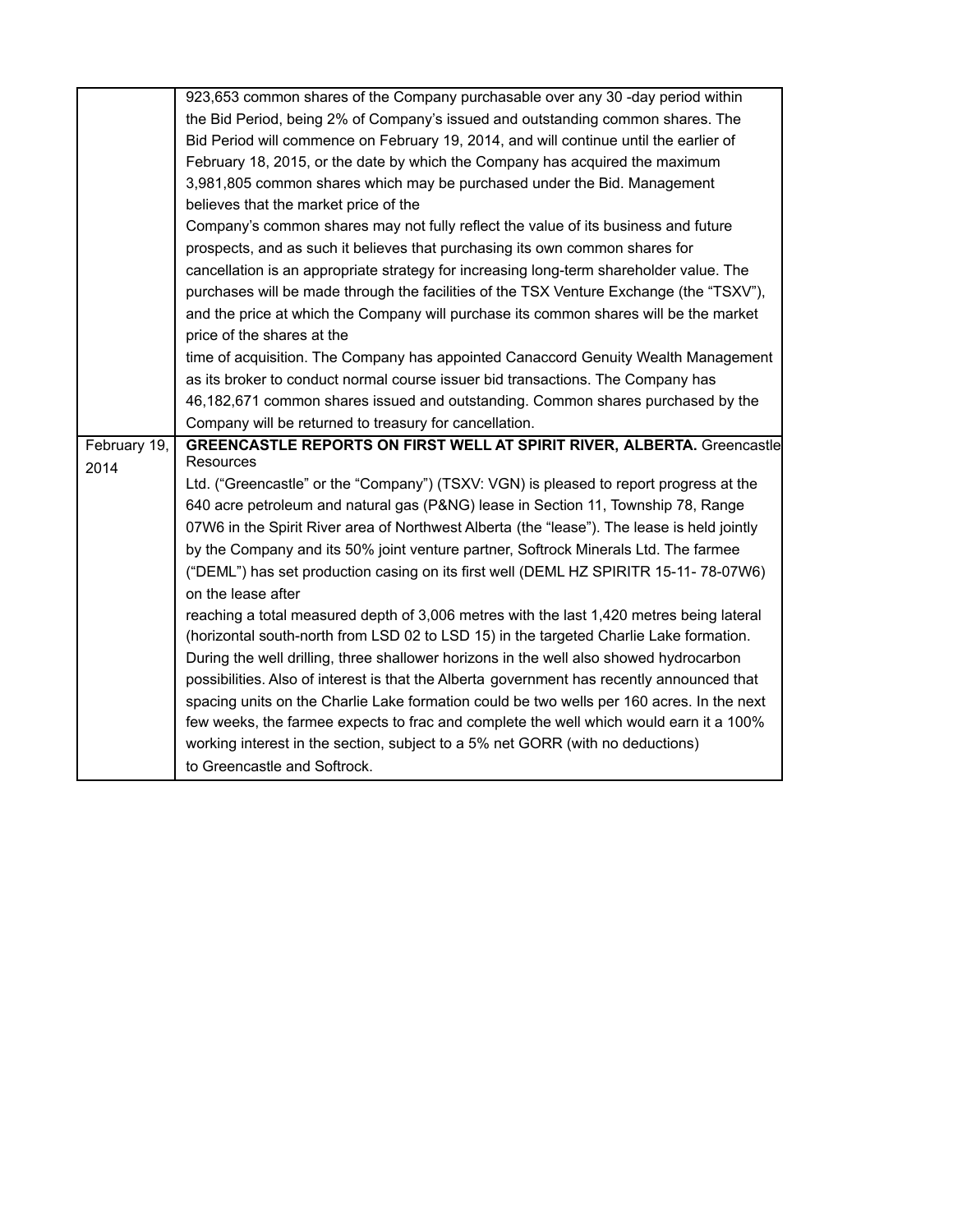| March 28, | <b>GREENCASTLE ACQUIRES 1,000,000 NIKOS UNITS.</b> Greencastle Resources                             |
|-----------|------------------------------------------------------------------------------------------------------|
| 2014      | Ltd. ("Greencastle" or the "Company") (TSXV: VGN) has acquired 1,000,000 units                       |
|           | of Nikos Explorations Ltd. ("Nikos") (TSXV: NIK) at a price of 10 cents per unit, with               |
|           | each unit                                                                                            |
|           | consisting of one share of Nikos and one warrant entitling the holder thereof to purchase            |
|           | one additional share at a price of 15 cents for a period of 24 months. Anthony                       |
|           | Roodenburg, CEO explained the investment rationale: "We have been following the<br>progress at Probe |
|           | Mines' Borden Lake gold discovery for many months. This investment in Nikos is a                     |
|           | practical way for Greencastle to become involved in the area with an experienced                     |
|           | management team, an excellent land position and a very reasonable capital structure.                 |
|           | We think news for this                                                                               |
|           | area is likely to pick up significantly." Nikos president Dr. Roger Moss commented: "We              |
|           | are very pleased with the vote of confidence in Nikos on the part of Greencastle and the             |
|           | recognition of the strategic location of our land package to the southeast of Probe Mines'           |
|           | Borden Lake gold discovery." There are currently approximately 12,065,074 common                     |
|           | shares of Nikos issued and outstanding. Greencastle has ownership and/or control and                 |
|           | direction                                                                                            |
|           | over, an aggregate of 1,000,000 common shares of Nikos on an undiluted basis,                        |
|           | representing 8.29% of the issued and outstanding common shares of Nikos. Greencastle                 |
|           | owns and/or exercises control or direction over warrants entitling the purchase of an                |
|           | aggregate 1,000,000 common shares of Nikos. Assuming the exercises of convertible                    |
|           | securities Greencastle would own and/or exercise control or direction over, an aggregate             |
|           | total of 2,000,000 common                                                                            |
|           | shares or approximately 15.31% of the issued and outstanding common shares of Nikos on               |
|           | a                                                                                                    |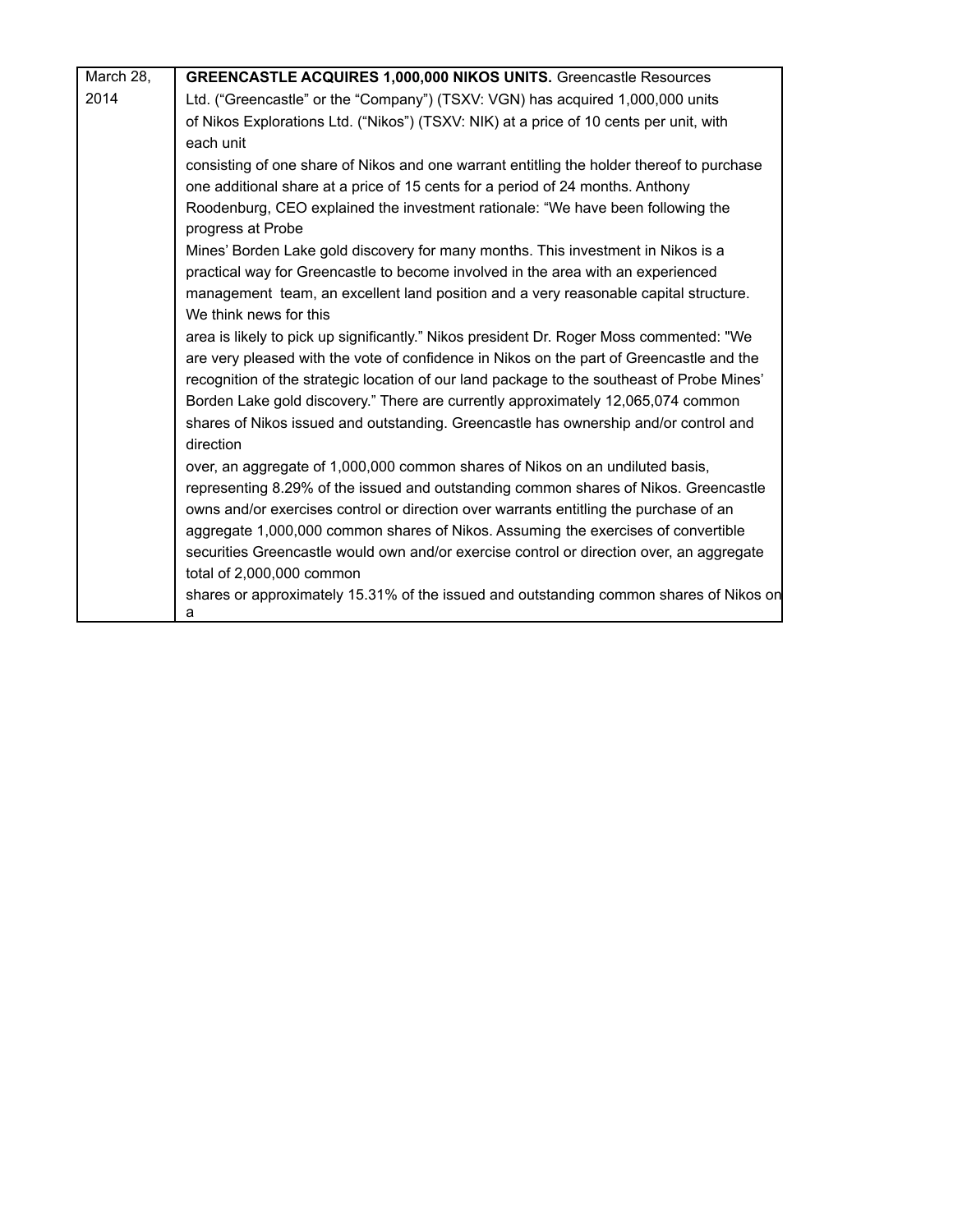|         | fully diluted basis. Greencastle acquired the securities for investment purposes and it may      |
|---------|--------------------------------------------------------------------------------------------------|
|         | make additional investment in or dispositions of securities of Nikos, depending on price,        |
|         | availability and general market conditions. A copy of the Early Warning Report filed under       |
|         | applicable Canadian provincial securities legislation in connection with Greencastle's           |
|         | shareholdings in Nikos may be found at www.sedar.com under Nikos's profile.                      |
|         |                                                                                                  |
| May 13, | <b>GREENCASTLE REPORTS PROFIT FOR FISCAL 2013.</b> Greencastle Resources Ltd.                    |
| 2014    | (TSXV "VGN")                                                                                     |
|         | ("Greencastle" or "the Company"), is pleased to report that the Company has filed its            |
|         | annual audited financial statements, MD&A and forms which contain reserves data and<br>other oil |
|         | and gas information required by National Instrument 51 -101. These filings can be                |
|         | found at www.sedar.com Highlights of Greencastle's financial performance during fiscal           |
|         | 2013 are                                                                                         |
|         | summarized below: • Revenues increased over 400% from \$244,580 to \$1,074,659 •                 |
|         | Expenses decreased 43% from \$1,653,332 to \$939,393 • Net profit increased from a loss          |
|         | of (\$1,569,428) to a profit of \$135,266 • Total assets decreased from \$6,311,420 to \$        |
|         | 6,297,496 • Total liabilities decreased from \$225,453 to \$144,319 • Total equity increased     |
|         | from \$6,085,967 to \$6,153,177 · Total assets per common share at year end 2013 were:           |
|         | \$0.136/share (does not include mineral properties or 65% interest in Deveron Resources          |
|         | Ltd. "DVR") Operating highlights for the year: • Increased land position at Jewel Ridge,         |
|         | Nevada at no cost to the Company. In return for granting an option extension to Rainbow          |
|         | Resources Inc., Rainbow has agreed to include patented claims totaling 35 hectares               |
|         | located within Greencastle's larger Jewel Ridge claim block. The claims are along trend in       |
|         | the immediate                                                                                    |
|         | vicinity of the Hamburg pit, where a minimum 500-metre-long altered zone characterized           |
|         | by old workings, strong oxide staining and heavily silicified rock has been outlined. The        |
|         | patented claims cover the former-producing Croesus mine (gold, silver, lead and zinc). •         |
|         | Defeated opportunistic takeover attempt and successfully i mplemented a pre-authorized           |
|         | return of                                                                                        |
|         | capital provision to improve corporate flexibility in the event of future takeover attempts. •   |
|         | Successfully farmed out the Spirit River / Charlie Lake oil play in Alberta to a major energy    |
|         | company which has drilled the first well on the project where Greencastle will retain a          |
|         | royalty. Subject to success, additional wells could also be drilled on the section.              |
|         | Commenting on the Company's performance, Anthony Roodenburg, CEO, stated: "The                   |
|         | past few years                                                                                   |
|         | have been extremely difficult for companies active in the junior resource business. At           |
|         | Greencastle, we try to deliver some of the exciting upside of this sector while doing our        |
|         | best to preserve shareholder value. Our financial performance of last year demonstrates          |
|         | management's ability to be decisive and respond quickly to changing market conditions.           |
|         | Investors can look forward to several new initiatives at Greencastle in the coming months."      |
| May 22, | GREENCASTLE OIL ACQUISITION AND UPDATE . Greencastle Resources Ltd. (TSXV<br>"VGN")              |
| 2014    | ("Greencastle" or "the Company"), is pleased to report that the Company has acquired a           |
|         | 47.5% working interest, subject to a 3-per-cent gross overriding royalty, in a suspended         |
|         | Cardium oil and gas well in the Ferrier area of Alberta, which the company feels can be          |
|         | recompleted. Management hopes to expand the play and find a partner to undertake                 |
|         | the                                                                                              |
|         | recompletion while Greencastle retains a royalty. Meanwhile, the unusually cold winter has       |
|         | delayed production testing on the Company's 2.5-per-cent GORR interest in the first well         |
|         | on its acreage in the northwest Alberta Spirit River / Charlie Lake oil field. Drilling has      |
|         | been completed and the operator indicates that production testing will start this summer.        |
|         |                                                                                                  |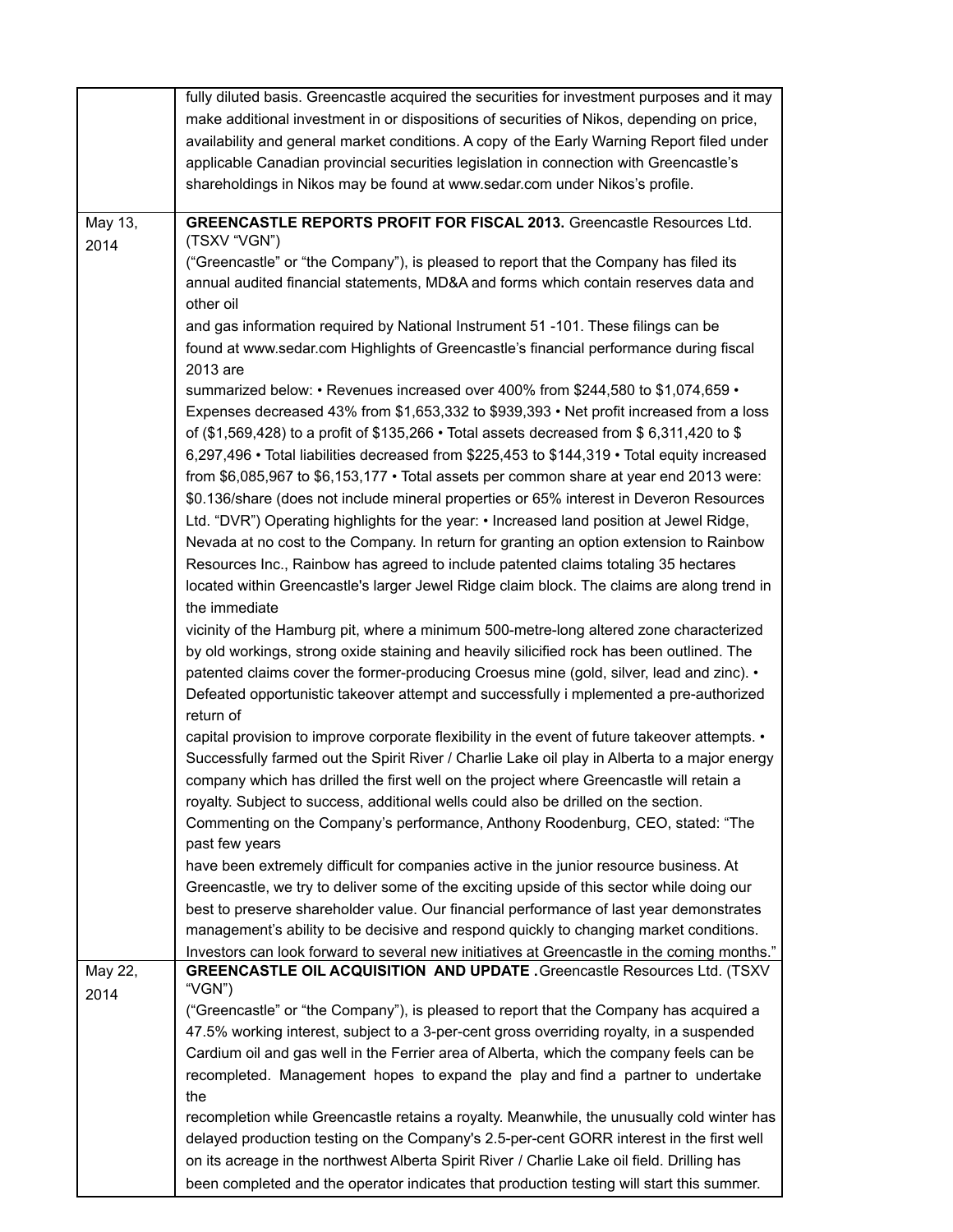| June 9, 2014   Greencastle Announces Results of Annual Meeting. Greencastle Resources Ltd.    |
|-----------------------------------------------------------------------------------------------|
| (TSXV "VGN") ("Greencastle" or "the Company"), is pleased to announce the results of          |
| the Company's annual meeting of shareholders held on May 29, 2014. Mr. Michael                |
| Power was                                                                                     |
| elected as a new member of the Greencastle board of directors replacing Mr. James<br>Borland, |
| who did not stand for re-election. The Company would like to thank Mr. Borland for his        |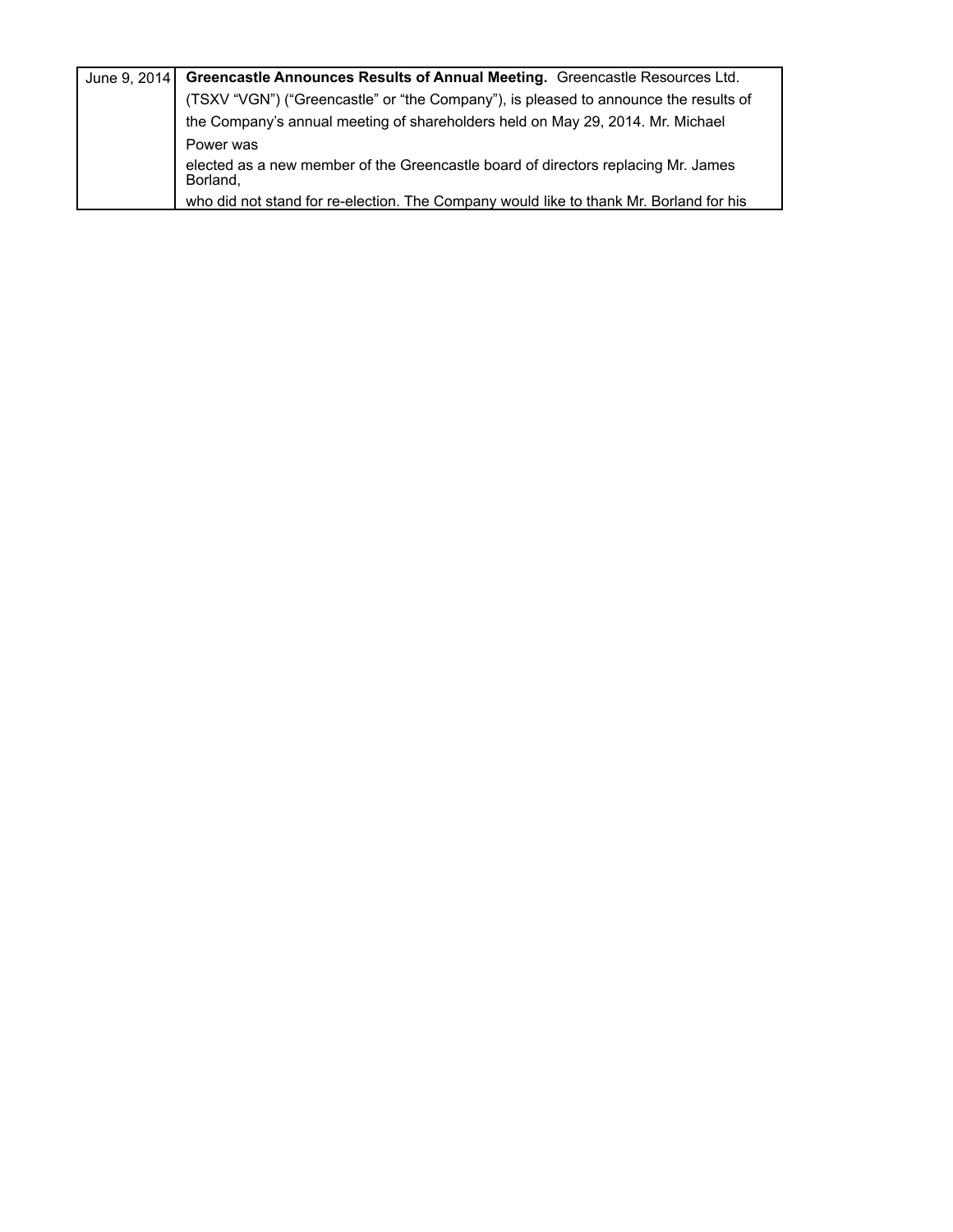| contributions and welcome Mr. Power to the Company. In addition, the Company is          |
|------------------------------------------------------------------------------------------|
| pleased to announce the re-election of Anthony Roodenburg, James Pirie and Chris Irwin   |
| as directors of the Company. Mr. Power brings nearly 50 years of extensive experience in |
| the mining                                                                               |
| industry, about half of this time with Noranda Mi nes including Hemlo Gold. He was Vice  |
| President of Corporate Development and a Director of Moydow Mines International Inc.     |
| from 1996 to 2010. He holds a Bachelor of Science degree from the University of          |
| Toronto, is a Professional Engineer and also a Chartered Financial Analyst. Mr. Power is |
| currently a                                                                              |
| director of a number of public companies including Minco Plc, SGX Resources Inc., San    |
| Gold Corporation, Conroy Gold and Natural Resources P.I.c., and Great Lakes Nickel       |
| Limited.                                                                                 |
| Shareholders of the Company also reappointed McCarney Greenwood LLP as auditors of       |
| the Company for the ensuing year.                                                        |
|                                                                                          |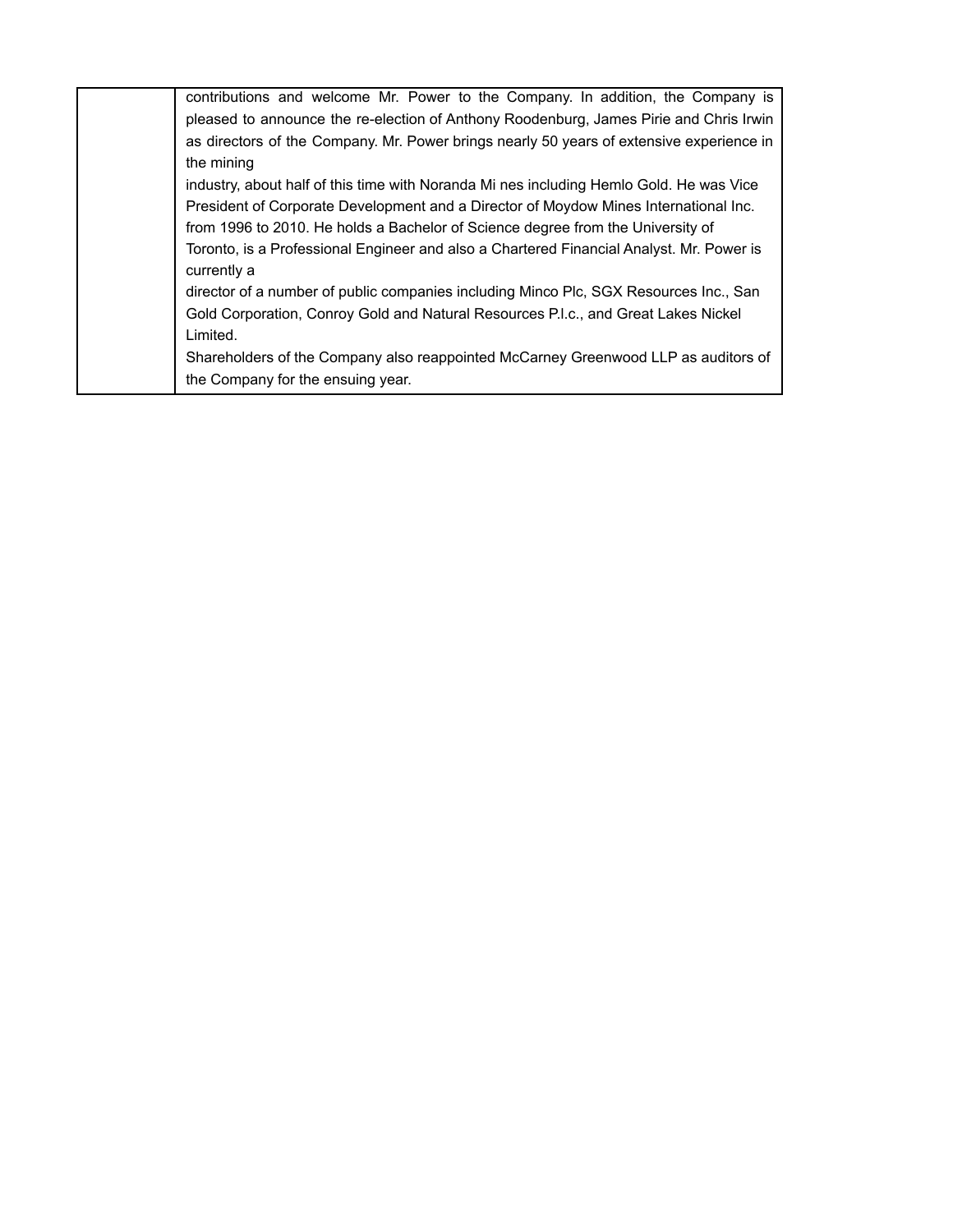| October 29, | Greencastle Options Zinc / Graphite Property to Deveron. Greencastle Resources              |
|-------------|---------------------------------------------------------------------------------------------|
| 2014        | Ltd. (TSX- V: VGN) ("Greencastle" or "the Company"), is pleased to report that the          |
|             | Company has entered into an option agreement with Deveron Resources Ltd. (TSX -V:           |
|             | DVR, "Deveron")                                                                             |
|             | relating to Greencastle's Rockstone Zinc / Graphite property some 40 km west of Thunder     |
|             | Bay, in north-west Ontario. Under the terms of the Agreement, Deveron will pay total        |
|             | cash consideration of \$150,000 and incur \$2,000,000 in exploration expenditures over a    |
|             | three year period to earn a 60% interest in the property. Deveron can elect to earn         |
|             | 100% interest in the property by incurring all expenditures required to produce a full      |
|             | bankable feasibility                                                                        |
|             | and Greencastle will retain a 3% net smelter return royalty. The Rockstone property         |
|             | covers a number of geophysical anomalies generated from an earlier, more extensive          |
|             | airborne                                                                                    |
|             | electromagnetic (VTEM) survey covering an area of some 270 square kilometres. Rock          |
|             | outcrop on the property is sparse but the geology is interpreted to be typical Archean      |
|             | greenstone belt rocks comprising mafic to felsic metavolcanics with iron formation and      |
|             | clastic metasediments. Earlier geochemical exploration work in the general area, including  |
|             | till and humus sampling, outlined broad areas which are anomalous in zinc. In 2012,         |
|             | Greencastle carried out an initial four hole drill program to test four separate conductive |
|             | targets for the presence of base metal massive sulphides and provide information from       |
|             | which to further                                                                            |
|             | interpret the large number of geophysical anomalies in the database. All the                |
|             | holes intersected a sequence of intermediate to felsic pyroclastic volcanic rocks           |
|             | and                                                                                         |
|             | metasediments containing common stringers and disseminations of pyrite and                  |
|             | pyrrhotite with locally minor chalcopyrite and sphalerite. In addition, some sections of    |
|             | the                                                                                         |
|             | metasediments contain significant amounts of graphitic argillite, and graphite is also      |
|             | commonly observed coating planar surfaces in varying amounts throughout most rock           |
|             | types. The combination of graphite-rich zones and pyrite-pyrrhotite stringer zones in the   |
|             | volcanic stratigraphy targeted by the drilling could explain the a irborne geophysical      |
|             | anomalies tested to date. As reported in August 2012, at the Rockstone property, the        |
|             | Company drill -tested 4                                                                     |
|             | separate airborne electromagnetic (VTEM) anomalies. The anomalies are located several       |
|             | kilometres east, but in the same sequence of volcanic and sedimentary rocks where           |
|             | boulders of zinc-rich base metal mineralization were discovered in Aldina Township in the   |
|             | 1990s. No                                                                                   |
|             | significant gold and silver values were returned in the this drilling, but in one hole, one |
|             | section of 24 metres containing 1% combined Zn+Cu was noted within a graphitic argillite    |
|             | unit. This intersection is one of the more encouraging found in this sequence of Archean    |
|             | greenstone rocks over the last decade. Late in September 2012, a crew carried out a         |
|             | down- hole pulse EM survey on each of the four drill holes and identified several           |
|             | anomalous conductive features which are currently being re-evaluated for further            |
|             | exploration. More recently, Greencastle decided to examine the nature of the graphite       |
|             | which commonly occurs in the argillite sedimentary units intersected in the 2012 drilling.  |
|             | Sample pulps from the                                                                       |
|             | intersection in drill hole GC-12-01 which contained 1% Zn+Cu over 24 m were assayed for     |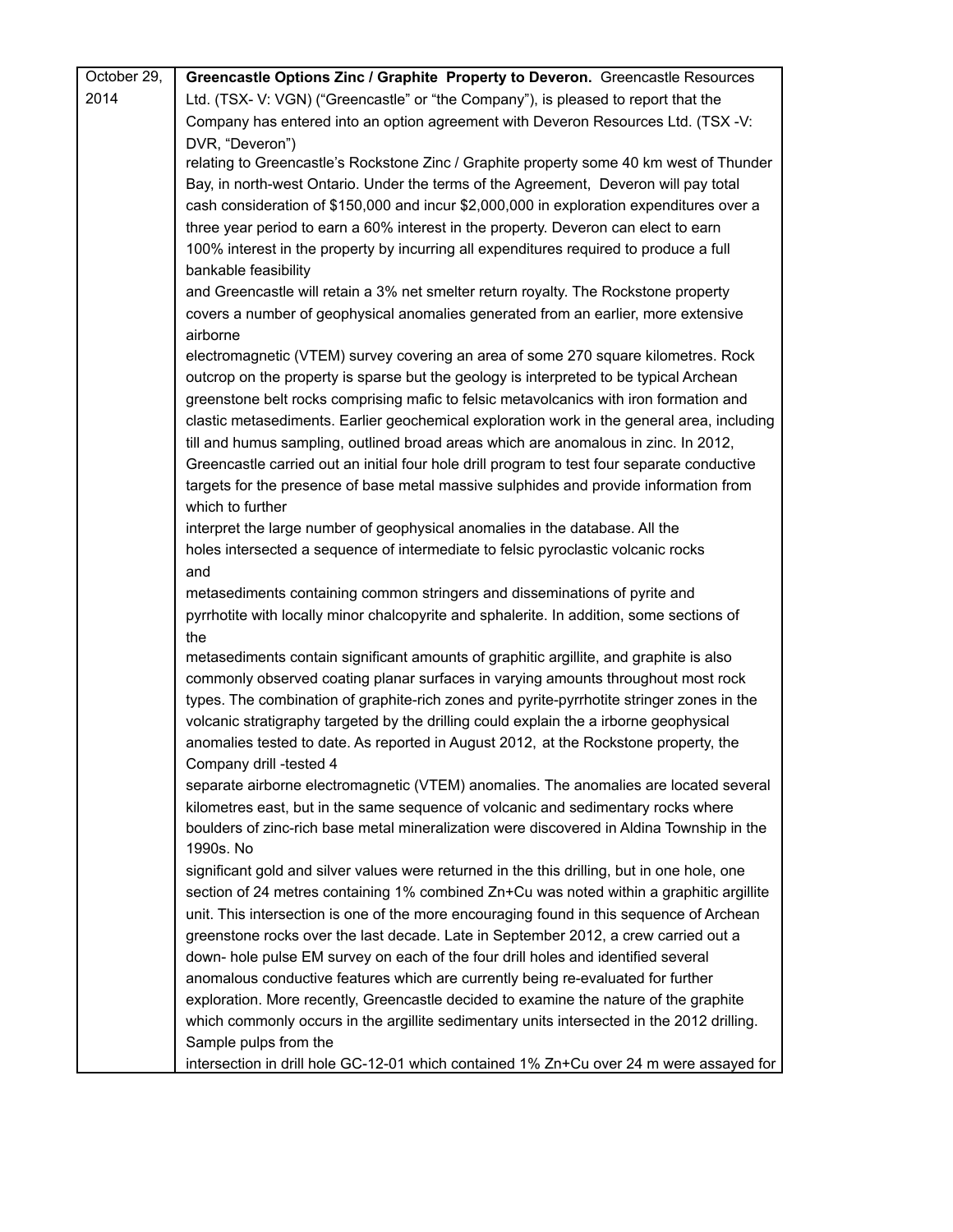| carbon as graphite and returned 25% graphite over the 24 m section, using the graphitic     |
|---------------------------------------------------------------------------------------------|
| carbon by LECO analytical procedure. The material was then sent for mineralogical           |
| studies and currently, preliminary metallurgical work is underway to identify the nature of |
| the                                                                                         |
| graphite and whether it can be processed to form an acceptable concentrate.                 |
| Commenting on the transaction, Anthony Roodenburg, CEO, stated: "The Rockstone"             |
| property remains primarily a base metals target, however, the 24 metres of 25%              |
| graphite in hole GC-12-01 is very compelling. Greencastle owns approximately 65% of         |
| Deveron a nd we feel this is an excellent opportunity for both companies to participate     |
| in the new discovery area with a                                                            |
| winter drilling campaign." Analytical Protocol Sample pulps which were previously           |
| prepared for base and precious metal assays were shipped to the ALS Minerals                |
| laboratory in                                                                               |
| Vancouver, British Columbia for assay. ALS Minerals has ISO 9001:2008 and ISO 17025         |
| Accreditation as per the Standards Council of Canada at all of its global laboratories.     |
| Graphite assays were obtained using the graphitic carbon by LECO method (ALS protocol       |
| C-IR18). A 0.1g sample is leached with dilute hydrochloric acid to remove inorganic         |
| carbon (carbonate). After filtering, washing and drying, the remaining sample residue is    |
| roasted at 425°C to remove any organic carbon. The roasted residue is finally analysed      |
| for graphitic carbon using a high temperature LECO furnace with infra-red detection. The    |
| Company relied on the ALS                                                                   |
| Minerals internal QA/QC procedures for these sample analyses. All technical information     |
| in this press release has been reviewed and approved by James Pirie, P. Eng. who is a       |
| Qualified Person ("QP") under National Instrument 43-101.                                   |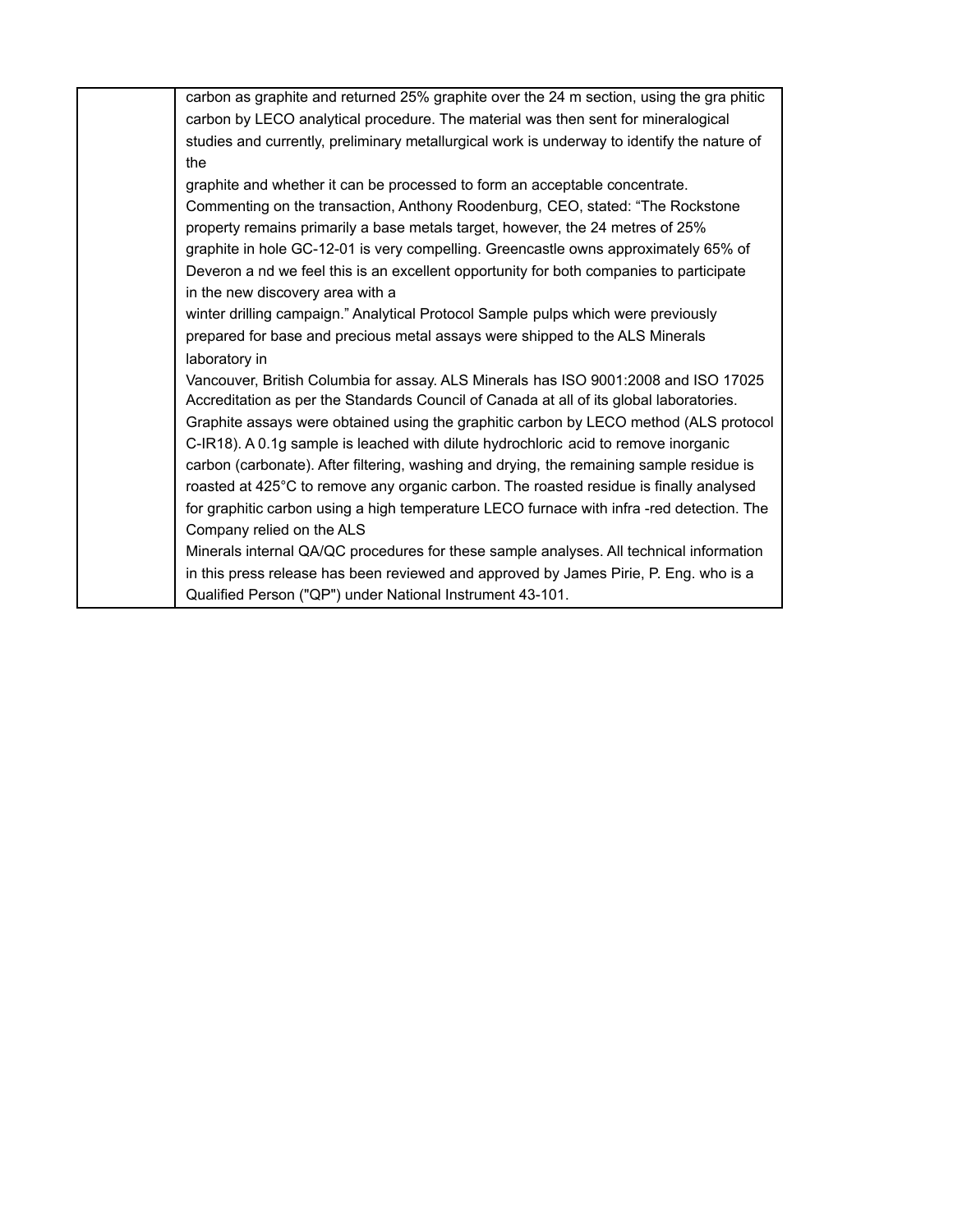| January  | Greencastle Provides Corporate Update and Grants Options. Greencastle                            |
|----------|--------------------------------------------------------------------------------------------------|
| 28, 2015 | Resources Ltd. (TSX-V: VGN) ("Greencastle" or "the Company"), is pleased to provide              |
|          | the following update on the Company's 2014 activities: On February 14, 2014,                     |
|          | Greencastle announced a normal course issuer bid for a maximum of 3,981,805                      |
|          | common shares of the company, being                                                              |
|          | approximately 8.6% of the Company's issued and outstanding common shares. To                     |
|          | date, Greencastle has purchased 1,742,000 shares under the bid, representing 3.8%                |
|          | of the total shares outstanding. This bid expires on February 18, 2015 and it is the             |
|          | intention of                                                                                     |
|          | management to renew the bid for the subsequent year. The purpose of the bid is to                |
|          | reduce the number of shares outstanding at a substantial discount to cash value being            |
|          | immediately accretive to remaining shareholders and increasing their percentage                  |
|          | ownership in the Company. In a release dated December 17, 2013 Greencastle reported              |
|          | that the Company                                                                                 |
|          | and its 50% joint venture partner, Softrock Minerals Ltd., had jointly farmed out their 100%     |
|          | working interest in their 640 acre petroleum and natural gas (P&NG) lease in the Spirit          |
|          | River area of Northwest Alberta, subject to an overriding royalty, to Centrica Energy which      |
|          | is active in the area. Centrica had made an earlier payment of \$400,000 to Softrock and         |
|          | Greencastle. On February 18, 2014, production casing was set on the first well on our            |
|          | jointly owned lease after reaching a total measured depth of 3,006 metres with the last          |
|          | 1,420 metres being                                                                               |
|          | lateral (horizontal) in the Charlie Lake formation. Late in 2014, Centrica reported that the     |
|          | well was completed and turned over to production and we await further reports. On May            |
|          | 3,                                                                                               |
|          | 2014 Greencastle acquired a 47.5% working interest, subject to a 3% gross overriding<br>royalty, |
|          | in a suspended Cardium oil and gas well in the Ferrier area of Alberta, which the                |
|          | company feels can be recompleted. Management plans to expand the play and find a                 |
|          | partner to undertake the recompletion while Greencastle retains a royalty. On the metals         |
|          | front, during 2014 Greencastle added a third prospective gold property in Lander County,         |
|          | Nevada,                                                                                          |
|          | approximately 55 km southwest of Cortez and located close to the prolific Battle Mountain        |
|          | Trend. The Charlie property covers a total of ten claims and is underlain by Lower Plate         |
|          | limestones, siliciclastic sediments and jasperoid breccias of the uplifted Callahan Window.      |
|          | Earlier exploration by Kinross Gold Corp. and others identified anomalous gold values in         |
|          | surface outcrop and soils over the claims area. The Company currently also holds two             |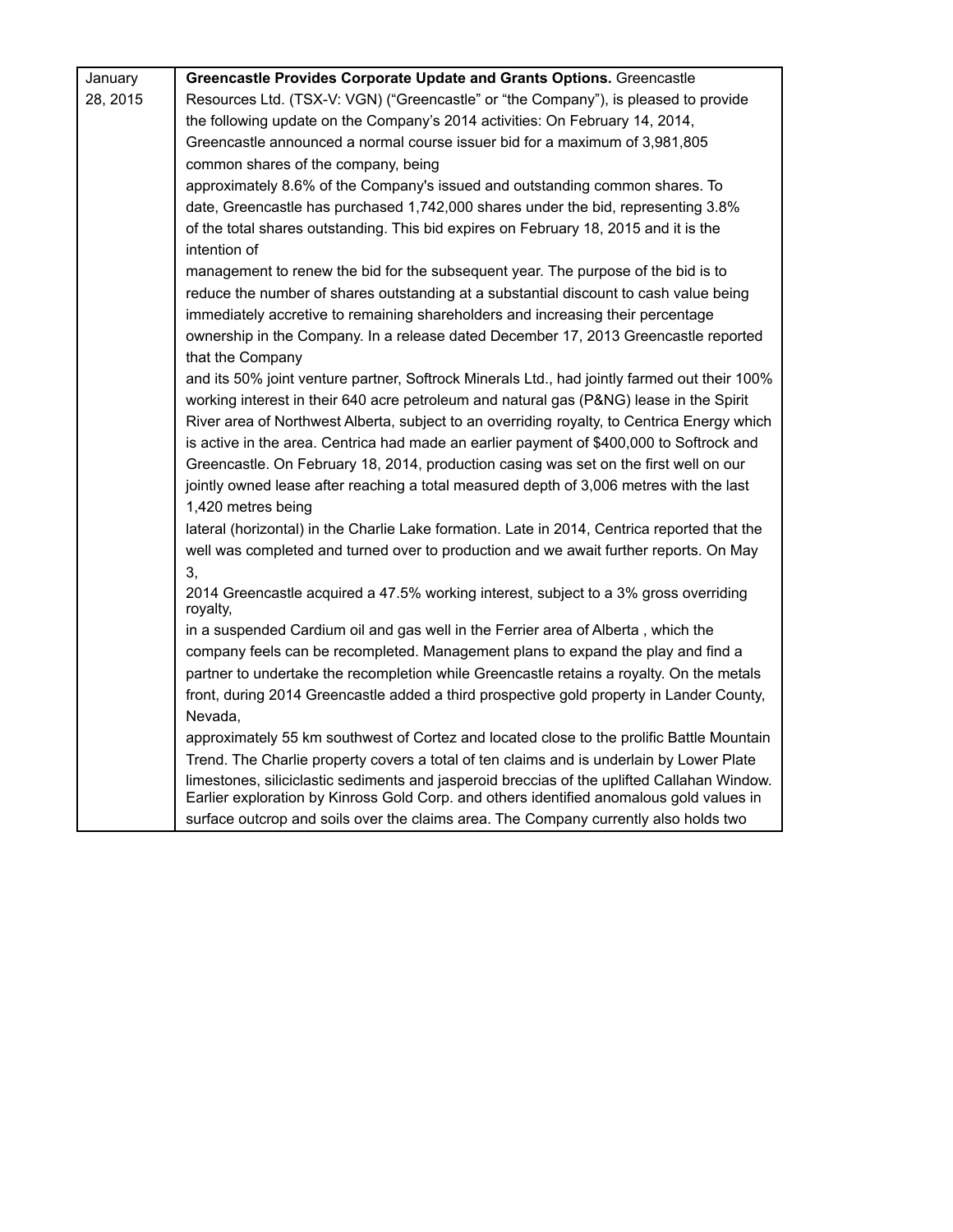additional prospective gold properties along the Battle Mountain Trend. Greencastle continues to be interested in acquiring low cost and highly prospective gold properties in

safe jurisdictions. On March 3, 2014 Greencastle acquired one million units, or approximately 8%, of Nikos Explorations Ltd. (TSX-V "NIK") at a price of 10 cents per unit, with each unit consisting of one share and one warrant to purchase one additional share at a price of 15 cents for a period of 24 months. Nikos holds ground adjacent to Probe Mines Ltd's ("Probe") Borden Lake deposit. On January 19, 2015 Probe entered into a definitive agreement with Goldcorp Inc. whereby Goldcorp will acquire all of the outstanding shares of Probe for

consideration equivalent to \$5.00 per Probe share, based on the closing price of Goldcorp shares on January 16, 2015, and total consideration of \$526 -million. On December 11, 2014 Greencastle acquired 1,000,000 common shares of Quinsam Capital Corporation. (CSE "QCA"). Quinsam is a merchant bank based in Canada and operating internationally.

Activities include acquisitions, advisory services, lending activities and portfolio investments. Quinsam's investments are almost entirely outside the natural resource sector at this time. Quinsam is managed by CEO Roger Dent, a top ranked analyst who, until recently, managed two small cap funds for Matrix Asset Management and is a highly regarded small cap

investor. Summarizing the years activities, Anthony Roodenburg, Greencastle CEO stated: "The last few years have been extremely challenging for junior resource companies. Given our current share price's discount to book value, we feel returning capital to shareholders via the purchase of common shares sends a positive message regarding our belief in the long term viability of Greencastle. We are also pleased to see that, after significant delays, work continues at Spirit River, where we hold a royalty. In addition to expanding our own gold exploration assets in Nevada we feel strongly that the recent takeover of Probe by Goldcorp is a huge validation of our investment in Nikos and wish them every success in the continued exploration of their Borden Lake Extension property, located immediately adjacent to the Probe project. Our investment in Quinsam is a very small move to diversify outside of the

natural resource sector. We look forward to working with Roger and potentially increasing our involvement over time." In addition, the Company announces that it has granted 2,100,000 incentive stock options to directors, officers and consultants, pursuant to the Company's stock option plan, at an exercise price of \$0.10 per share, expiring on January 28, 2020. This stock option grant is subject to approval by the TSX Venture Exchange. All

technical information in this press release has been reviewed and approved by James Pirie, P.Eng. who is a Qualified Person ("QP") under National Instrument 43 -101.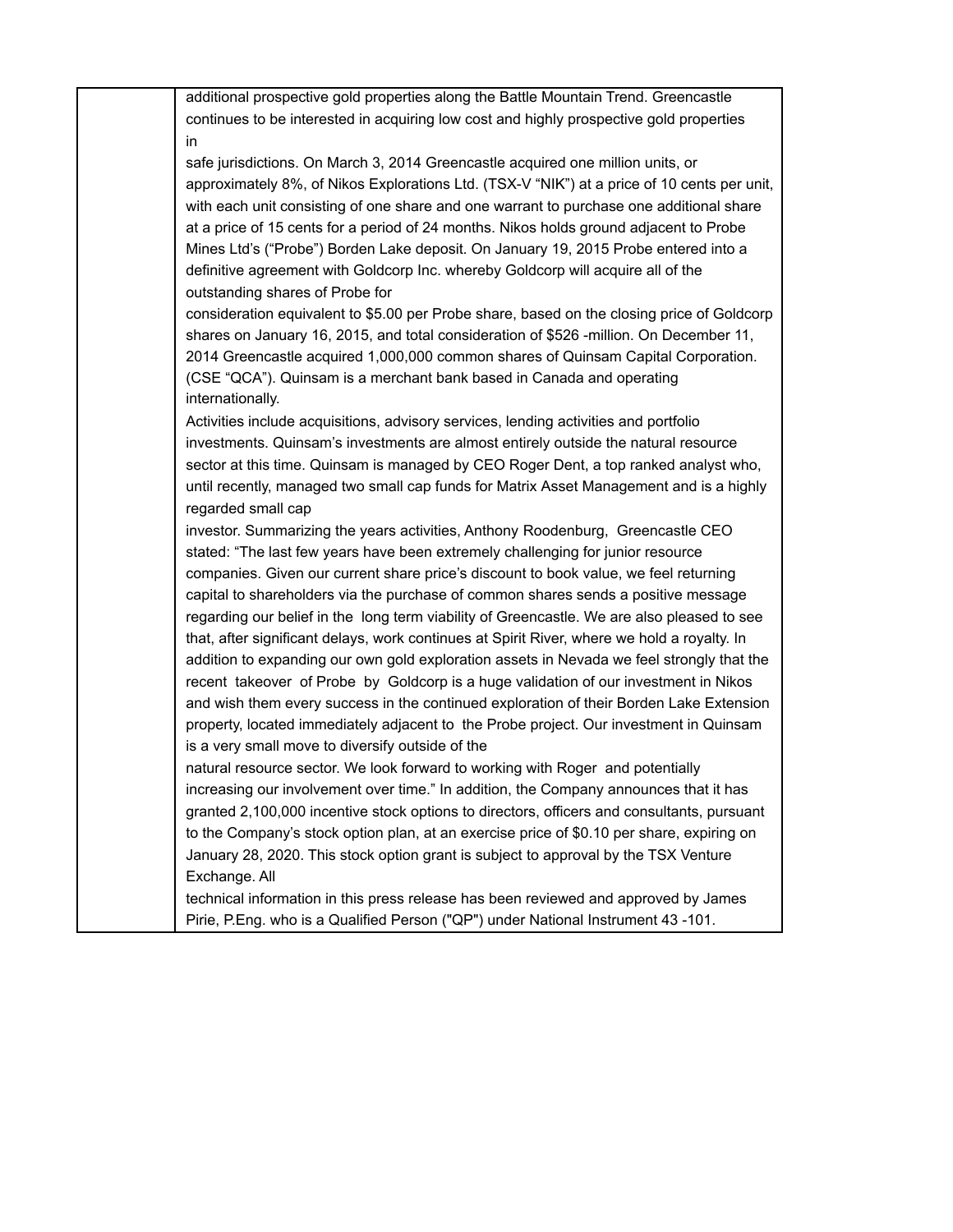| March 12, | Greencastle Renews Normal Course Issuer Bid and Cancels 1,792,000 Shares.                                                                                          |
|-----------|--------------------------------------------------------------------------------------------------------------------------------------------------------------------|
| 2015      | Toronto, Ontario - March 12, 2015 Greencastle Resources Ltd. (the "Company") wishes                                                                                |
|           | to announce that, subject to regulatory approval, it will conduct a normal course issuer                                                                           |
|           | bid (the "Bid"). The Bid will be for 3,812,305 common shares of the Company over a                                                                                 |
|           | period of one year (the "Bid Period"), being approximately 8.59% of Company's issued                                                                               |
|           | and outstanding common                                                                                                                                             |
|           | shares, with up to 762,461 common shares of the Company purchasable over any 30                                                                                    |
|           | -day period within the Bid Period, being 2% of Company's issued and outstanding                                                                                    |
|           | common                                                                                                                                                             |
|           | shares. The Bid Period will commence on March 16, 2015, and will continue until the                                                                                |
|           | earlier of March 15, 2016, or the date by which the Company has acquired the maximum                                                                               |
|           | 3,812,305 common shares which may be purchased under the Bid. During the period                                                                                    |
|           | between February 19, 2014, and February 18, 2015, the Company completed the                                                                                        |
|           | purchase and cancellation of 1,792,000 common shares under its previous normal course                                                                              |
|           | issuer bid at a volume weighted average price of \$0.06 per share. Management believes                                                                             |
|           | that the market price of the                                                                                                                                       |
|           | Company's common shares may not fully reflect the value of its business and future<br>prospects, and as such it believes that purchasing its own common shares for |
|           | cancellation is an appropriate strategy for increasing long-term shareholder value. The                                                                            |
|           | purchases will be                                                                                                                                                  |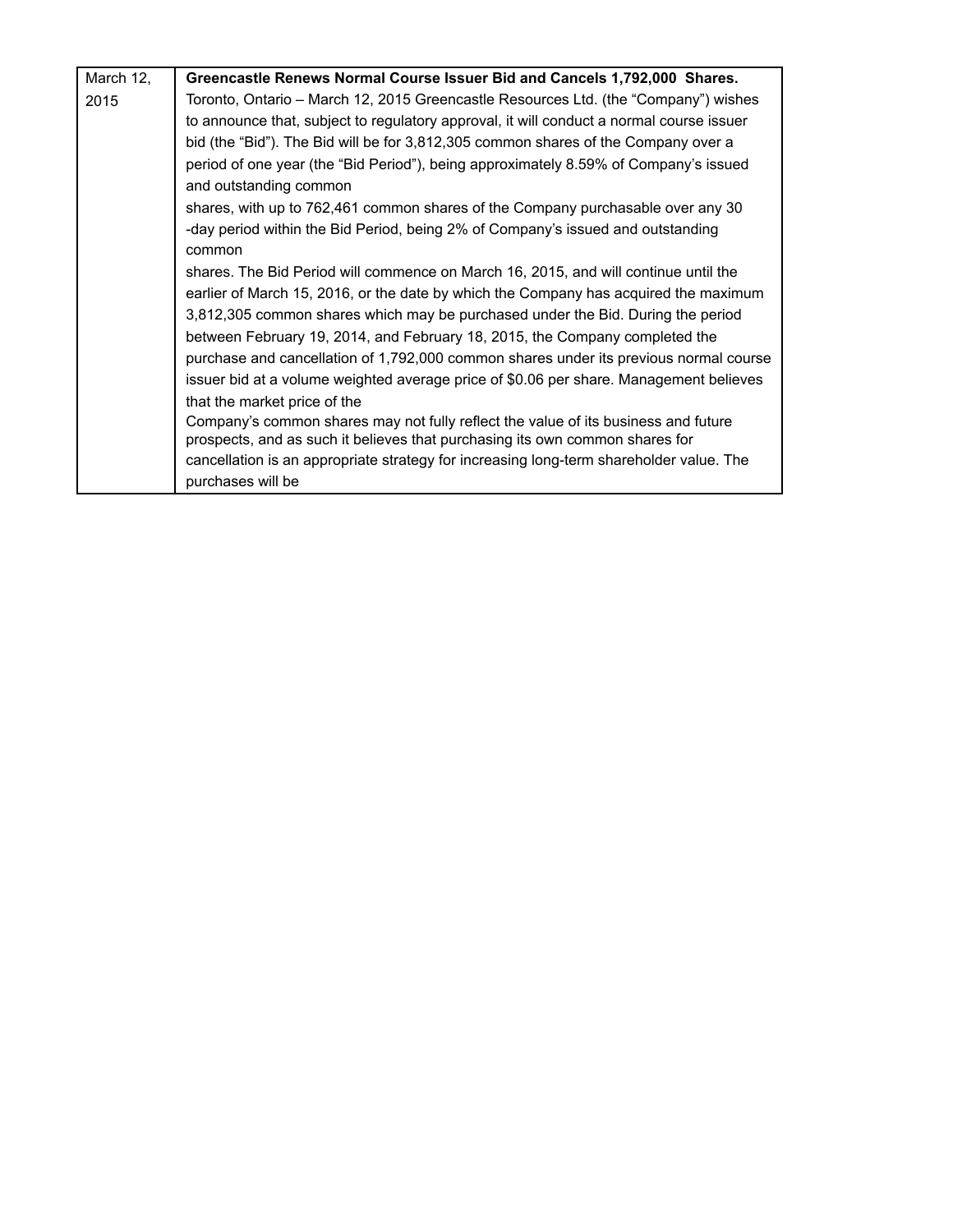|         | made through the facilities of the TSX Venture Exchange (the "TSXV"), and the price at              |
|---------|-----------------------------------------------------------------------------------------------------|
|         | which the Company will purchase its common shares will be the market price of the                   |
|         | shares at the                                                                                       |
|         | time of acquisition. The Company has appointed Canaccord Genuity Wealth Management                  |
|         | as its broker to conduct normal course issuer bid transactions. The Company has                     |
|         | 44,390,671 common shares issued and outstanding. Common shares purchased by the                     |
|         | Company will be returned to treasury for cancellation.                                              |
| Novembe | Greencastle Subsidary Deveron Acquires Unmanned Aerial Systems (Drone)                              |
| r 17,   | Company. Greencastle Resources Ltd. (TSX-V: VGN) ("Greencastle" or "the Company"),                  |
| 2015    | is pleased to report that the Company's 65.8% owned subsidiary Deveron Resources Ltd.               |
|         | (TSX -V: DVR) ("Deveron") has executed a binding Letter Agreement outlining the terms               |
|         | and conditions upon which Deveron will acquire 2487473 Ontario Inc. ("Ontco") operating             |
|         | as Eagle Scout Imaging ("Eagle Scout"). Through the deployment of Unmanned Aerial                   |
|         | Systems ("UAS" or "Drones"), Eagle Scout acquires high resolution aerial imaging data of            |
|         | crop acreage. Eagle Scout then processes the data and develops prescriptions to improve             |
|         | crop yield. "UAS are transforming the way businesses collect data and we are excited to             |
|         | see Deveron enter this space," commented Greencastle's CEO, Anthony Roodenburg.                     |
|         | "We see applications for drones across multiple verticals and look forward to Deveron's             |
|         | progress in agriculture through 2016. As an investor in Deveron, we are offering a way for          |
|         | our shareholders to                                                                                 |
|         | diversify out of purely resources and participate in this new, rapidly expanding industry."         |
|         | Eagle Scout uses drones and state-of-the-art camera, sensor and software technologies               |
|         | to collect data that can be used with existing farm GIS software for variable rate fertilizing,     |
|         | seeding, pesticide applications and other prescription management solutions. Eagle Scout            |
|         | provides Normalized Difference Vegetation Indexing ("NDVI") imaging as well as other                |
|         | valuable information related to plant health which ultimately enhances yield and                    |
|         | maximizes profitability. Eagle Scout is fully insured and approved by Transport Canada for          |
|         | activities in Ontario under a Special Flight Operating Certificate. Ontario has over 7 million      |
|         | acres of prime agricultural land, and Eagle Scout is well positioned to capture the growth          |
|         | opportunities that exist in this new market. For more information on Eagle Scout, go to:            |
|         | www.eaglescout.ca The use of drones is transforming how aerial images and data are                  |
|         | collected and analyzed in many industries with applications in pipeline inspection, forestry        |
|         | management, preci sion                                                                              |
|         | agriculture, media production, mine site surveying and many others. A recent industry               |
|         |                                                                                                     |
|         | overview by CB Insights reports that capital is flowing into UAS companies at an ever               |
|         | accelerating rate. Recently, a UAS company completed Canada's third largest technology              |
|         | financing of 2015 at \$60 million. These capital inflows are generating rapid improvements          |
|         | in UAS hardware and software and uncovering new applications almost daily. For more                 |
|         | information and to join the Deveron community, please visit www.deveronuas .com                     |
|         | Under the terms of the transaction, Deveron will issue up to 2.5 million common shares<br>and up to |
|         |                                                                                                     |
|         | 1.25 million warrants on the basis of one share in exchange for each common share of the            |
|         | issued and outstanding common shares in the capital of Ontco (the "Ontco Shares") and               |
|         | one Deveron Share purchase warrant (a "Deveron Warrant") for each Ontco Share                       |
|         | purchase                                                                                            |
|         | warrant (an "Ontco Warrant") not exercised by the holders thereof prior to the Closing              |
|         | Date which shall continue to vest or be convertible on the schedule and terms established           |
|         | at the time of the respective grants. In addition, Deveron may issue up to 1,000,000                |
|         | Performance Shares over a three year period depending on certain revenue targets being              |
|         | met. Ontco will nominate two directors to join the four current directors on the board of           |
|         | Deveron.                                                                                            |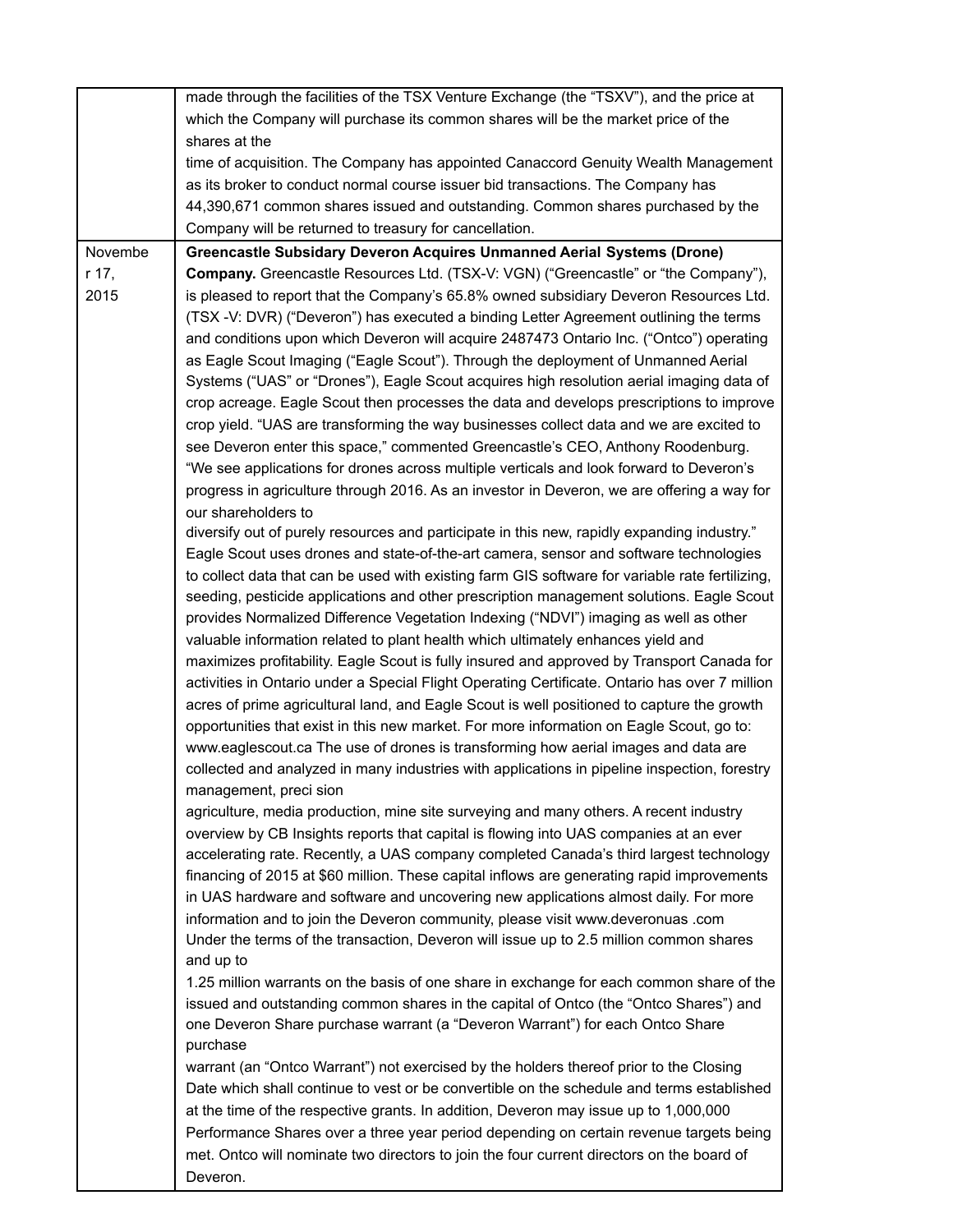| March 24, | <b>GREENCASTLE RENEWS NORMAL COURSE ISSUER BID AND CANCELS 1,640,000</b>                    |
|-----------|---------------------------------------------------------------------------------------------|
| 2016      | SHARES Toronto, Ontario - March 24, 2016 Greencastle Resources Ltd. (the                    |
|           | "Company") wishes to announce that, subject to regulatory approval, it will conduct a       |
|           | normal course issuer bid (the "Bid"). The Bid will be for 3,648,305 common shares of the    |
|           | Company over a period of one year (the "Bid Period"), being approximately 8.5% of           |
|           | Company's issued and outstanding common shares, with up to 855,013 common shares            |
|           | of the Company purchasable over any 30-day period within the Bid Period, being 2% of        |
|           | Company's issued and outstanding common shares. The Bid Period will commence on             |
|           | March 30, 2016, and will continue until the earlier of March 29, 2017, or the date by which |
|           | the Company has acquired the maximum 3,648,305 common shares which may be                   |
|           | purchased under the Bid. During the period between March 16, 2015, and March 15,            |
|           | 2016, the Company completed the purchase and cancellation of 1,640,000 common               |
|           | shares under its previous normal course issuer bid at a volume weighted average price of    |
|           | \$0.06 per share. Management believes that the market price of the Company's common         |
|           | shares may not fully reflect the value of its business and future prospects, and as such it |
|           | believes that purchasing its own common shares for cancellation is an appropriate           |
|           | strategy for increasing long-term shareholder value. The purchases will be made through     |
|           | the facilities of the TSX Venture Exchange (the "TSXV"), and the price at which the         |
|           | Company will purchase its common shares will be the market price of the shares at the       |
|           | time of acquisition. The Company has appointed Canaccord Genuity Wealth Management          |
|           | as its broker to conduct normal course issuer bid transactions. The Company has             |
|           | 42,750,671 common shares issued and outstanding. Common shares purchased by the             |
|           | Company will be returned to treasury for cancellation.                                      |
|           |                                                                                             |
|           |                                                                                             |
|           |                                                                                             |
|           |                                                                                             |
|           |                                                                                             |
|           |                                                                                             |
|           |                                                                                             |
|           |                                                                                             |
|           |                                                                                             |
|           |                                                                                             |
|           |                                                                                             |
|           |                                                                                             |
|           |                                                                                             |
|           |                                                                                             |
|           |                                                                                             |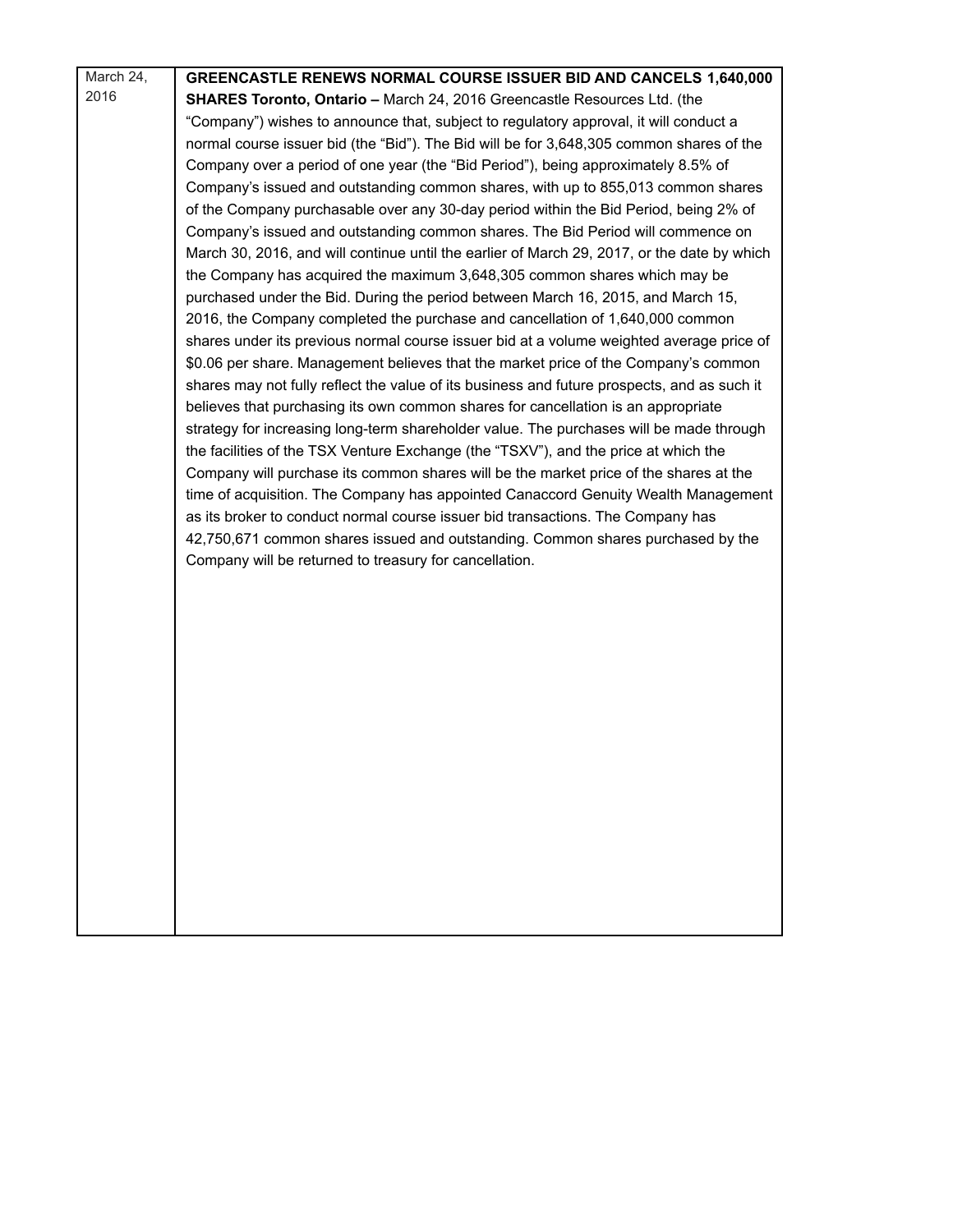| July 19, | <b>GREENCASTLE DRONE SUBSIDIARY BEGINS TRADING Toronto, Ontario -</b>                                                                                                        |
|----------|------------------------------------------------------------------------------------------------------------------------------------------------------------------------------|
| 2016     | Greencastle Resources Ltd. (TSX-V: VGN) ("Greencastle" or the "Company"), is pleased                                                                                         |
|          | to announce that the common shares of Greencastle subsidiary, Deveron UAS Corp.                                                                                              |
|          | ("Deveron") will commence trading today on the Canadian Securities Exchange under the                                                                                        |
|          | ticker symbol DVR. Greencastle owns approximately 56% of Deveron. Deveron UAS, is a                                                                                          |
|          | full-service company providing farmers with the opportunity to increase yields and reduce                                                                                    |
|          | costs through the use of sophisticated Unmanned Aerial Systems ("UAS" or "drones"),                                                                                          |
|          | sensors, software and analytics. The service offering is targeted at farmers, agricultural                                                                                   |
|          | retailers and independent agronomists and provides a strong value proposition through                                                                                        |
|          | reduced costs and/or increased yields by optimizing input costs such as water, fertilizer                                                                                    |
|          | and pesticides. "David MacMillan and Norm Lamothe have very quickly built Deveron into<br>Canada's leading precision Ag UAS company." stated Anthony Roodenburg, Greencastle |
|          | CEO. "This is a rapidly expanding global sector that brings together unmanned systems,                                                                                       |
|          | robotics, sophisticated software and sensors, 'the internet of things' and big data to                                                                                       |
|          | improve global food production. We continue to support Deveron and the team and look                                                                                         |
|          | forward to their future successes." Currently, Greencastle owns 8,631,005 common                                                                                             |
|          | shares of Deveron. Greencastle has granted an incentive option to purchase up to                                                                                             |
|          | 1,000,000 common shares of Deveron to David MacMillan, Deveron President and CEO                                                                                             |
|          | at an exercise price of \$0.30 and expiring on July 14, 2019.                                                                                                                |
|          |                                                                                                                                                                              |
|          |                                                                                                                                                                              |
|          |                                                                                                                                                                              |
|          |                                                                                                                                                                              |
|          |                                                                                                                                                                              |
|          |                                                                                                                                                                              |
|          |                                                                                                                                                                              |
|          |                                                                                                                                                                              |
|          |                                                                                                                                                                              |
|          |                                                                                                                                                                              |
|          |                                                                                                                                                                              |
|          |                                                                                                                                                                              |
|          |                                                                                                                                                                              |
|          |                                                                                                                                                                              |
|          |                                                                                                                                                                              |
|          |                                                                                                                                                                              |
|          |                                                                                                                                                                              |
|          |                                                                                                                                                                              |
|          |                                                                                                                                                                              |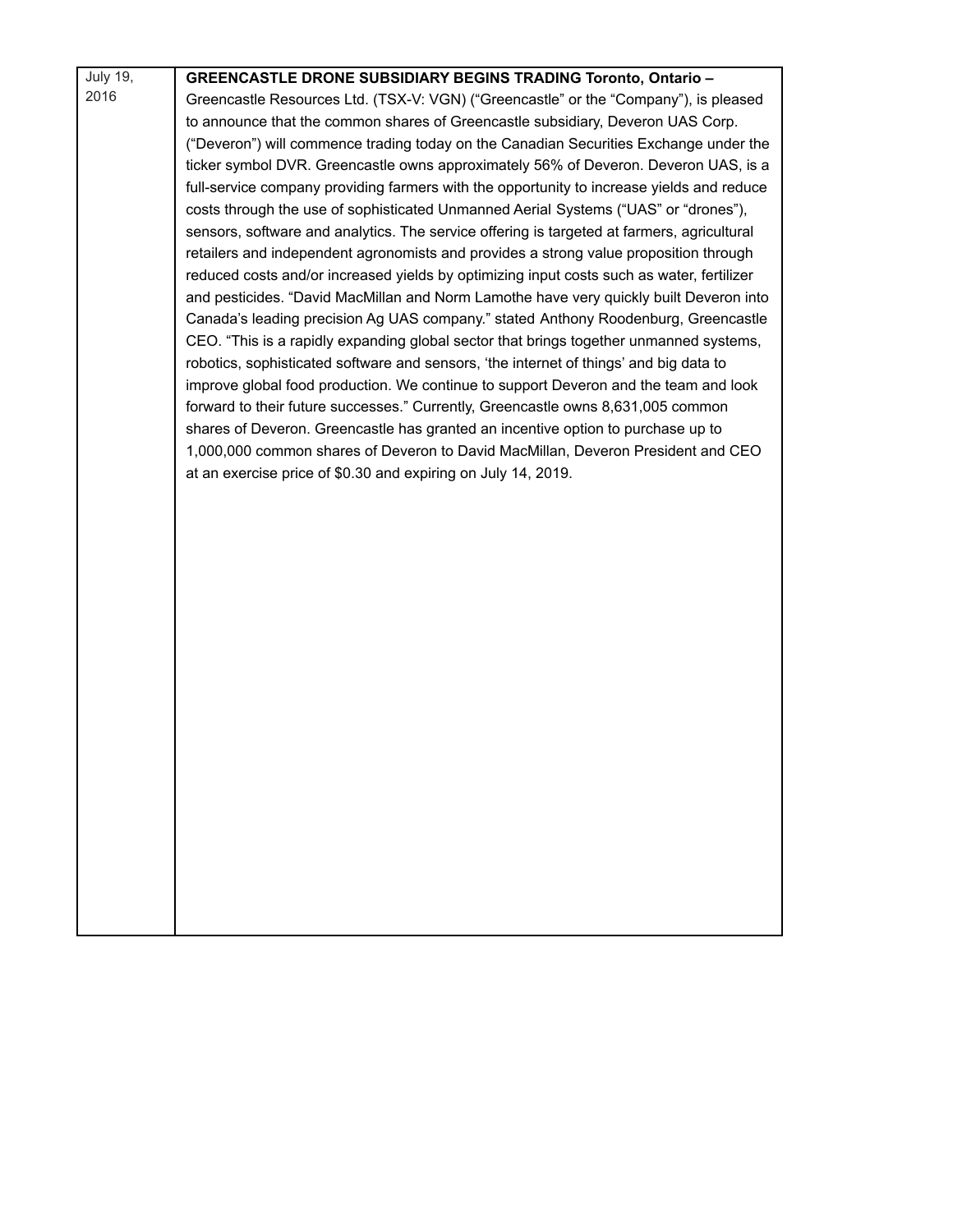| January | GREENCASTLE SUBSIDIARY TO RECEIVE \$1,110,000 FOR LEGACY ASSETS                              |
|---------|----------------------------------------------------------------------------------------------|
| 9, 2017 | Greencastle Resources Ltd. (TSX-V: VGN) ("Greencastle" or the "Company"), is pleased         |
|         | to announce that the Company's subsidiary, Deveron UAS Corp. (CSE "DVR") has                 |
|         | entered into an agreement, whereby, they will receive gross proceeds of \$960,000 for the    |
|         | sale of legacy assets not related to Deveron's rapidly expanding precision ag. drone / data  |
|         | services business. This sale, along with the proceeds from the Nechako disposition           |
|         | (Deveron release of August 17, 2016), brings the expected total proceeds from legacy         |
|         | assets to \$1,110,000. Greencastle owns 9,228,005 common shares of Deveron or                |
|         | approximately 52%. Commenting on the news, Anthony Roodenburg, Greencastle CEO               |
|         | said: "The team at Deveron has done a tremendous job realizing value on legacy assets.       |
|         | Deveron is well financed and poised for revenue growth in 2017. I would strongly urge        |
|         | investors to take a serious look at Deveron. The use of drones to collect data for           |
|         | commercial farming is a super-hot sector. Deveron is emerging as a market leader in          |
|         | Canada and they have also begun commercial flights in the United States. With Deveron's      |
|         | transformation complete, Greencastle management focus will shift to unlocking value in       |
|         | our Nevada gold assets and generating new opportunities." As of Sept. 30, 2016,              |
|         | Greencastle reported liquid assets of \$3,908,452 or approximately \$0.09 / share. This      |
|         | figure does not include the 9,228,005 common shares of Deveron or the Company's three        |
|         | gold properties in Nevada. The proceeds from the Deveron legacy assets leaves both           |
|         | companies in excellent financial condition. In a press release dated January 6, 2017,        |
|         | Deveron CEO, David MacMillan had this to say about the sale and Deveron's progress:          |
|         | "Deveron continues to see sizable growth opportunities in its drone data business as we      |
|         | head into 2017. Monetizing legacy assets provides ample capital for the growth of our        |
|         | network of drones as we target expansion into western Canada and select opportunities in     |
|         | the United States." Deveron has tendered 100% of its shareholdings in Boreal                 |
|         | Agrominerals Inc. ("Boreal") to an offer. On closing, Deveron received an initial payment of |
|         | \$90,000. In total, Deveron is to receive cash considerations of approximately \$960,000 to  |
|         | be paid in three tranches: \$90,000 on December 30, 2016 ("Effective Date") Received;        |
|         | \$360,000 on or before the 6-month anniversary of the Effective Date; \$510,000 on or        |
|         | before the one-year anniversary of the Effective Date, which could be extended to the        |
|         | second anniversary of the Effective Date.                                                    |
|         |                                                                                              |
|         |                                                                                              |
|         |                                                                                              |
|         |                                                                                              |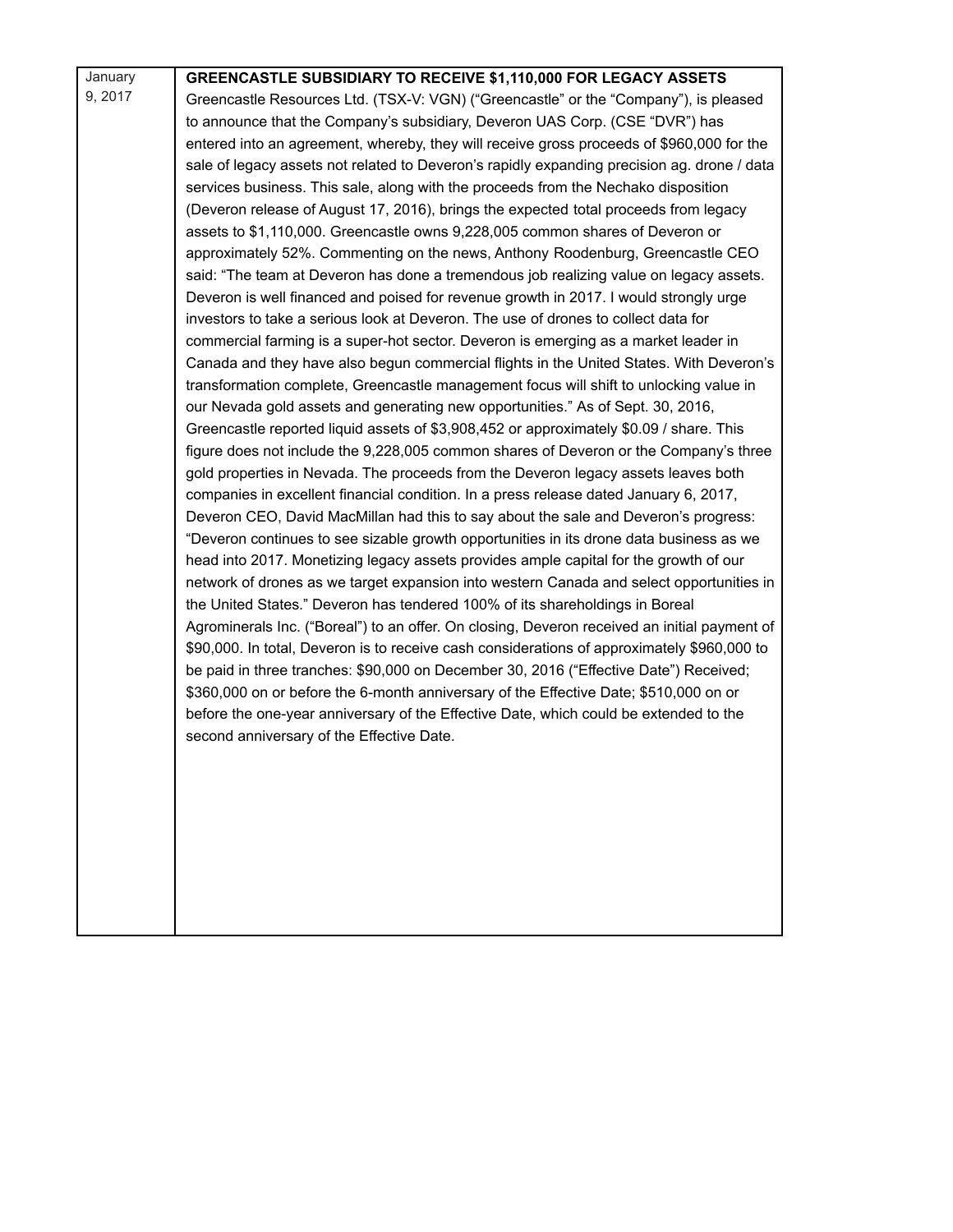| August 8, | <b>GREENCASTLE RENEWS NORMAL COURSE ISSUER BID AND CANCELS 1,377,500</b>                     |
|-----------|----------------------------------------------------------------------------------------------|
| 2017      | <b>SHARES Toronto, Ontario - August 8, 2017. Greencastle Resources Ltd. (the</b>             |
|           | "Company") wishes to announce that, subject to regulatory approval, it will conduct a        |
|           | normal course issuer bid (the "Bid"). The Bid will be for up to 3,499,272 common shares of   |
|           | the Company over a period of one year (the "Bid Period"), being approximately 8.4% of        |
|           | Company's issued and outstanding common shares and being 10% of the Public Float (as         |
|           | that term is defined in the policies of the TSX Venture Exchange ("TSXV")) of the            |
|           | Company's issued and outstanding common shares, with up to 828,423 common shares             |
|           | of the Company purchasable over any 30-day period within the Bid Period, being 2% of         |
|           | Company's issued and outstanding common shares. The Bid Period will commence on              |
|           | August 11 th, 2017, and will continue until the earlier of August 10th, 2018, or the date by |
|           | which the Company has acquired the maximum 3,499,272 common shares which may be              |
|           | purchased under the Bid. During the period between March 30th, 2016, and March 29th,         |
|           | 2017, the Company completed the purchase and cancellation of 1,377,500 common                |
|           | shares under its previous normal course issuer bid at a volume weighted average price of     |
|           | \$0.12 per share. Management believes that the market price of the Company's common          |
|           | shares may not fully reflect the value of its business and future prospects, and as such it  |
|           | believes that purchasing its own common shares for cancellation is an appropriate            |
|           | strategy for increasing long-term shareholder value. The purchases will be made through      |
|           | the facilities of the TSXV, and the price at which the Company will purchase its common      |
|           | shares will be the market price of the shares at the time of acquisition. The Company has    |
|           | appointed Canaccord Genuity Wealth Management as its broker to conduct normal                |
|           | course issuer bid transactions. The Company has 41,421,171 common shares issued and          |
|           | outstanding. Common shares purchased by the Company will be returned to treasury for         |
|           | cancellation.                                                                                |
|           |                                                                                              |
|           |                                                                                              |
|           |                                                                                              |
|           |                                                                                              |
|           |                                                                                              |
|           |                                                                                              |
|           |                                                                                              |
|           |                                                                                              |
|           |                                                                                              |
|           |                                                                                              |
|           |                                                                                              |
|           |                                                                                              |
|           |                                                                                              |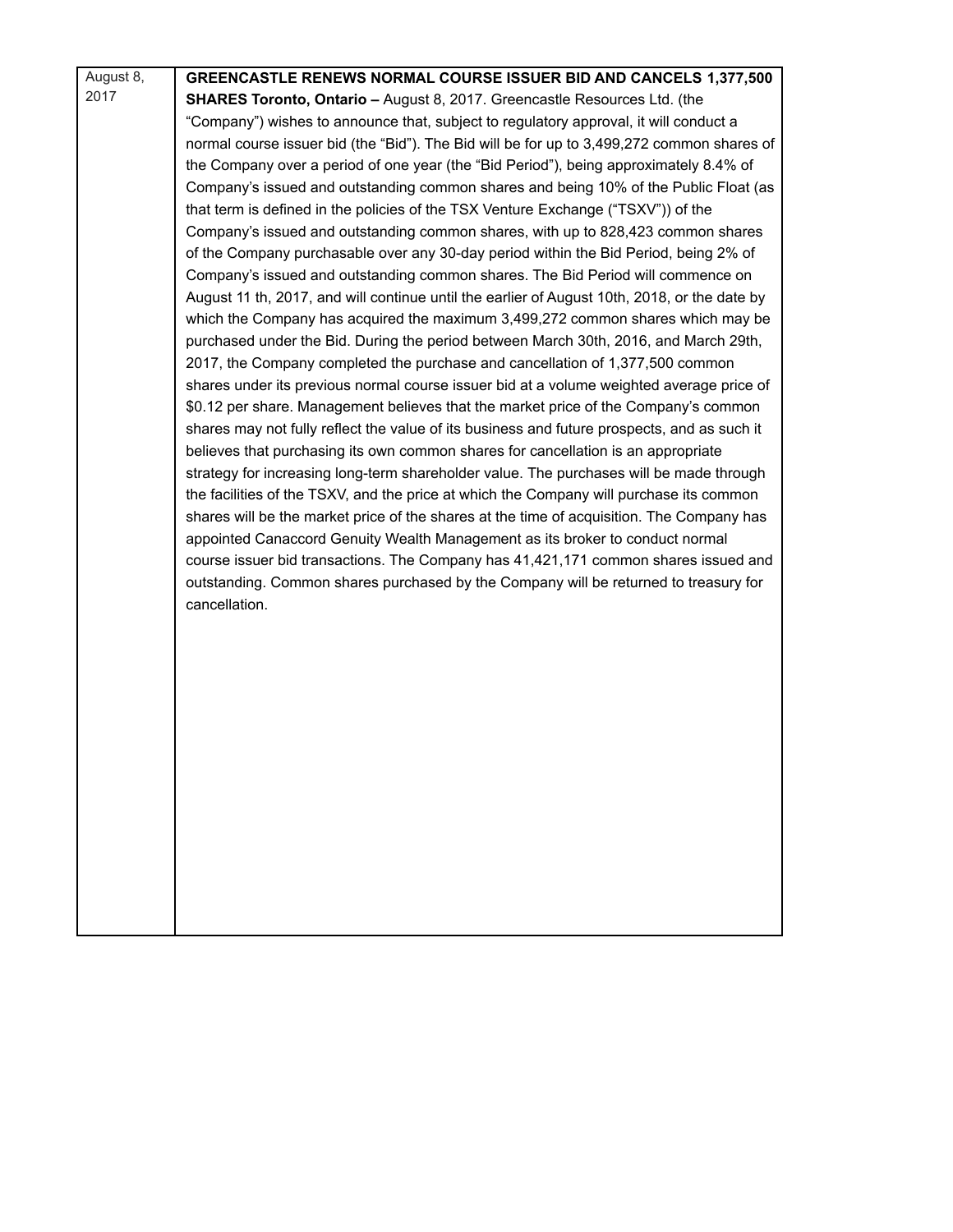| January  | Greencastle Resources Ltd. TORONTO, Jan. 10, 2018 -- Greencastle Resources Ltd.              |
|----------|----------------------------------------------------------------------------------------------|
| 10, 2018 | (TSX-V:VGN) ("Greencastle" or the "Company"), has granted an aggregate of four million       |
|          | options to purchase common shares of the company. The common shares issuable upon            |
|          | exercise of the options are subject to a four month hold period from the original date of    |
|          | grant. The options are exercisable at a price of \$0.10 per share for a period of five years |
|          | and were granted to certain officers, directors and consultants of the company.              |
|          |                                                                                              |
|          |                                                                                              |
|          |                                                                                              |
|          |                                                                                              |
|          |                                                                                              |
|          |                                                                                              |
|          |                                                                                              |
|          |                                                                                              |
|          |                                                                                              |
|          |                                                                                              |
|          |                                                                                              |
|          |                                                                                              |
|          |                                                                                              |
|          |                                                                                              |
|          |                                                                                              |
|          |                                                                                              |
|          |                                                                                              |
|          |                                                                                              |
|          |                                                                                              |
|          |                                                                                              |
|          |                                                                                              |
|          |                                                                                              |
|          |                                                                                              |
|          |                                                                                              |
|          |                                                                                              |
|          |                                                                                              |
|          |                                                                                              |
|          |                                                                                              |
|          |                                                                                              |
|          |                                                                                              |
|          |                                                                                              |
|          |                                                                                              |
|          |                                                                                              |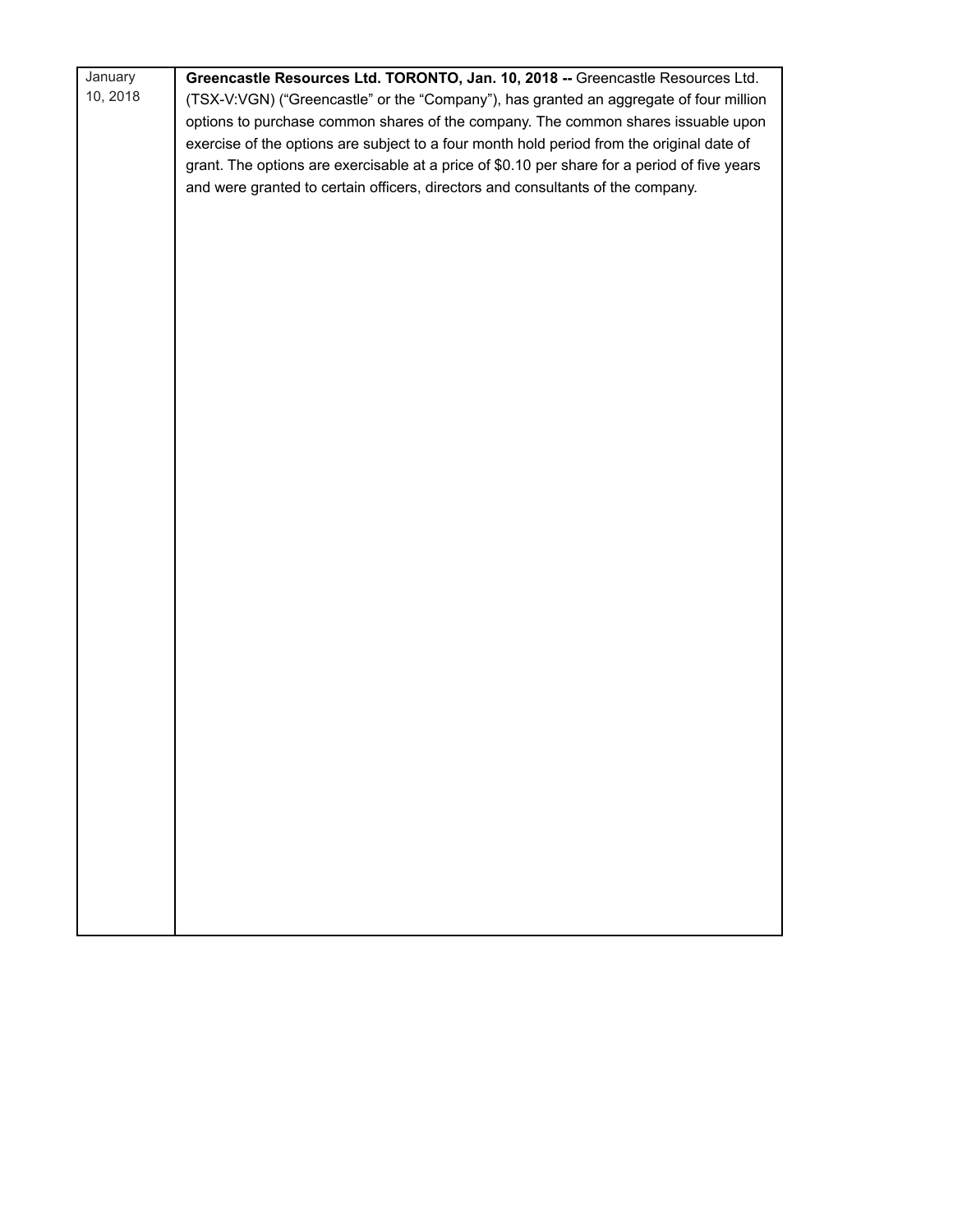| Novembe   | <b>GREENCASTLE OPTIONS GOLD PROPERTY TO GOLDEN LAKE Toronto, Ontario -</b>                      |
|-----------|-------------------------------------------------------------------------------------------------|
| r 4, 2019 | Greencastle Resources Ltd. (TSXV "VGN") "Greencastle" or the "Company") is pleased to           |
|           | announce an agreement with Golden Lake Exploration Inc. (CSE: GLM) "GLM" for the                |
|           | 100% acquisition of Greencastle's Jewel Ridge gold property lease near Eureka, Nevada,          |
|           | in the heart of a major gold-producing district. Jewel Ridge is located on the south end of     |
|           | Nevada's prolific Battle Mountain - Eureka trend, strategically along strike and contiguous     |
|           | to the former Barrick Gold, two million gold ounce Archimedes/Ruby Hill mine to the north       |
|           | and Timberline Resources' advanced-stage Lookout Mountain project to the south. The             |
|           | property consists of 96 unpatented lode mining claims and 30 patented claims covering           |
|           | approximately 728 hectares (1800 acres). The Jewel Ridge property contains several              |
|           | historic small gold mines which align along a north-south-trending stratigraphic contact of     |
|           | Lower Paleozoic sedimentary rocks, as well as several other gold-mineralized zones with         |
|           | a variety of structural and lithological controls. • Mineralization in the Eureka district, and |
|           | on the Jewel Ridge property is mainly of two types; 1) Carbonate replacement deposits of        |
|           | Ag-Pb-Zn and Au, mined in the early days of the district, and 2) Carlinstyle disseminated       |
|           | gold deposits, the primary focus since the late 1970's. • Nevada "Carlin Type Gold              |
|           | Deposits" ("CTGD") have a combined endowment of more than 250 million ounces, which             |
|           | are concentrated (85%) from only four trends or "camps" of deposits: Carlin, Cortez             |
|           | (Battle Mountain-Eureka), Getchell, and Jerritt Canyon (Kitco, J. Graham, June 20, 2019).       |
|           | • Based on the due diligence of an extensive data base of shallow RC drill holes, rock and      |
|           | soil geochemistry and limited geophysics, GLM feels the property has excellent potential        |
|           | for discovery of significant CTGD mineralization. The previous work represents millions of      |
|           | dollars of exploration expenditures and allows GLM to "fast-track" the vectoring of high        |
|           | priority drill targets. • In addition to CTGD mineralization, GLM will investigate high grade   |
|           | silver values discovered in drilling in 2012 (hole JR-12-04, 601 grams silver per tonne or      |
|           | 21.2 ounces silver per ton (and 1.15 grams gold per tonne) over 3.0 meters from a depth         |
|           | of 15.2 metres). • GLM is also planning to conduct state-of-the art airborne and ground         |
|           | geophysical surveys to aid interpretation and targeting. In recent years, there has been        |
|           | significant "break-thru" geological insights that have refined the "Carlin-type" deposit        |
|           | model, that can be applied on the Jewel Ridge property. A priority target is the South          |
|           | Eureka Tunnel zone, which has not been drilled since the 1980's, and the average depth          |
|           | of RC holes is only 78 meters. "This marquee property acquisition in the heart of a prolific    |
|           | gold trend in Nevada gives Golden Lake yearround drilling capability and exciting potential     |
|           |                                                                                                 |
|           | for discovery of significant Carlin-type gold deposits " stated Mike England, president of      |
|           | GLM. "Gold mineralization at Jewel Ridge is present in a variety of styles over many            |
|           | target areas. In addition, GLM is engaging an experienced team of technical personnel,          |
|           | familiar with Nevada and Carlin-type deposits to aggressively advance the Jewel Ridge           |
|           | property." GLM can earn a 100-per-cent interest in the Jewel Ridge property by paying           |
|           | Greencastle CDN \$155,000 in cash, issuing 5.0 million GLM shares, and spending CDN             |
|           | \$750,000 over three years. GLM will also cover the costs of the underlying lease (US           |
|           | \$10,000 per year) and all BLM and county fees. Varying NSR's are applicable on the             |
|           | property with buy downs in place to reduce the NSR's to 0 and 1% on various claims and          |
|           | leases. A finder's fee may be payable in connection with this transaction. Greencastle's        |
|           | disclosure of a technical or scientific nature in this news release has been reviewed and       |
|           | approved by James Pirie, P.Eng, who serves as a qualified person under the definition of        |
|           | National Instrument 43-101.                                                                     |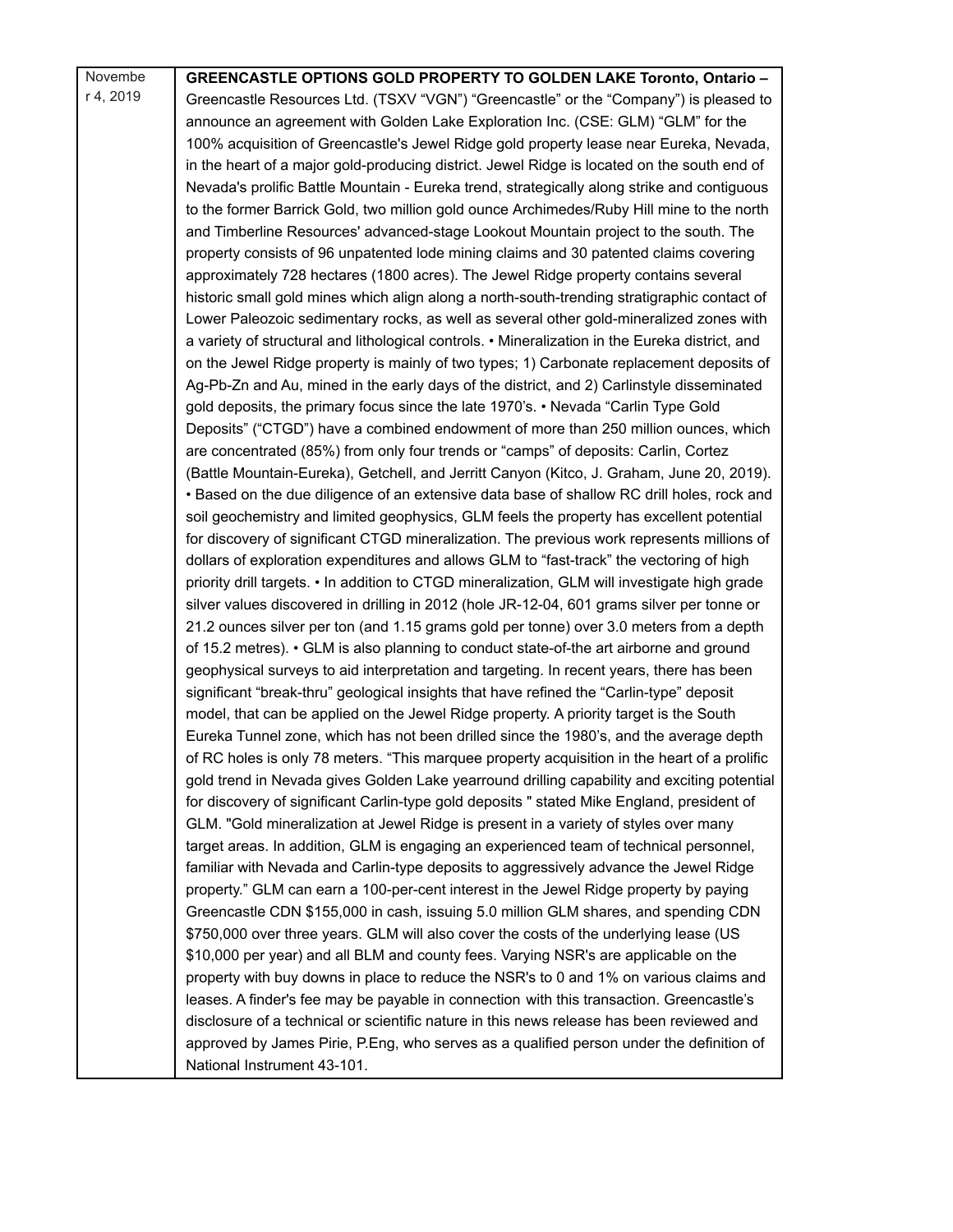February 25, 2020 **Work Begins at Greencastle's Jewel Ridge Gold Property, Nevada, USA TORONTO, Feb. 25, 2020 --** Greencastle Resources Ltd. ("Greencastle" or the "Company") (TSXV: VGN) is pleased to report that Golden Lake Exploration Inc. (CSE "GLM") has begun a ground magnetic survey on Greencastle's Jewel Ridge gold property near Eureka, Nevada, where GLM can earn a 100% interest, subject to certain conditions set out below. The Jewel Ridge property is located on the south end of Nevada's prolific Battle Mountain-Eureka trend, along strike and contiguous to Barrick Gold's two-million-ounce Archimedes/Ruby Hill gold mine to the north and Timberline Resources' advanced-stage Lookout Mountain project to the south. The geophysical survey will cover the entire Jewel Ridge property and comprise approximately 137 line-kilometres of highresolution ground magnetics at 50 metres line spacing in an east-west direction. The magnetic survey will assist in the structural interpretation and analysis related to oxide mineralized gold zones. The Jewel Ridge property comprises 96 unpatented lode mining claims and 30 patented claims covering approximately 728 hectares (1,800 acres). The Jewel Ridge property contains several historic small gold mines which align along a north-southtrending stratigraphic contact of Lower Paleozoic sedimentary rocks, as well as several other gold mineralized zones with a variety of structural and lithological controls. The company's focus is on Carlin-type disseminated gold deposits, the primary focus in the area since the late 1970s. Nevada Carlin-type gold deposits have a combined endowment of more than 250 million ounces, which are concentrated (85 per cent) in only four trends or camps of deposits: Carlin, Cortez (Battle Mountain-Eureka), Getchell and Jerritt Canyon. Golden Lake can earn a 100 percent interest in the Jewel Ridge property by paying Greencastle \$155,000 in cash, issuing five million Golden Lake shares and spending \$750,000 over three years. Golden Lake will also cover the costs of the underlying lease and all BLM (Bureau of Land Management) and county fees. Varying net smelter return (NSR) royalties are applicable on the property with buy-downs in place to reduce the NSRs to nil and 1 per cent on various claims and leases. Qualified person Greencastle disclosure of a technical or scientific nature in this news release has been reviewed and approved by James Pirie, P.Eng., who serves as a qualified person under the definition of National Instrument 43-101.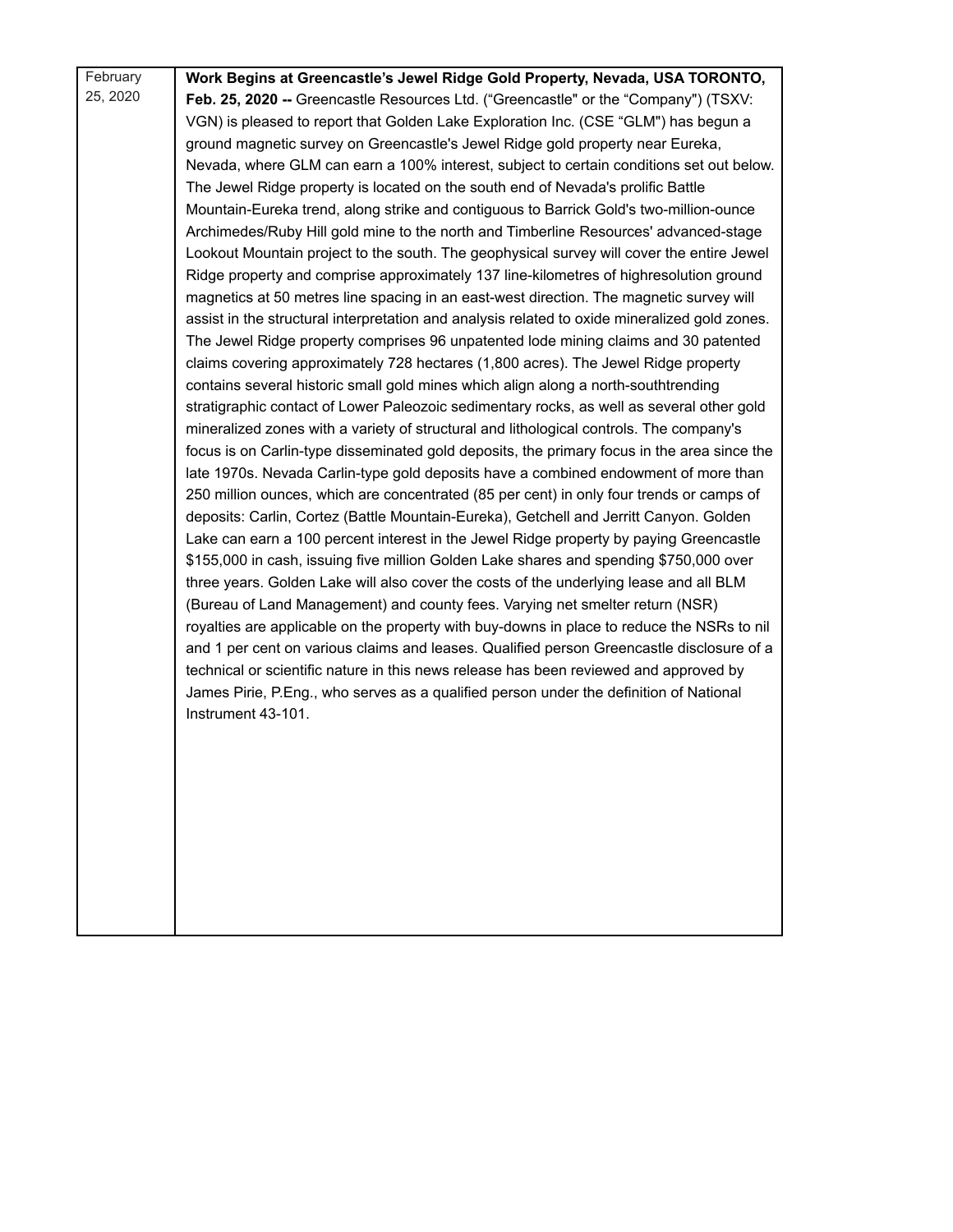| June 17, | Greencastle Announces Normal Course Issuer Bid Toronto, Ontario--(Newsfile Corp.                                                                                                    |
|----------|-------------------------------------------------------------------------------------------------------------------------------------------------------------------------------------|
| 2020     | - June 17, 2020) - Greencastle Resources Ltd. (TSXV: VGN) (the "Company") wishes to                                                                                                 |
|          | announce that, subject to regulatory approval, it will conduct a normal course issuer bid                                                                                           |
|          | (the "Bid"). The Bid will be for up to 3,183,372 common shares of the Company over a                                                                                                |
|          | period of one year (the "Bid Period"), being approximately 8.2% of Company's issued and                                                                                             |
|          | outstanding common shares and being 10% of the Public Float (as that term is defined in                                                                                             |
|          | the policies of the TSX Venture Exchange ("TSXV")) of the Company's issued and                                                                                                      |
|          | outstanding common shares, with up to 636,674 common shares of the Company                                                                                                          |
|          | purchasable over any 30-day period within the Bid Period, being 2% of Company's issued                                                                                              |
|          | and outstanding common shares. The Bid Period will commence on June 22, 2020, and                                                                                                   |
|          | will continue until the earlier of June 21, 2021, or the date by which the Company has                                                                                              |
|          | acquired the maximum number of common shares which may be purchased under the                                                                                                       |
|          | Bid. Management believes that the market price of the Company's common shares may<br>not fully reflect the value of its business and future prospects, and as such it believes that |
|          | purchasing its own common shares for cancellation is an appropriate strategy for                                                                                                    |
|          | increasing long-term shareholder value. The purchases will be made through the facilities                                                                                           |
|          | of the TSXV, and the price at which the Company will purchase its common shares will be                                                                                             |
|          | the market price of the shares at the time of acquisition. The Company has appointed                                                                                                |
|          | Canaccord Genuity Wealth Management as its broker to conduct normal course issuer bid                                                                                               |
|          | transactions.                                                                                                                                                                       |
|          |                                                                                                                                                                                     |
|          |                                                                                                                                                                                     |
|          |                                                                                                                                                                                     |
|          |                                                                                                                                                                                     |
|          |                                                                                                                                                                                     |
|          |                                                                                                                                                                                     |
|          |                                                                                                                                                                                     |
|          |                                                                                                                                                                                     |
|          |                                                                                                                                                                                     |
|          |                                                                                                                                                                                     |
|          |                                                                                                                                                                                     |
|          |                                                                                                                                                                                     |
|          |                                                                                                                                                                                     |
|          |                                                                                                                                                                                     |
|          |                                                                                                                                                                                     |
|          |                                                                                                                                                                                     |
|          |                                                                                                                                                                                     |
|          |                                                                                                                                                                                     |
|          |                                                                                                                                                                                     |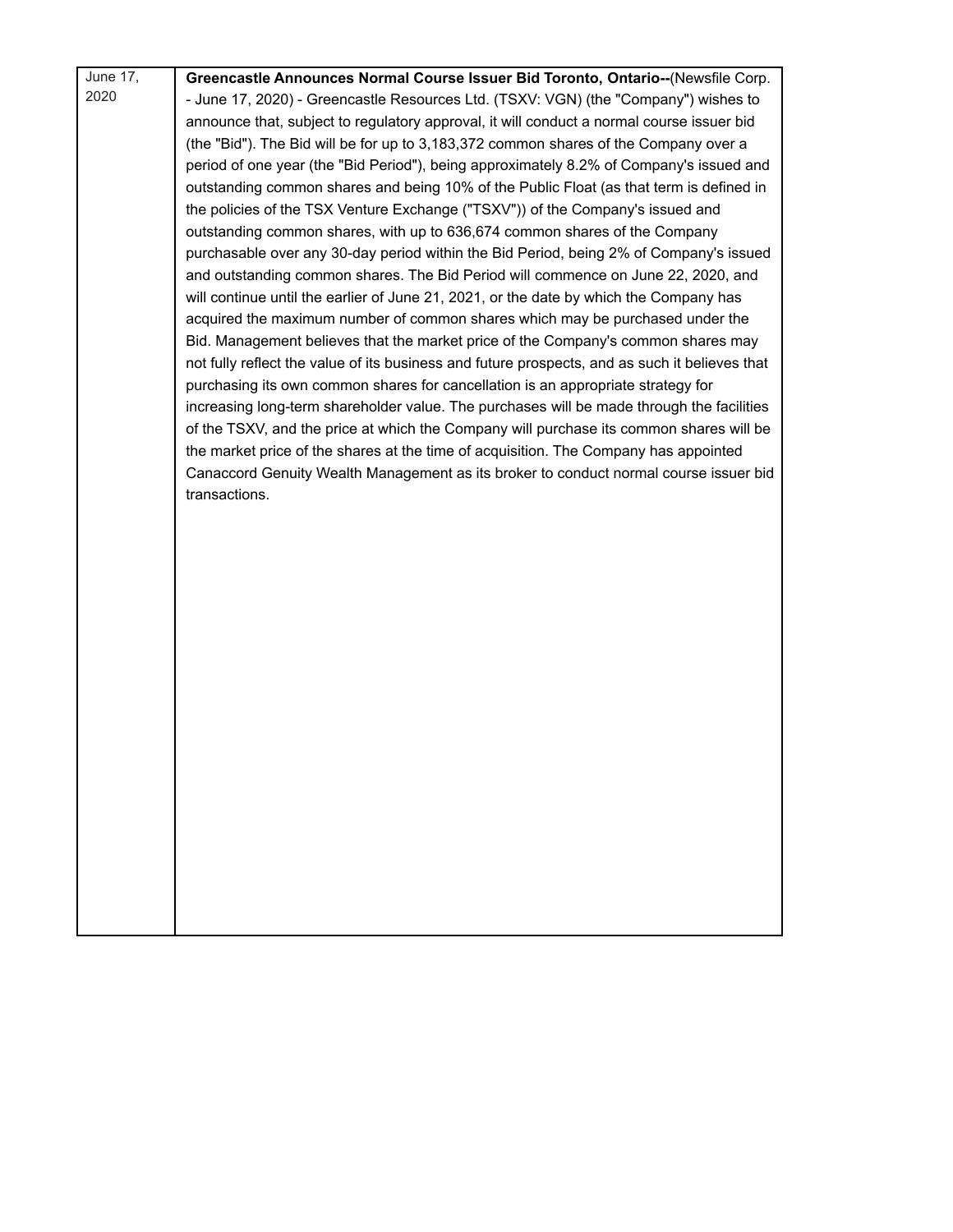| <b>July 28,</b> | Greencastle Reports Jewel Ridge Sampling Results TORONTO, July 28, 2020 --                  |
|-----------------|---------------------------------------------------------------------------------------------|
| 2020            | Greencastle Resources Ltd. (TSXV: "VGN") is pleased to report sampling results from the     |
|                 | Company's Jewel Ridge gold property in Nevada where drilling is expected to begin later     |
|                 | this month. Sampling Highlights Sampling carried out by Golden Lake Exploration Inc.        |
|                 | ("GLM") at the A & E target area returned strong gold and silver values up to 5.48 grams    |
|                 | per tonne (g/t Au) and 324.0 grams per tonne silver (g/t Ag) and up to 14.20 g/t Au and     |
|                 | 562.0 g/t Ag from the Croesus-Connelly targets. One grab sample was also taken from         |
|                 | the adit area at the South Eureka Tunnel target which returned 9.61 g/t Au and 78.9 g/t     |
|                 | Ag. This is one of the key targets focused for drilling later this month, directed at       |
|                 | Carlin-type, oxide gold mineralization. The A & E target is located approximately 500       |
|                 | metres south-southeast of the Radio Tower target. Significant historic mine dumps are       |
|                 | scattered in the A & E area, interpreted to be from the Sterling mine operations (note:     |
|                 | limited historic data available), focused on carbonate-replacement-style mineralization.    |
|                 | Samples comprise grab rock samples from dumps of old mine workings and rock outcrop         |
|                 | exposures. Samples are not representative of the grade of mineralization of an              |
|                 | occurrence but are useful in guiding further exploration. Alford Drilling LLC, of Spring    |
|                 | Creek, Nev. has been retained to complete a minimum 5,000-foot, reverse circulation drill   |
|                 | program. GLM reports drilling is set to commence later this month (see: GLM News July       |
|                 | 8, 2020). Jewel Ridge is located in the heart of a major gold-producing district on the     |
|                 | south end of Nevada's prolific Battle Mountain -- Eureka trend, along strike and            |
|                 | contiguous to Barrick Gold's two-million ounce Archimedes/Ruby Hill mine to the north       |
|                 | and Timberline Resources' advanced-stage Lookout Mountain project to the south. The         |
|                 | property covers approximately 728 hectares (1800 acres) and contains several historic       |
|                 | open-pit gold mines, gold-mineralized zones and high-grade silver values. GLM can earn      |
|                 | a 100-per-cent interest in Jewel Ridge, subject to certain royalties, by paying Greencastle |
|                 | CDN \$155,000 in cash, issuing 5.0 million GLM shares, and spending CDN \$750,000           |
|                 | over three years. Qualified person GLM's disclosure of a technical or scientific nature in  |
|                 | this news release has been reviewed and approved by Garry Clark, P.Geo., who serves         |
|                 | as a qualified person under the definition of National Instrument 43-101.                   |
|                 |                                                                                             |
|                 |                                                                                             |
|                 |                                                                                             |
|                 |                                                                                             |
|                 |                                                                                             |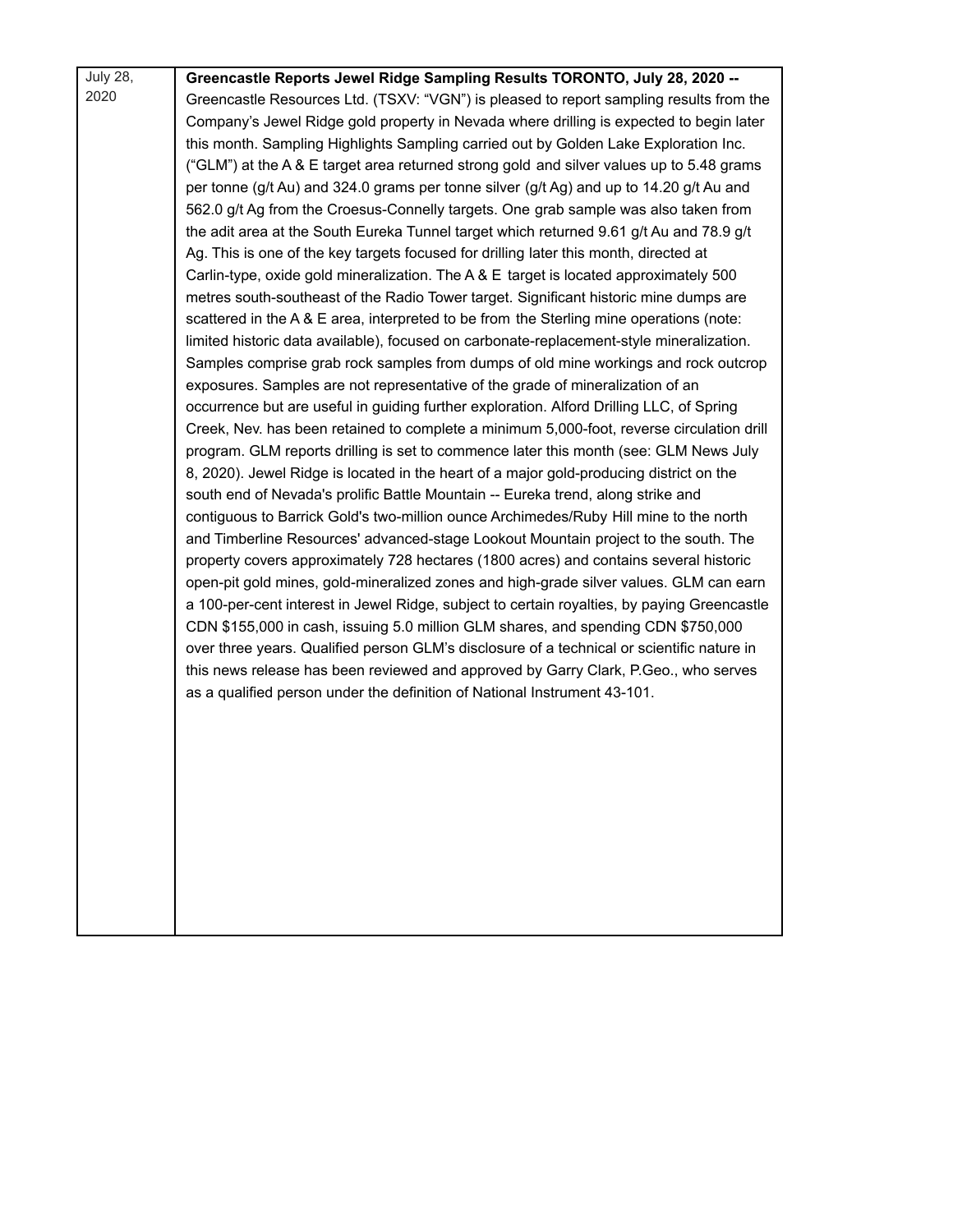| Novembe   | Greencastle Options Seagrave Gold Exploration Property in Red Lake Mining                   |
|-----------|---------------------------------------------------------------------------------------------|
| r 5, 2020 | District, Ontario TORONTO, ON - November 5, 2020 -- Greencastle Resources Ltd.              |
|           | ("Greencastle" or 'the Company") (TSXV: "VGN") today announced the Company has              |
|           | entered into an option agreement to earn an undivided 100% interest in the Seagrave         |
|           | property (Figure 1). The property consists of 131 claim units in the Birch-Uchi Greenstone  |
|           | Belt, Red Lake Mining District in northwestern Ontario and is approximately 12 kilometers   |
|           | south of the Springpole Gold Deposit of First Mining Gold Corp. (4.67 Moz Au Indicated      |
|           | and 0.23 Moz Au Inferred). Anthony Roodenburg, Greencastle CEO, commented, "We              |
|           | are very pleased with the progress being made by Golden Lake on our Jewel Ridge             |
|           | property in Nevada and position in Deveron Corp. (TSXV: "FARM"), where we own more          |
|           | than 10,000,000 common shares, has been performing very well. We are bullish on the         |
|           | gold price and It is not often you get an opportunity to acquire a strategic, unexplored    |
|           | block of claims in the Red Lake District, one of the largest and highest grade gold         |
|           | producing areas in Canada."<br>Figure 1: Seagrave Property The terms of the                 |
|           | agreement call for Greencastle to pay Gravel Ridge Resources Ltd. (50%) and 1544230         |
|           | Ontario Inc. (50%) a total of \$95,000 cash, issue a total of 600,000 shares of Greencastle |
|           | subject to TSX Venture Exchange approval, and complete a total of \$350,000 in              |
|           | Exploration Expenditures to earn a 100% interest in the Property, subject to a 1.5% Net     |
|           | Smelter Return Royalty. Greencastle retains the option to purchase sole rights to 0.5% of   |
|           | the 1.5% Net Smelter Return Royalty from the vendors for a payment of \$500,000.            |
|           |                                                                                             |
|           |                                                                                             |
|           |                                                                                             |
|           |                                                                                             |
|           |                                                                                             |
|           |                                                                                             |
|           |                                                                                             |
|           |                                                                                             |
|           |                                                                                             |
|           |                                                                                             |
|           |                                                                                             |
|           |                                                                                             |
|           |                                                                                             |
|           |                                                                                             |
|           |                                                                                             |
|           |                                                                                             |
|           |                                                                                             |
|           |                                                                                             |
|           |                                                                                             |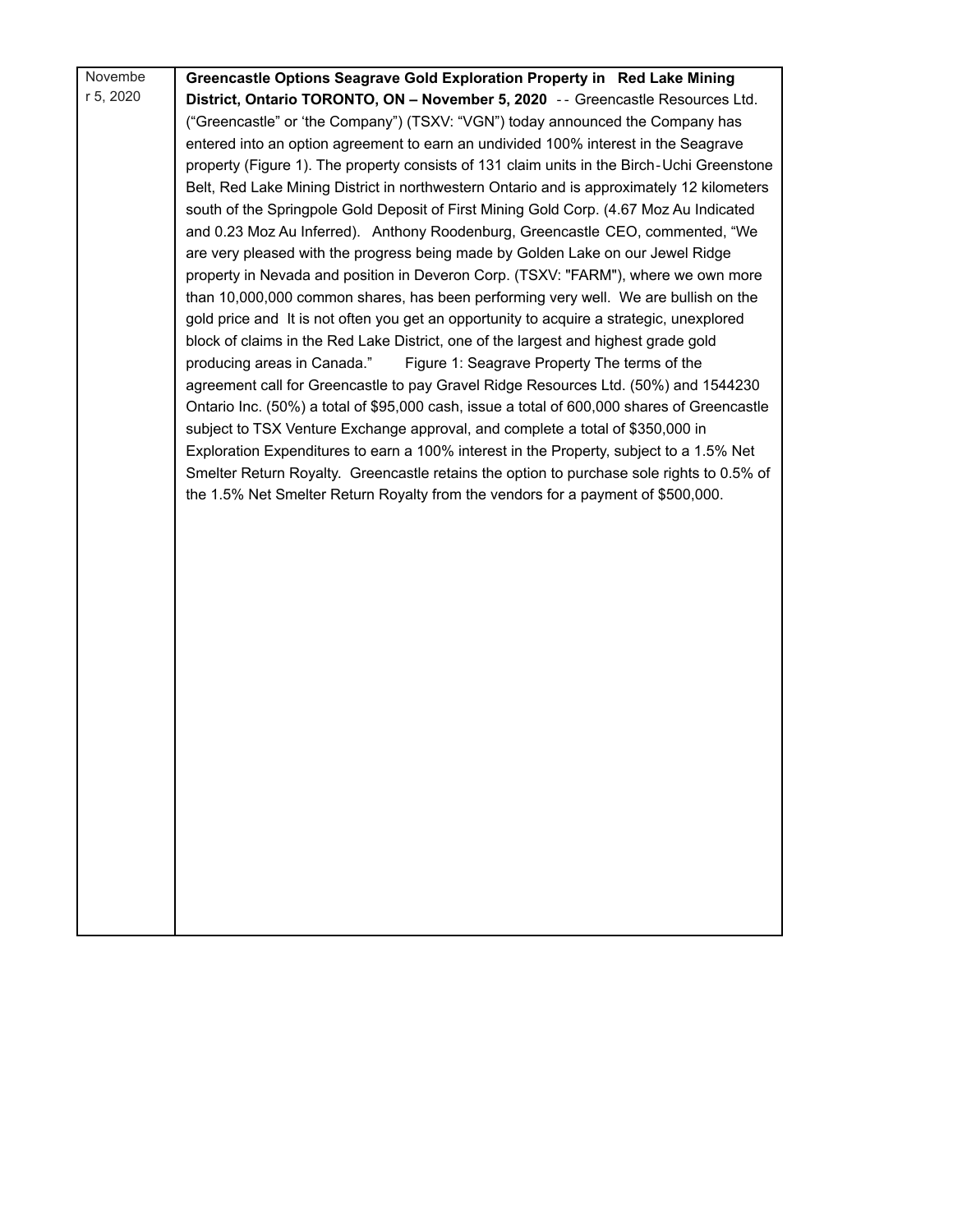| Novembe    | Greencastle Reports New Mineralized Zone at Jewel Ridge, Nevada TORONTO, Nov.                                                                                               |
|------------|-----------------------------------------------------------------------------------------------------------------------------------------------------------------------------|
| r 23, 2020 | 23, 2020 -- Greencastle Resources Ltd. ("Greencastle" or 'the Company") (TSXV: "VGN")                                                                                       |
|            | is pleased to report encouraging drill results at Jewel Ridge, Nevada and receipt of two                                                                                    |
|            | million common shares of Golden Lake Exploration Inc. (CSE: "GLM"). "We are very                                                                                            |
|            | encouraged by the Golden Lake results at Jewel as we turn our attention to the Seagrave                                                                                     |
|            | property and the Red Lake area of NW Ontario. These are two of the world's great gold                                                                                       |
|            | mining districts." commented Anthony Roodenburg, Greencastle, CEO. On November 19,                                                                                          |
|            | 2020, Golden Lake Exploration Inc. reported: "A new mineralized zone was intersected in                                                                                     |
|            | hole JR-20-09 at a depth of 160.0 metres, averaging 1.48 grams per tonne gold and 1.3                                                                                       |
|            | grams per tonne silver over an interval of 10.67 metres. This represents a second                                                                                           |
|            | mineralized horizon hosted in dolomite, in addition to the upper mineralized zone, which                                                                                    |
|            | returned 1.25 grams per tonne gold and 5.5 grams per tonne silver over 16.76 metres                                                                                         |
|            | from surface in hole JR-20-09. These four holes wrap up the summer program results;<br>assays are now pending from the most recent program announced Oct. 20, 2020." Golden |
|            | Lake can earn a 100-per-cent interest in Jewel Ridge, subject to certain royalties, by                                                                                      |
|            | paying Greencastle \$155,000 in cash, issuing five million Golden Lake Exploration shares                                                                                   |
|            | and spending \$750,000 over three years. Greencastle has received three million common                                                                                      |
|            | shares of GLM.                                                                                                                                                              |
|            |                                                                                                                                                                             |
|            |                                                                                                                                                                             |
|            |                                                                                                                                                                             |
|            |                                                                                                                                                                             |
|            |                                                                                                                                                                             |
|            |                                                                                                                                                                             |
|            |                                                                                                                                                                             |
|            |                                                                                                                                                                             |
|            |                                                                                                                                                                             |
|            |                                                                                                                                                                             |
|            |                                                                                                                                                                             |
|            |                                                                                                                                                                             |
|            |                                                                                                                                                                             |
|            |                                                                                                                                                                             |
|            |                                                                                                                                                                             |
|            |                                                                                                                                                                             |
|            |                                                                                                                                                                             |
|            |                                                                                                                                                                             |
|            |                                                                                                                                                                             |
|            |                                                                                                                                                                             |
|            |                                                                                                                                                                             |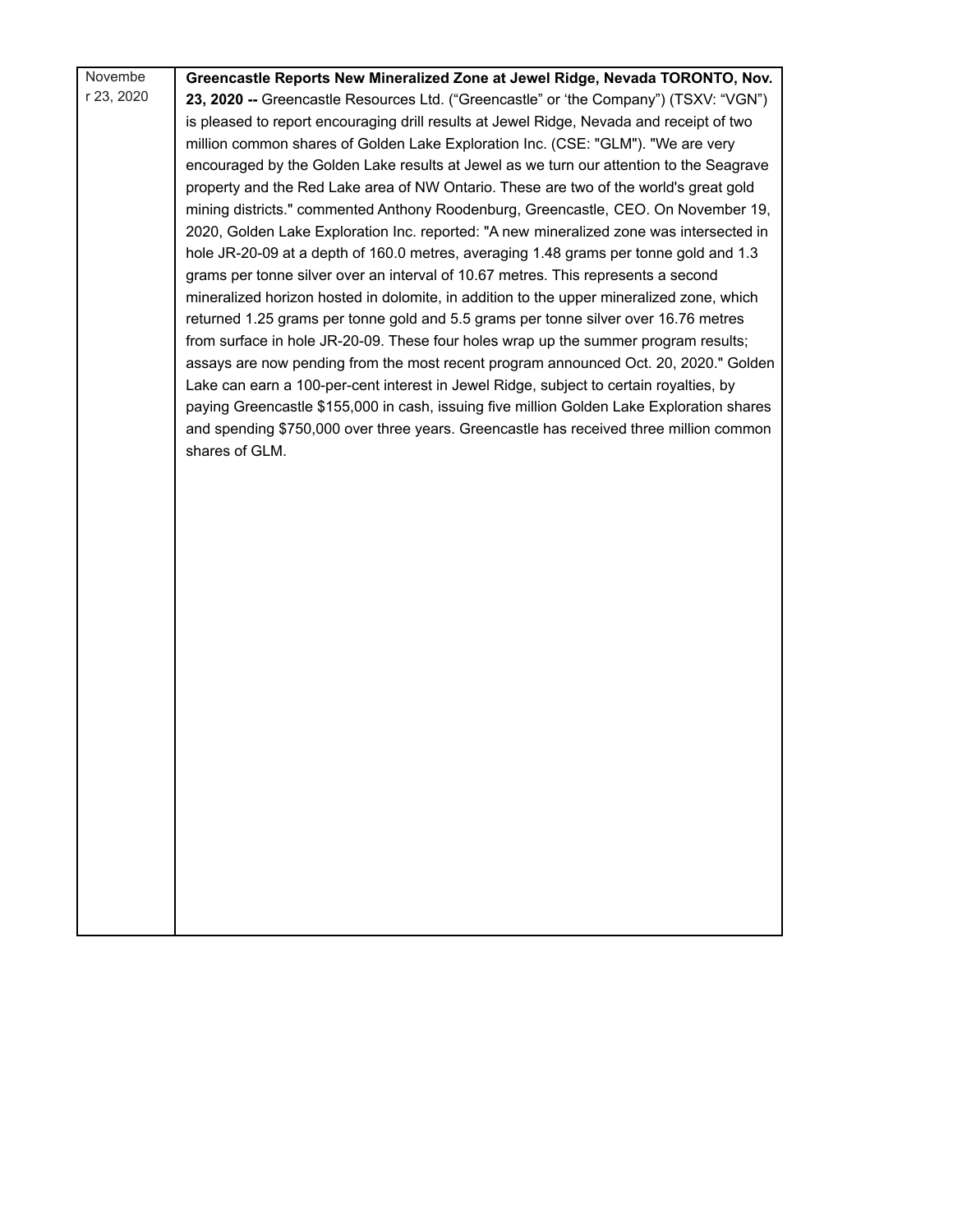| Decembe   | Greencastle Options Historic Mayflower Gold Property in Emerging Rainy River                 |
|-----------|----------------------------------------------------------------------------------------------|
| r, 2 2020 | Mining District, NW Ontario TORONTO, ON - December 2, 2020 -- Greencastle                    |
|           | Resources Ltd. ("Greencastle" or 'the Company") (TSXV: "VGN") today announces the            |
|           | Company has entered into an option agreement to earn an undivided 100% interest in the       |
|           | Mayflower Gold Property 35 km west of Atikokan, Northwestern Ontario. The Mayflower          |
|           | property consists of 64 claims covering the historic Mayflower gold mine workings in the     |
|           | emerging Rainy River - Atikokan gold district. Historic work between 1899 and 1928           |
|           | resulted in the sinking of a 30 metre shaft and approximately 50 metres of underground       |
|           | workings on two levels. Grab samples collected by the Ontario Department of Mines in         |
|           | 1981 returned values ranging from nil up to 0.95 oz/t gold and 5.17 oz/t silver. Additional  |
|           | historic exploration included about 1,000 metres of near-surface drilling in 12 holes. The   |
|           | Mayflower has seen little modern exploration and has excellent infrastructure, located       |
|           | close to the former iron ore mining town of Atikokan, some 200 km west of Thunder Bay,       |
|           | Ontario as shown in Figure 1 below. Figure 1 - Mayflower Gold Property Location Map          |
|           | Anthony Roodenburg, CEO of Greencastle commented, "We are excited to add another             |
|           | strategic gold project to our mineral portfolio in Ontario and Nevada. The Mayflower has     |
|           | seen limited modern exploration for a variety of reasons. The Property's location in the     |
|           | prolific Rainy River - Atikokan region suggests there may be tremendous exploration          |
|           | upside." Several large gold deposits are located in the Atikokan - Rainy River region.       |
|           | The Hammond Reef gold deposit, situated 55 km northeast of the Mayflower property,           |
|           | contains NI 43-101 Measured and Indicated resources of 4.5 million ounces of gold            |
|           | contained in 208 million tonnes grading 0.67 g/t Au and Inferred resources of 12,000         |
|           | ounces of gold (0.5 million tonnes grading 0.74 g/t Au.), using a cut-off gold grade of 0.32 |
|           | g/t, as of December 31, 2019 (as per www.agnicoeagle.com). The Rainy River producing         |
|           | mine, located about 140 km to the west of the Mayflower property, has NI 43-101              |
|           | Reserves of 2.6 million ounces gold and 6.3 million ounces silver, and Resources of 1.9      |
|           | million ounces gold and 5.1 million ounces silver (as per www.newgold.com) The terms of      |
|           | the agreement call for Greencastle to pay the vendors a total of \$100,000 cash, issue a     |
|           | total of 600,000 shares of Greencastle subject to TSX Venture Exchange approval, and         |
|           | complete a total of \$250,000 in Exploration Expenditures to earn a 100% interest in the     |
|           | Property, subject to a 2% Net Smelter Return (NSR) Royalty. Greencastle retains the          |
|           | option to purchase sole rights to half of the 2% NSR Royalty from the vendors for a          |
|           | payment of \$1,000,000.                                                                      |
|           |                                                                                              |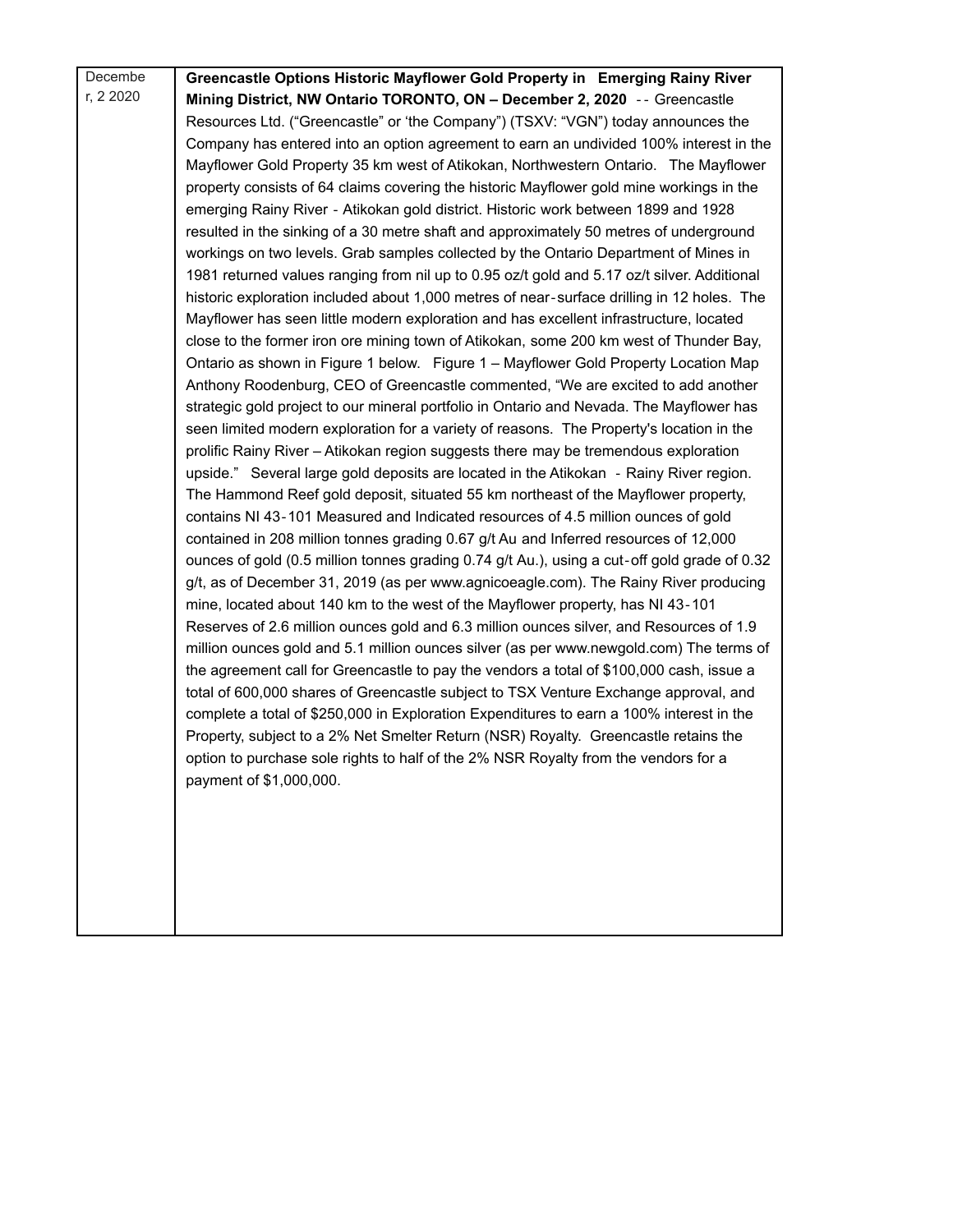| Decembe    | Greencastle Private Placement with Strategic Investor TORONTO, Dec. 10, 2020 --      |
|------------|--------------------------------------------------------------------------------------|
| r 10, 2020 | Greencastle Resources Ltd. ("Greencastle" or 'the Company") (TSXV: "VGN") today      |
|            | announces the Company has reached an arrangement with Marburg Corp., whereby,        |
|            | Marburg shall be the sole subscriber to a Private Placement of 1,000,000 Greencastle |
|            | units at \$0.10. Each unit will consist of one common share and one common share     |
|            | purchase warrant exercisable for three years at \$0.15.                              |
|            |                                                                                      |
|            |                                                                                      |
|            |                                                                                      |
|            |                                                                                      |
|            |                                                                                      |
|            |                                                                                      |
|            |                                                                                      |
|            |                                                                                      |
|            |                                                                                      |
|            |                                                                                      |
|            |                                                                                      |
|            |                                                                                      |
|            |                                                                                      |
|            |                                                                                      |
|            |                                                                                      |
|            |                                                                                      |
|            |                                                                                      |
|            |                                                                                      |
|            |                                                                                      |
|            |                                                                                      |
|            |                                                                                      |
|            |                                                                                      |
|            |                                                                                      |
|            |                                                                                      |
|            |                                                                                      |
|            |                                                                                      |
|            |                                                                                      |
|            |                                                                                      |
|            |                                                                                      |
|            |                                                                                      |
|            |                                                                                      |
|            |                                                                                      |
|            |                                                                                      |
|            |                                                                                      |
|            |                                                                                      |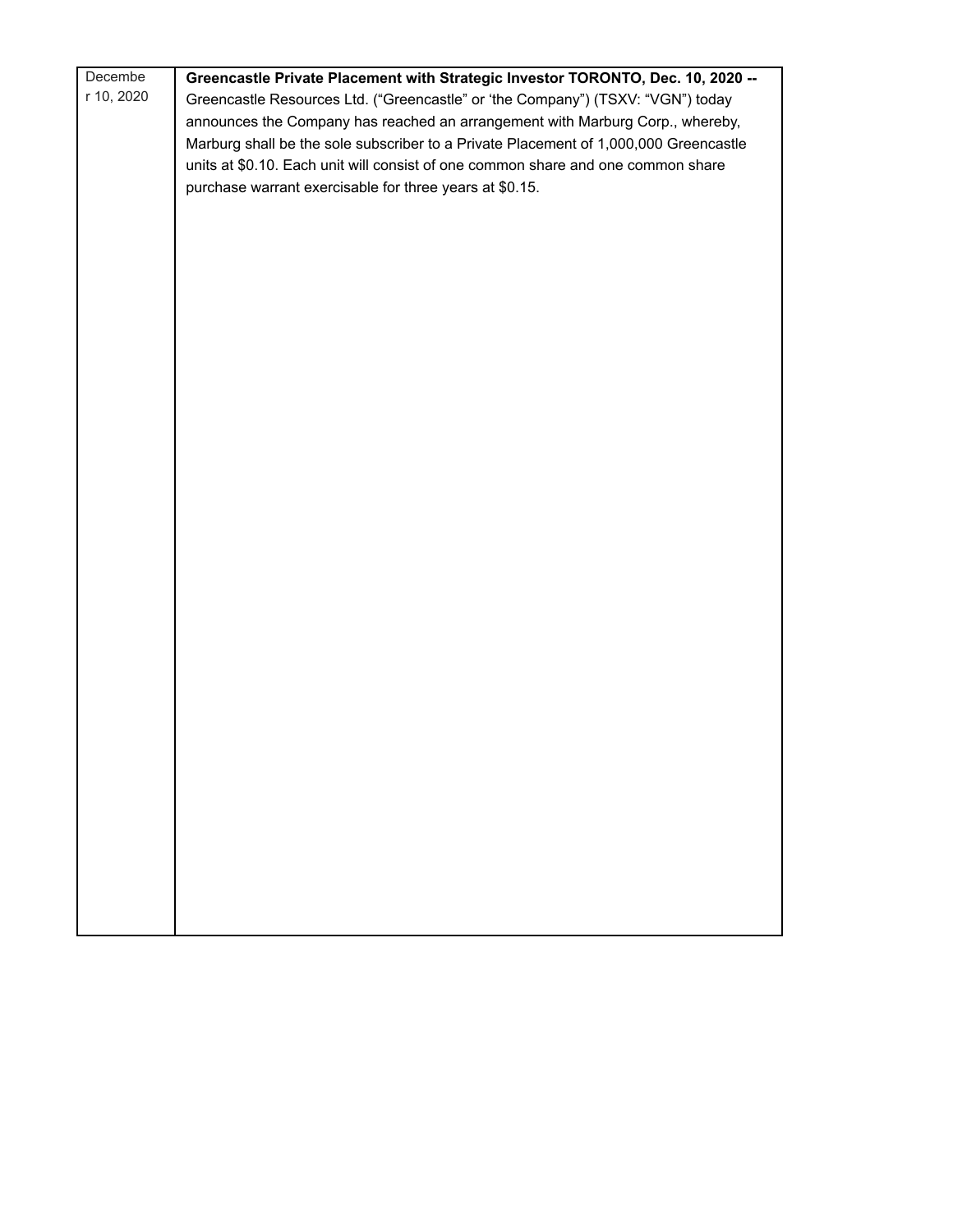| January  | GREENCASTLE ANNOUNCES CLOSING OF PRIVATE PLACEMENT Toronto, Ontario                           |
|----------|-----------------------------------------------------------------------------------------------|
| 25, 2021 | - January 21, 2021 - Greencastle Resources Ltd. (the "Company") is pleased to                 |
|          | announce that it has closed its previously announced non-brokered private placement           |
|          | through the issuance of an aggregate of 1,000,000 units (each a "Unit") of the Company        |
|          | at a price of \$0.10 per Unit for gross proceeds of C\$100,000 (the "Offering"). Each Unit is |
|          | comprised of one common share in the capital of the Company (each a "Common Share")           |
|          | and one Common Share purchase warrant (each, a "Warrant"). Each Warrant entitles the          |
|          | holder thereof to acquire one Common Share at an exercise price of C\$0.15 at any time        |
|          | on or before January 21, 2024. The net proceeds from the Offering will be used for            |
|          | general corporate and working capital purposes. The securities issued in connection with      |
|          | the Offering are subject to a statutory hold period of four months and one day in             |
|          | accordance with applicable securities laws. The securities offered have not been, and will    |
|          | not be, registered under the United States Securities Act of 1933, as amended (the "U.S.      |
|          | Securities Act") or any U.S. state securities laws, and may not be offered or sold in the     |
|          | United States or to, or for the account or benefit of, United States persons absent           |
|          | registration or an applicable exemption from the registration requirements of the U.S.        |
|          | Securities Act and applicable U.S. state securities laws. This press release does not         |
|          | constitute an offer to sell or the solicitation of an offer to buy securities in the United   |
|          | States, nor in any other jurisdiction.                                                        |
|          |                                                                                               |
|          |                                                                                               |
|          |                                                                                               |
|          |                                                                                               |
|          |                                                                                               |
|          |                                                                                               |
|          |                                                                                               |
|          |                                                                                               |
|          |                                                                                               |
|          |                                                                                               |
|          |                                                                                               |
|          |                                                                                               |
|          |                                                                                               |
|          |                                                                                               |
|          |                                                                                               |
|          |                                                                                               |
|          |                                                                                               |
|          |                                                                                               |
|          |                                                                                               |
|          |                                                                                               |